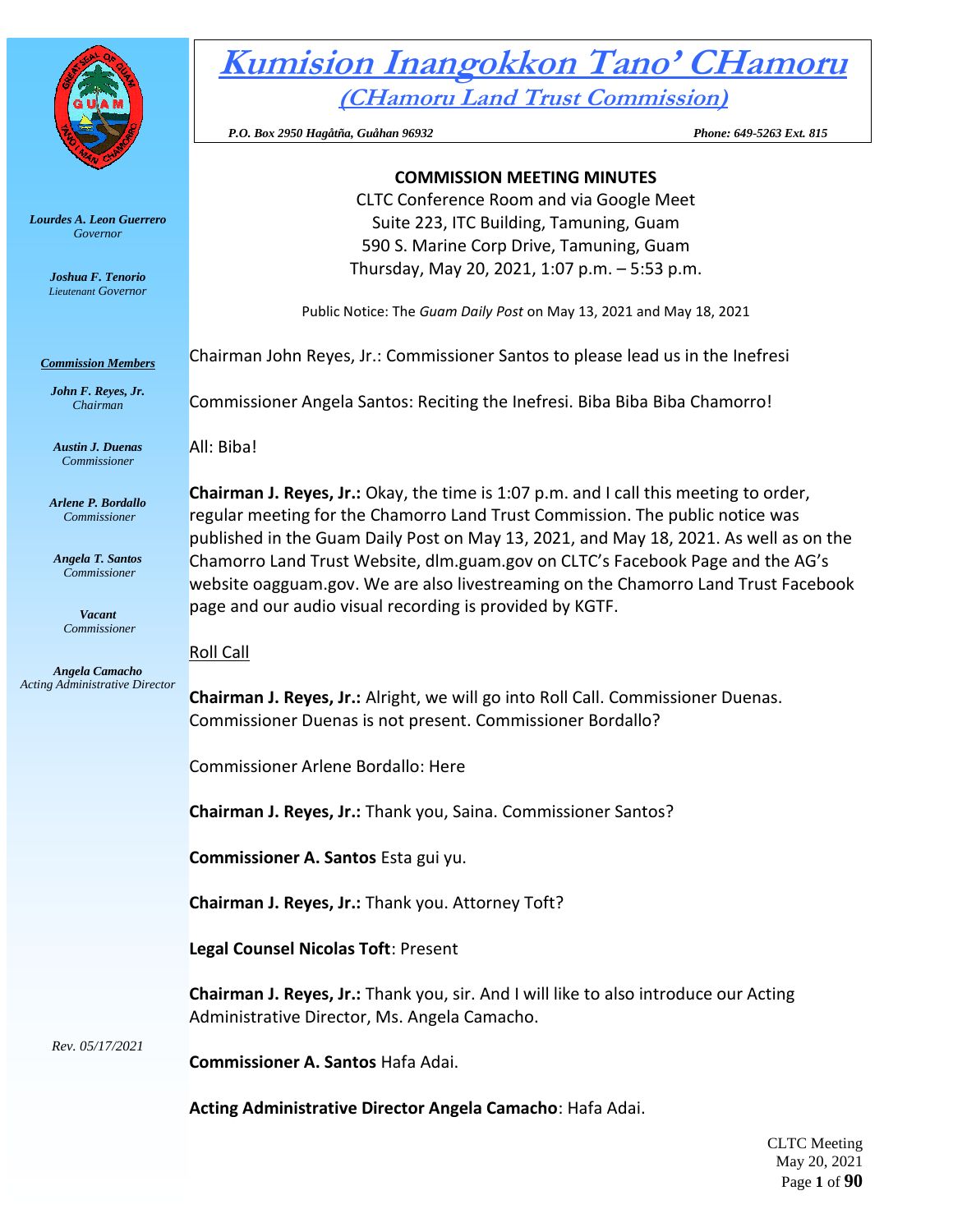**Chairman J. Reyes, Jr.:** Thank you, Ms. Camacho. Attorney Toft, can you confirm that we have quorum?

**Legal Counsel N. Toft:** Yes, we do.

Approval of Minutes

**Chairman J. Reyes, Jr.:** Thank you. And first item on our agenda is going to be the Approval of the Minutes, we have two before us; it's the March 18, 2021 and the April 15<sup>th</sup> 2021, resumption of the March 18, 2021 Commission Meeting. I'll give the Commissioners a few minutes.

**Commissioner A. Bordallo:** I would like to make a motion to approve the minutes of March 18, 2021.

**Chairman J. Reyes, Jr.:** Thank you. We have a motion to approve the March 18th 2021 minutes. May I get a second.

**Commissioner A. Santos** I'll second that.

**Chairman J. Reyes, Jr.:** Thank you. Any objections?

**Commissioner A. Bordallo:** None

**Chairman J. Reyes, Jr.:** Okay, hearing none. The motion passes, the approval of the March 18, 2021 meeting minutes. Thank you, Commissioners.

**Commissioner A. Santos** I make a motion to approve the minutes for April 15, 2021.

**Chairman J. Reyes, Jr.:** Thank you, motion to approve minutes April 15, 2021. May I get a second.

**Commissioner A. Bordallo:** I second.

**Chairman J. Reyes, Jr.:** Thank you, Commissioner Bordallo. Any objections?

**Commissioner A. Bordallo:** None

**Chairman J. Reyes, Jr.:** Hearing none. Motion passes the approval of April 15, 2021 resumption of March 18, 2021 meeting minutes. Thank you, Commissioners. Okay, the next item on our agenda is the update; the standing item of the update for the Null & Voids leases. And Ms. Taleu?

Hi Ms. Taleu, can you hear us okay? Yes, we can hear you?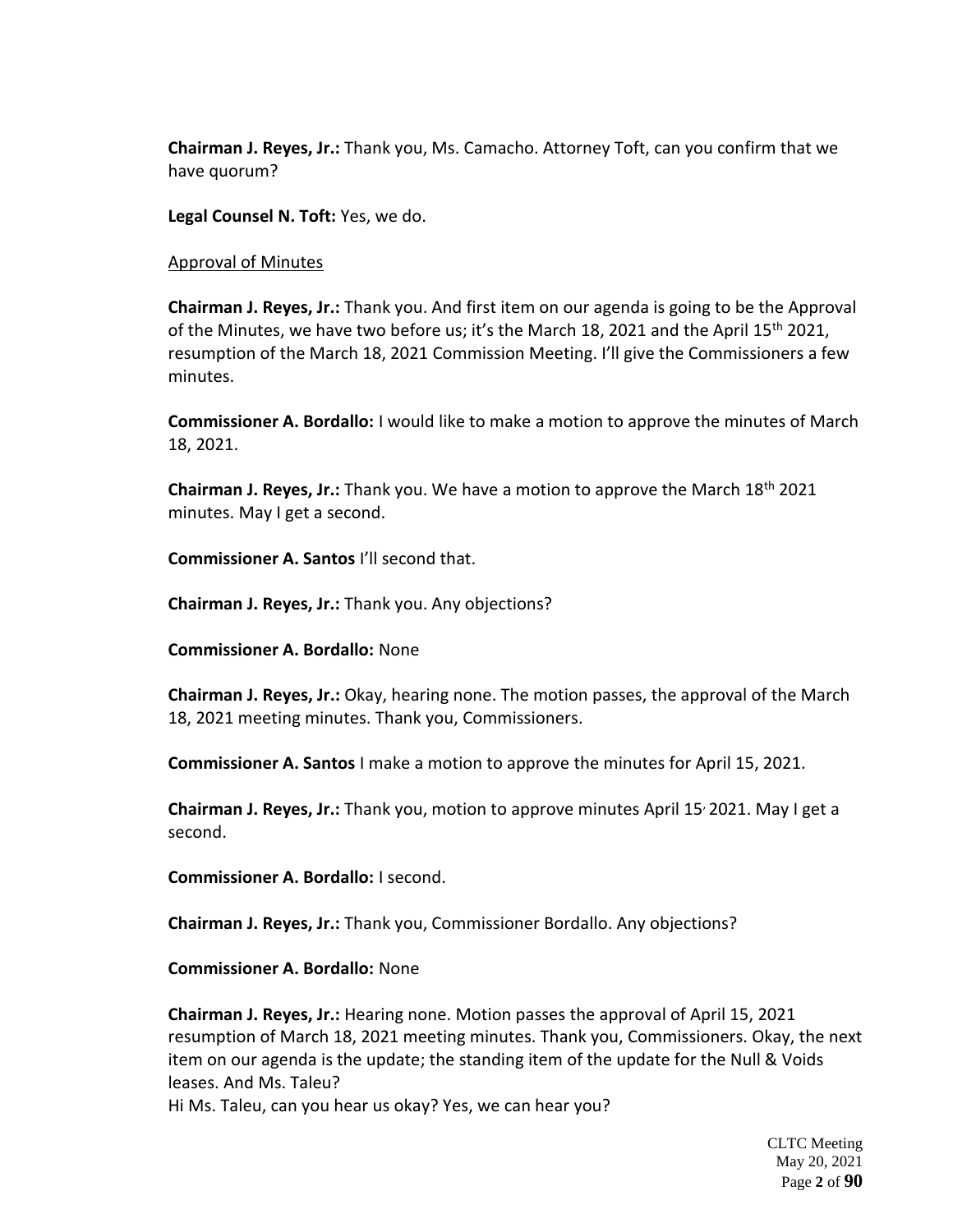**Land Agent I Lydia Taleu**: Hello, can you hear me?

**Chairman J. Reyes, Jr.:** Yes, can you hear us?

**Land Agent I L. Taleu:** Yeah, I can hear you.

**Chairman J. Reyes, Jr.:** Okay, thank you.

**Land Agent I L. Taleu:** Okay, as opposed to the… regarding the Null & Void ; last number was a 104 cases that are on the list, of those 17 are now been adjudicated. Tricia Flores Templo in the last Board Meeting, her issue was resolved. \*inaudible\*of these 17 cases pending review and adjudication before the Board. In the application stage which is the applications we are reviewing… applications that has not been issued a lease since the last Board meeting, 12 cases have been reviewed of the 12 cases, 3 were found that Public Law 23-38, Section 5.8 was correctly applied; 6 of those cases were incorrectly applied and need to be reverted back to the original applicant and there's 3 remaining that will need Board approval as far as leases that may or may not have been issued to the successor and that will be \*inaudible\* through the Board. So a total so far overall of reviewed cases is \*inaudible\*

**Chairman J. Reyes, Jr.:** Thank you and that's just for the applications, correct?

**Land Agent I L. Taleu:** Yes

**Chairman J. Reyes, Jr.:** Okay, Ms. Taleu I have a couple of questions and I wanted to kick it off with just on your update; how many of the cases have been brought forth to the Commission in 2021 for these Null & Voids?

**Land Agent I L. Taleu:** In 2021, okay, in February I tried to bring three cases before the Board but then those ended up being tabled so the actual cases that have been reviewed in 2021 is actually 1 which is Ms. Templo last month.

**Chairman J. Reyes, Jr.:** Okay, and brought to the Board so a total of 4… I'm sorry, yeah, a total of 4 have been I guess put through for consideration, correct?

**Land Agent I L. Taleu:** Right.

**Chairman J. Reyes, Jr.:** And then we did….

**Land Agent I L. Taleu:** But of the 4 three were tabled so we actually only had one that actually has gone through the review process and some result came from that.

**Chairman J. Reyes, Jr.:** I have a couple more questions if Commissioners you're okay that. Okay, with the… as you're going through these cases, is there some documentation or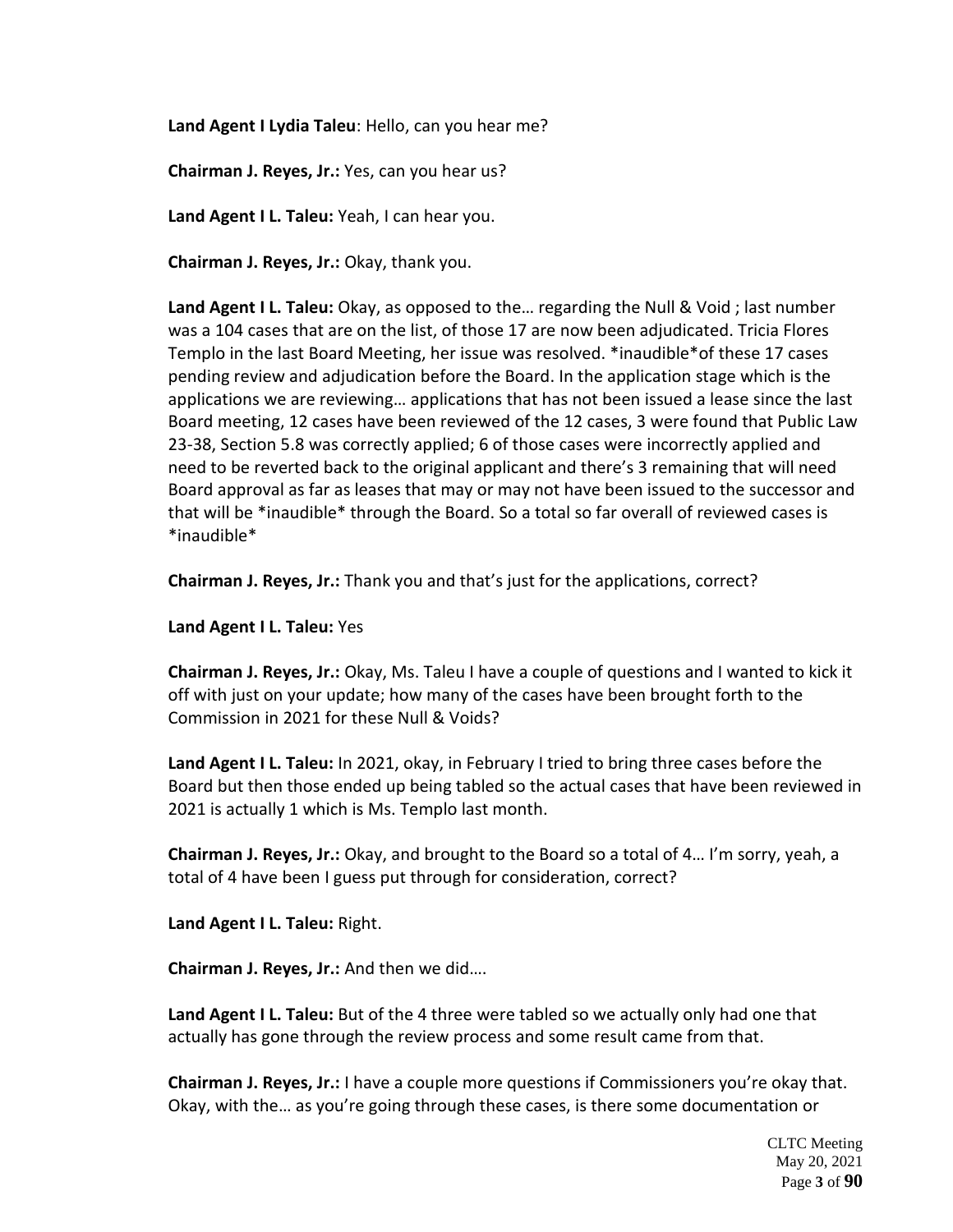things such as the beginning of the SOP in how to handle these as we continue to proceed going through these cases or the applications?

**Land Agent I L. Taleu:** Joey Cruz, Eileen Chargualaf, Pierce Castro and I have met and we kind of come up with a plan on how we want to move forward on this but at this point what we're doing is \*inaudible\* reviewing cases and preparing staff reports for the ones that can resolved such as Ms. Templo's cases, those are the ones I'm bringing forth. The others depending on what the status is whether or not surveys were done, whether or not structures were built, whether or not loan \*inaudible\* we need to figure out a process on how we're going to resolve those issues. So, we're putting together a plan that we could present that Joey Cruz, the Program Coordinator will presenting at some point to the Commission and that will lay the blue print on how we're going to move forward with the remaining cases.

**Chairman J. Reyes, Jr.:** Okay, perfect, thank you. I think that'll be helpful and as you just shared some of the categorization as well how we can handle them at hand. Okay, so I think that's all the questions I had. I'm going to see if our Commissioners have any questions.

**Commissioner A. Bordallo:** I don't.

**Chairman J. Reyes, Jr.:** Thank you, Commissioner Bordallo. Commissioner Santos?

**Commissioner A. Santos** None for me, Mr. Chair.

**Chairman J. Reyes, Jr.:** Thank you, thank you Ms. Taleu. I appreciate your updates and I look forward to them in our meetings.

**Land Agent I L. Taleu:** You're welcome.

# New Business; Proposed Modification to the CLTC Rules & Regulations

**Chairman J. Reyes, Jr.:** We'll move on to the next item on the agenda. It's on our New Business it's the Proposed Modification to the CLTC Rules & Regs. And Attorney Toft, can I pass it over to you.

Legal Counsel N. Toft: Sure. So, we have somewhat of a new case of the \*inaudible\* which will require the legislature and the Chamorro Land Trust to make modification to the laws and Rules & Regs that are involved kind of at the heart of the litigation. The legislation went through… last year, Senator Terlaje pushed this Bill 419-35 and \*inaudible\* designated to modify the Rules and Regs of the CLTC to also comply with that \*inaudible\* so what I did was I put together a proposed modification to the Rules and Regs to comply with that settlement agreement specifically the… they're mostly language issues as far as definitions all that needs to be changed from Chamorro Land Trust property things like that that were part of the settlement negotiations. So there's no substantial \*inaudible\* like I

> CLTC Meeting May 20, 2021 Page **4** of **90**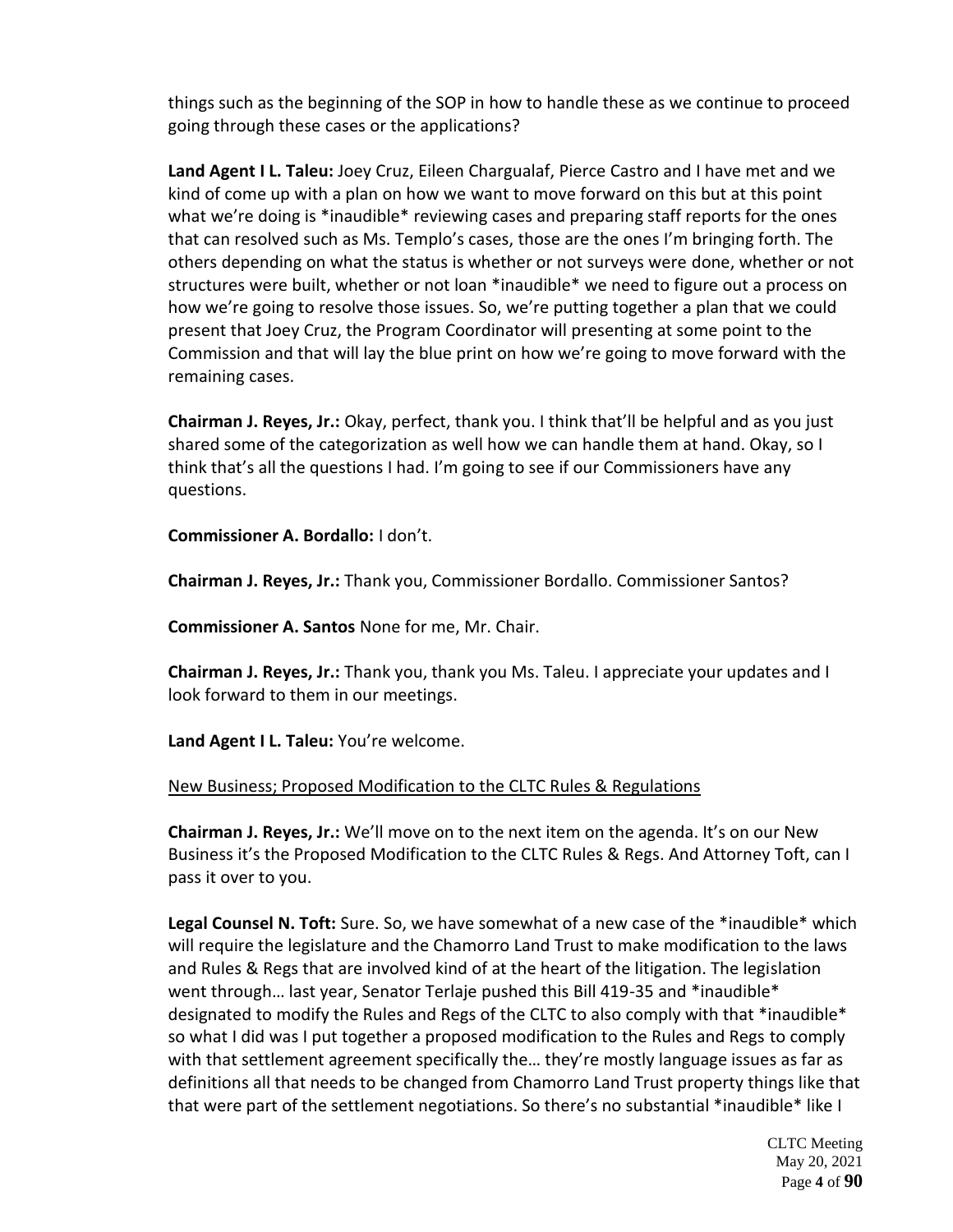would say, structural changes to the Rules and Regs. It's \*inaudible\* we could go through it section by section, I can explain it to everybody. Just as is overall, I mean the changes that were made \*inaudible\* native Chamorro \*inaudible\* eligible beneficiary, Chamorro homelands is changed to Chamorro Land Trust Property, that's \*inaudible\*additions to also I think, 1.3 just stating legislative authority we have to do modifications. Just note this I'm not sure which one \*inaudible\* the Rules and Regs were passed by the legislature instead of by the Board by through \*inaudible\* process. So what that means is that unless we get legislative authority to modify it, the rules, we can essentially create the rules and I'll get to that in a second because I did have an idea to move forward as far as some of the switch and transfer stuff that maybe can help us clean some of that up. But it's because we have a specific authorization through the settlement agreement through the legislation through Public Law 419-35 that we're able to create modifications through the Rules and Regs themselves. I was able to talk to the Compiler of Laws \*inaudible\* how we can codify this because currently right now, the rules that are governed are just kind of \*inaudible\* not really listed anywhere on the Compiler of Laws or anything like that. They're not getting like a legal number of designation I think we can try to solidify that in the future.

**Chairman J. Reyes, Jr.:** Okay, so I think that's kind of what I wanted to clarify was with this being presented to the Board; what's the process of….?

**Legal Counsel N. Toft:** It's the AAL process. So we would

**Land Agent I T. Tainatongo**: Attorney Toft?

**Legal Counsel N. Toft:** Yes

**Land Agent I T. Tainatongo**: I'm sorry, can you speak into mic?

**Legal Counsel N. Toft:** Yeah, a little louder?

**Land Agent I T. Tainatongo**: Yeah, and it sounds muffled out there.

**Commissioner A. Santos** I was going to ask the same thing Attorney, but I didn't want to interrupt you.

**Legal Counsel N. Toft:** No problem.

**Commissioner A. Santos** \*inaudible\* all over again.

**Land Agent I T. Tainatongo**: Better. Much better.

**Legal Counsel N. Toft:** Alright, so the idea behind it just to reiterate is that because we have legislative authorization to modify the Rules and Regs of the Chamorro Land Trust Commission and the settlement agreement has outlined which definitions need to be modified that these are basically finding replace terms that we went through in the CLTC

> CLTC Meeting May 20, 2021 Page **5** of **90**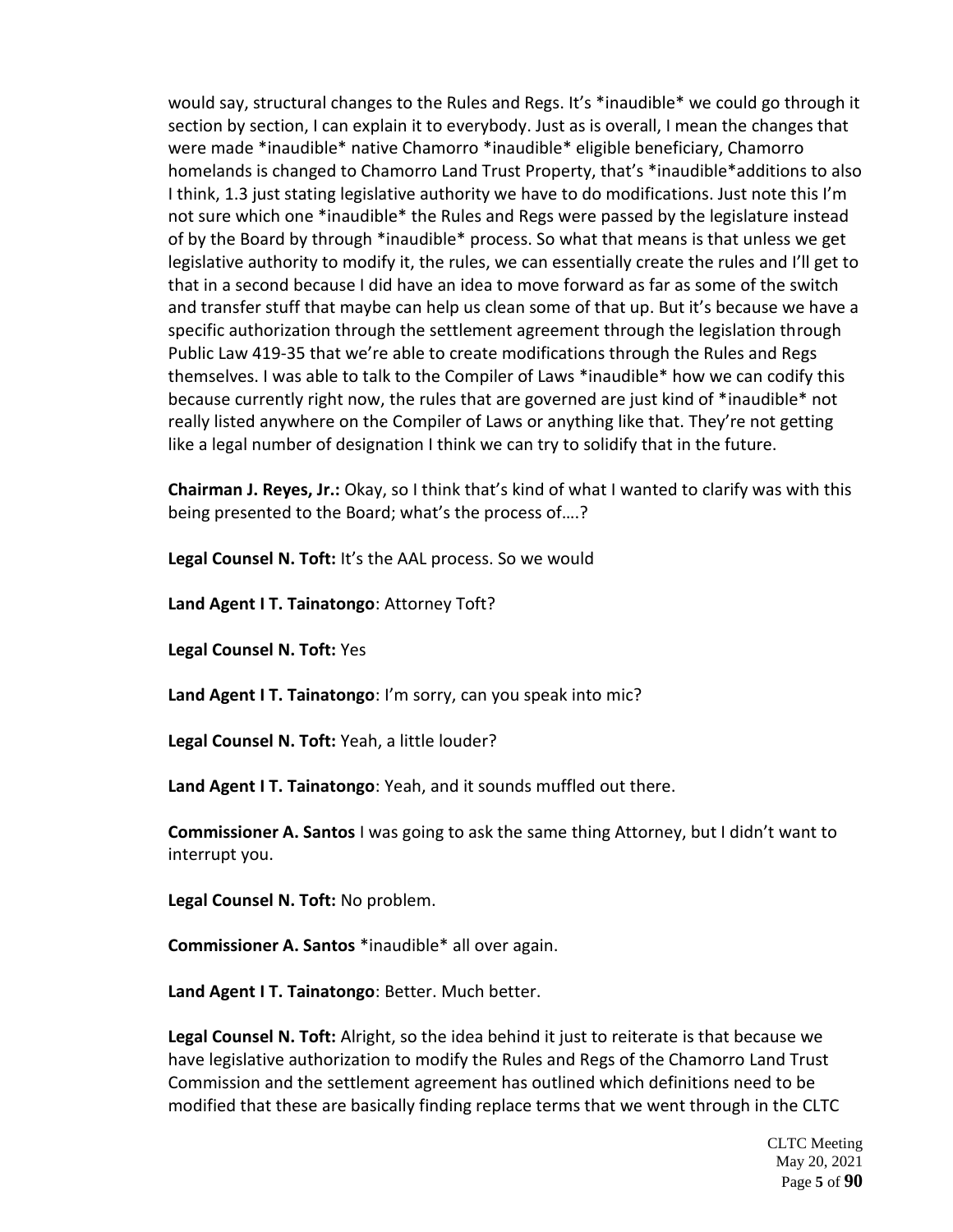Rules and Regs. So, the process for doing so is under the AAL 5GCA Chapter 9 and basically step one is that the Board would vote on whether to \*inaudible\* rules and need this by resolution and I think \*inaudible\* on the public hearing first so what I think we would do is I would have the Board vote on whether to set this for a public hearing and then if we hold a public hearing and then after that it's sent over to the legislature for their approval and then it gets approved I think it's within 90 days, I'd have to check on that with the number of days and the it gets codified after that.

**Chairman J. Reyes, Jr.:** And then we would first have to accept these amendments, correct?

**Legal Counsel N. Toft:** Yes, I would ask the Board to vote on whether or not to accept these and there's like a procedural kind of like step by step thing. There's publication notice and then public hearing after that.

**Chairman J. Reyes, Jr.:** After that and then it's passed onto the legislature?

**Legal Counsel N. Toft:** Yes.

**Chairman J. Reyes, Jr.:** Now, given that we're coming up to the year, are we okay from that timeline given the process that we have to go through in regards to the settlement?

**Legal Counsel N. Toft:** I mean we're pushing as fast as we can on it. If they want to slap our wrist on it then you know, that's their call but we're going to do what we can and that's within our ability to do.

**Chairman J. Reyes, Jr.:** Okay, and secondly is there any dialogue to like request for an extension to just give us the time to complete the process or….

**Legal Counsel N. Toft:** I know that the Attorney General's Office is contact with the U.S. Attorney's office on this and they're aware of the timelines.

**Chairman J. Reyes, Jr.:** That would take all of it until it gets officially \*inaudible\*

**Legal Counsel N. Toft:** Right. They're interest is that the ball gets rolling on this so….

**Chairman J. Reyes, Jr.:** Yes. Okay. I think those are all my \*inaudible\* questions. Commissioners, any of your…. but Attorney Toft, I think we're going to probably want to go through this in detail. I mean, I kind of read through but I want you to kind of guide us through that, if you don't mind.

**Legal Counsel N. Toft:** Sure.

**Chairman J. Reyes, Jr.:** But I'm just going…. If there's any other questions before we get through that. I'm sorry. Ms. Camacho, do you have any questions?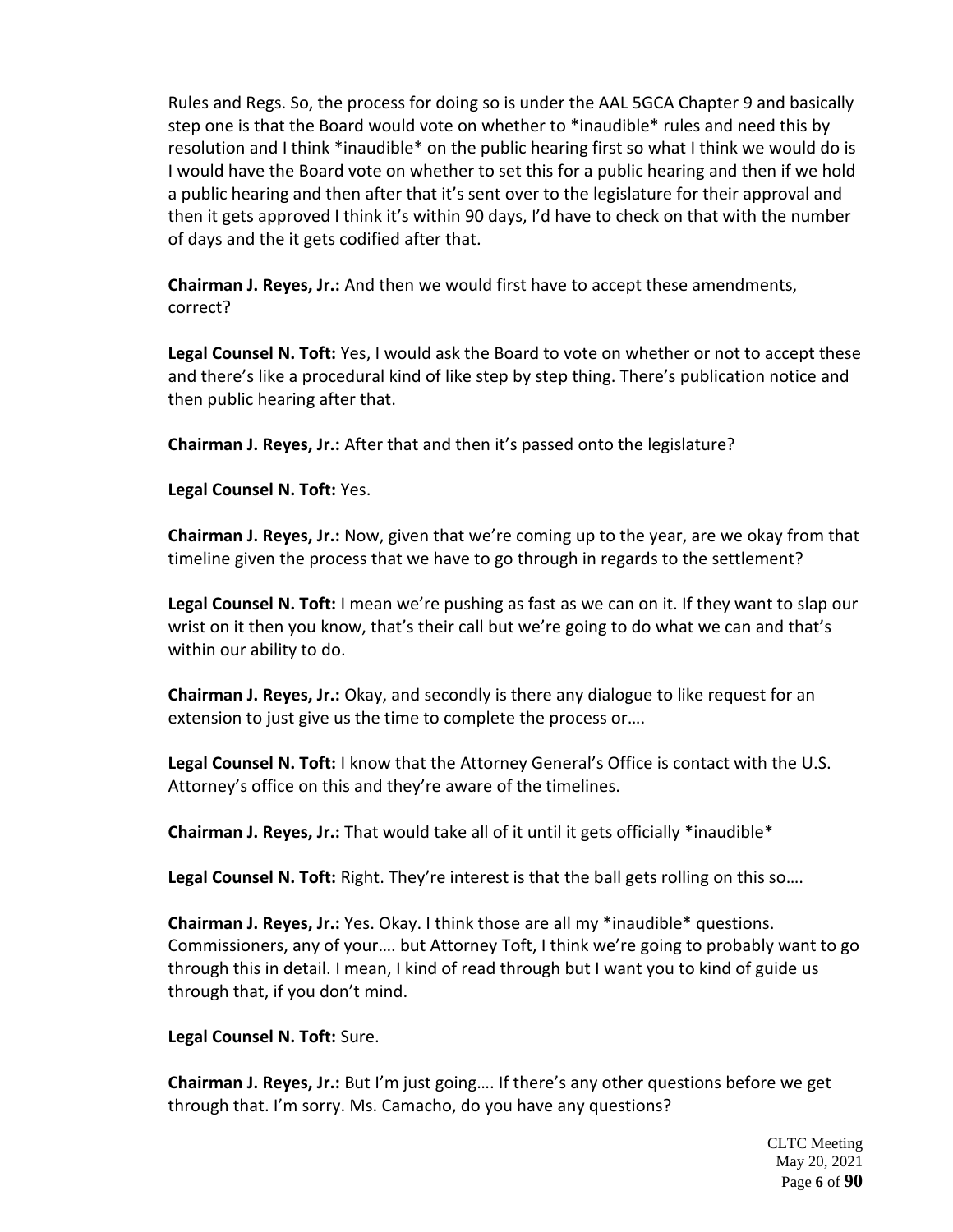#### **Acting Administrative Director A. Camacho**: No questions.

**Legal Counsel N. Toft:** So, section by section. Section 1.1; merely identical the change being the administration of Chamorro homeland programs to the administration of beneficiary homeland programs. 1.2; same thing changing from Chamorro homeland programs to beneficiary homeland programs. 1.3; is an entirely new creation of like I said before that is just the statement of the authorization of the mandates to modify the Rules and Regs. that was given to us by the legislature. Section 2.1; again changing the terms over to beneficiaries otherwise the language holds the same and changing Chamorro homelands to Chamorro Land Trust Property at the end of 2.1. Definitions under Section 4, Section 4(b); Agricultural Tracts, the original definition was Chamorro Homeland with an area of not less than one (1) nor more than twenty (20) acres, that being changed to Chamorro Land Trust property with and area of not less than one and no more than twenty acres. Similarly for Agricultural Use under (c) changing Chamorro homelands to the Chamorro Land Trust Property. Under section (d) the entire definition, Chamorro homelands was changed to Chamorro Land Trust Property and we added in so all lands given the status of Chamorro Land Trust Property under the provisions of §75105 and §75A105 which was created by Public Law 419-35 so that both sections are covered. Section (h) Native Chamorro was changed to Eligible Beneficiary and the definition of that was taken from the settlement agreement and the Bill for 419-35. So that was modified through the settlement agreement. Subsection (i) Residential Tract, the Chamorro homelands was changed to Chamorro Land Trust property, all else remains the same. Section (j) Residential Use, use of Chamorro Land Trust Property instead of Chamorro homeland. Section 5; under Application for Leases, Section 5.2; changing the qualification for applicants under subsection 2 from Native Chamorro to Eligible Beneficiary in accordance with the settlement agreement. And subsection (b) from Native Chamorro to Eligible Beneficiary. Moving down to all the way down to Section 6; Leases to Eligible Beneficiaries instead of leases to Native Chamorro's. Section 6.4; The Awards to occupants of homelands, so this is for the homestead part of the CLTC Rules and Regs changing the requirement from having to reside and having to continuously reside on Chamorro Homelands to Chamorro Land Trust Property prior to July 12, 1995. 6.6; another language change from Chamorro Homelands to Chamorro Land Trust Property. Section 6.8; changing the wording from Native Chamorro to Eligible Beneficiary for how the Commission may cancel a lease. Under Section 7.2; Conditions in Leases, Industrial; again changing Chamorro Homeland leaseholds to Chamorro Land Trust Property leaseholds. Section 7.5; Transfer of Leases, this one right at the end of it, again, Chamorro Homelands being changed to Chamorro Land Trust Property. Section 9, 9.1; again change from Chamorro Homelands to Chamorro Land Trust Property. Because of the alterations to Chapter 75 by the passage of Bill 419-35, we added in for the designation of successors that instead of just the Act in the Rules being in the consideration of the designation of successors that also the revisions of Bill 419-35 also being put in \*inaudible\* because there are a lot of extra provisions added in there as to who could qualify as a successor and things like, Life Estates for certain qualified individuals that also came a part of the CLTC law \*inaudible\* and then 9.2; Reversion to the Commission, a change a language change from Chamorro Homelands and Native Chamorro

> CLTC Meeting May 20, 2021 Page **7** of **90**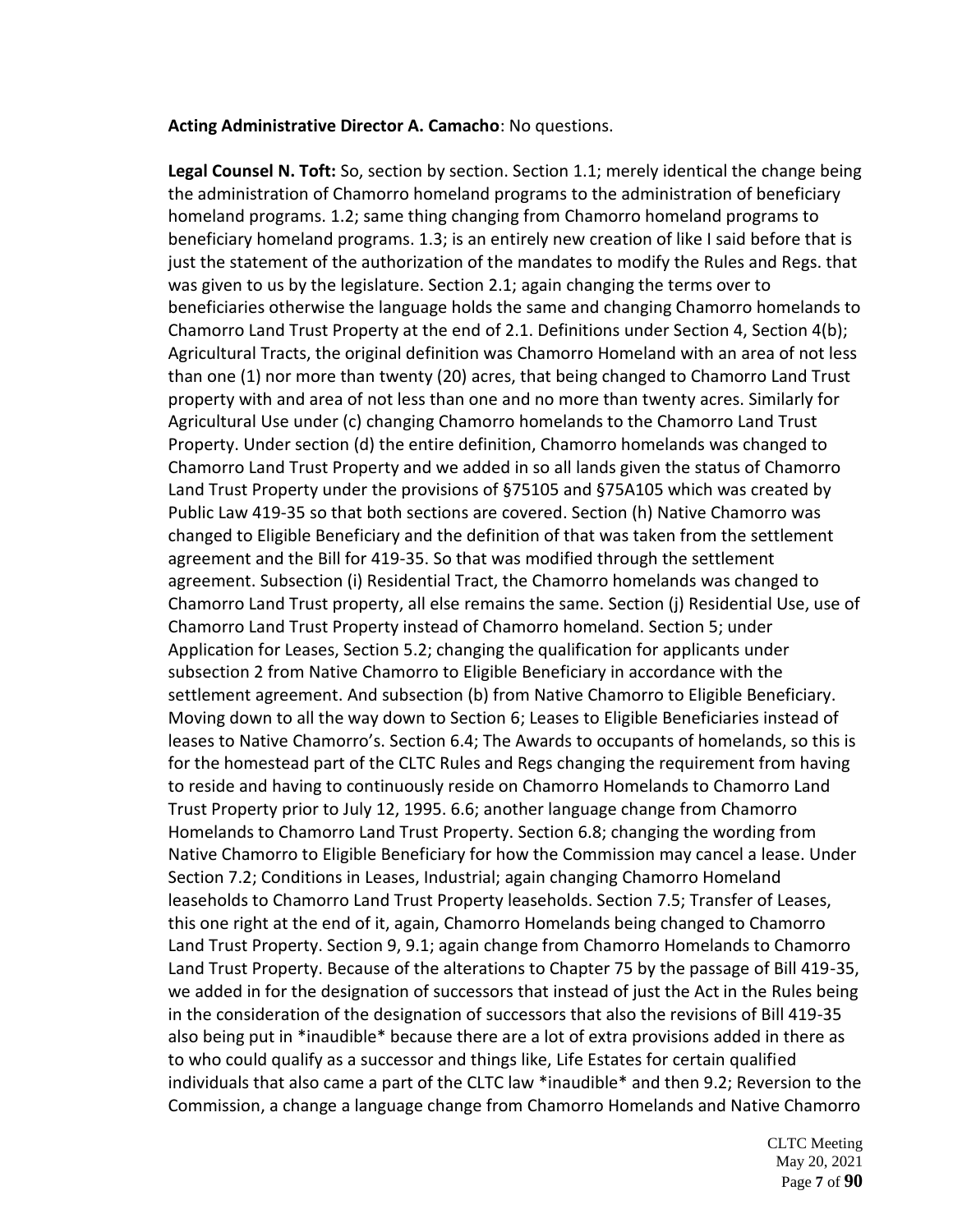to Chamorro Land Trust Property and eligible beneficiary. So, out of those there were about three of those that had substantial changes and the rest were \*inaudible\* substitutions.

**Chairman J. Reyes, Jr.:** Thank you, sir.

**Commissioner A. Bordallo:** Can I ask a question?

**Legal Counsel N. Toft:** Yes.

**Commissioner A. Bordallo:** When you're leases, agricultural leases the size of the property what's the limit as to how much they can apply for?

**Legal Counsel N. Toft:** They can apply for any amount but if they did over… if they're requesting over a half-acre, I believe it requires legislative authority to do so. They're not… that's the reason the law changed.

**Commissioner A. Bordallo:** Half-acre?

**Legal Counsel N. Toft:** Yeah.

**Commissioner A. Bordallo:** And that's residential too, right?

**Legal Counsel N. Toft:** Residential is also a half-acre \*inaudible\*

**Commissioner A. Bordallo:** So if agriculture leases were to be given to someone, we still have to go through the legislature?

**Legal Counsel N. Toft:** If it's larger then half-acre for the award, yes.

**Commissioner A. Bordallo:** And what if, let's say the lessor or the person leasing leases a large piece as in twenty acres and is not producing what he's supposed to use the land for, for agriculture and \*inaudible\* cancel their lease if they're not doing what they're required to do?

**Legal Counsel N. Toft:** So we do have a process in the rules as to what must be done if the lease conditions aren't being followed both for residential and for agricultural. It's a long process and we try to start it out informally and ask if they'd be willing to take a reduction in acreage if they're not using all of it, things like that. And quite often that does happen, we have had instances where people have agreed that they're not using all twenty acres, they'll probably reduce it down to five. So, some of the older agricultural leases happened before that law was introduced that capped the land amount and they were kind of grandfathered in. So, you have a lot of these existing larger agricultural leases and our agents are out there and making sure that they are being used and if they're not being

> CLTC Meeting May 20, 2021 Page **8** of **90**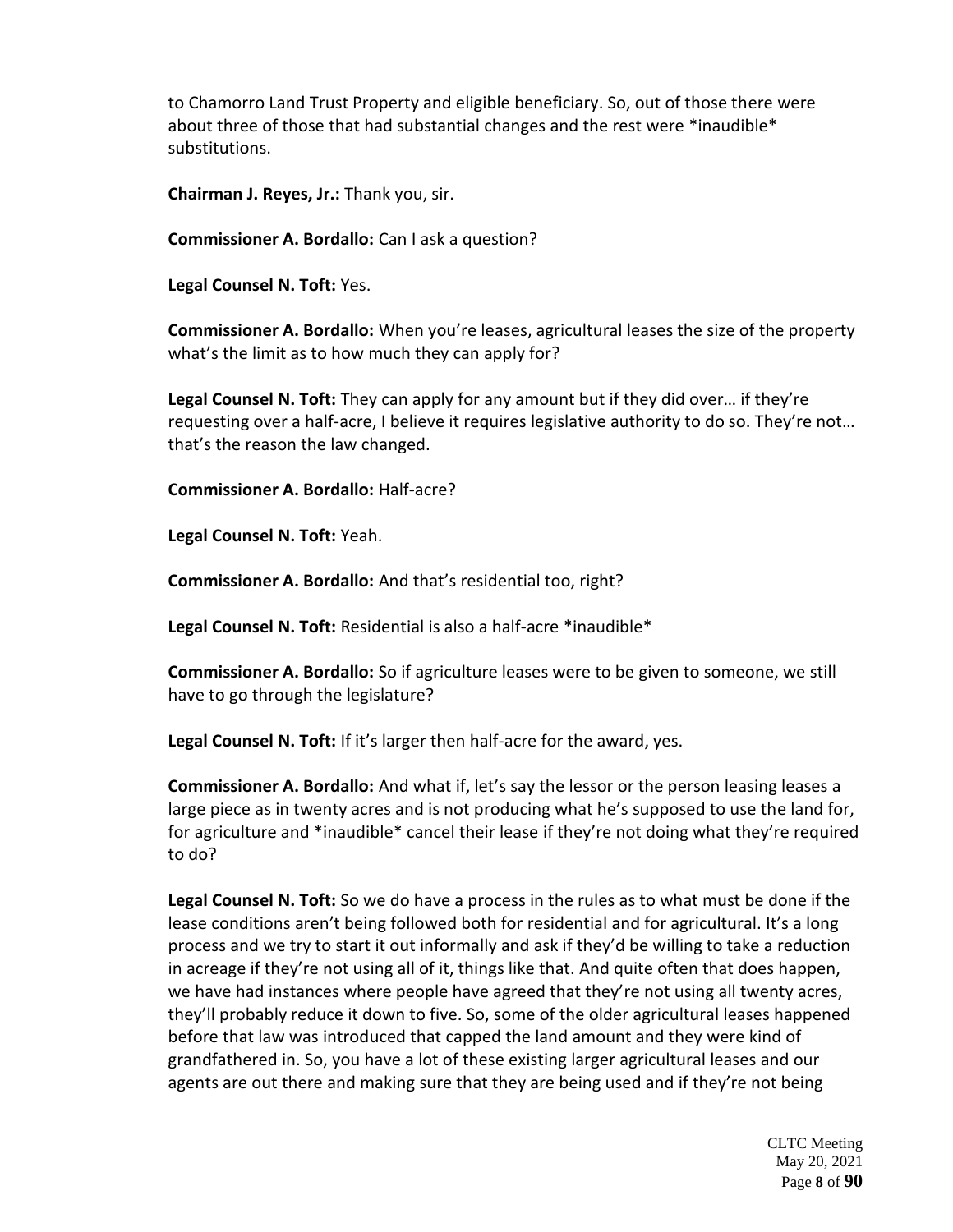used, would they mind voluntarily reducing in acreage to free up land for other agricultural leases.

**Commissioner A. Bordallo:** Now, if the person leasing the land subleases to someone else, is that allowable?

**Legal Counsel N. Toft:** No. No.

**Commissioner A. Bordallo:** If that happens, we can break the lease?

**Legal Counsel N. Toft:** It could be. It can be grounds for cancellation of the lease, yes. And we do require if people do see that happening to notify the CLTC office. We do have agents that do go out there and inspect.

**Commissioner A. Bordallo:** Okay, that's it.

**Chairman J. Reyes, Jr.:** Thank you, Commissioner Bordallo. Commissioner Santos?

**Commissioner A. Santos** Just a follow up to Commissioner Bordallo's question with do we go in there and what is our extent? What is the extent from our part within our capacity to able to get your… I believe it's Condition of Leases, right?

#### **Legal Counsel N. Toft:** Yes

**Commissioner A. Santos** It's the Condition of Leases, if you're not maintaining those and what you're whether it's agricultural or residential like residential, you have to stay there and agricultural you have to farm but you have to be the one because it is your lease and that's what it's for it's for the people who had lost their property and kind of want to do something for their family, right? The whole program.

**Legal Counsel N. Toft:** Yes.

**Commissioner A. Santos** How long have you been here with the Commission Attorney Toft?

**Legal Counsel N. Toft:** Since 2016 or 2017 roughly.

**Commissioner A. Santos** Have you seen any of that happen within the past Commission?

**Legal Counsel N. Toft:** Very rarely and a lot of times it's been worked out between the agents and the person leasing the land. They either stop doing the activities that were \*inaudible\* whether it was subleasing or I think we have one instance back in 2018 I want to say where the person who had the residential lease is not the one residing on the land, they were notified that if they continue to do so, we were going to cancel the lease and so they agreed to move back in and evict the person who moved there. So, the situation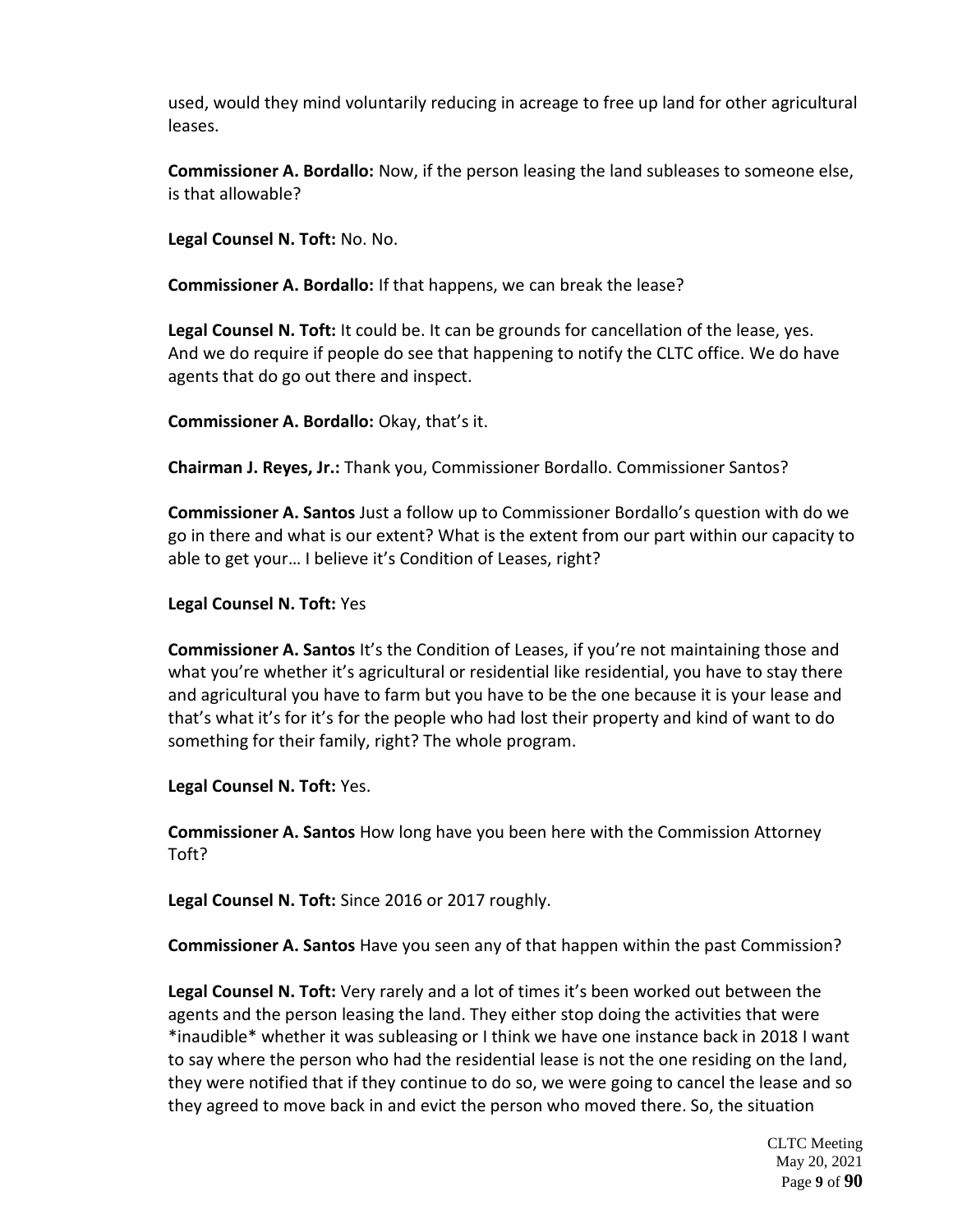\*inaudible\*. And we have similar with a sublease on an agricultural lot, the same thing. They were notified that there was a violation and that if they continue to do so we would move to cancel the lease. And if they cancel the sublease \*inaudible\* back to farming the land. So, the instances that we have had are few and far between and have been resolved peacefully without us having to turn it over legal process and so far…

**Commissioner A. Santos** That's a part of the quality inspections or the inspections for the land agents.

**Legal Counsel N. Toft:** Yeah, and we do have the AAL process in case there are violations for us to be able to terminate leases. So it is an option out there \*inaudible\* mindful of it but you know we have a procedure and steps that we follow before \*inaudible\*

**Commissioner A. Santos** \*inaudible\* days whether they comply with it and certain amount of days if you don't comply with it. Of course, I'm sorry, you got evicted…. this is no…

**Legal Counsel N. Toft:** A lot of the times we bring up to the Board's attention and their request is to do a specific course of action and we follow that.

**Commissioner A. Santos** Okay, thank you so much.

**Commissioner A. Bordallo:** What is the AAL Chapter 9?

**Legal Counsel N. Toft:** That's the, I believe it's Title 5, Chapter 9, the Administrative Adjudication Law. And so that covers administrative hearings for things like, lease discrimination but that also covers the Promulgating Rules and Regulations.

**Commissioner A. Santos** Do we have a…. I'm not sure if it's for you because you're not a part of the daily workings or I guess maybe Joey or Teresa, do you guys know; do we have a set…. for every land agent that their assigned to with the constituent; are they liable or are they held to do those site inspections?

**Legal Counsel N. Toft:** I believe they do. They have a list of sites on a rotating basis that they do inspect so every property does get looked at over a period.

**Chairman J. Reyes, Jr.:** I'm sorry, I just wanted to ask, Joey or Ms. Eileen, do you want add additional comments there?

Land Agent II Eileen Chargualaf: Yes, sir. Whenever we get any complaints we automatically do a site inspection and then what we'll do we'll bring it to either the Director and find out if we can take it to the Board and then the Board can decide. And there is a procedure already in what we need to do.

**Commissioner A. Santos** Is there a set time every month that you do random checks?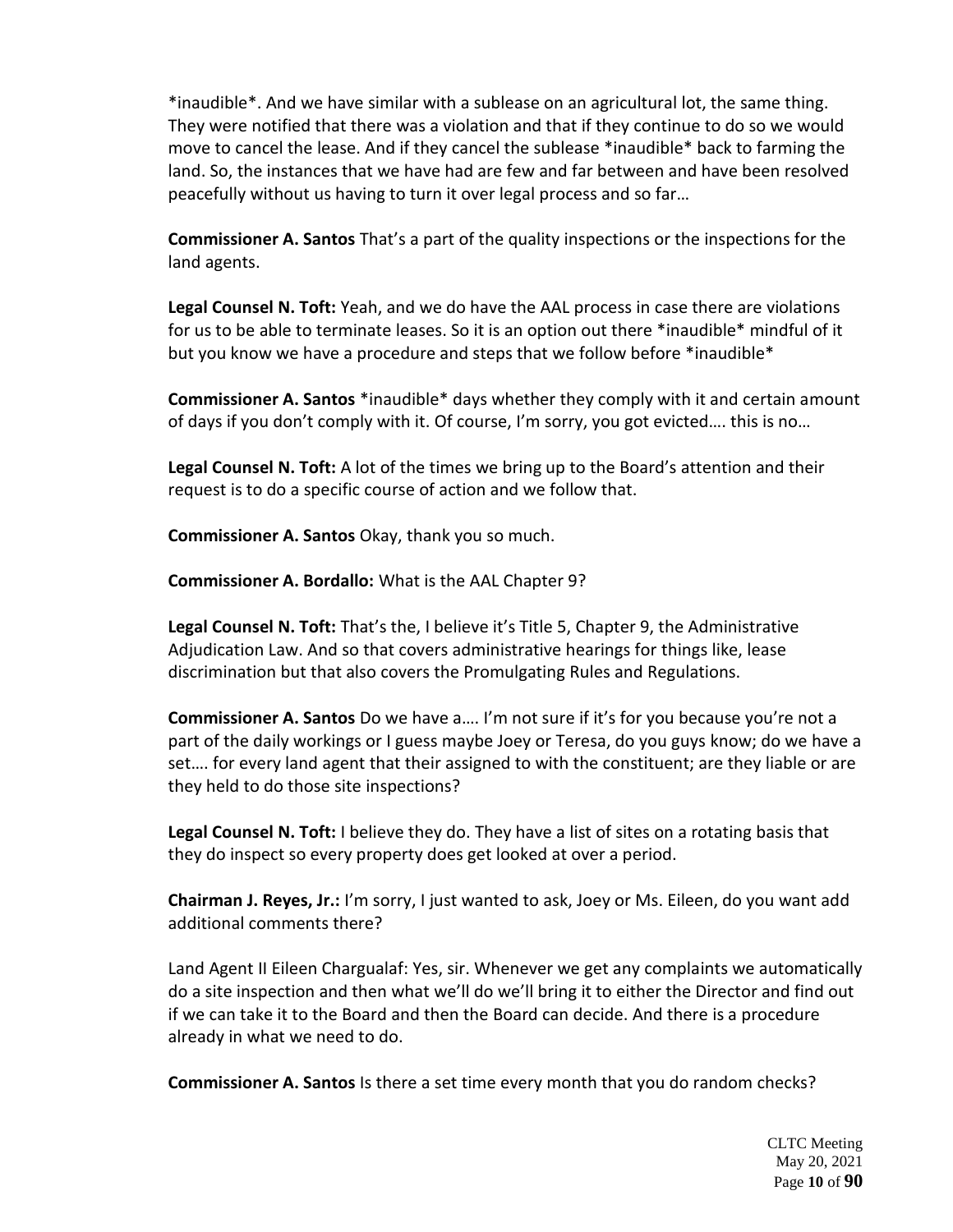Land Agent II E. Chargualaf: I'm sorry, what was that, a set time?

**Commissioner A. Santos** So every land agent and their constituent listing with leases already; do you have a set timeline or a monthly check or is it random, or do we wait for complaints? What prompts us to do that site inspections, right?

Land Agent II E. Chargualaf: Well normally we'll do a site inspection especially if we need to take it to the Board to make sure that they're in compliance for one and they are…. Meet all the requirements for them like to get it surveyed and stuff So the time frame really when we go out and do an inspection, it varies on the situation and what has to be accomplished with that applicant or to obtain a lease with Chamorro Land Trust.

**Commissioner A. Santos** What if they have a lease already? What if they're already on the \*inaudible\*

Land Agent II E. Chargualaf: If they have a lease already, normally we… well we have a program with Department of Ag and the University of Guam, we started up on the large farms, we go out and we try to do compliance but right now we're really short and really back logged with some of the Constituents that need to go to the Board so we're concentrating on that right now. And also what put us back also was with this pandemic that came up. So for right now if you're talking timeframe on compliance, it varies because yeah, either if we hear a compliant or if we're out there already like if I'm out there with the land agents, I would say, let's go over to Mr. Cruz's farm to just find out if he's in compliance and then do a follow up. If it's a compliance where there's just too much junk to be removed, I do informed the lessee that they need to show some kind of improvement and they need to show me receipts that they're actually taking it to the proper disposal area. Not just taking it from Land Trust property and then putting it in another Land Trust property at the same time.

**Commissioner A. Santos** Understood. So there's no set time timeline or schedule to do those compliance checks.

Land Agent II E. Chargualaf: Yes. Also, when I was on the agriculture side, I would do a weekly inspection. So right now, I'm overseeing all the land agents.

**Commissioner A. Santos** Oh thank you, Ms. Eileen. Okay, that's exactly what I wanted to hear just that information with, while you're out there doing some other area or checking on whatever else then if you're in the area then you do do a site… you're able to.

Land Agent II E. Chargualaf: Yes, like Joey said, save money so when we're out there we save our gas by going ahead and including other site inspections that's not actually set as an appointment to go out and meet the lessees. Normally, on compliance we just go out there on a surprise visit so that we want to know if they are farming or not.

**Commissioner A. Santos** Thank you, Ms. Eileen. Thank you.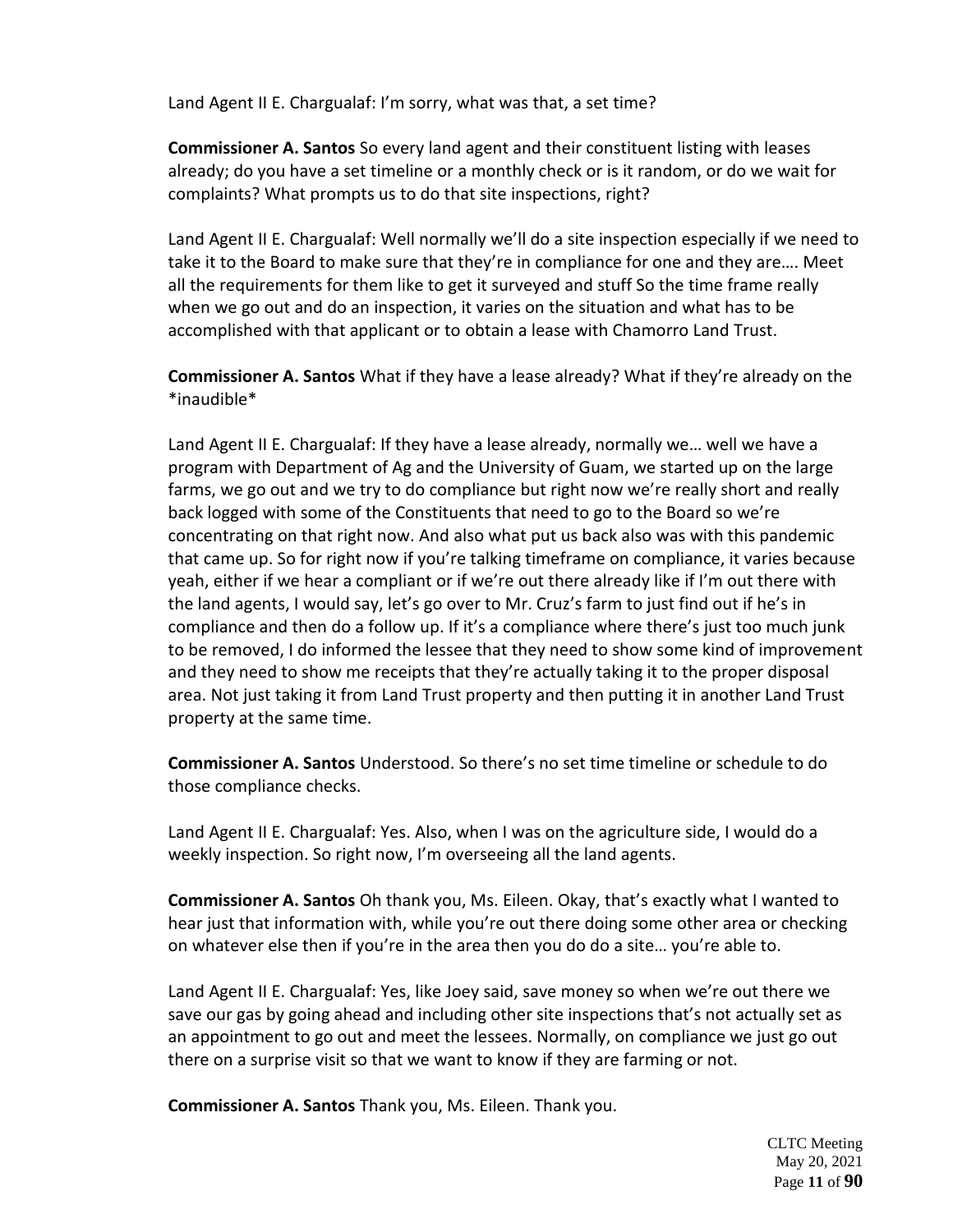Land Agent II E. Chargualaf: You're welcome.

**Chairman J. Reyes, Jr.:** Thank you Ms. Eileen. So, Commissioner Santos to your point I just want to add that is one of the legs within the department in the agency that is lacking, right and it is something that should be very important for us and as we go further I think we should also put some recommendations from the Board from the Commission on how we can manage that and we can get some of that extra assistance if needed. Okay, so let's get back to our task at hand here on the modification. So, Mr. Toft, again, understanding that most of it is \*inaudible\* replace for a lack of better words and the three \*inaudible\* changes in regards to referencing the Public Law 419-35, etc.... I would like to take a little bit more time in that sense just to kind of do my own side by side comparison and I also want to afford the opportunity for Ms. Camacho as well if she wanted to address this piece as well.

**Acting Administrative Director A. Camacho**: Yeah, we're just requesting for a little more time to review the proposed modifications and I already asked the team to help me look through this just so we can get \*inaudible\* as well.

**Chairman J. Reyes, Jr.:** Attorney Toft, I do have one question. I know maybe a month ago or so, there were some clarifications from the team that were sent over in regards to the eligibility right that kind of ties into this. Do you have a status on that because I know that's probably going to be one thing that I would like for Angie to \*inaudible\*

**Legal Counsel N. Toft:** Just the final approval from the AG on the response to that and then once I get that I can send that over to Ms. Camacho.

**Chairman J. Reyes, Jr.:** Okay, and then Joey, I have a quick question; were you able to compile any additional questions that you or the team had to provide to Attorney Toft?

**Program Coordinator III J. Cruz:** Yes, sir we should send him the listing by tomorrow.

**Chairman J. Reyes, Jr.:** So, Attorney Toft, there are still some questions after that session that the team has had.

**Legal Counsel N. Toft:** Okay

**Chairman J. Reyes, Jr.:** So, I think it will be good to if we can send that over and get either closer to a final or another draft to send out to Angie and the team and working through this document; that will kind of get us closer to some of the additional questions that the team may have and hopefully we can have everything that we need to be able to put through the resolution and then begin the process.

**Legal Counsel N. Toft:** This \*inaudible\* sort of interesting side point on that and that the AG's office can provide guidance on it, but the… what is \*inaudible\* sort of legal situation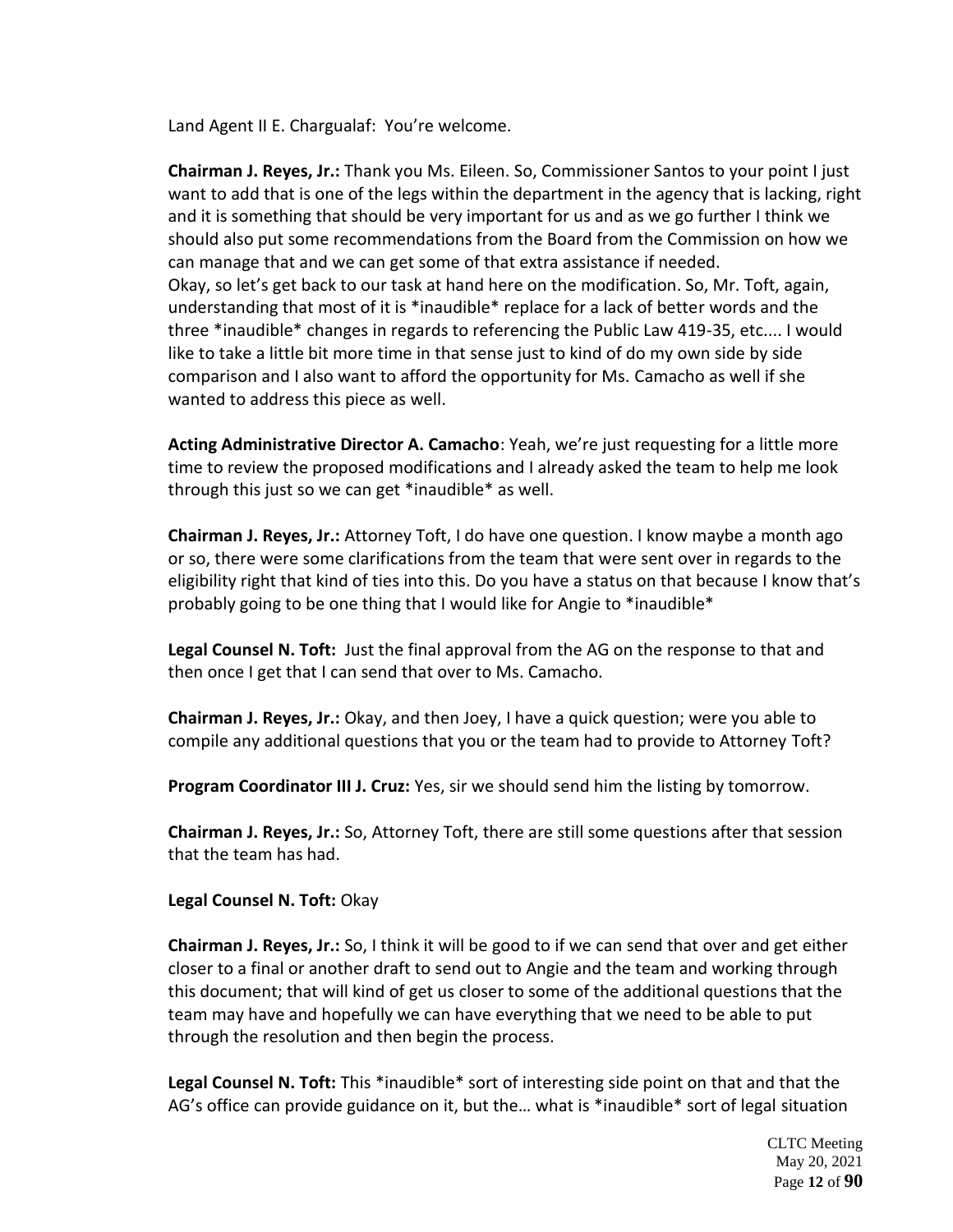where the legislature created the Rules and Regs, this doesn't happen with other agencies; this is specifically Chamorro Land Trust so we don't have the ability to modify unless it's a specific law \*inaudible\* but we can create within. So there's the possibility of a creation sort of a subset I guess would be the best way to describe it. It would be basically filling in the blanks of Rules and Regs. And this could be applied not just to the settlement situation but also to other situations like the switch and transfer issue that we're running into brick walls on and that we're not getting a lot of help from the legislature, where if we could create our own process, you know, you can submit it to the legislature for their approval so it does pass their review but you know creating proper procedure and authorization for switches and transfers and public hearing requirements also to… there's some other parts of the rules and regs where the passage of time that was not really conceived of it at the time the rules and regs were created has created these sort of structural problems with the agency and that we believe that we haven't been able to…. and \*inaudible\* we had all the employees of CLTC that we've had discussions over the last few years of creating additional things, additional tools I guess to fix the problems and I would request the Commissioners permission to compile some things and just maybe a draft doesn't have to be a full substantial…. \*inaudible\* but bring before the Board as far as a better way to get to resolution on a lot of these problem cases where we're running out of available solutions to deal with it and I think we can create a \*inaudible\* comprehensive solution long term not just for this problem but problems down the road.

**Commissioner A. Santos** I just want to add on to that is for everything that has been happening and I'm glad we're coming to a resolve right now with the discussion and that's what needs to happen. And whether its…. And this is the perfect time and place to bring it up so I can't wait to see what the staff has to put in for this because I think that's what we've talking about on how to go forward and adjudicate all of these, these null and void, the transfers and all of that so that's help big time.

**Legal Counsel N. Toft:** It's a little tricky because like I said, we're not allowed to modify anything that's existing it's kind of….

**Commissioner A. Santos** No, \*inaudible\* but where to get the structure and the guidelines going, right for \*inaudible\*

**Legal Counsel N. Toft:** And the staff has done a lot of brainstorming on it so they've been with the agency for much longer than I have and they know what the problems are and they know how to fix it \*inaudible\*

**Commissioner A. Santos** They're the body of the agency. Yes.

**Chairman J. Reyes, Jr.:** So, I'm definitely open to that. I'm definitely you know just to see what our options are. At the end of the day, it's for the benefit of our constituents right to move things along and the latest, the biggest volume that we have are still what's waiting you know in que. So, do we need an official motion on that?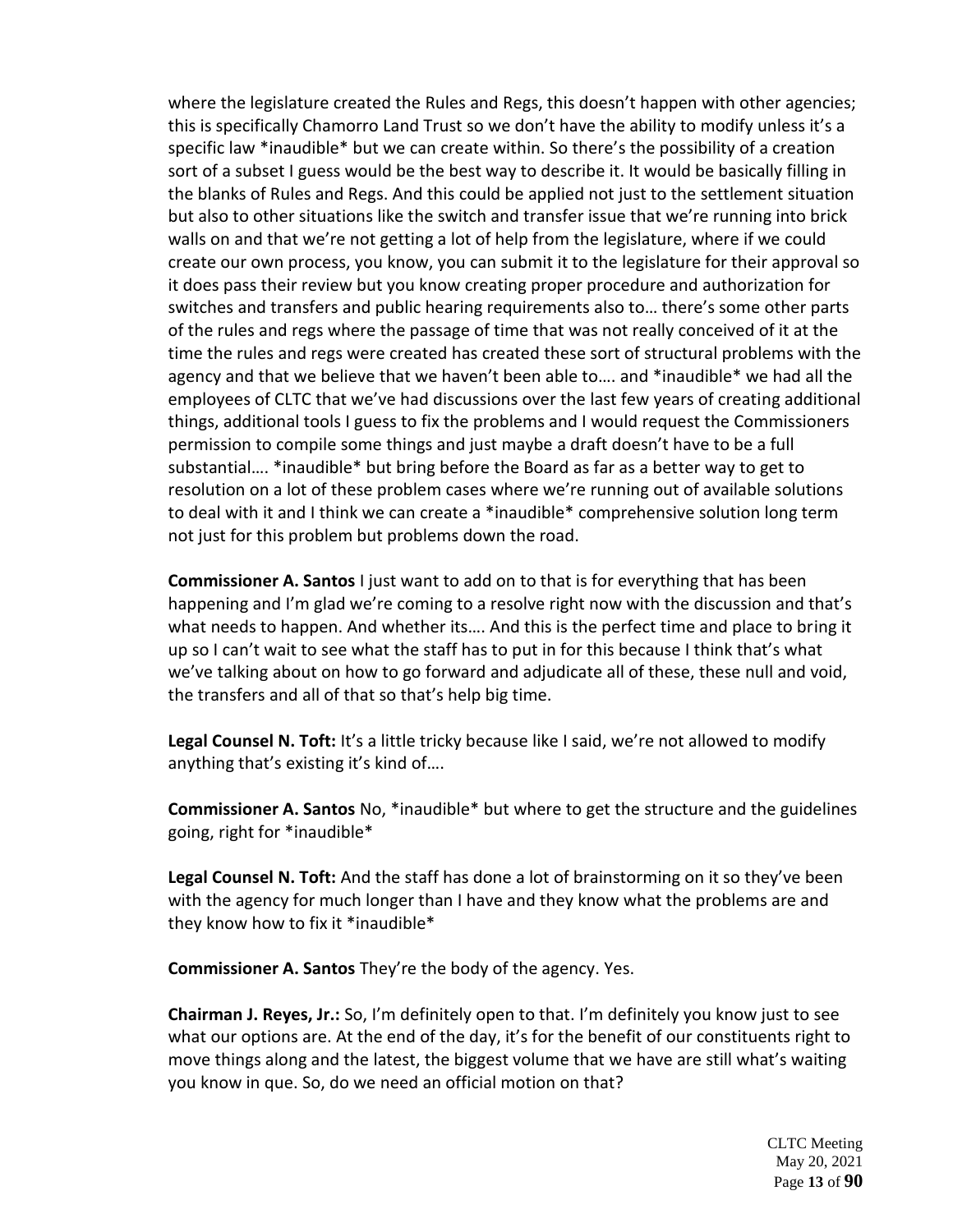**Legal Counsel N. Toft:** No, I'm just looking more for sort of a head nod as far as starting to put together for a presentation in the future.

**Commissioner A. Santos** And that's in the law too, \*inaudible\* but wouldn't that actually be the Administrative Director to come up with those because that's the everyday working right so if we come up with an addition right, guidelines, a guidebook, so while we're tightening the guafak…. We're knotting the scenes already and we're solidifying the program forward so nobody because we have different administrative directors, different administrations. It comes in but this should never be changed. This should be a set procedure, this program is not going to change. It's the \*inaudible\* the beneficiaries and to give out property, land is not easily attainable so why should it be easily givable. We can't, oh here go ahead, here…. there's guidelines and policies that need to be in place. So, I can wait to see it Attorney Toft.

**Chairman J. Reyes, Jr.:** Thank you. Thank you, Attorney Toft. Okay, so just to wrap this up we will table the Proposed Modification, Angie will work alongside you and Joey and Teresa and then hoping having it ready for the next meeting.

**Legal Counsel N. Toft:** And after that the next step will be publication of public hearings, creation of an economic impact statement which should be fairly doable since it's language statement. And then presentation to the legislature.

**Chairman J. Reyes, Jr.:** Okay, so I yield to Ms. Angie to keep us honest on those steps. Alright, thank you. Thank you, Attorney Toft.

**Commissioner A. Bordallo:** I just want to ask a question.

**Chairman J. Reyes, Jr.:** Yes, ma'am.

**Commissioner A. Bordallo:** On the spelling of Chamorro; which one are you using?

**Commissioner A. Santos** Mas empottånte enao.

**Legal Counsel N. Toft:** You let me know which do you want to do because we can modify that.

**Chairman J. Reyes, Jr.:** So what would be the…. So right now, it's Chamorro – C-H-A-M-O-R-R-O versus how we've adopted the CHamoru which is CH-A-M-O-R-U

**Commissioner A. Santos** CH – a – mo- ru hunggan

**Chairman J. Reyes, Jr.:** So Commissioners

**Commissioner A. Santos** I think we should stick with our own alphabets. Ch-a-mo-ru – Chamoru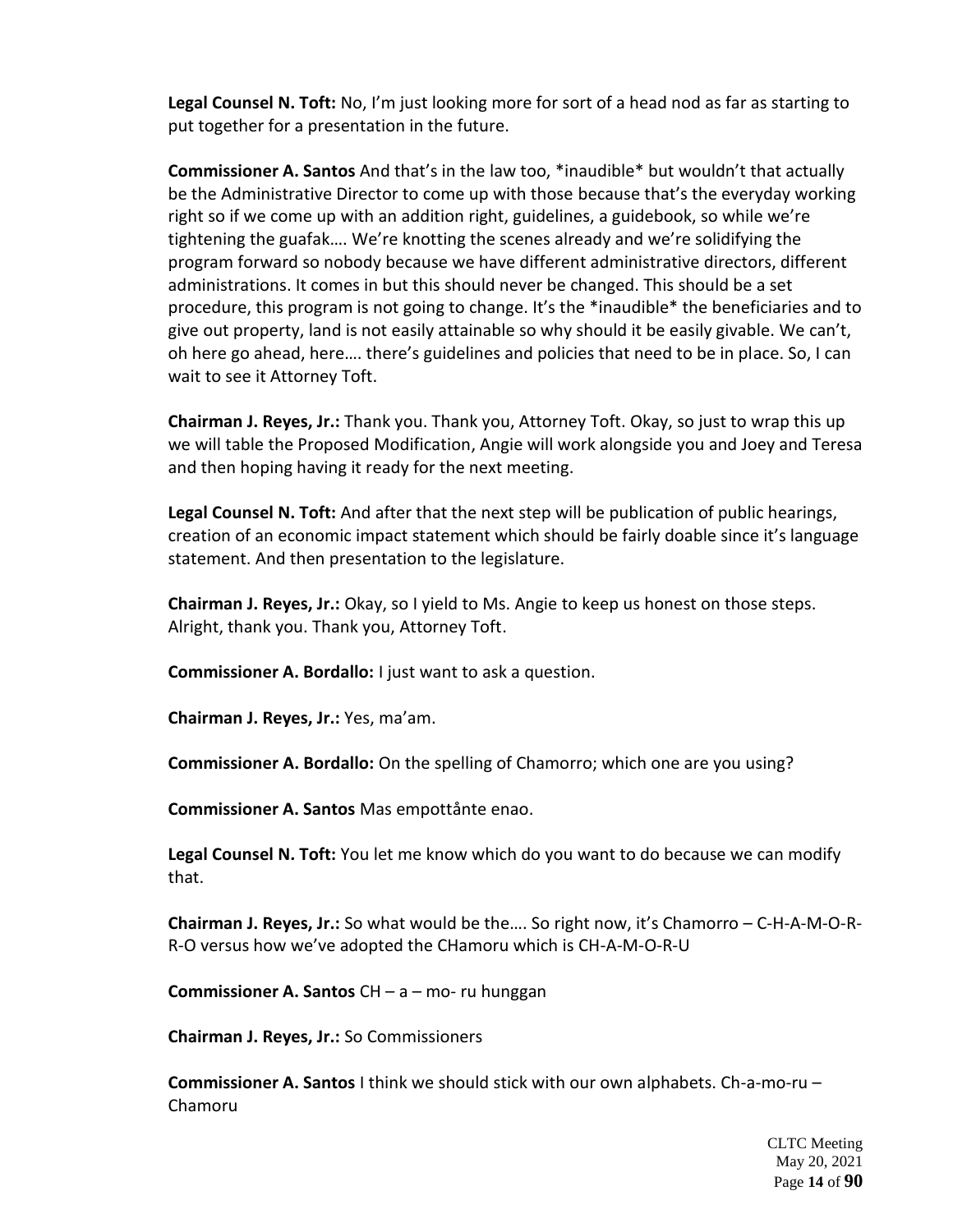**Chairman J. Reyes, Jr.:** Hunggan, So, Attorney Toft, let's Chamoru

**Commissioner A. Santos** Capitol CH

Chairman J, Reyes, Jr.: Capital CH, yes. And then you would confirm if whether or not that's okay to change, right?

**Legal Counsel N. Toft:** Yes.

**Chairman J. Reyes, Jr.:** He'll confirm that but that's our recommendation.

**Commissioner A. Santos** Yes, please thank you.

### **OLD BUSINESS; FY2020 Audit**

### Anthony Pangelinan Blas

**Chairman J. Reyes, Jr.:** Okay, sounds good thank you. Anything else? Okay, next up on the agenda is our Old Business and this is basically going to address our FY2020 Audits, Audit findings. And I will turn that over to Mr. Cruz. Mr. Cruz, will you be joining us in the Conference Room?

**Program Coordinator III J. Cruz:** Yes.

**Commissioner A. Santos** Please Joey.

**Chairman J. Reyes, Jr.:** Okay, thank you sir. For everyone on the Google meet, we'll just wait for Mr. Cruz before we begin.

**Program Coordinator III J. Cruz:** The land agents will be presenting the individual cases.

**Land Agent II E. Chargualaf**: Glenn…

**Chairman J. Reyes, Jr.:** Who will be working through who we will be going with; is it you Mr. Cruz or is it Ms. Eileen.

**Program Coordinator III J. Cruz:** Eileen. I'll be here if you have any questions regarding what the auditor's concerns were.

**Chairman J. Reyes, Jr.:** okay.

**Program Coordinator III J. Cruz:** The land agents will be presenting their cases.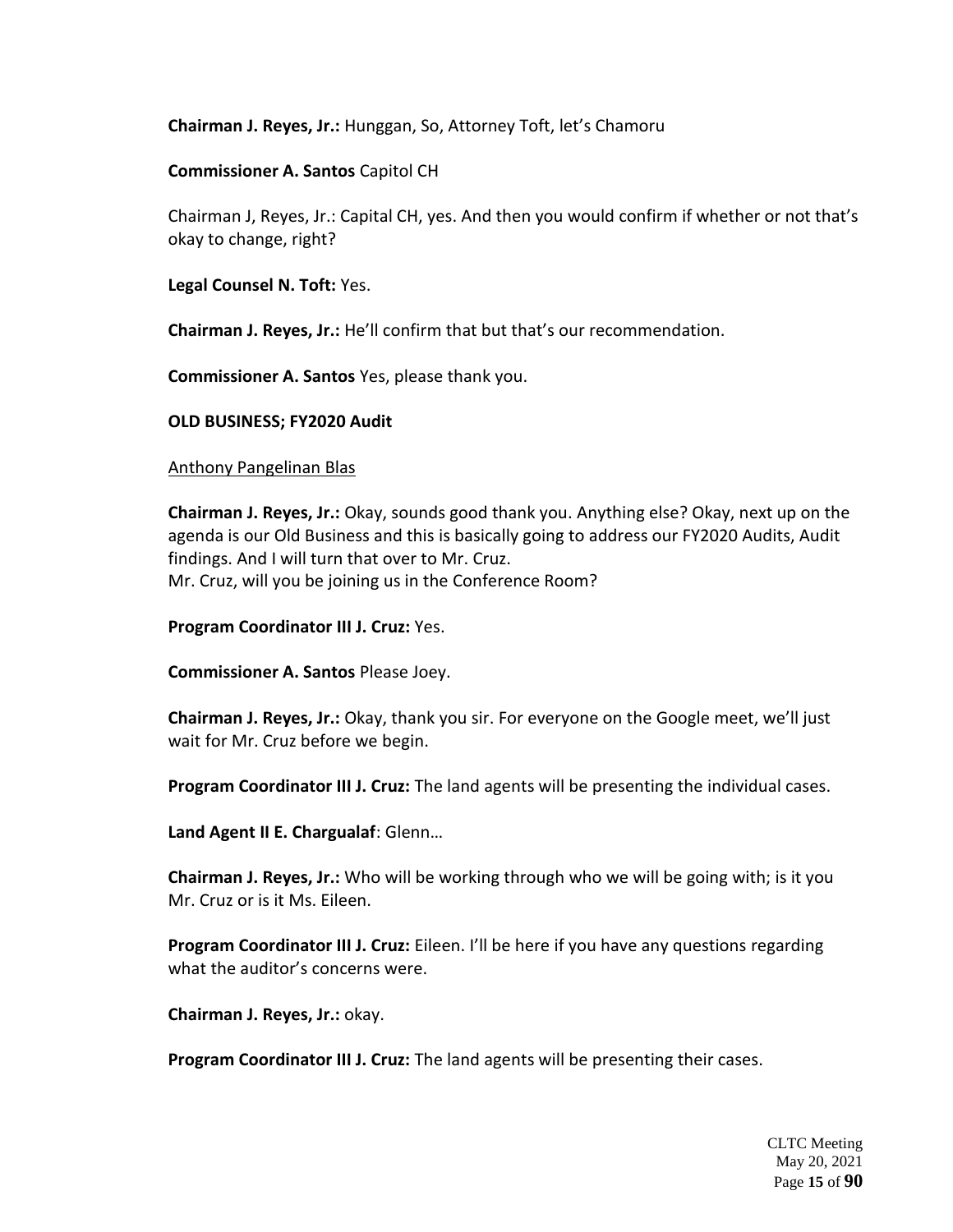**Chairman J. Reyes, Jr.:** Okay, so Ms. Dayday, could you please acknowledge and state your name please so we have it for the record.

**Land Agent I Jessica Dayday**: Hafa Adai, I'm Jessica Dayday, Land Agent with the Chamorro Land Trust Commission.

**Chairman J. Reyes, Jr.:** Okay. The floor is yours ma'am.

**Program Coordinator III J. Cruz:** The first constituent we have is Anthony Blas Pangelinan. I think it will be presented by Mr. Glenn Eay.

**Land Agent II Glenn Eay:** Hafa Adai, I'm Glenn Eay my staff audit report I'm presenting today is \*inaudible\* Mr. Anthony Pangelinan Blas who has an agriculture lease dated December 9, 2003 and also desires to take over his late mother's ground lease rights of Evangeline P. Blas. Lot specifically that I'm talking about today on the lease that Mr. Anthony Pangelinan Blas has is a portion of Lot 7153, Yigo. Mr. Blas is a December 2<sup>nd</sup>, 1995, applicant and applicant number 586 and application type that he applied for was agriculture. On December 9, 2003, Mr. Blas was issued an agriculture lease, a portion of Lot 7153 which is an unregistered lot. Per discussion with Mr. Blas, he acknowledges that he can't have two agriculture lease so he's requesting to the Commission for consideration to terminate his agriculture ground lease of a portion of Lot 7153, Yigo and wants to take over his deceased mother's ground lease for a portion of Tract 1021, Block 2, Lot 1-4, Dededo. So this is my audit report for Mr. Anthony Pangelinan Blas that I present today. I also have Mr. Blas here with us today, he's online right now.

**Chairman J. Reyes, Jr.:** Okay, so let me do a quick point of clarification. So, and understand the format of how we're going to mandate these, Joey. We have the staff report but was this staff report created just for this instant or are we…. Or how are we going to address the audit finding. That's the kind of where there's a gap that I'm not understanding.

**Program Coordinator III J. Cruz:** The staff report was to address the audit finding. So Mr. Blas holds two leases, two of the same types of leases from Glenn's report; Mr. Blas would like one lease for a portion of Lot 7153 to be terminated and he'd continue with his mom's lease.

**Chairman J. Reyes, Jr.:** Okay and so I guess what I'm confused on is how did he get two agricultural leases?

**Program Coordinator III J. Cruz:** One was his primary application and the second one is he was the beneficiary to his mom.

**Chairman J. Reyes, Jr.:** Okay and from the audit finding; there were two agriculture leases for one person:

**Program Coordinator III J. Cruz:** Yes.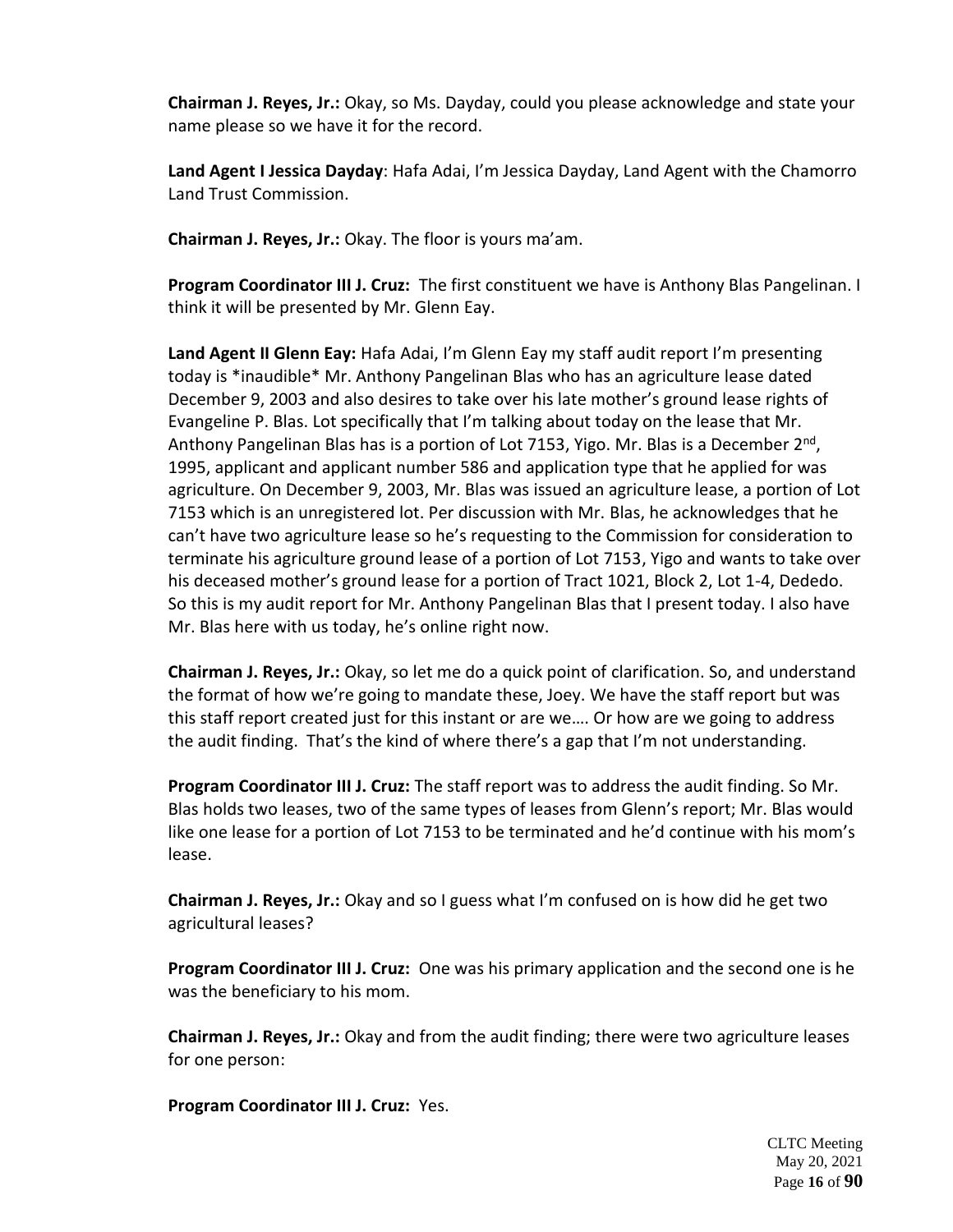**Chairman J. Reyes, Jr.:** Okay. I just want to be clear so when we go through the next ones, team, \*inaudible\* I was confused in the beginning so let's state the issue so that we're kind of aware of what we're dealing with and then we can go through the staff report.

**Commissioner A. Santos** When you say issue, you mean the audit finding? The Audit concern?

**Chairman J. Reyes, Jr.:** Yeah. \*inaudible\* so just a quick question, with that said, we are to then make a decision today to correct these issues if it can be.

**Commissioner A. Santos** Yes, sir.

**Chairman J. Reyes, Jr.:** And we do have Mr. Blas on line, is that correct?

**Land Agent II G. Eay:** Yes, he's here.

**Land Agent I T. Tainatongo**: I apologize sir, they only told me that Mr. Duenas is going to be the only constituent to be present.

**Land Agent I J. Dayday:** He's online

**Land Agent I T. Tainatongo**: He's online?

**Land Agent I J. Dayday:** Inaudible

**Chairman J. Reyes, Jr.:** Okay, Commissioners any questions?

**Commissioner A. Bordallo:** Yeah, I have a question. \*inaudible\* for Tract 1021, Block 2, Lot 1-6 then Tract 1021, Block 1, Lot 1-4 is that a mistake?

**Land Agent II G. Eay**: Yeah, that's an error on the lot description. The lot description described on the lease of his late mother is Tract 1021, Block 2, Lot 1-4.

**Commissioner A. Bordallo:** What about the Lot 1-6?

**Land Agent II G. Eay**: Lot 6 is when they initially did a proposed subdivision of the property itself and which is subject to change which is the lot description right now is the actual lease that Ms. Pangelinan has on a ground lease. Everything was subject to change… it was subject to survey rather once they surveyed everything… the lot description changes.

**Chairman J. Reyes, Jr.:** Okay, thank you, Mr. Glenn.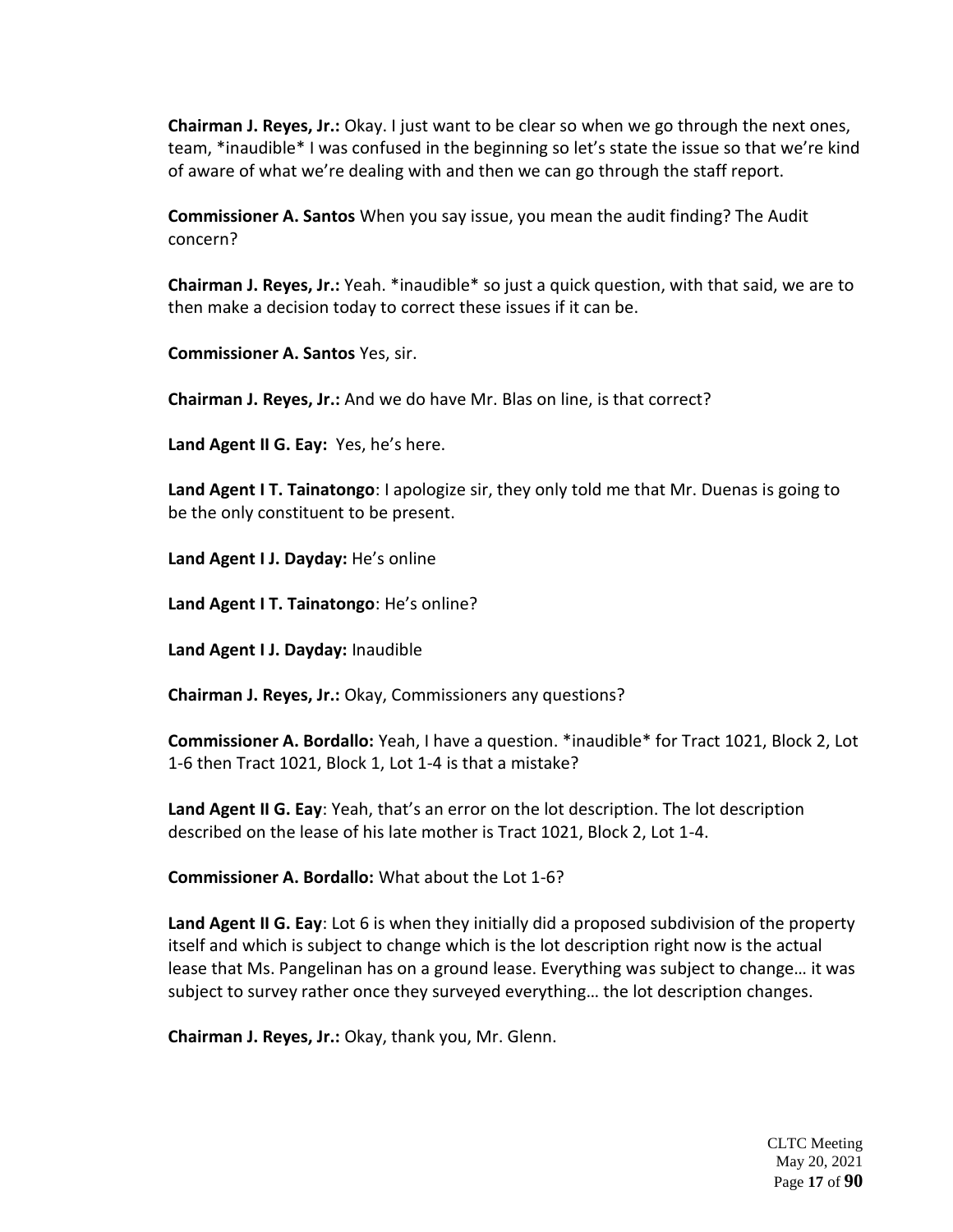**Commissioner A. Santos** Just to clarify, Joey or Mr. Eay; the first action we need to take or the overall action would be just to terminate his lease? And then if we decide to, if that's the case then award him the lease on his mom's tract?

**Land Agent II G. Eay**: Yeah. That's the intention because he would have to choose which agriculture lease he wants so chooses to terminate the lease that he has on Lot 7153 and also he desires to take over the mom's lease rights from Tract 1021. So, that would solve the issue for two agriculture leases, he would just have one.

**Commissioner A. Santos** On his mom's own, do we know the property looks like on this or his mother's property…. is there any farming going on?

**Land Agent II G. Eay**: Okay, there's…. we did a site inspection last week and the lot where the mom was initially occupying and has…. there's farming activity and there's several structures on the property so what I did is I went there and brought my GPS to truly check if that is the rightful location of the subject lot that was leases to the mom only to find out that the lot they were occupying was the adjacent lot was leased to somebody else so which is probably the relative same last name. I can't get ahold of them and truthfully the 1-4 is actually not being occupied, it's vacant, it hasn't been cleared or anything.

**Commissioner A. Santos** So is it safe to say that they were farming the wrong property or….?

**Land Agent II G. Eay**: Yes, initially the reason why it happened is because that one that particular tract was a huge acreage back then and it was subdivided into the siblings of the Blas family and the brothers that portion of the property and by doing that they had to do a survey because they didn't do a survey the lot description that was assigned to them wasn't correct because there was no actual survey.

**Commissioner A. Santos** I have just one more question. For Mr. Blas's does he have a lease a ground lease for his own lease has his portion, his property been surveyed and registered?

Land Agent II G. Eay: His own lease on Lot 7153 hasn't been surveyed nor is it a... it's an unregistered property actually he can't do anything to the property due to the fact it's an unregistered property.

**Commissioner A. Santos** And his mother's the other property the 1021, Block 2 L1-4 that's – it's registered?

**Land Agent II G. Eay**: Yes, it's a registered property.

**Commissioner A. Santos** Thank you, Mr. Eay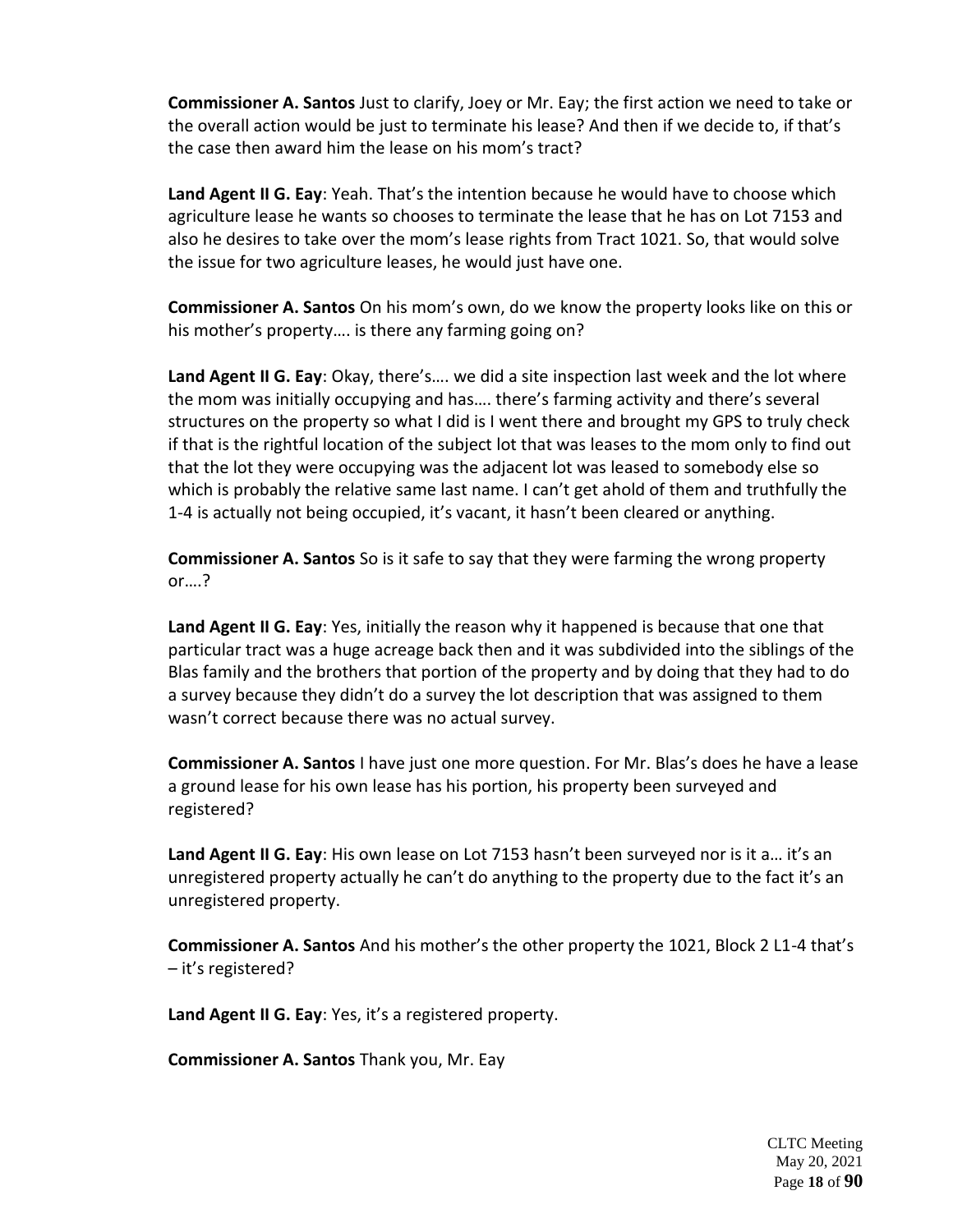**Chairman J. Reyes, Jr.:** Thank you, Mr. Eay. I want to go back to the actual property that is being utilized versus the actual property that's listed here. And correct my understanding, the 1021 Block 2, L1-4 is vacant and the adjacent property is the one that is actually being utilized, is that my understanding?

**Land Agent II G. Eay**: Yeah, correct.

**Chairman J. Reyes, Jr.:** Okay, so how are we going to fix that? I mean because if we're going to take action on 1021 Block 2, L1-4; that's not the property that is being utilized or occupied so how are we going to fix that.

**Land Agent II G. Eay**: Well to fix it first of all, he has the property that was leased to his mother has to be surveyed, number one. And number two, if he wish to continue farming on the adjacent property that's a discussion that he and the other lessee and the other trust would have to discuss if they're willing to switch property and if they both agree then that's another way out. Other than that Mr. Blas is willing to just… there's no choice he desires to get a lease on 1-4 if that's the only decision but those structure on the adjacent side would have to be removed prior to getting the lease on 1-4.

**Chairman J. Reyes, Jr.:** Well this is information…. Unfortunate… so I'm going to go back on my question on how did we give Mr. Blas you know this is your section, your land yet it's not really the right lot; how did that happen? Do you know?

**Land Agent II G. Eay**: It was because when they issued the lease it was subject to survey and the mother was already occupying the lot when…

Back ground: Land Agent II E. Chargualaf: They were pre-occupier

**Land Agent II G. Eay**: They were pre-occupier rather

Back ground: Land Agent II E. Chargualaf: Arendo program

**Land Agent II G. Eay**: They were pre-occupier during the Arendo and they thought that that 1-4 was the actual lot description they were occupying. Because they did not survey their property this is why we're here today in this dilemma.

**Chairman J. Reyes, Jr.:** Understood. And again, we're just trying to make sure we understand our situation at hand and I don't want to put burden to Mr. Blas and family. I want to fix this right so what is the best way to achieve that? Joey, do you have any input or additional comments?

**Commissioner A. Santos** First can I just ad on to yours though Mr. Chair. Is there's still that property that the family is ranching on and you suggested that they talk amongst themselves about a switch? Mr. Eay, is that property that the family is already farming on, is that the tract that they thought was for his deceased mother?

> CLTC Meeting May 20, 2021 Page **19** of **90**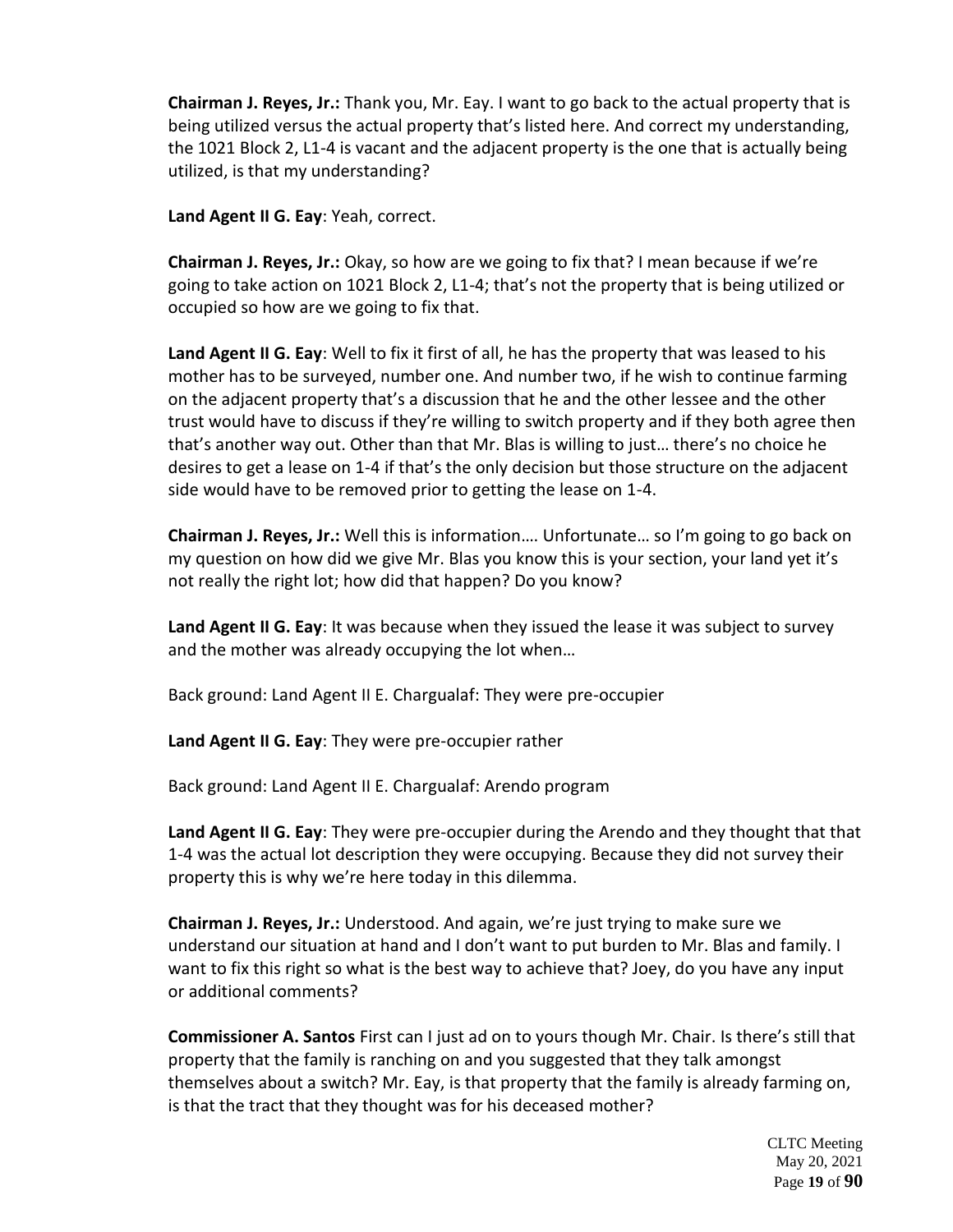**Land Agent II G. Eay**: Yes, that was the tract that they thought was assigned to the deceased mother. And the only… there's \*inaudible\* difference now in property size, the adjacent property's square meters is approximately 3 to 400 square meters bigger than the 1-4 so I'm not sure if the adjacent lessee rather is willing to do a switch because of the lot size it will be much less if they do a switch. We haven't gotten to that point yet of discussion.

**Commissioner A. Santos** So, like Mr. Chair said we don't want to put anymore burden on Mr. Blas but we still have that in our knowledge. We know that there are people farming on that property it's not the correct property that it's supposed to be so how do we mitigate this, right? How do we resolve this? And not just leave them there although we already know that they're not supposed to be on that property. It's not the correct one, right, how do we fix this?

**Program Coordinator III J. Cruz:** If I may?

**Commissioner A. Santos** Okay, go ahead Mr. Cruz.

**Program Coordinator III J. Cruz:** During the course of the audit it was discovered that Mr. Blas had two agriculture leases; each lease \*inaudible\* a portion of so for example a portion of Tract 1021, Block 2, Lot 1-4, it could be a piece of property that contains four acres so until somebody surveys then the property description will change but in the meantime, Mr. Blas was awarded a portion of that specific property not to exceed halfacre. So, nobody… I'm assuming that nobody in within the three acres had surveyed so all their leases will reach a portion of not to exceed a half an acre. So, until they all survey they'll get the property description; it'll be 1-4-1, 1-4-2, that's the only way to get the proper property description is when they survey. So, for example Mr. Blas it says once-acre so when there's three individuals with three different leases but it all reads a portion of not to exceed so until they survey then they'll have the proper property description.

**Chairman J. Reyes, Jr.:** Okay, and so Mr. Eay determined that he's not on the right one because is that you guessed that was able to \*inaudible\*

**Program Coordinator III J. Cruz:** I'm not too sure if the site inspection conducted by Mr. Eay but based on the question of how to resolve it is that if there's three individuals awarded a lease one acre each for that specific portion then until they all survey then they'll have a specific property description but the time being it only reads a portion of so for example in the three acres of Mr. Blas's ranching the north side that doesn't necessarily mean that he's in the wrong section because it's a portion of.

**Chairman J. Reyes, Jr.:** Got it. Okay. Thanks for clarifying that.

**Commissioner A. Santos** Are we able to get a map on that, Joey.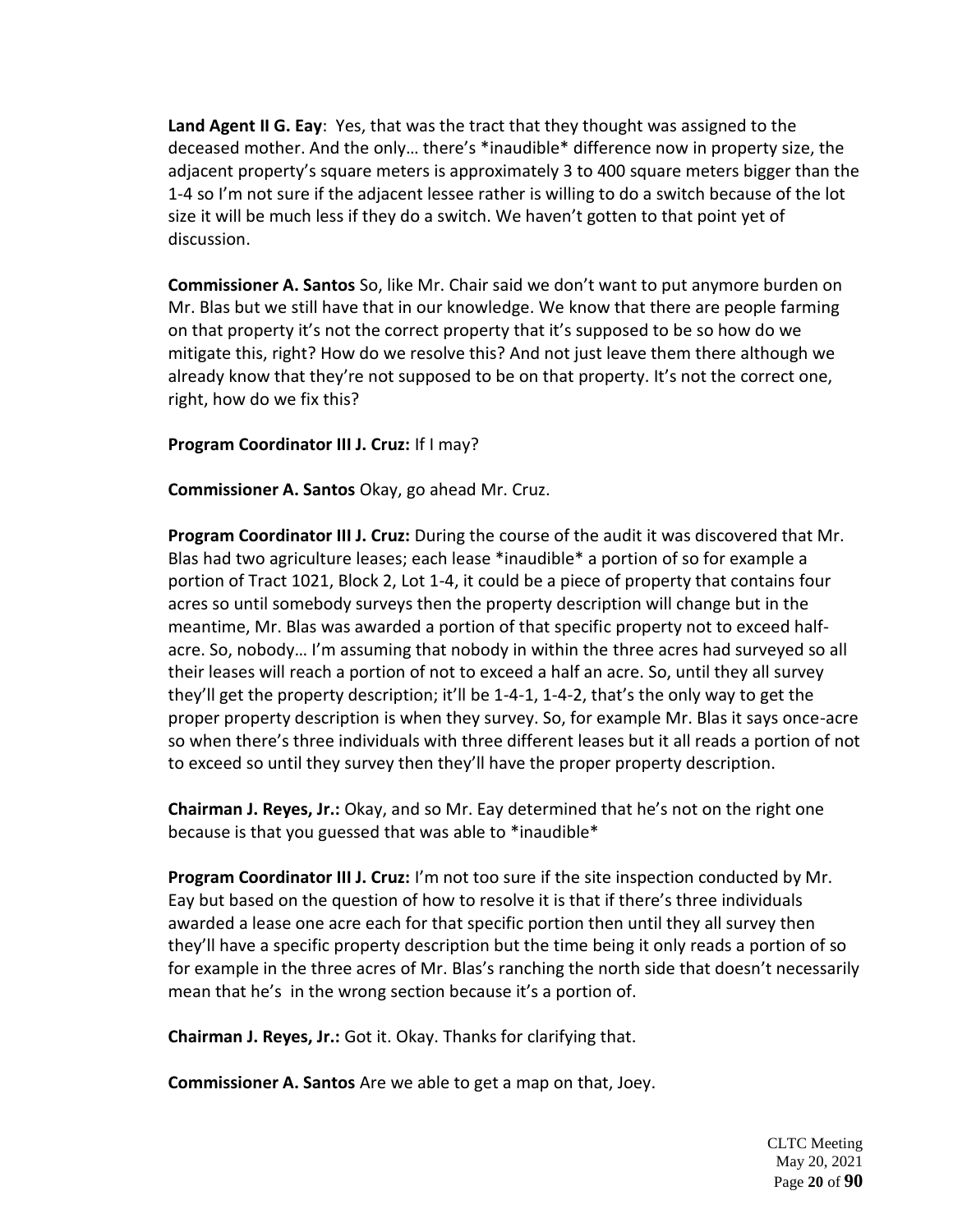**Program Coordinator III J. Cruz:** We may have a subdivision masterplan map but even that map, the data is not reliable. There are some anomalies that are within the masterplan but we can provide a scheme.

**Commissioner A. Santos** Can we get at least a satellite view of just the property itself.

**Program Coordinator III J. Cruz:** Yes.

Engineering Technician II Pierce Castro: 7153 or the Tract 1021

Multiple conversations

**Chairman J. Reyes, Jr.:** So are we going to… Mr. Eay, in addition to this to try and fix this, clean this up, are we going to then require as a condition that Mr. Blas surveys the property.

**Land Agent II G. Eay**: Yes, he has to survey the property before moving forward with anything to make sure the property location and description is the place. I can't truly really rely on my GPS we need a survey done. We need an actual survey done.

**Chairman J. Reyes, Jr.:** Okay, understood. I know that the Commissioners and the staff has been speaking but Mr. Blas I know you're on the line with us; do you have anything to comment on sir?

Mr. Anthony P. Blas: If we need to go that route and do a survey first before we either stay on the existing lot where I'm at now or if I need to swap to the adjacent lot, and confirm with that person on that lot I'm with then we'll take it from there.

**Chairman J. Reyes, Jr.:** Okay. Sir, we're going to do our best to sort this before so that we don't add any burden on you as best as we can sir. So, thank you.

Back ground conversation

**Chairman J. Reyes, Jr.:** Okay, I think first…. Let me do this, one more thing; Attorney Toft, any insight, anything that we're missing here before we move further? I guess first things first, is we probably want to address the termination of the lease of 7153; is that correct Mr. Eay?

**Land Agent II G. Eay**: Yes.

**Chairman J. Reyes, Jr.:** And then we'll need to address…. Do we need to address the successor piece to this?

**Land Agent II G. Eay**: They….

CLTC Meeting May 20, 2021 Page **21** of **90**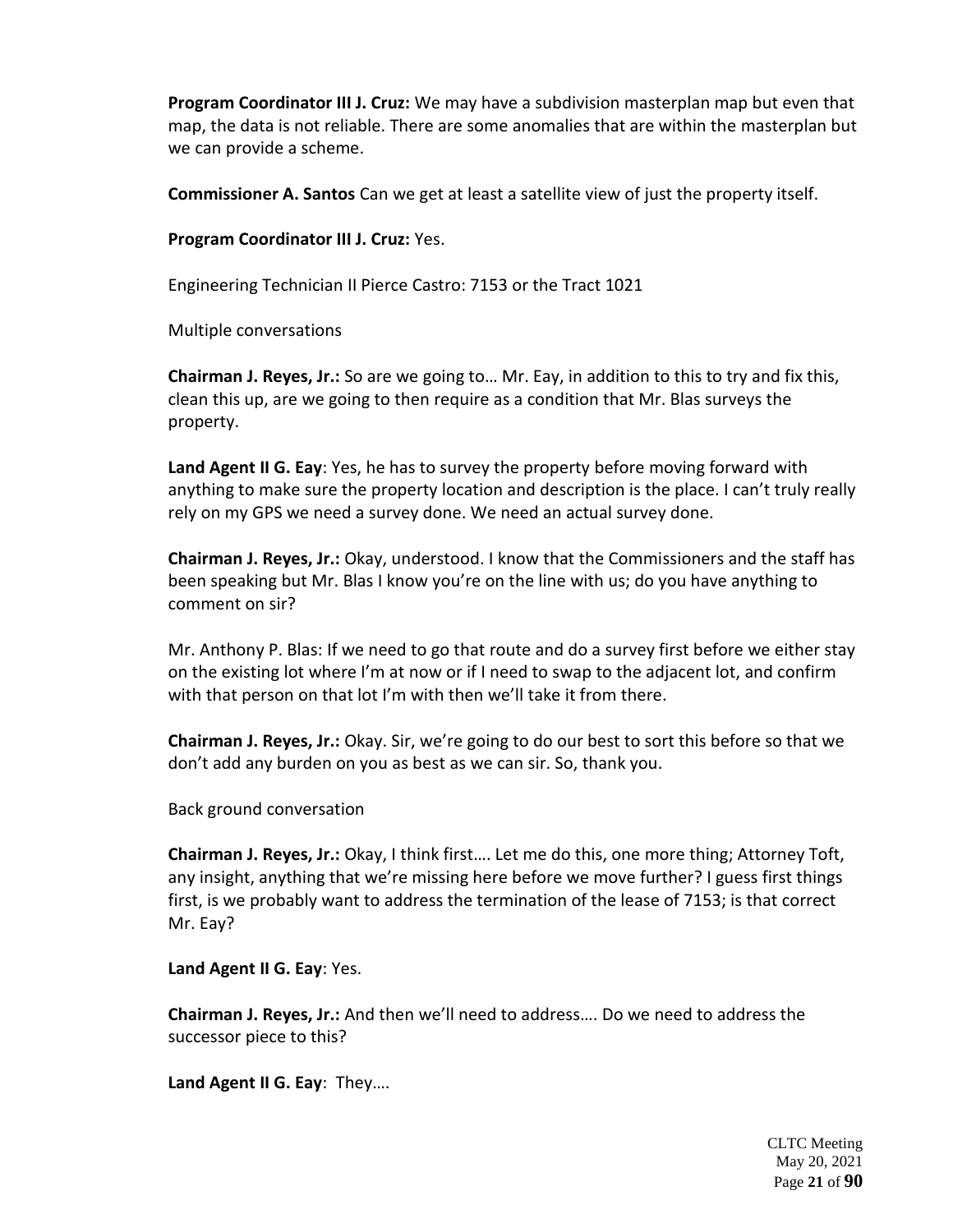**Chairman J. Reyes, Jr.:** Or has that already been complete?

**Land Agent II G. Eay**: We'll just have to address one first and then for the late mother's ground lease, we'll have to address the successor for the ground lease. That's the second audit that'll be presenting report.

**Chairman J. Reyes, Jr.:** Okay, so we'll take this one step at a time unless the Commissioners disagree to manage the termination of the 7153 lot, correct?

**Land Agent II G. Eay**: Yes.

**Chairman J. Reyes, Jr.:** Okay. Alright Commissioners any questions on that?

**Commissioner A. Bordallo:** And then next is the \*inaudible\*

**Chairman J. Reyes, Jr.:** Yeah and next will be Mr. Blas's mother's property and sorting all of that to make sure we're…. it's clean.

**Commissioner A. Bordallo:** I thought they did \*inaudible\* the mother gave it to the brother and the brother gave it to him.

**Chairman J. Reyes, Jr.:** Yeah, but I also think there's a relinquishment of the other Mrs. Blas but we'll tackle that with Mr. Eay after we terminate this one lease, his own. Mr. Blas's own. Alright, Mr. \*inaudible\* any other questions before we take any action.

**Commissioner A. Bordallo:** No, go.

**Chairman J. Reyes, Jr.:** Alright, I yield to you.

**Commissioner A. Santos** Okay, I make a motion to terminate the lease for Anthony Pangelinan Blas for one acre on a portion of Lot 7153 in Yigo.

**Chairman J. Reyes, Jr.:** Okay, thank you Commissioner Santos. May I get a second.

**Commissioner A. Bordallo:** Second

**Chairman J. Reyes, Jr.:** Thank you Commissioner Bordallo, any objections?

**Commissioner A. Bordallo:** None

**Chairman J. Reyes, Jr.:** Okay, hearing none, motion passes. The termination of the lease for Mr. Anthony Pangelinan Blas a portion of Lot 7153 in Yigo at one acre. Thank you, Commissioners. Okay, let's tackle the next one. We kind of talked about it but there's a lot more details here that we need to review.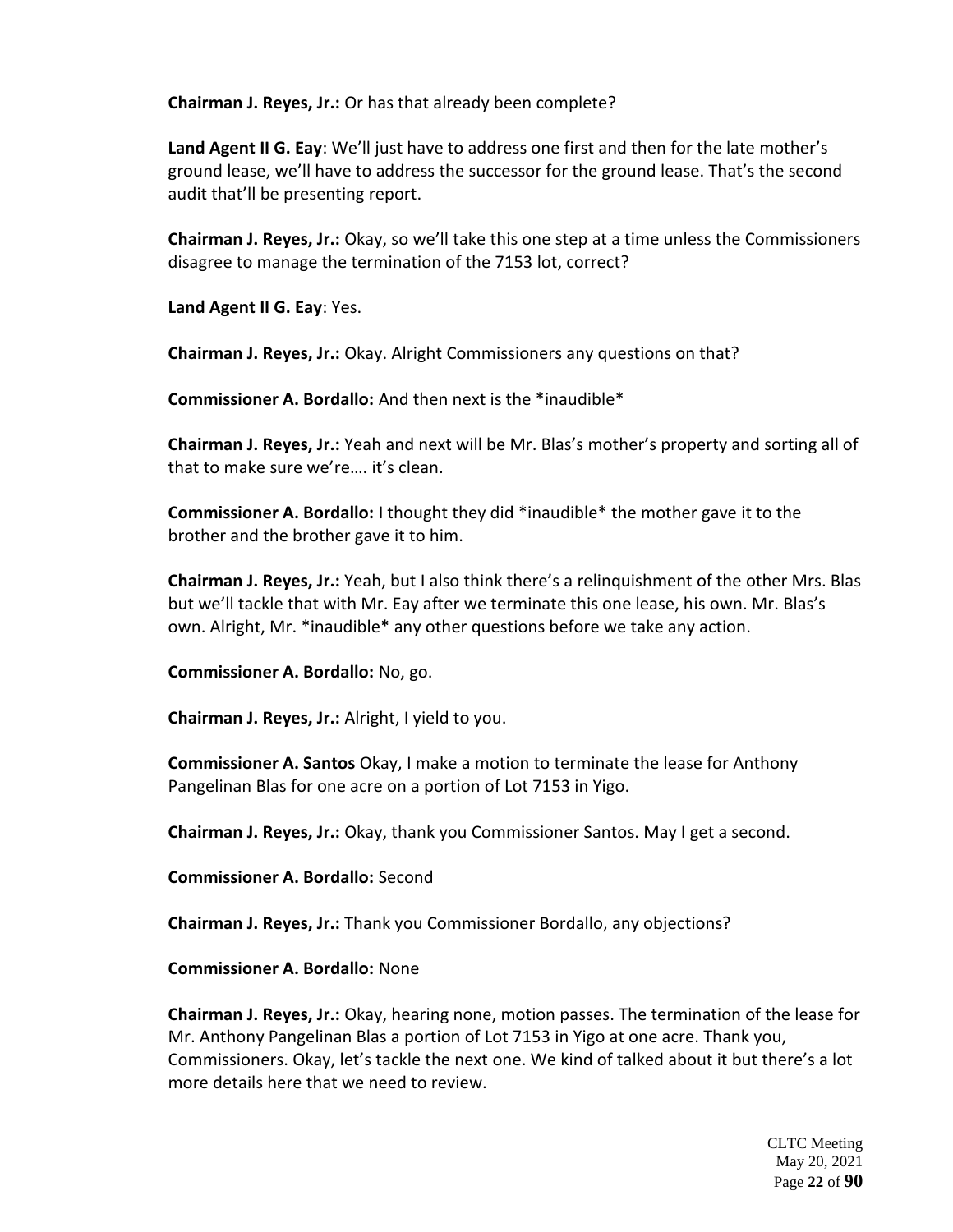**Commissioner A. Santos**\*Inaudible\* into your comments on this please, Mr. Eay.

**Land Agent II G. Eay**: Okay, I'm sorry, I was speaking to one of the land agents. What was the question, I'm sorry.

# **Commissioner A. Santos** What are the steps?

**Chairman J. Reyes, Jr.:** So, we're moving on to the next one.

**Land Agent II G. Eay**: Okay the next one. The next one is the original applicant who is deceased which Evangeline Pangelinan her application date is December 20, 1995, application number 2592, and was issued a lease on a portion of Tract 1021, Block 2, Lot 1- 4 Dededo. And Francisco C. Blas is the surviving spouse who's named the beneficiary of Evangeline Pangelinan's lease and July 24 Mr. Francisco Blas relinquished his beneficiary ground lease rights to his son, Anthony P. Blas. Just for notation for the Commissions' notation, Francisco C. Blas who is now deceased which is Anthony's father who relinquished his beneficiary rights to him in 2014 and further one…

# **Commissioner A. Santos** Mr. Eay?

Lang Agent II G. Eay: Mr. Eay, how come on your staff report it says, brother as one of the….

**Land Agent II G. Eay**: Yeah, that's another one. There's two relinquishment there's the brother but I chose not to mention that because the brother of Anthony didn't have to relinquish his rights because the father Francisco relinquished his beneficiary rights to his son Anthony. So, the brother that was mentioned there for some reason somebody told him he has to relinquish his rights was not necessary.

**Commissioner A. Santos** So Francisco Blas has a brother and a son name Anthony P. Blas?

**Land Agent II G. Eay**: Francisco C. Blas has a son, Francisco Jr. and a son also is Anthony as well which the dad had relinquished his ground lease… beneficiary rights to him rather.

**Commissioner A. Santos** Are we going to give it to the right, Anthony P. Blas?

**Land Agent II G. Eay**: Yes, we're speaking to him right now.

**Commissioner A. Santos** Okay, that's all I'm asking.

**Chairman J. Reyes, Jr.:** Okay, so thank you for that clarification because…. So Mr. Eay, there's a Francisco Blas and a Anthony Blas who are siblings, correct?

**Land Agent II G. Eay**: Francsisco C. Blas and Anthony Blas… Anthony right now is the son of Francisco Blas.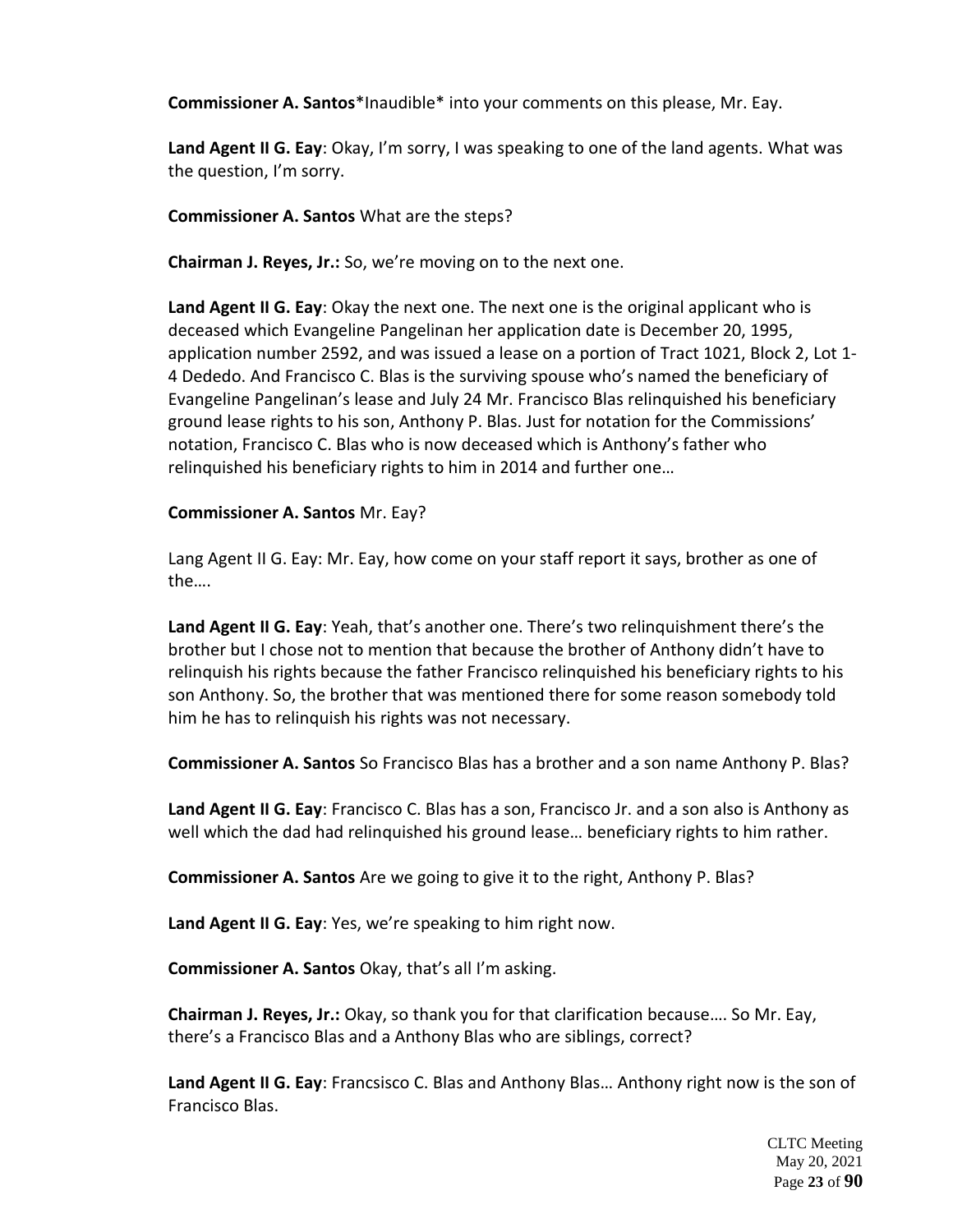**Chairman J. Reyes, Jr.:** Okay so there's a brother here mentioned here and for clarification since it's in the staff report, who's the brother in question? Is there a brother in question, no?

**Land Agent II G. Eay**: No. That's not in question. The brother…. Anthony has a brother also Francisco Blas Jr., he relinquished his right but it was not necessary \*interruption\* anything because his father Francisco C. Blas relinquished his beneficiary rights to his son Anthony. \*inaudible\* didn't have to get involved.

**Chairman J. Reyes, Jr.:** Got it. I just wanted to make sure because there's a reference to a brother and I just want to make sure that \*inaudible\*

**Commissioner A. Santos** let me scratch that out.

**Chairman J. Reyes, Jr.:** Yeah thank you sir. I apologize.

**Land Agent II G. Eay**: No problem. Moving forward, designating a successor is allowed under Public Law 23-38, 9.1; designating of successors; a) a lessee shall upon execution of the lease designate a person of whom the interest and the tract to vest upon death. Because Mr. Francisco relinquish the beneficiary rights to his son Anthony this means a form for approval so I submit to the Commission in consideration and favor to approve the relinquishment of Mr. Francisco Blas beneficiary rights to his son Anthony P. Blas and who also must qualify under Chapter 75A.

**Chairman J. Reyes, Jr.:** Okay, thank you Mr. Eay. Commissioners, any questions?

**Commissioner A. Santos** You just stated that he's got to meet qualifications under 75A but doesn't he have a lease already? Mr. Eay, wouldn't that already…

**Land Agent II G. Eay**: Well the mom has lease, she's deceased the beneficiary to the lease was the late husband Francisco C. Blas who had relinquished his beneficiary rights to the son, Anthony Blas prior to his death. Because the father Francisco C. Blas is relinquishing his beneficiary rights to his son, Anthony this needs a Board approval.

**Commissioner A. Santos** And it wasn't taken care of prior, correct? Is that what you're saying?

**Land Agent II G. Eay**: Yeah it wasn't addressed earlier.

**Commissioner A. Bordallo:** You know, you have your findings here where the signature was not notarized, the addendum was never recorded, so, where do we go from here? Attorney Toft?

**Commissioner A. Santos** Exactly.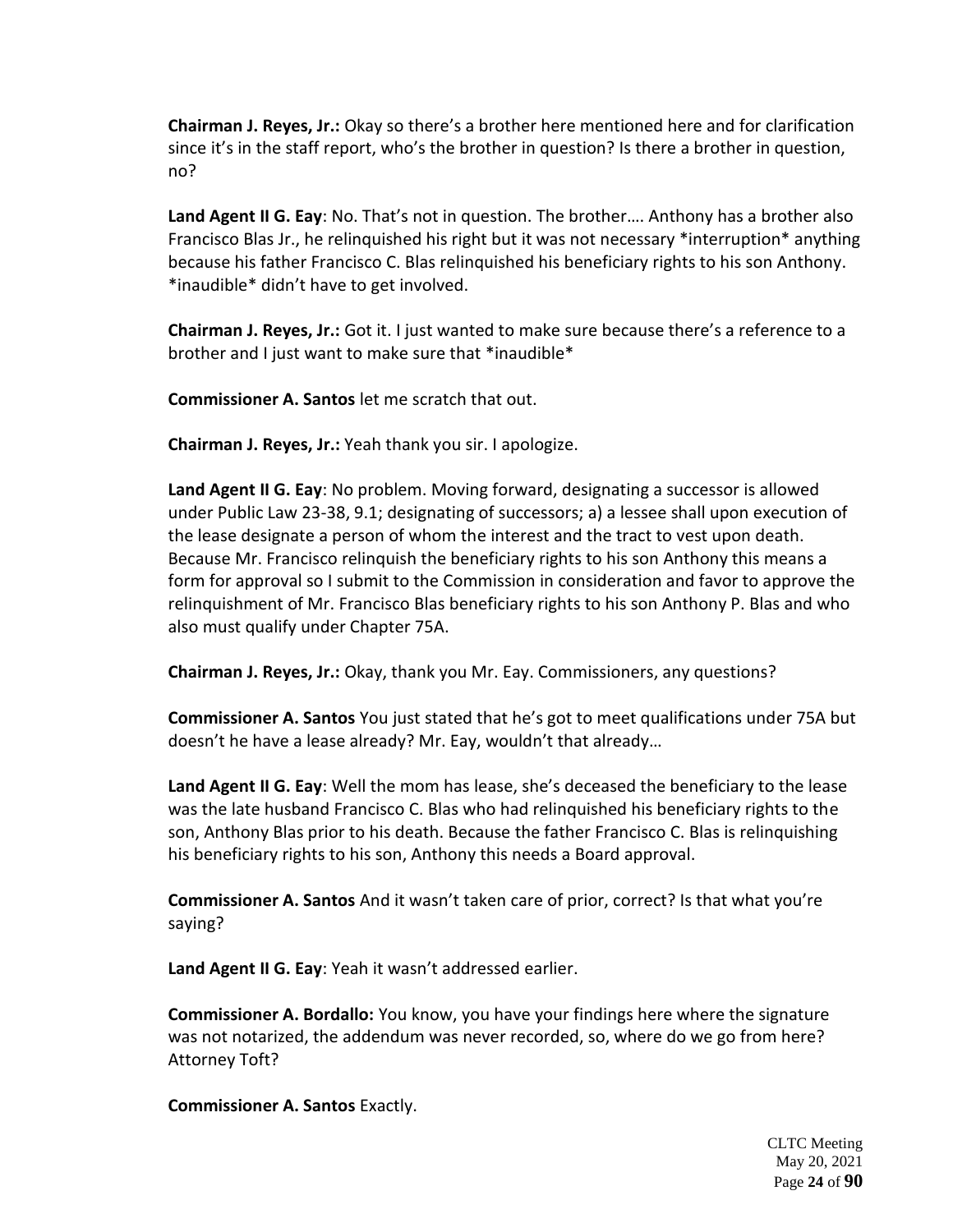**Commissioner A. Bordallo:** This is something!

**Legal Counsel N. Toft:** Yeah, I'm feeling like this is one of the questions they'd bring up with the subsequent follow-ups to the 75A questions that they had before. But I feel like we can just follow Mr. Eay's recommendation on this and push forward on the newly qualification.

**Commissioner A. Bordallo:** But on Lot 1-4, and \*inaudible\* and start him with a \*inaudible\* 1-6

**Commissioner A. Santos** Are you saying to look for another piece of property.

**Commissioner A. Bordallo:** Or else, do the survey first.

**Chairman J. Reyes, Jr.:** Yeah, definitely make that as a condition but I think… Mr. Eay, I have a couple of questions, as from I guess the transfer of the beneficiary, is that …. That lease has yet to be approved obviously by the Board that's why it's here before us. But are we approving the successor as Evangeline or are we approving the relinquishment of Mr. Francisco Blas as the original benefactor of this lease.

**Land Agent II G. Eay**: We're actually going to approve both, the successorship from Francisco C. Blas and is also relinquishing his beneficiary rights to his son, Anthony Blas so we need that both approved by the Board.

**Commissioner A. Santos** Attorney Toft, how do you feel within the law; if the documents are not notarized, it's stated so it wasn't solidified from his father to him.

**Legal Counsel N. Toft:** Right.

**Commissioner A. Santos** So, it's upon us now, correct, to….

**Legal Counsel N. Toft:** To make the decision.

**Commissioner A. Santos** To make… .alright, that's clarified already. So one of the conditions, does he have to be eligible under 75A now?

**Legal Counsel N. Toft:** Because the way the AG's opinion that was discussed before came out and said the original designated successor qualifies under the old chapter 75, if there's any sort of change to that on application or a re-designation subsequent to \*inaudible\* then it goes under 75A.

**Commissioner A. Santos** After January 1st, 2021.

**Chairman J. Reyes, Jr.:** Because there was none designated?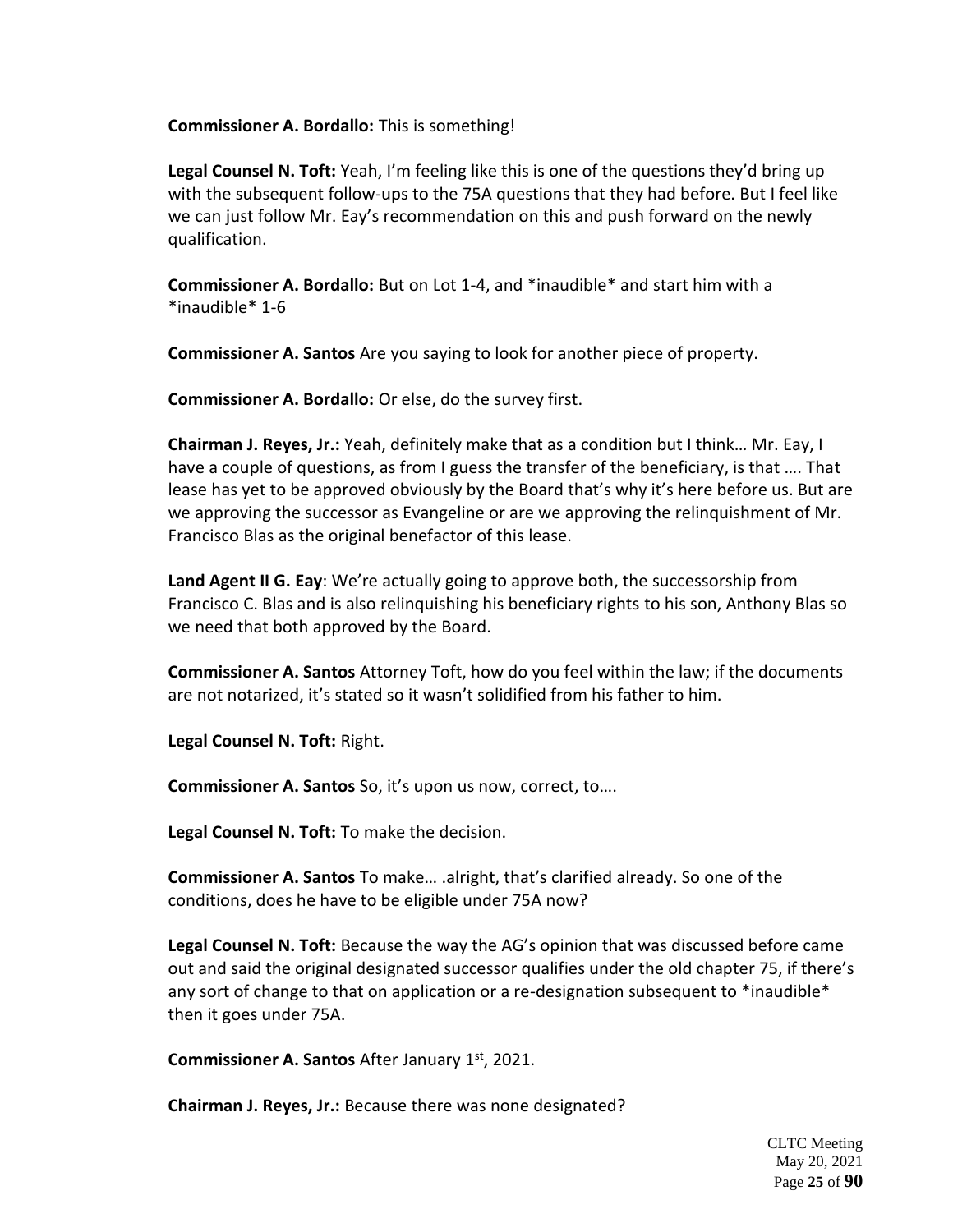**Legal Counsel N. Toft:** There was one designated who was the father but that's changed.

**Chairman J. Reyes, Jr.:** That's changed \*inaudible\*

**Legal Counsel N. Toft:** Right

**Chairman J. Reyes, Jr.:** And prior to all of this it was not ever addressed and now it's coming to us post 75A.

**Commissioner A. Santos** These ones are following the rules so I don't see why not or why we can't already…..

**Chairman J. Reyes, Jr.:** No I agree. I do have a question though Mr. Eay. Have you began the process with Mr. Blas with the eligibilities right so that we don't have any surprises however there's also you know we got to make sure we help Mr. Blas explore all the options to make sure we have these individual requirements in place for him rights. That's going to be an issue potentially. Mr. Cruz?

**Program Coordinator III J. Cruz:** Sir, with that said, Mr. Blas may want to consider terminating his initial lease, I mean that's his own. If he can't proof eligibility then he won't be able to get a lease through the mom. So, since Mr. Blas is online he can voice his opinion or his concern but we should also be considerate of his eligibility under 75A. Since you've already terminated a portion of 7153 \*inaudible\* can undo and then you go ahead and proceed with allowing him to be the successor and then come to find out that he can't proof his eligibility he walks away with nothing.

**Chairman J. Reyes, Jr.:** No agree. I agree and that's \*inaudible\* to try and piece this because in essence if again Mr. Blas… we're not saying that you're not but if in case he's not qualified we just terminated his lease and technically left with nothing and that's not what we want to do. That's not what we want to accomplish here.

**Land Agent II G. Eay**: Something that was discussed with Mr. Blas and he mentioned that there were several properties that was taking from if not his parents then his grandparents that he's aware so he mentioned that he does…. He can bring up the civil case and he can present it to us and show his qualifications under 75A. This is why he opt to terminate his lease at 7153 because he's aware of takings from his family property.

**Chairman J. Reyes, Jr.:** Okay. Alright, so this is kind of where….. let me just add something real quick I think some of those would be great right if we can kind of \*inaudible\* prior to bringing it to the Board. And this goes for all our land agents right is now we're faced not necessarily a bad thing but the 75A versus 75 and you know I don't want to put that extra burden on our constituents \*inaudible\* and explore all of that before it comes to the commission because at this point we may have to table this and then it's going to have Mr. Blas waiting again but… and again what we want to do is the right thing to ensure that we

> CLTC Meeting May 20, 2021 Page **26** of **90**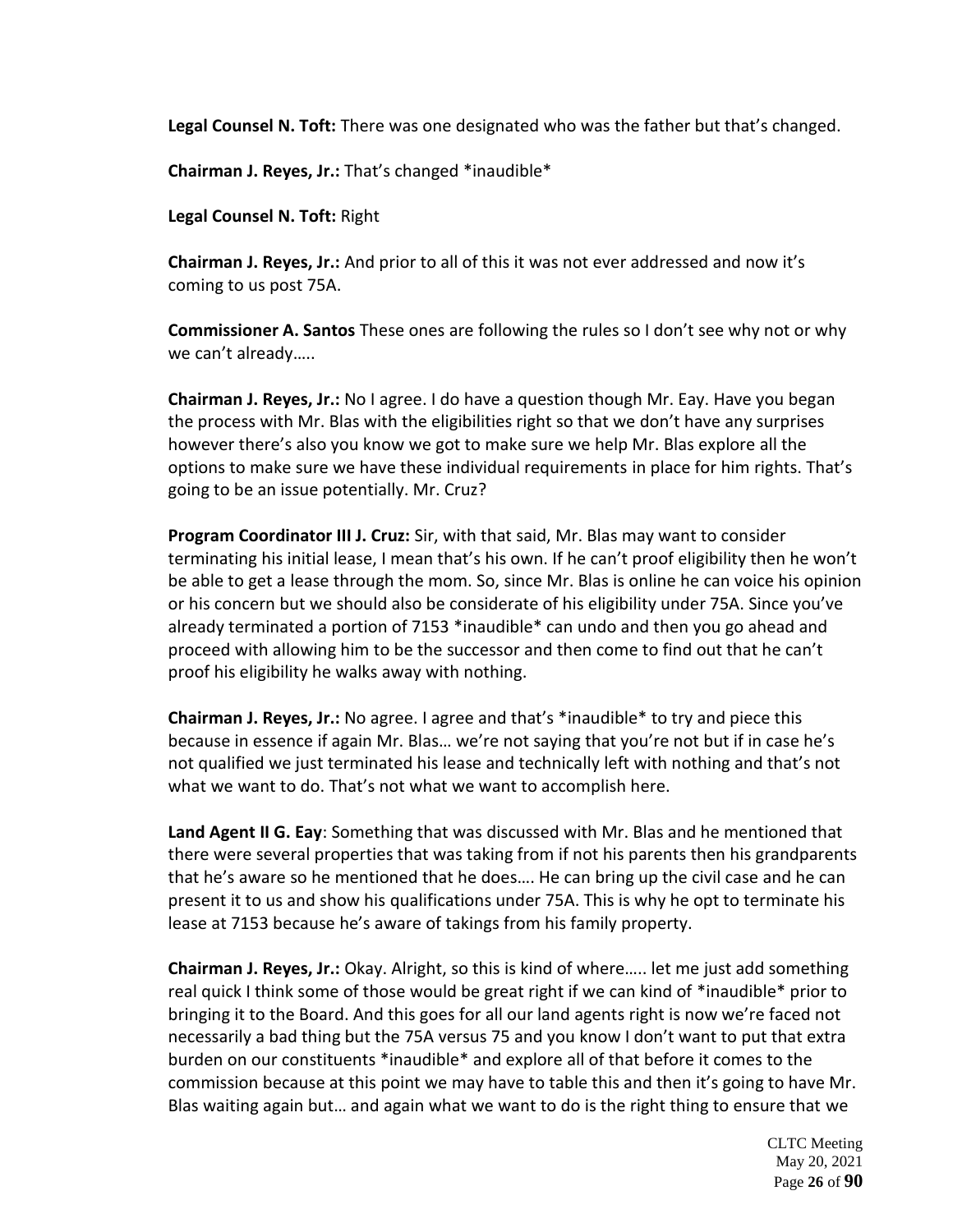rectify the situation right hence why we're here. So, Mr. Blas I just wanted to address you directly real quick here. So, we talked about a lot of things in regards to eligibility we just terminated your lease however we want to also make sure that…. Yes, there may be some of those documentation that you can provide in regards to eligibility but I just want to be sure that that's all kind of squared away before we take any further action and we may have to do one more real quick before we move on. But do you have any questions sir on that process that we were just discussing between Mr. Eay and the Commissioners?

Mr. Anthony P. Blas: I think we're okay, right. No questions sir.

**Chairman J. Reyes, Jr.:** Okay. Awesome. So here's what we're going to do. I feel that from Joey's perspective, let's do this. I know we just passed that motion to terminate the 7153. I think I would like to void that, table Mr. Blas's case. Mr. Eay, through this discussion I think you kind of have some of the guidance and what we should do and then we'll take this back to the Board hopefully we can do this next month.

### **Land Agent II G. Eay**: Okay

**Chairman J. Reyes, Jr.:** So may I get a motion to void the prior motion that was passed in terminating Mr. Anthony Pangelinan Blas's lease for a portion of Lot 7153 in Yigo.

**Commissioner A. Santos** I would like to make a motion to void our last action motion which terminated Mr. Anthony Pangelinan Blas's lease for an acre for a portion of Lot 7153 in Yigo

#### **Commissioner A. Bordallo:** I'll second

**Chairman J. Reyes, Jr.:** Alright, thank you for that motion, Commissioner Santos. Thank you for that second Commissioner Bordallo. Any objections?

#### **Commissioner A. Bordallo:** None

**Chairman J. Reyes, Jr.:** Hearing none. Motion passes to reverse the motion on the termination of Mr. Anthony P. Blas's lease for a portion of Lot 7153, Yigo. Ms. Tina were you able to get that?

**Land Agent I T. Tainatongo**: Yes. I got it.

**Chairman J. Reyes, Jr.:** Alright, thank you Mr. Eay, thank you, Commissioners, thank you, Mr. Blas for your presence and your patience today. Mr. Eay, please work with Mr. Blas to kind of get this some of the additional items and guidance from the Commissioners and we hope to see you next month.

Mr. Anthony P. Blas: Thank you.

CLTC Meeting May 20, 2021 Page **27** of **90**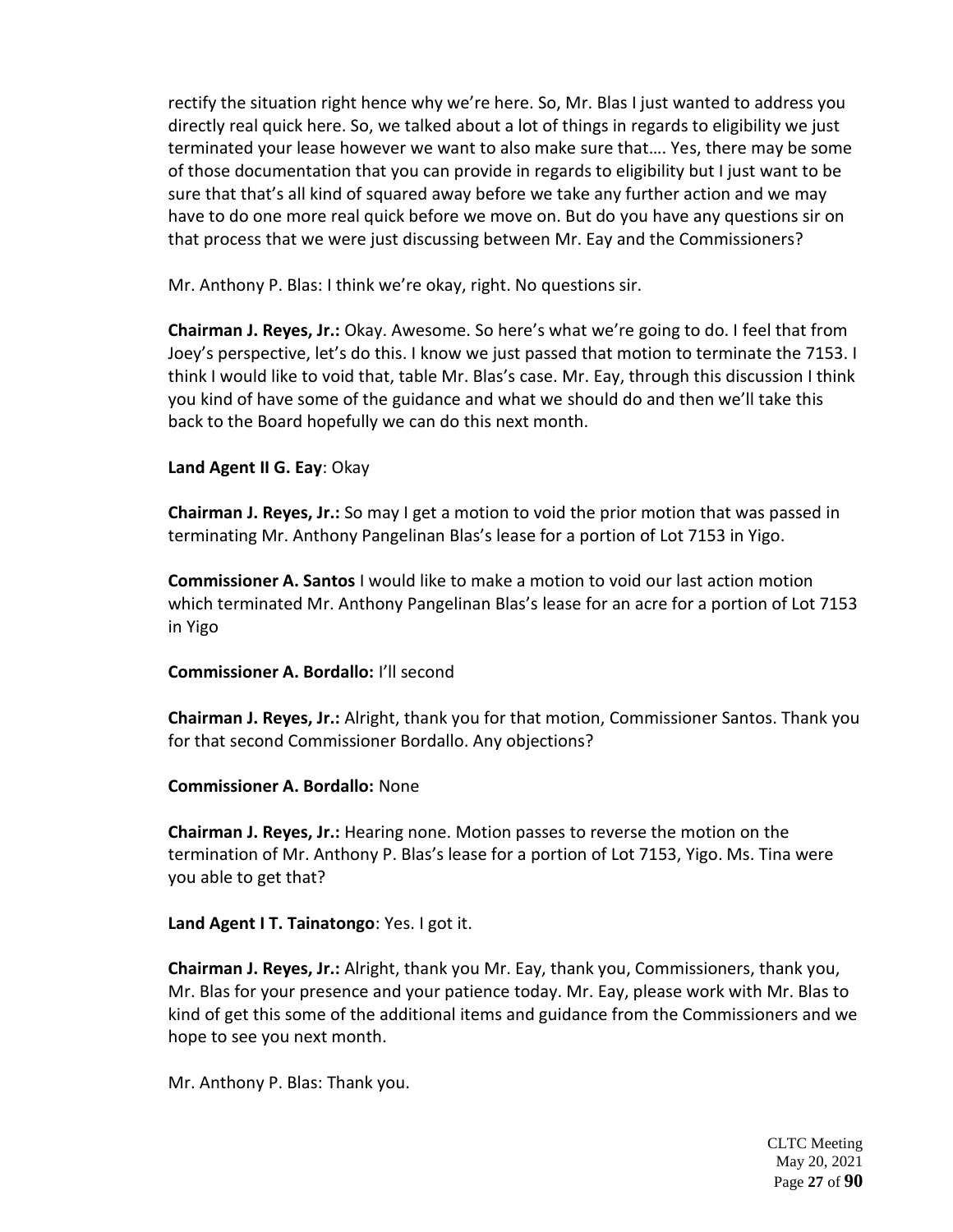**Chairman J. Reyes, Jr.:** Land agents, or team and Mr. Cruz, as we go through these items let's kind of make sure… again, either what we're doing today or the future ones to please ensure that we always factor in the eligibility and before it comes through and make sure we do our best to help our constituents and our beneficiaries with that piece. Okay, Mr. Cruz, next up on the agenda.

**Land Agent I T. Tainatongo**: We have Robert Celestial and Yvonne Flores **Chairman J. Reyes, Jr.:** Sorry, that was Celestial and…?

**Land Agent I T. Tainatongo**: And Yvonne Flores.

**Chairman J. Reyes, Jr.:** Alright who's going to be….

Land Agent I Jessica Dayday: I'm Jessica Dayday Land Agent with the Chamorro Land Trust Commission. So I have Mr. Rober Celestial and Yvonne Flores and the complaint is acreage not approved by the legislature. The additional acreage. Do you want me to also mention the other complaint that was issued or just the one.

**Chairman J. Reyes, Jr.:** The audit. Let's focus on the issue with the audit. We'll take it one step at a time.

**Land Agent I J. Dayday:** Okay. So, Mr. Celestial's lease was approved by the Board on October 17, 2019. He was issued a agriculture lease for Tract 1021, Block 3, Lot 15-1, Dededo and it's for two acres, that's 8,414 square meters. Okay so that is what the audit is about was the acreage that the amount for the lease was two acres and that wasn't approved by the legislature so the Commission is authorized to issue half-acre. Right no more than one-acre? No more than half for agriculture. On October 17, 2019, the Commission awarded a lease for two acres to Mr. Celestial.

**Chairman J. Reyes, Jr.:** Okay so let's get a \*inaudible\* what was… okay so Mr. Celestial got this lease, how?

**Land Agent I J. Dayday:** So originally he was on the transfer switch list. His lease was null and void he was transferred switched with I believe cousin Ms.…. Did you want me to go through the whole thing or…?

**Chairman J. Reyes, Jr.:** Yeah let's just go through it.

**Land Agent I J. Dayday:** So, originally he had a lease in January 26, 2009, and then in 2018 his lease was null and void.

**Commissioner A. Santos** I'm sorry Ms. Dayday, can I just interject? Mr. Chair, I do want to inform the Board, the Commission and the agency that I know Mr. Celestial personally and I've been to his place so I don't know how you want to have me act upon with his lease or…?

> CLTC Meeting May 20, 2021 Page **28** of **90**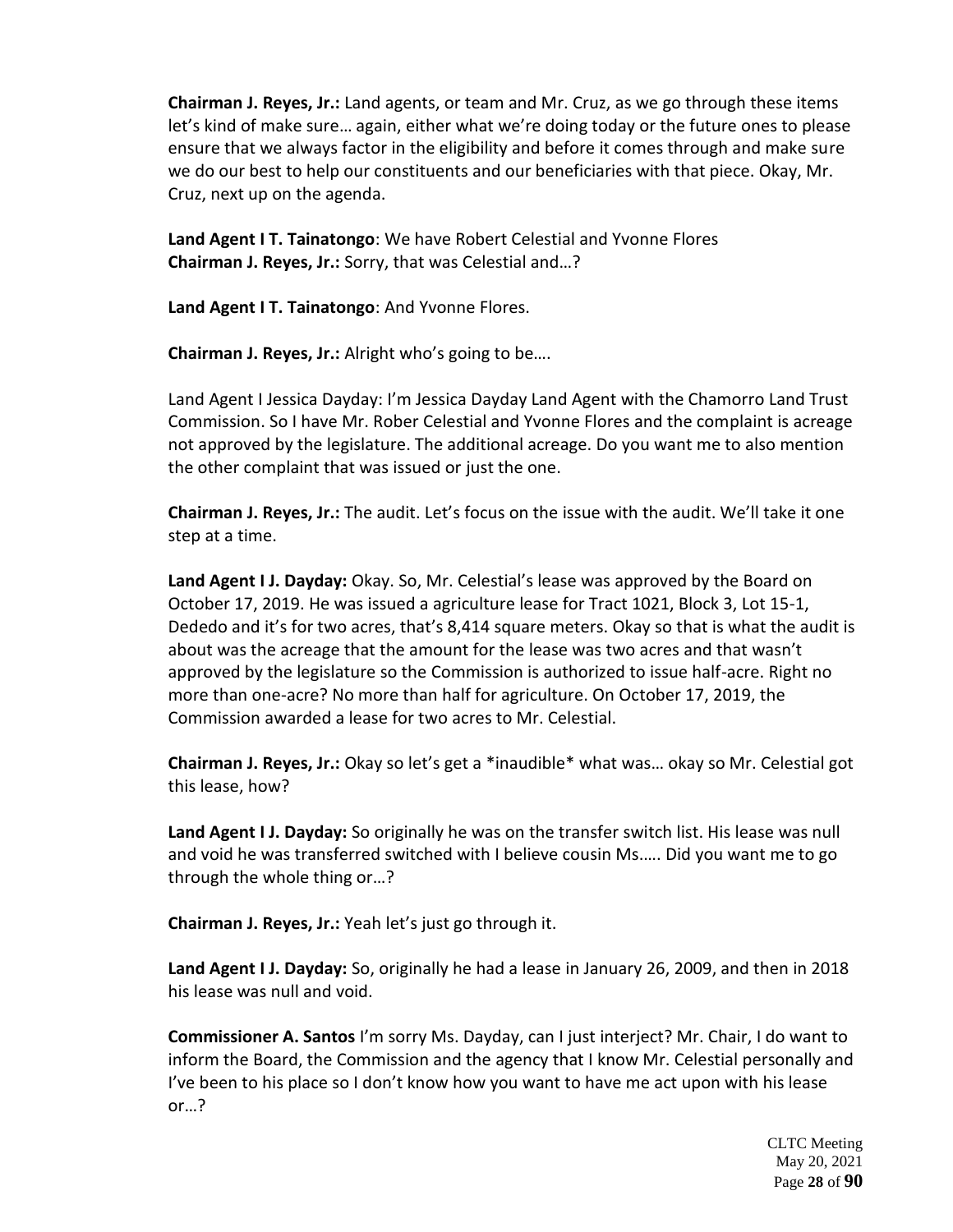**Commissioner A. Bordallo:** You're not related to him?

**Commissioner A. Santos** No, I'm not related to him. I don't know anything, this is the first I'm hearing of is lease and what it contains and all that....

**Legal Counsel N. Toft:** Do you believe that you can act and vote fair an impartially on this matter?

**Commissioner A. Santos** I've seen his property and all the work that he put in to it. I'm not too sure if I can act impartial on that.

**Legal Counsel N. Toft:** Maybe it would be best then to table it until we have a third Commissioner to act on that because otherwise we wouldn't have quorum for a vote \*inaudible\*

**Chairman J. Reyes, Jr.:** Yeah, I agree too. I appreciate your forth coming on that Commissioner Santos. And again with the recommendation with legal we will table this item on the agenda until \*inaudible\* thank you. Okay, next up Mr. Cruz.

**Land Agent I T. Tainatongo**: We have Ms. Donna Mae Cruz

**Land Agent I J. Dayday:** So we have Ms. Donna Mae Cruz she is an agriculture lessee and the issue is six acres, her six acre lease. The original applicant I mean the original lessee was deceased or is deceased, sorry… and in 2019 on June 6, 2019, Ms. Donna Mae Cruz was designated by the Board to be the successor to Teresita S. Cruz. Ms. Cruz – Ms. Teresita Cruz's lease was for six acres, we haven't done the addendum for the transfer of the lease for Ms. Donna Mae Cruz, if you remember, I did run this case last month so she does want to give back five and half-acres and relocation… and she also wants to change her application type she does not want to or at this time she's not able to farm.

**Chairman J. Reyes, Jr.:** Okay

**Land Agent I J. Dayday:** But the issue is just the acreage, the amount of acreage which is six acres.

**Chairman J. Reyes, Jr.:** Okay, that was the original?

**Land Agent I J. Dayday:** Yes, but the lease was for Teresita Cruz

**Chairman J. Reyes, Jr.:** Okay, Ms. Teresita Cruz who is deceased was issued a lease for six acres?

**Land Agent I J. Dayday:** Yes, correct. She was also under Department of Agriculture as well.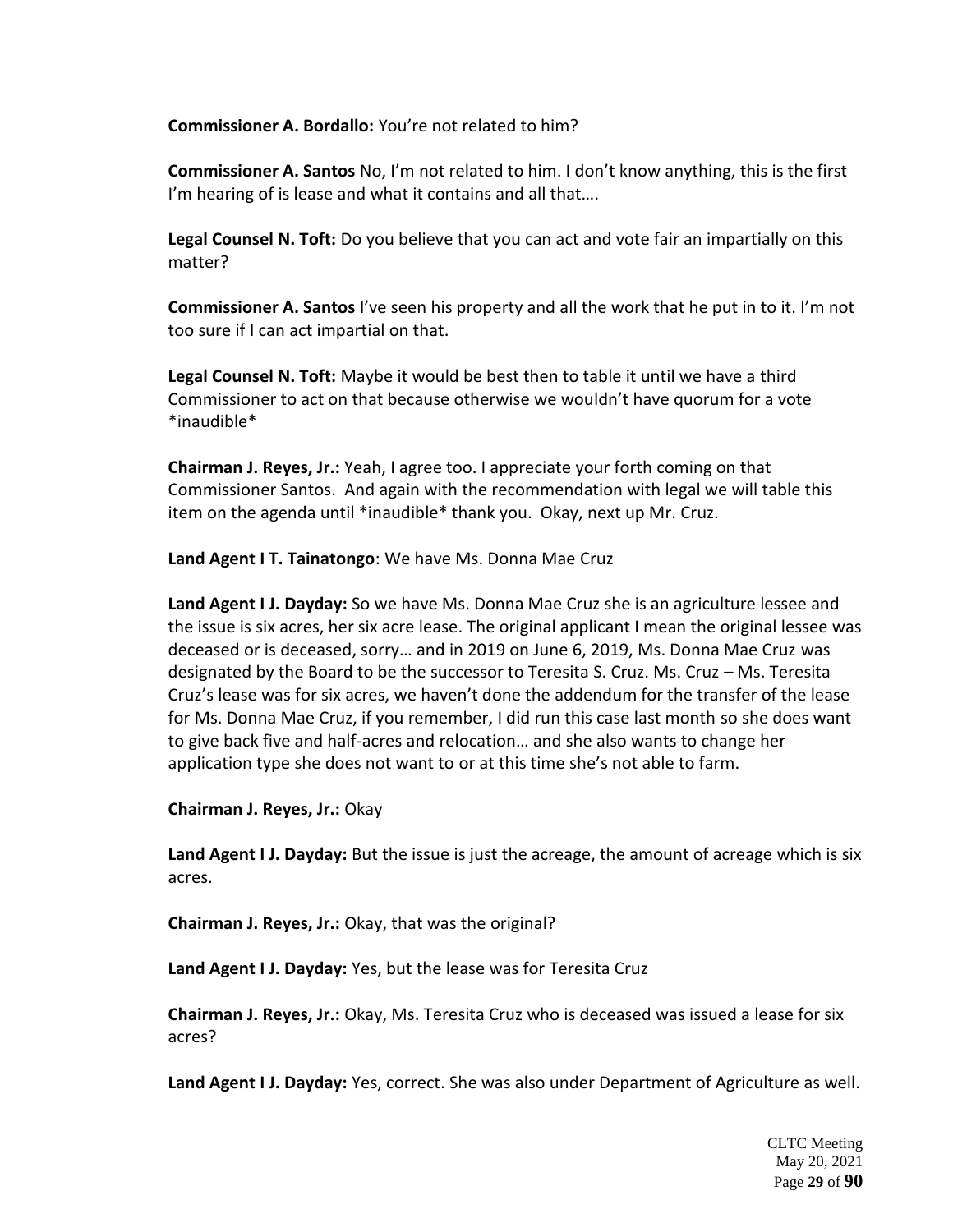**Chairman J. Reyes, Jr.:** Okay. So now, our task at hand is to decrease the acreage, relocate and change the application type, correct?

**Program Coordinator III J. Cruz:** Sir, I think all of that has been addressed at the last meeting.

**Land Agent I J. Dayday:** Correct

**Program Coordinator III J. Cruz:** So, it's just for informational purposes that Ms. Donna Mae Cruz's concern has been resolved already.

**Chairman J. Reyes, Jr.:** Okay, so this has been resolved?

**Land Agent I J. Dayday:** Yes. Well there wasn't any motion

**Land Agent I T. Tainatongo**: It was tabled.

**Land Agent I J. Dayday:** It was tabled only because she wanted to add her spouse to the lease. She wanted to do a loan with Guam Housing, however, I did verify that her spouse does not have to be on the lease.

**Chairman J. Reyes, Jr.:** That's right so that was the Guam Housing one, right?

**Land Agent I J. Dayday:** Correct.

**Chairman J. Reyes, Jr.:** So this is not part of the…

**Program Coordinator III J. Cruz:** The acreage part is

**Chairman J. Reyes, Jr.:** Okay, I'm so sorry, remind me again what does the board need to take action on?

**Land Agent I J. Dayday:** Okay, so Ms. Cruz is requesting to change application type from agriculture to residential and she is not able to farm, relocation or I guess reduction of acreage and then relocation.

**Chairman J. Reyes, Jr.:** Okay. Commissioners, do you have any questions? I think I'm good.

**Commissioner A. Santos** So she is not able to farm and she has not received a lease yet?

**Land Agent I J. Dayday:** Yeah, we haven't done the addendum because she would need to survey the property however it is not registered at this time, the property that she currently holds a lease for it's not registered, it's unregistered.

**Commissioner A. Santos** So nothing has been done and that's been since….?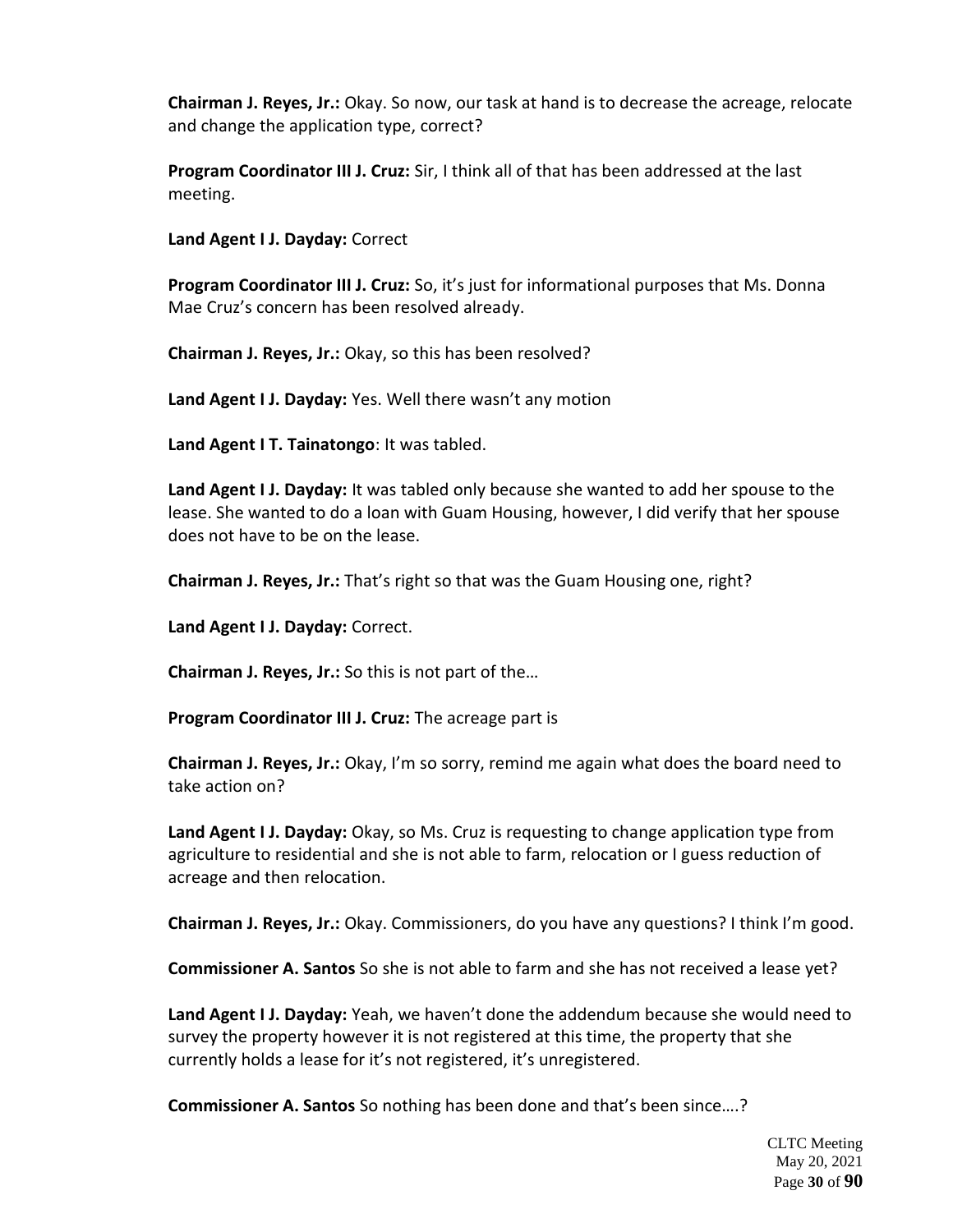**Land Agent I J. Dayday:** Well she's actually… she's been farming we did a site inspection and she's in compliance however she's not able to continue according to her and she is online as well.

**Commissioner A. Santos** Okay, we can hear from her directly, I just want to ask a question. Ms. Donna Mae Cruz, can you hear me?

**Ms. Donna Mae Cruz:** Hi. Yes.

**Commissioner A. Santos** How long have you been on that parcel?

**Ms. Donna Mae Cruz:** Well my mom had the land since I think 2005 and we started making effort on clearing in 2018. Although, we were having problems to get through the land because they were like some illegal dumping that was blocking the road so we couldn't get to our land. So what we did was we made our own road, so we had to push the illegal dumping to the side and we had to make our own road to go into our land.

**Commissioner A. Santos** Attorney Toft, there's one…. I guess maybe you can say clause, I don't know whether what it was referring too I don't remember \*inaudible\* and I want to ask if you're acknowledgeable in it, there's a certain thing where it goes where you have to be on that property for seven years before you could think about looking for another lot... am I correct? Is that what it states?

**Legal Counsel N. Toft:** The seven years recognition is for people who have active leases to be able to transfer the lease to another live person. So it'll have to do with succession to leases or

**Commissioner A. Santos** Or Types?

**Legal Counsel N. Toft:** Or applications or types, yeah.

**Commissioner A. Santos** What is in the law about switching types?

**Legal Counsel N. Toft:** Nothing currently.

**Commissioner A. Santos** That's something we can address?

**Legal Counsel N. Toft:** Yeah.

**Commissioner A. Santos** Right on.

**Legal Counsel N. Toft:** That's something as far as….

**Commissioner A. Santos** Alright, because we see a lot of that coming up.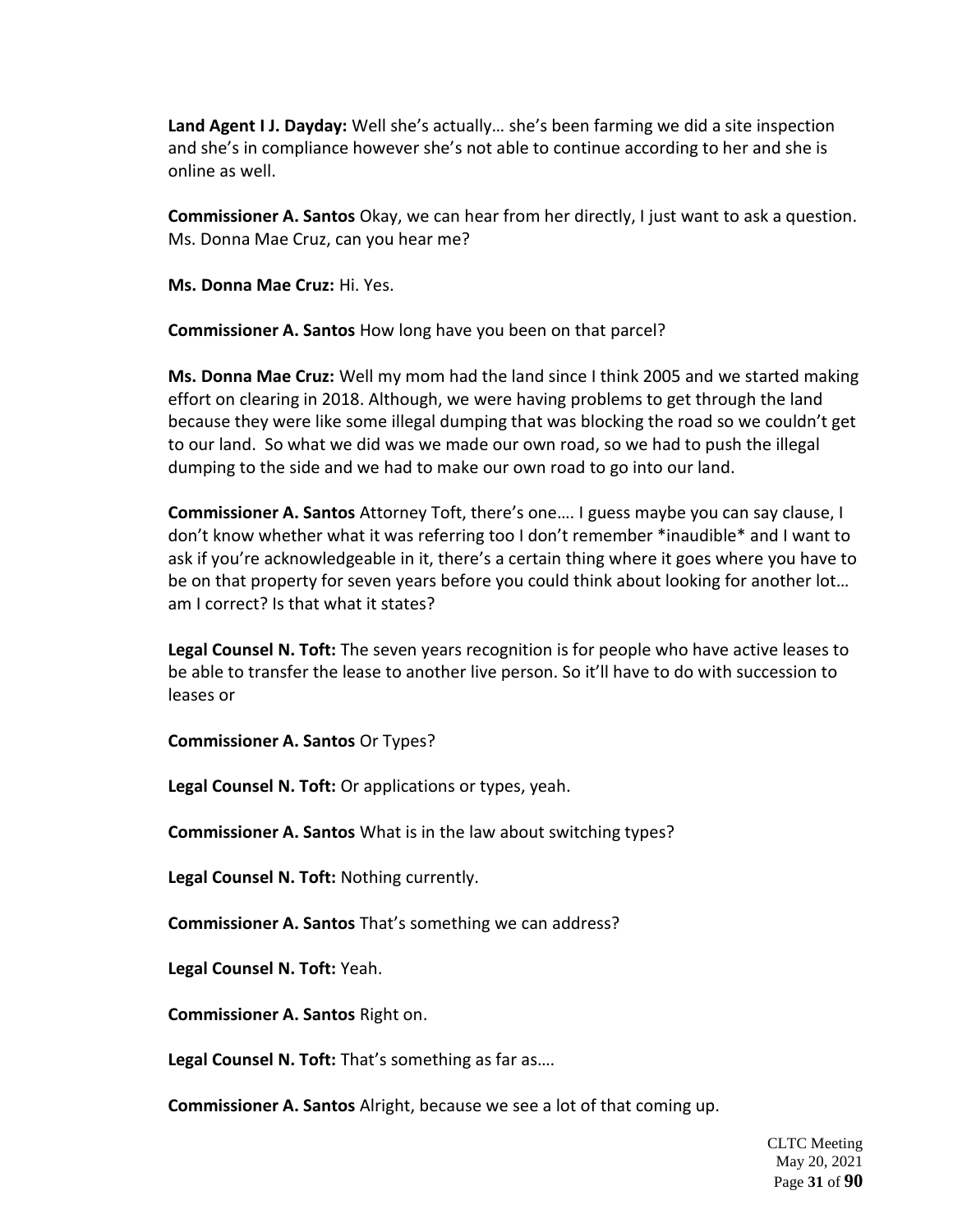**Legal Counsel N. Toft:** We see a lot.

**Commissioner A. Santos** Okay.

**Land Agent I J. Dayday:** \*inaudible\* this property…. the property is not registered. She can't survey, she can't do anything on the property other than what it has now. She does have fruit trees, she has pigs or she has a pig but there's nothing really she can do. Like she mentioned people were dumping and if you go to that road right now it's still the same. There's a lot of junk cars, there's a lot of white goods, a lot of trash and she is not able to really utilize the property the way it should be used.

**Chairman J. Reyes, Jr.:** Is that Chamorro Land Trust property?

**Land Agent I J. Dayday:** yes.

**Chairman J. Reyes, Jr.:** Where all the dumping is?

**Land Agent I J. Dayday:** Yes.

**Commissioner A. Santos** Sorry, our video is frozen.

**Chairman J. Reyes, Jr.:** I thought you had two questions.

All: Laughing

**Commissioner A. Santos** First of all, is the part of the audit? Is this one of the…?

**Program Coordinator III J. Cruz:** The acreage. The acreage was a concern.

**Commissioner A. Santos** Okay, so the acreage is the concern from the audit, alright.

**Chairman J. Reyes, Jr.:** It's agriculture, it's six acres. If it's more than half-acre it's \*inaudible\*

**Commissioner A. Santos** Right… right… and not subsistence

**Land Agent I J. Dayday:** And it requires legislative approval. However, she did…. She was Ms. Teresita Cruz was given the lease prior to 2015.

**Legal Counsel N. Toft:** Yeah, she would be grandfathered in but if she's volunteering to decrease the acreage then….

**Commissioner A. Santos** Back down to .05?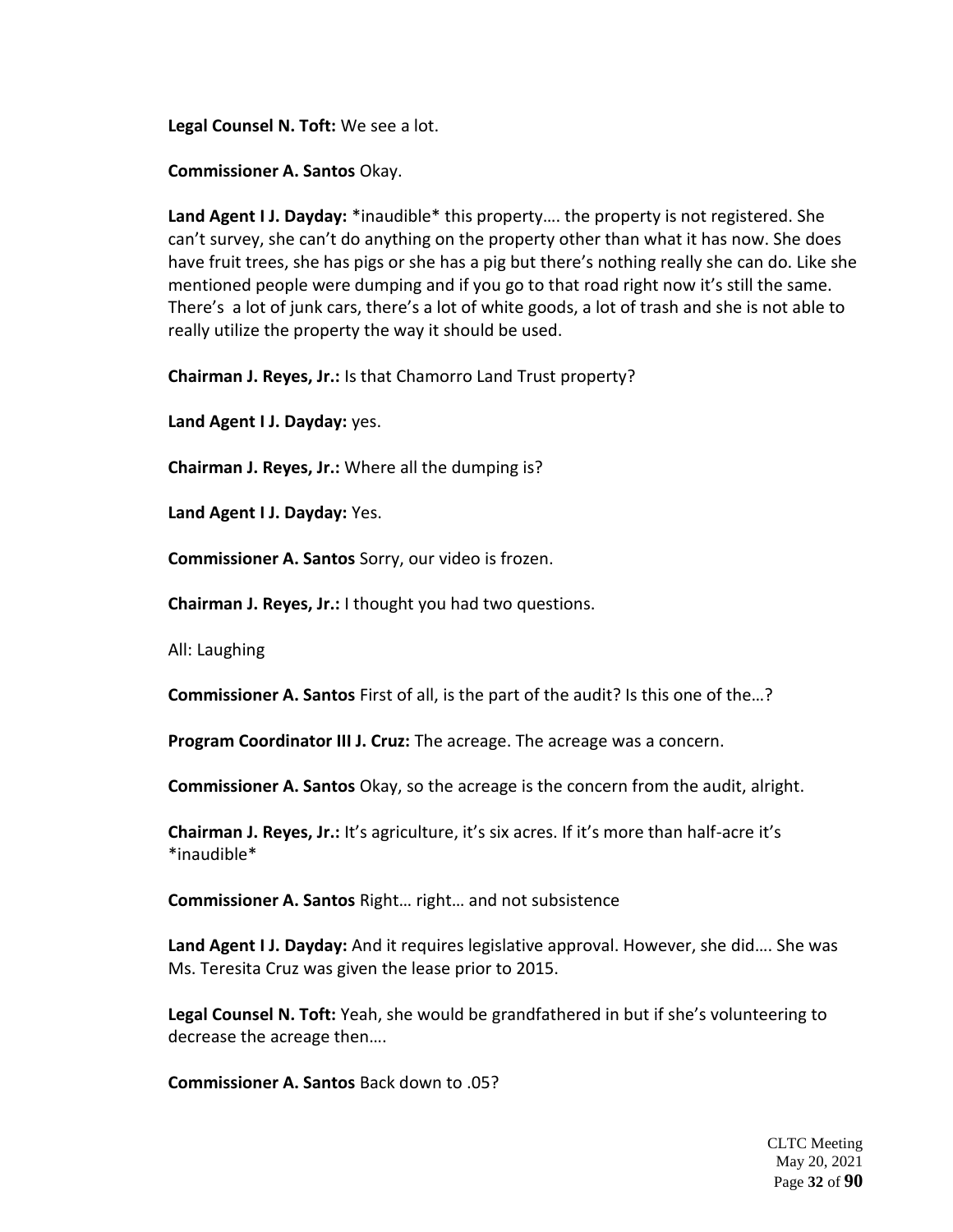**Chairman J. Reyes, Jr.:** Okay, I'm good with that. I don't have any more questions. Thank you, Ms. Dayday. Commissioners?

**Commissioner A. Bordallo:** Yeah, on Tract 10121, Block, 8, Block 1-7, what's the size of that lot? Since survey was done.

**Land Agent I J. Dayday:** There was no survey?

**Chairman J. Reyes, Jr.:** Okay but what's the size/

**Land Agent I J. Dayday:** Oh, six…. the current lot?

**Chairman J. Reyes, Jr.:** No, the new lot.

**Land Agent I J. Dayday:** Oh, the new lot, it's half-acre.

**Commissioner A. Santos** So we're bringing it down and making sure that it's within the law?

**Land Agent I J. Dayday:** No, the current lot… .yeah, she's going to give up that lot to be relocated to a half-acre lot. And it's just half-acre because the area that we have identified does not meet the \*inaudible\* or the sewer.

**Chairman J. Reyes, Jr.:** Is this new lot registered?

**Land Agent I J. Dayday:** Yes.

**Commissioner A. Santos** So, we really don't need to address the whole reduction of acres, correct? Or do we still need to do it even though we're going to transfer to residential already? You get what I'm saying?

**Program Coordinator III J. Cruz:** If the acreage is going to be reduced it will resolve the audit concern.

**Commissioner A. Santos** Oh, okay and it'll just carry over to the residential because that states that it's going to be point like half-acre in the residential type.

**Program Coordinator III J. Cruz:** In the lease if it hasn't been surveyed it would contain the property description on the masterplan not to exceed half-acre.

**Commissioner A. Santos** Thank you, Joey. Thank you.

**Program Coordinator III J. Cruz:** But still, you would need to address the change of application type and the relocation.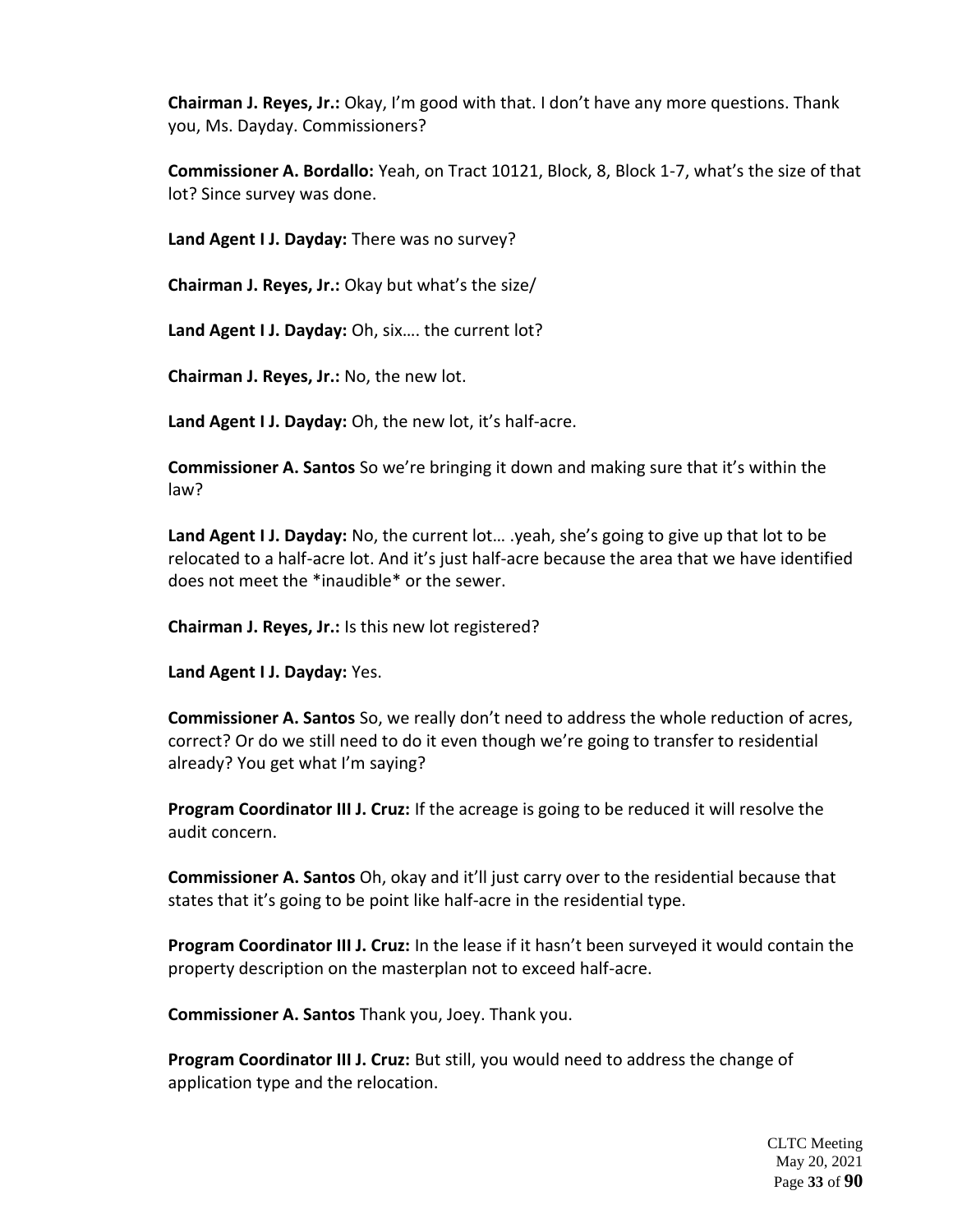**Commissioner A. Santos** First reduction….oh go ahead sorry.

**Acting Administrative Director A. Camacho:** Are we able to take a look at the map she's requesting to relocate too?

**Land Agent I J. Dayday:** Mel, Tract 1021, Block 4, Lot 8-1

**Acting Administrative Director A. Camacho:** What is it lot 4 or block 4?

**Land Agent I J. Dayday:** That's the lot that we have identified a new one. You wanted to see the new one?

**Chairman J. Reyes, Jr.:** Yeah.

**Land Agent I J. Dayday:** Okay, so I'm sorry. Tract 10121, Block 8, Lot 1-7

**Engineering Tech. II Pierce Castro:** What block again?

**Land Agent I J. Dayday:** 8

**Commissioner A. Santos** What's the lot again, 7?

**Land Agent I J. Dayday:** Lot 1-7

**Program Coordinator III J. Cruz:** Show the basic.

**Engineering Tech. II Melvin Javier**: Tract 10121, Block 8, Lot 1-7, this is the basic lot of dash one, Lot 1-7 is cut out from this basic lot. It's not going to show here because our GIS is not updated.

**Program Coordinator III J. Cruz:** It was schemed. But once she gets it surveyed then it'll show…

**Engineering Tech. II M. Javier**: Yeah, because there was no survey done on it yet.

**Commissioner A. Santos** Can you zoom on it?

**Acting Administrative Director A. Camacho**: Is there physical access to the property and utilities?

**Engineering Tech. II M. Javier**: Yeah, this is the main road to this property right here.

**Commissioner A. Santos** That's up in Yigo?

**Engineering Tech II P. Castro**: Yes, that's Chalan Mataguac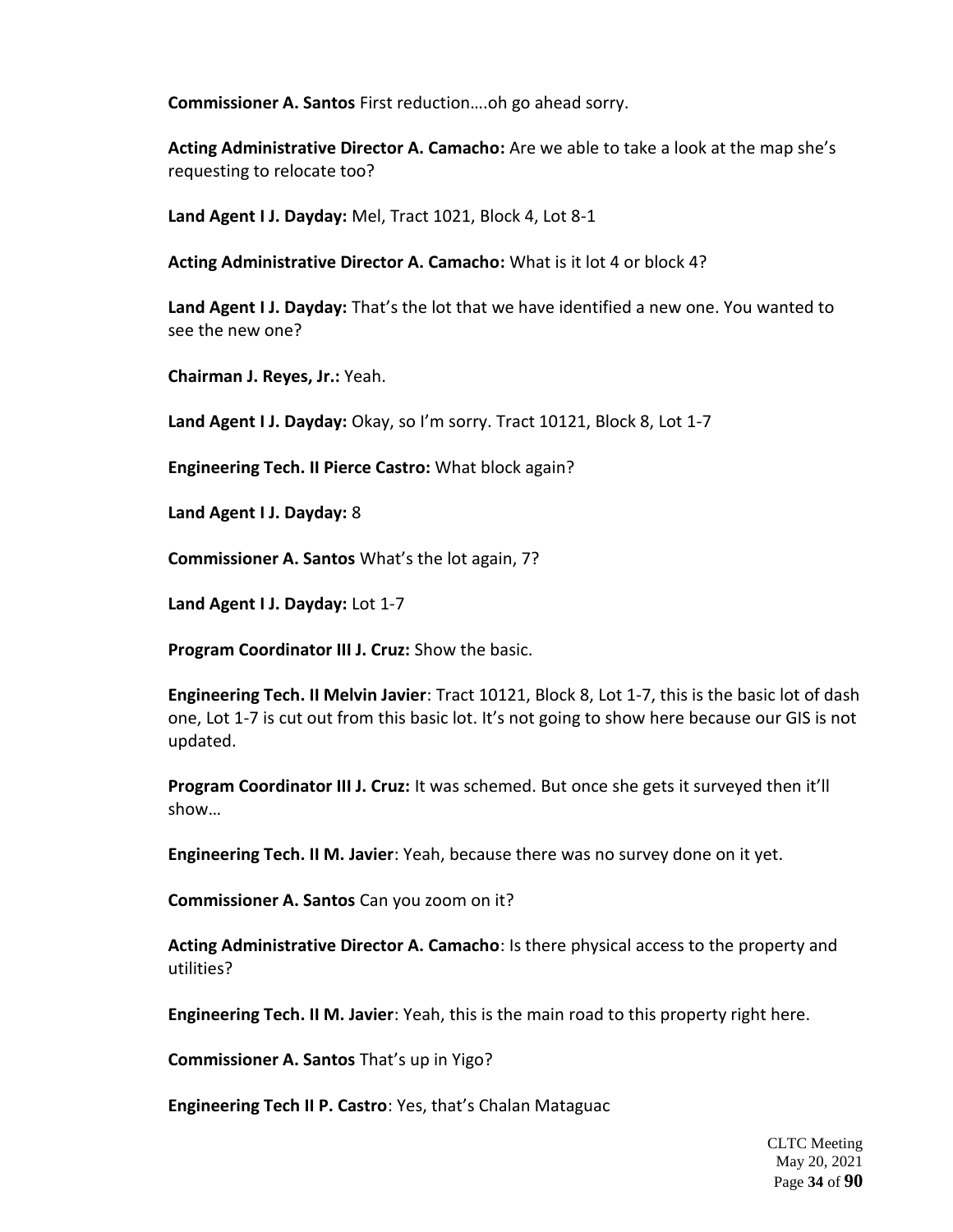**Engineering Tech II M. Javier**: Chalan Mataguac, yeah.

**Commissioner A. Santos** Okay. That's on the right side of Chalan Mataguac….going towards….?

**Engineering Tech II M. Javier**: Okay, this is the entrance of Mataguac so it's on the left side when you come in.

**Land Agent I J. Dayday:** And the lot that she's currently on is just up the street from there.

**Chairman J. Reyes, Jr.:** So it's an easy move.

**Land Agent I J. Dayday:** Yes.

**Commissioner A. Santos** \*inaudible\*

**Land Agent I J. Dayday:** Yes.

**Chairman J. Reyes, Jr.:** And Ms. Cruz, is in agreeance with this? She's picked it.

**Land Agent I J. Dayday:** Yes, she's agreed to the lot.

**Chairman J. Reyes, Jr.:** Okay, I don't have any more questions. Okay, Commissioners, if we're ready to take action, I don't have any other questions.

**Commissioner A. Bordallo:** I would like to make a motion to approve the acreage reduction from six acres to half an acre for Tract 1021, Block 4, Lot 1-7

**Chairman J. Reyes, Jr.:** Give me one second Commissioner Bordallo. I thought we didn't have to do the reduction, yes?

**Commissioner A. Bordallo:** Yes.

**Land Agent I J. Dayday:** Yes, because it's with \*inaudible\*

**Commissioner A. Santos** Yes, that's the main from the audit.

**Chairman J. Reyes, Jr.:** Okay, sorry. So Commissioner Bordallo's motion. May I get a second?

**Commissioner A. Santos** She has to clarify… she has to restate

**Commissioner A. Bordallo:** I have to clarify the facts and the recommendation is a different lot. So what is it? Lot 7 or Lot 8?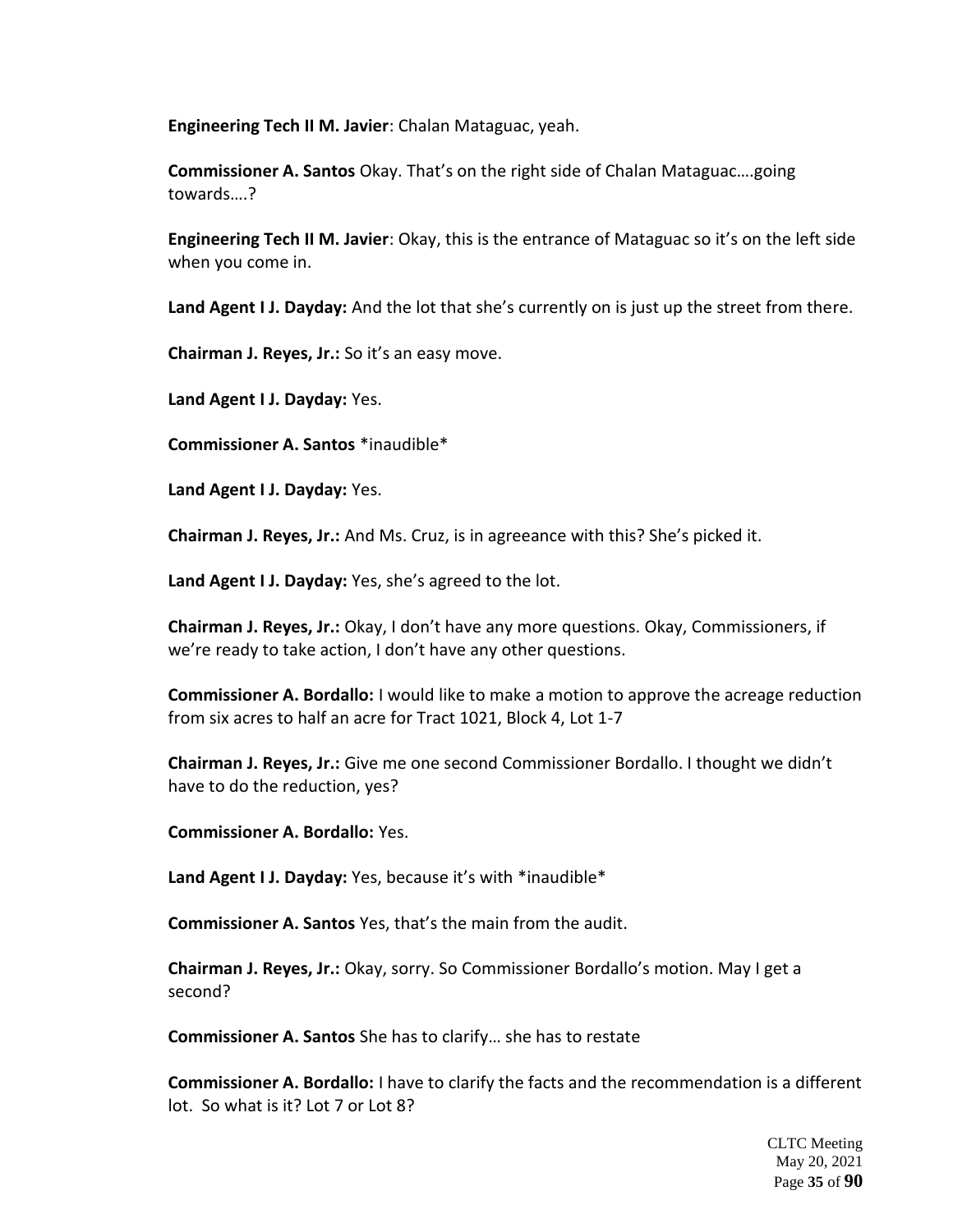**Commissioner A. Santos** Lot 8-1

**Land Agent I J. Dayday:** For the….?

**Commissioner A. Santos** Reduction, 8-1

**Commissioner A. Bordallo:** 1-8 or 1-7 or 8-1?

**Land Agent I J. Dayday:** It's lot 8, sorry. 8-1

**Chairman J. Reyes, Jr.:** Ms. Dayday, can you state the whole from tract to tract?

**Land Agent I J. Dayday:** So it's Tract 10… Tract 1021, Block 4, Lot 8-1 Dededo. That's the original.

**Chairman J. Reyes, Jr.:** That's what we're reducing, correct?

**Land Agent I J. Dayday:** Correct

**Commissioner A. Bordallo:** I'll repeat. I would like to make a motion to approve acreage reduction from six acres to half an acre on Tract 1021, Block 4, Lot 8-1, Dededo.

**Chairman J. Reyes, Jr.:** Thank you, Commissioner Bordallo. May I get a second?

**Commissioner A. Santos** I second that move.

**Chairman J. Reyes, Jr.:** Thank you, Commissioner Santos. Any objections?

Commissioners: None

**Chairman J. Reyes, Jr.:** Alright. Hearing none. Motion passes for the reduction of acreage from six to one. For Tract 1021, Block 4, Lot 8-1 for Ms. Donna Mae Cruz. Okay, thank you, Commissioners. Okay, next action.

**Commissioner A. Bordallo:** It's a motion to approve relocation to Tract 10121, Block 8, Lot 1-7, Municipality of Yigo with conditions, property taxes paid for Tract 1021, Block 8, Lot 8- 1, Municipality of Dededo for tax year 2013 through 2021.

**Land Agent I J. Dayday:** I'm sorry Commissioner Bordallo but it's Block 4, my apologies.

**Commissioner A. Bordallo:** Oh, Block 4. This is for…

**Chairman J. Reyes, Jr.:** This is for the new property?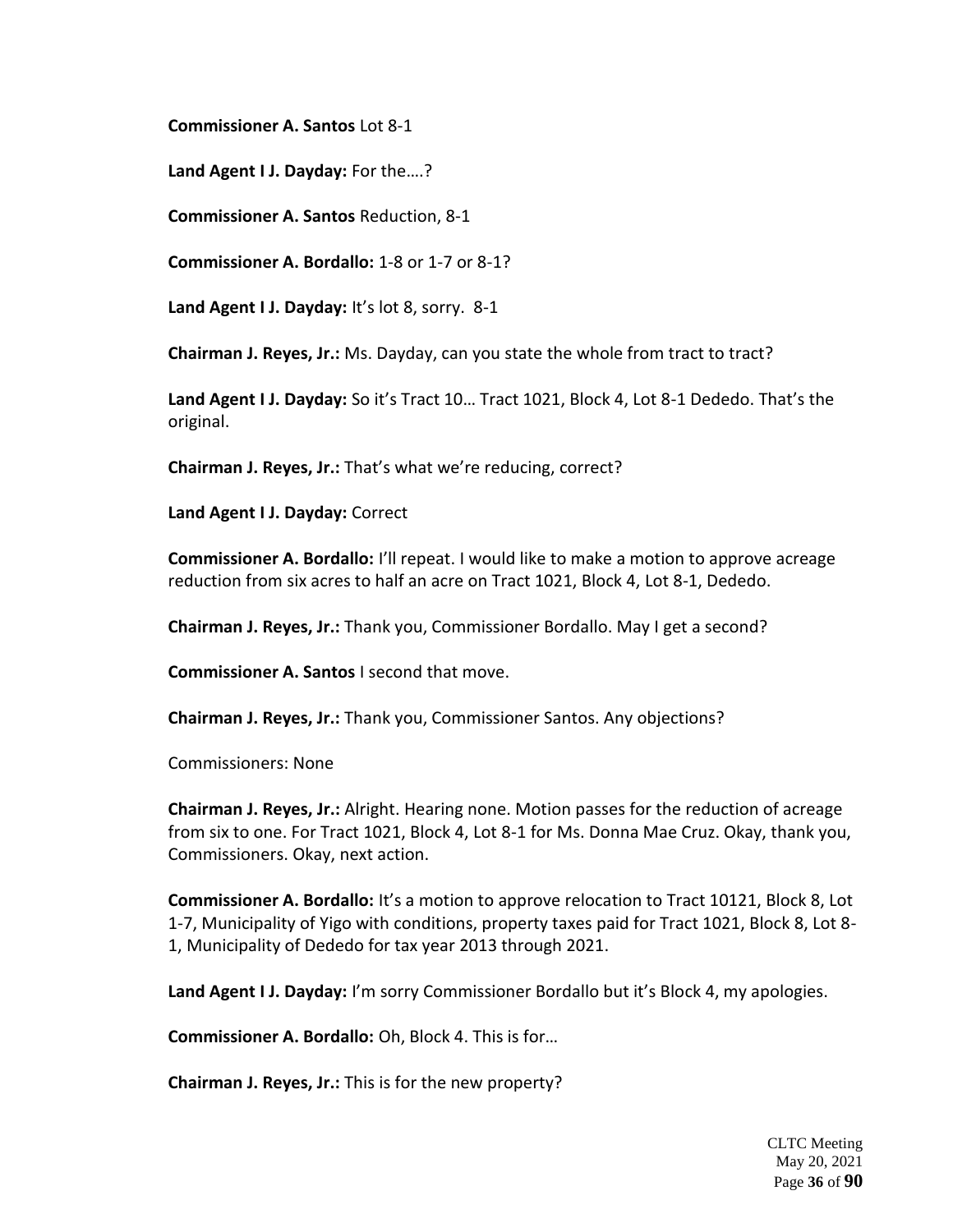**Land Agent I J. Dayday:** No, the property taxes paid for Tract 1021, it should be Block 4.

**Commissioner A. Bordallo:** Block 4. Just typing error.

**Chairman J. Reyes, Jr.:** And it's still….

Multiple Response: Correct.

**Commissioner A. Bordallo:** Property tax paid for Tract 1021, Block 4, Lot 8-1, Municipality of Dededo, Tax Year 2013 to 2021.

**Commissioner A. Santos** Are we going to be combining everything, Mr. Chair.

**Chairman J. Reyes, Jr.:** Yeah, for all the conditions.

**Commissioner A. Bordallo:** Okay, the lease fee paid in full, the removal of structures, white goods, inoperable vehicles and trash on lease property completion of survey for Tract 10121, Block 8, Lot 1-7, Municipality of Yigo.

**Chairman J. Reyes, Jr.:** Ms. Tina are we good on that?

**Land Agent I T. Tainatongo**: Yes.

**Chairman J. Reyes, Jr.:** Okay. May I get a second.

**Commissioner A. Santos** I'll second that.

**Chairman J. Reyes, Jr.:** alright, thank you. Any objections?

**Commissioner A. Bordallo:** None.

**Chairman J. Reyes, Jr.:** Okay, hearing none the motion passes for the relocation to Tract 10121, Block 8, Lot 1-7 in the Municipality of Yigo with conditions as stated. Thank you, Commissioners. Okay, the next one we have on the agenda.

**Land Agent I T. Tainatongo**: Mr. Victor Duenas and he's present.

**Chairman J. Reyes, Jr.:** Okay, Mr. Victor Barcinas Duenas. Good afternoon Mr. Duenas.

Mr. Victor Barcinas Duenas: Good afternoon everybody up there. Mr. Chairman, thank you for making your time to hear me because they just called me yesterday to be here but I want to hear what you guys want to say.

**Chairman J. Reyes, Jr.:** Thank you for your time. Si yu'us ma'ase' lokke'. Mr. Duenas, could you just state your name?

> CLTC Meeting May 20, 2021 Page **37** of **90**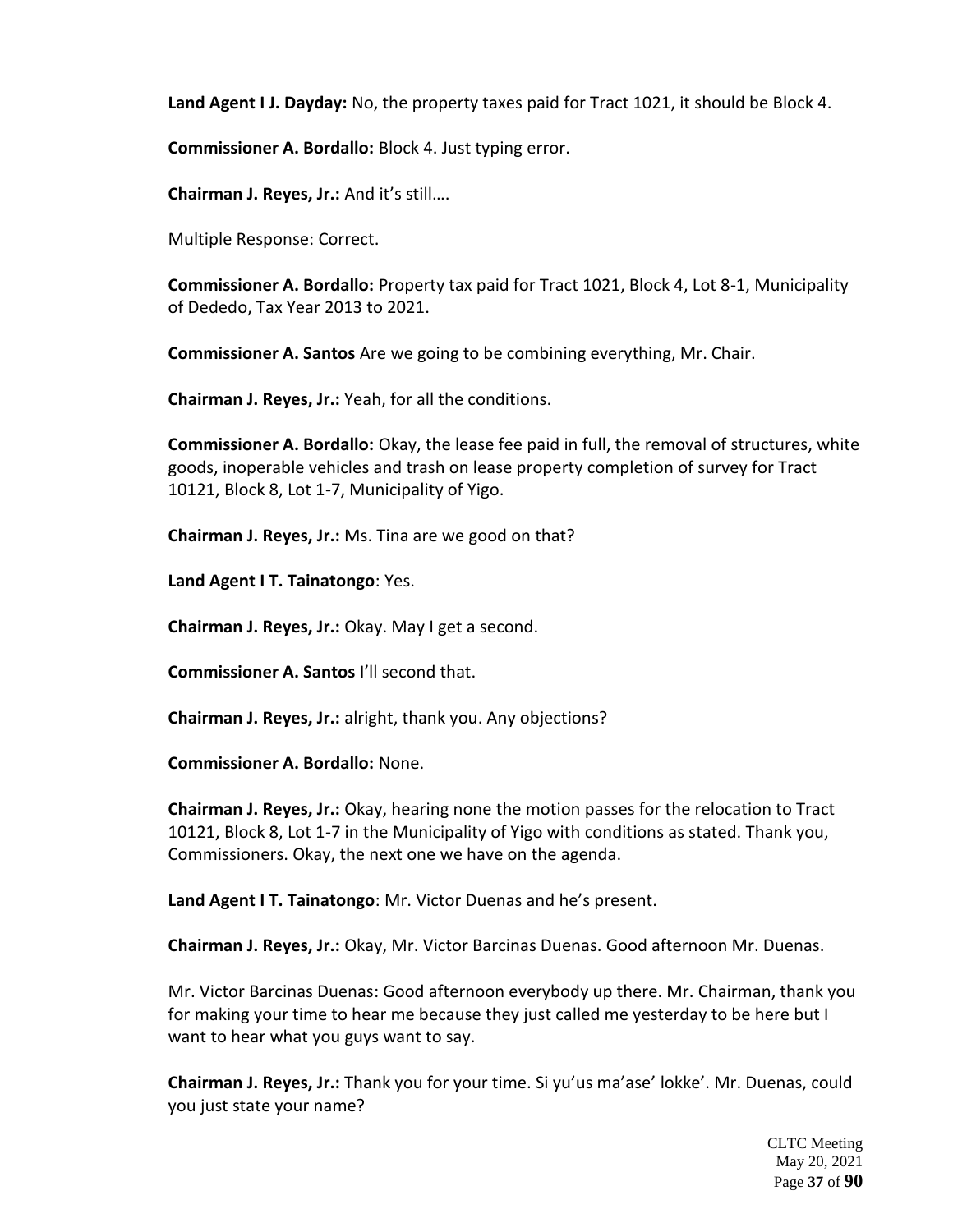Mr. Victor Barcinas Duenas: My name is Victor Barcinas Duenas I'm from Ija Inalajan. '

**Chairman J. Reyes, Jr.:** Thank you, sir. Okay, Ms. Dayday.

**Land Agent I J. Dayday:** So we have Mr. Victor Duenas, he's an agriculture lessee and his issue is acreage not approved by the legislature. So, Mr. Duenas's application date and time is December  $2<sup>nd</sup>$  '95 2:24p.m. he's number 417 his application type is agriculture, he's not a pre-occupier, there was no land use permit, the location that he's at is Lot 8-5, Inalajan, the lot size is 80,940 square meters which is twenty acres. His lease is Lot 8-5, Inalajan, dated December 7, 2000, approved Administrative Director Ronald Teehan. There's no survey authorization in file. The only survey map is the subdivision survey of Lot 8-R3, Inarajan. December 7, 2000, the Agriculture lease for a portion of Lot 8-R3, Inarajan containing area of 94, 374 square meters. April 12, 2005, a letter from Administrative Director Tom Elliot supporting Mr. Victor Duenas's request for additional acreage. April 20, 2005, an agriculture land lease evaluation was conducted by the NRCS which is the Natural Resources Conservation Service. Then April 27, 2005, a request for additional which was Board approve. June 12, 2020, a site inspection was conduction by Land Agent GE and EC. July 2<sup>nd</sup> 2020, an addendum to agriculture lease Document No. 948433 which was signed by Administrative Director Jack Hattig, III. May 6, 2021, a site inspection was conducted by myself and GE. My findings, a request for additional acreage was approved by the CLTC Board on April 27, 2005, for twenty acres. Currently, Mr. Duenas is utilizing the property for grazing. And he's also farming, he does have fruit trees, well he has like over 17 carabaos that he's using for grazing.

**Chairman J. Reyes, Jr.:** Okay, so \*inaudible\* that the acreage was not approved by the legislature?

**Land Agent I J. Dayday:** Correct. However, Mr. Duenas received the lease December 7, 2000.

Chairman J. Reyes, Jr.: Right, which is prior to the 2015….?

**Land Agent I J. Dayday:** Right, but also, Chapter 75, Subsection 107; he's using it for grazing so that doesn't require legislation or legislature approval. Those are my findings.

**Commissioner A. Santos** May I ask Mr. Cruz, what was the audit findings? Why was this flagged? What were the concerns?

**Program Coordinator III J. Cruz:** The concerns was the acreage approval. So if the board accepts the use through the grazing of his animals then it's okay. That's what I'll respond to \*inaudible\*

**Chairman J. Reyes, Jr.:** Okay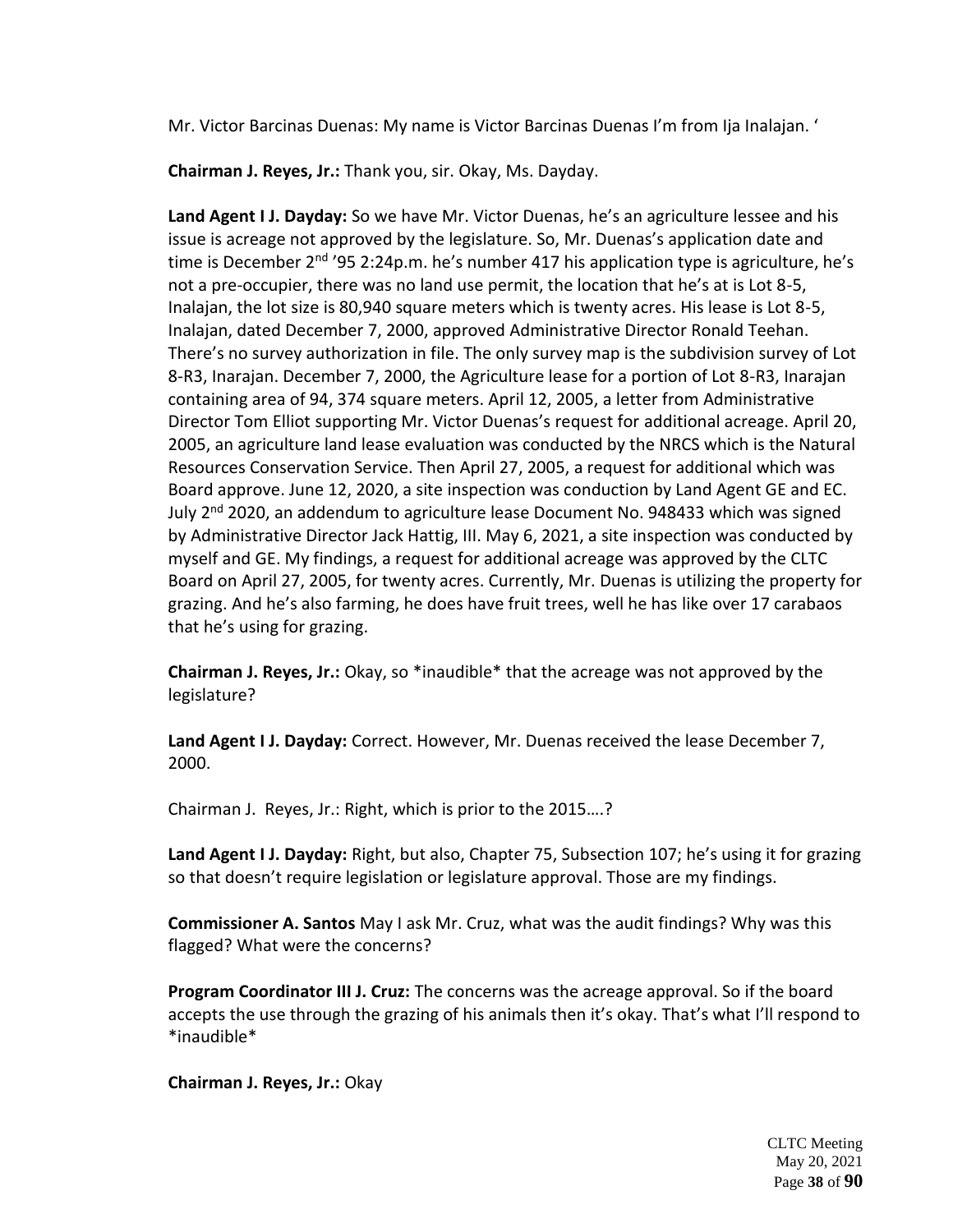**Commissioner A. Santos** Who was the other land agent, Ms. Dayday that was with you?

**Land Agent I J. Dayday:** Glenn Eay.

**Commissioner A. Santos** Mr. Eay, can you verify that there were over seventeen carabaos?

Land Agent II G. Eay: Yes, I can verify that there is \*inaudible\* possibly more.

Mr. Victor Barcinas Duenas: But USDA the program told me to reduce \*inaudible\* grass on those field. That's why I came in on the Camacho administration for an additional extension and I was approved with that. So, I want to make it more because one of these days, you guys will be coming to me to find meat from me because you see what's happening right now of our problem that we're facing now. So instead of reducing those carabaos I want to produce it more. But the land is the problem is the problem right there because some land that you gave me, there's no grass on top of those mountains… but I need more than the twenty acres but I don't know who changed the law on that. But I was approved with the Camacho administration because I used to have \*inaudible\* tree. I gave up the tree because they told me from the Chamorro Land Trust that I could only have one lot. But, those extension that they approve me from the Board we could make it one lot and survey the whole property and begin one lot. Instead I'll be dividing it into two.

**Commissioner A. Santos** May I ask, Attorney Toft, in 75 it does state that if you're going to be using it grazing that's always been in the law that you can have up to twenty acres, correct?

**Legal Counsel N. Toft:** That's correct.

**Chairman J. Reyes, Jr.:** Yeah, I don't think we don't have a current issue with the sizing. Joey, just to confirm, again, that is what needs to be confirmed by the Commissioners?

**Program Coordinator III J. Cruz:** If the lease is accepted then I'll respond to the auditors that it was presented to the Board the Board had agreed with the use and is compliance with 75107 I think.

**Chairman J. Reyes, Jr.:** And does that require a motion Mr. Toft?

**Legal Counsel N. Toft:** I would ask Joey. Do the auditors require that to be…?

**Program Coordinator III J. Cruz:** No, I think just a discussion amongst the Commission would suffice.

**Chairman J. Reyes, Jr.:** And just that form of approval?

**Program Coordinator III J. Cruz:** Yes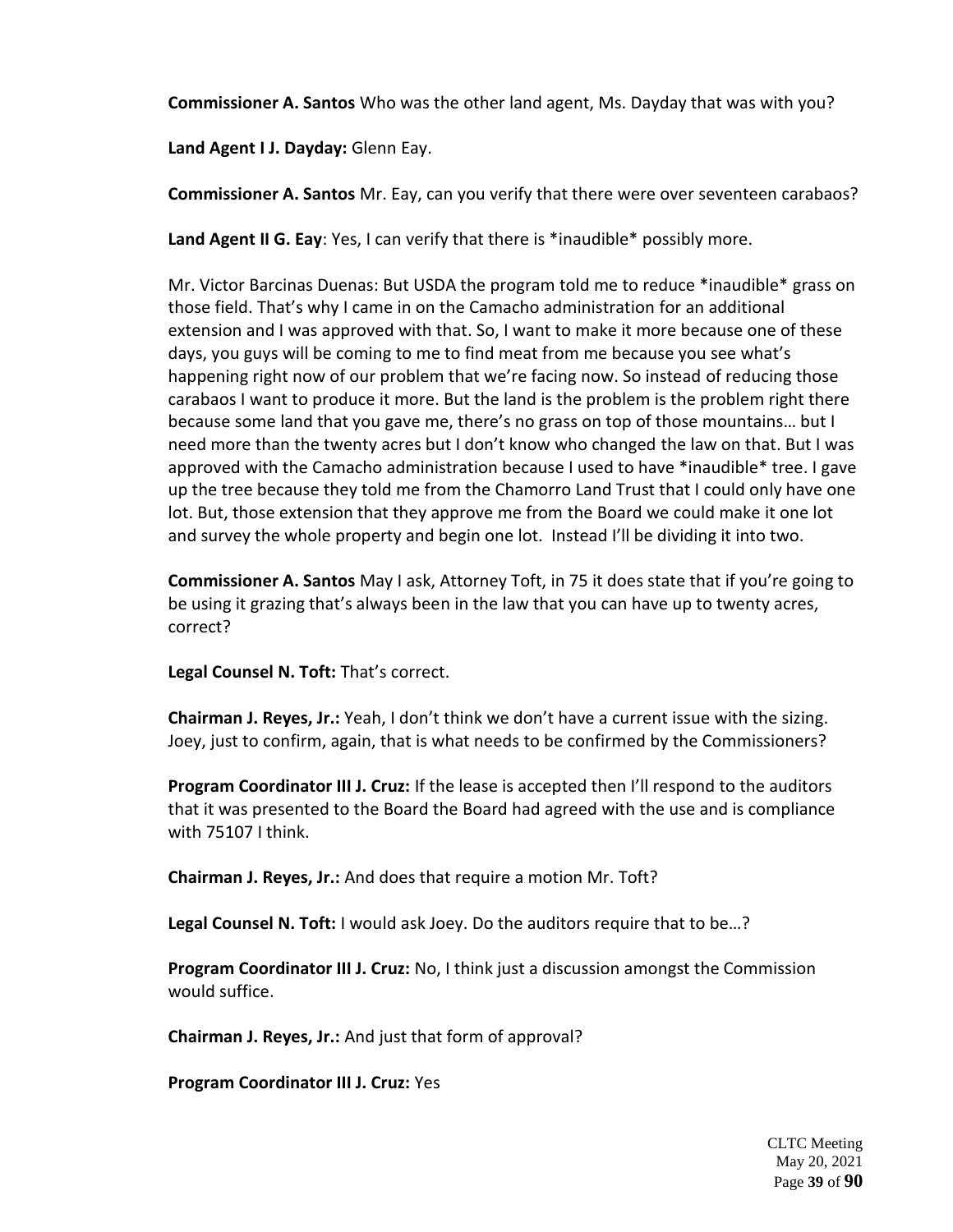**Chairman J. Reyes, Jr.:** So Commissioners, I don't have any questions I'm okay with this.

**Commissioner A. Bordallo:** So, just the twenty acres that he has too \*inaudible\*

**Chairman J. Reyes, Jr.:** Yes. Just are we… is the Commissioners okay with having twenty acres for the \*inaudible\*

**Commissioner A. Bordallo:** For the use of grazing

**Commissioner A. Santos** I see that he's been so he's got a lot more than \*inaudible\*

**Chairman J. Reyes, Jr.:** Okay, so Commissioners no objections in the current lease that Mr. Duenas has and utilization, correct?

**Commissioner A. Bordallo:** No objections

**Commissioner A. Santos** We're acknowledging.

**Chairman J. Reyes, Jr.:** We're acknowledging

Mr. Victor Barcinas Duenas: Thank you.

**Chairman J. Reyes, Jr.:** Si yu'us ma'ase' sir for coming down here.

**Commissioner A. Santos** Saina Ma'ase'

Mr. Victor Barcinas Duenas: Si yu'us ma'ase' nu I tempon miyu lokkue'

**Commissioner A. Santos** Hagu lokkue' saina ma'ase' Mr. Victor Barcinas Duenas: Todu hamyu si yu'us un fan bendisi.

**Chairman J. Reyes, Jr.:** Hagu lokkue'. Si yu'us ma'ase' sir. Okay, next up.

**Land Agent I T. Tainatongo**: Thomas Anderson Guzman.

**Chairman J. Reyes, Jr.:** Next is Mr. Guzman. Mr. Eay, is that you?

**Land Agent II G. Eay**: Yes. Okay, my audit report is on Thomas Anderson Guzman which was assigned to me about a week and half ago. And I've been trying my best for the past week and a half to contact Mr. Guzman only to find out yesterday after using all our recourse to contact him we googled him and only to find out that he's deceased since 2018. All contacts are not working from his granddaughter and other relatives. So, of course I'll just go ahead if you want me to proceed with my report.

**Chairman J. Reyes, Jr.:** Do we need to take action on this Mr. Cruz?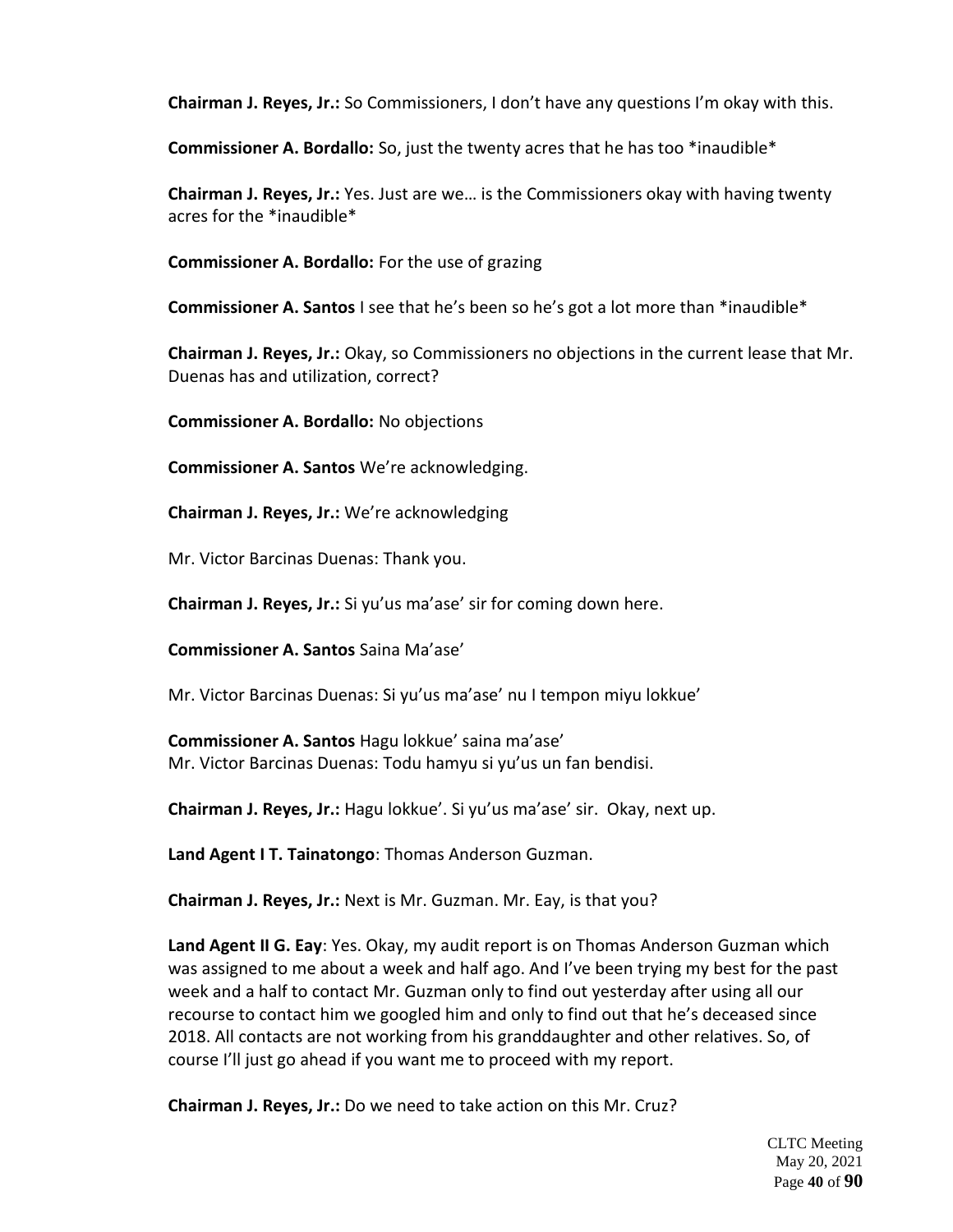**Program Coordinator III J. Cruz:** I think we should table it until they get some communication with their family.

**Chairman J. Reyes, Jr.:** Their family, yeah. Okay, Mr. Eay, we're going to go ahead and table this until you make some more contact on the relatives of Mr. Guzman. Thank you, sir. Next up?

**Land Agent I T. Tainatongo**: Juna Diaz Muna

**Chairman J. Reyes, Jr.:** Okay, who will be taking on Mr. Muna?

**Land Agent I J. Dayday:** That would be me. So I have Juan Diaz Muna. I did contact Mr. Muna however, because he won't be able to make it due to work. So, the issue would be the Board approved a take over from an unqualified applicant. The original applicant is Moses Diaz Muna, the original applicant's date and time is December 2<sup>nd</sup>, 1995 at 1:09 p.m. number 331. Original application type is agriculture. He's priority 1, he's a pre-occupier as per original application, what's stated on the application, a Land Use permit, Mr. Moses Muna has a Land Use Permit number 26 for Lot 470. There's no mayor's verification in the file. No notice of intent to award, a lease was not issued to Mr. Moses Muna. Original designated successor was Francisco D. Muna which is the son of Moses D. Muna. The takeover applicant is Juan Diaz Muna. The location is lot 480-71 in Agat, lot size 4047 square meters which one acre. The lease is lot 470-71, Agat, dated August 4<sup>th</sup> 2020, which was approved by the Board on July 18, 2019. A survey authorization, August 10, 2012, approved by Acting Administrative Director David Camacho. A survey map which 241FY2017 under DLM Document No. 908289. April 21 $st$  1997, there was a agriculture interview report for Mr. Moses Muna and he did designate a successor. July 26, 2012, Moses Diaz Muna requested to transfer application rights to Juan Diaz Muna which is his son. There was a notarized letter of relinquishment. July 30, 2012, a request to transfer application rights which was approved by the Deputy Director David Camacho. June 12, 2013, an agriculture lease under Juan Diaz Muna approved by Deputy Director D. Camacho. October  $1^{st}$ , 2013, agriculture lease was recorded under DLM Instrument No. 856694. February 18, 2015, a site inspection was conducted and Mr. Juan Muna was to be relocated from Lot 480-4 to Lot 480-71. June  $21^{st}$ ., 2017, an addendum for Lot 480-71 was approved by Administrative Director Michael Borja. June 21<sup>st</sup>. 2017, an addendum to agriculture lease was recorded under DLM Instrument No. 908746 on May 11, 2018 an Opinion Memorandum by the Attorney General, Agriculture Lease Instrument No. 908746 was Null and Void. July 18, 2019, the Board approved to remove from the Null & Void listing and designate Mr. Juan Muna as a successor to Moses Muna's application and approved for an agriculture lease. August 11, 2020, the termination of the lease was signed by Administrative Director Jack Hattig, III under DLM Instrument No. 949588. August 11, 2020, an agriculture lease was recorded under DLM Instrument No. 949587, and the agriculture lease is under Juan Diaz Muna. I'm sorry, I didn't state that in the chronology. On May 5<sup>th</sup> 2021, a site inspection was conducted to verify occupancy or \*inaudible\* to the property.

> CLTC Meeting May 20, 2021 Page **41** of **90**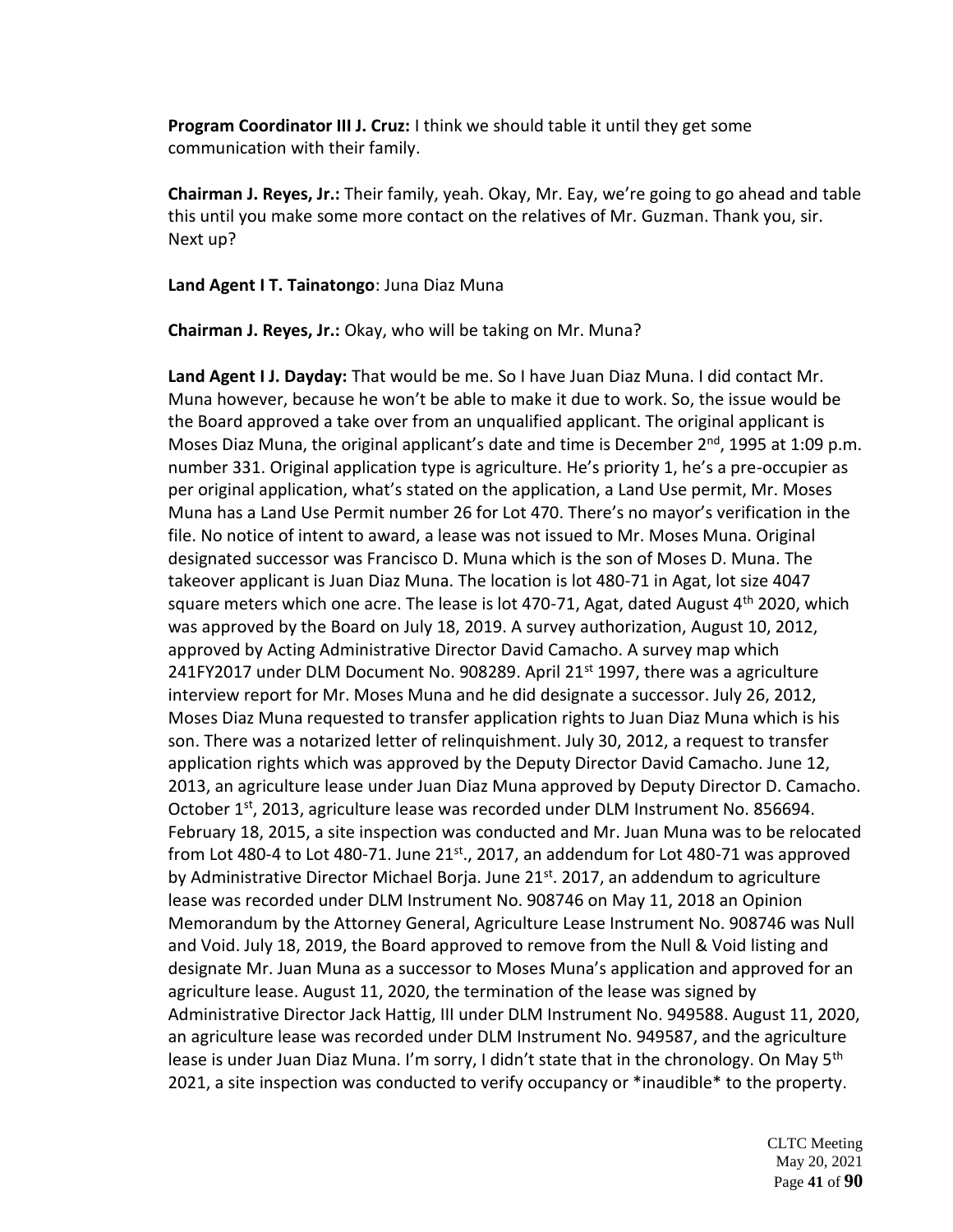So, my findings are, the original applicant, Moses Diaz Muna was born in Saipan and arrived in Guam December 30, 1950. Then he was naturalized on April 26, 1956. So, based on the submitted documents and then Mr. Moses Diaz Muna is a pre-occupier which was stated on his Certificate of Immigration for Lot 3, Block 26 in Agat and he has a Land Use Permit for Lot 470 in Agat. A mayor's certification was not in the file but Mr. Moses Muna did state that on the application. So, Lot 480-R3 was assigned to Juan Diaz Muna on August 10, 2012. Juan Diaz Muna indicated that he was not living or farming on Government land on his application. So, Public Law 23-38, Section 5.2; Qualifications of Applicants. Mr. Moses Diaz Muna did not provide that when he applied. July 18, 2019, the Board of Commissioners Meeting, Public Law 23-38, Section 5.8; was used to determine the designation of successor to application rights. However, under Section 5.8 allows an unqualified spouse to name a successor. But the original applicant was the one who designated a successor. So on July 18, 2019, the Board, according to the minutes, they used- they designated the successor based on an unqualified spouse designating a qualified child. However, they- Mr. Moses Muna, the original applicant was not qualified.

**Commissioner A. Santos** What are the audit concerns for this, Joey?

**Program Coordinator III J. Cruz:** The audit concern was CLTC approved a certain lease application for Lot 480-71 in Agat for a takeover by the beneficiary from an unqualified applicant. So in the rules or the Act if an unqualified applicant, it doesn't state anything that an unqualified applicant can designate a qualified applicant nor can the Board designate a qualified applicant. It says that an unqualified spouse may name a qualified applicant so that was the issue.

**Land Agent I J. Dayday:** On the site inspection that me and Glenn conducted, there was no improvement to the property, there was no activity. However, it is surveyed but there's no improvements and I believe that it was Government survey.

**Commissioner A. Santos** In other words, nobody is there?

**Land Agent I J. Dayday:** No.

**Commissioner A. Santos** Oh, wow.

**Land Agent I J. Dayday:** There's no improvement to it. There's no activity and I did verify with Mr. Juan Diaz Muna if he was a pre-occupier. However, he stated, no. I did ask him… because he was using his father's Land Use Permit but he said that he was only there in 2012 and then Chamorro Land Trust was the one who moved them to the current property where he has a lease due to they put a road right through his property.

**Commissioner A. Santos** Here in this property that they did have initially?

**Land Agent I J. Dayday:** The one that the property that his father was occupying.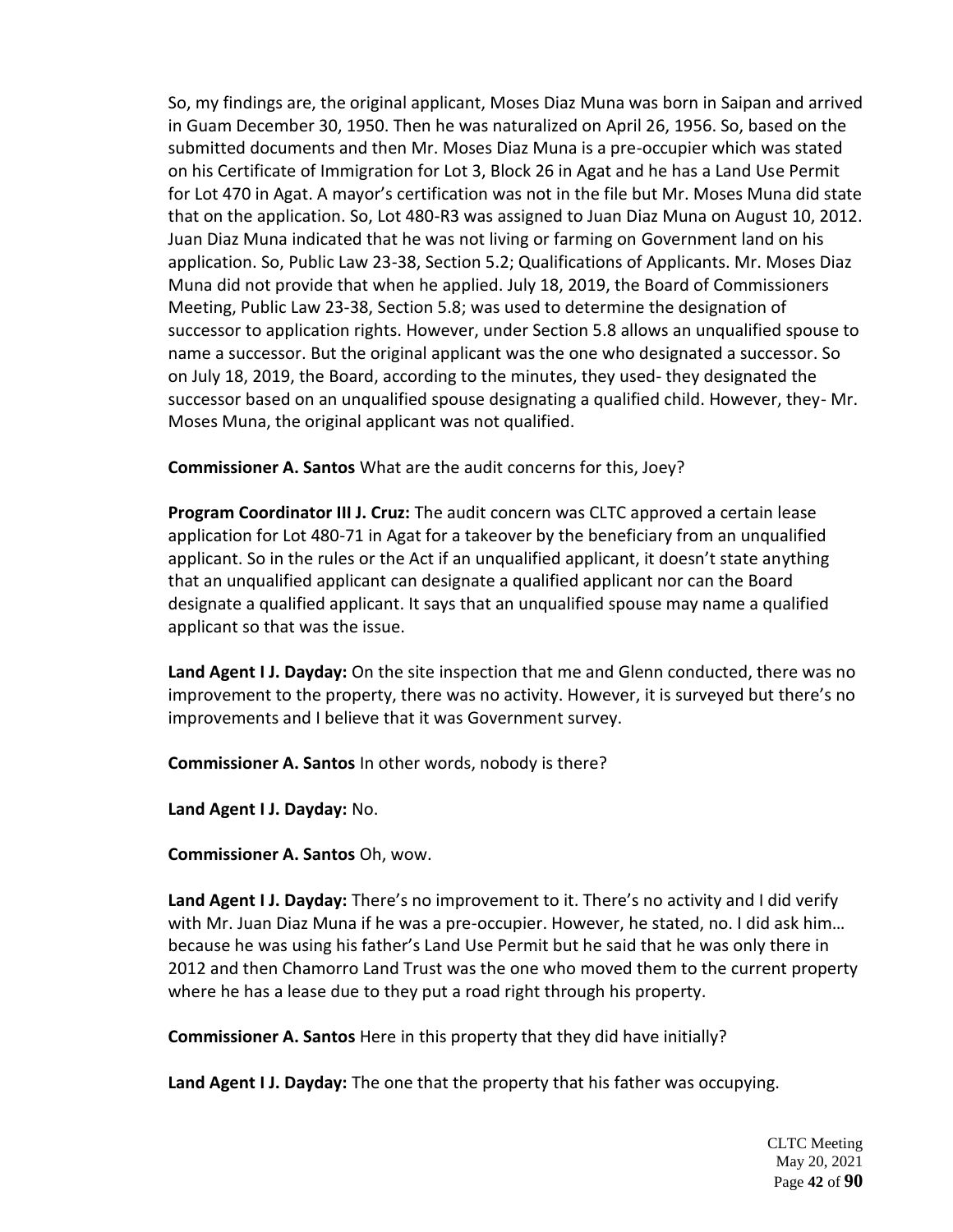**Commissioner A. Santos** Which one is the initial?

**Land Agent I J. Dayday:** 480

**Commissioner A. Santos** Top right corner

**Engineering Tech II P. Castro**: The original lot actually was this lot here and this lot used to extend up and then it'll cross like this so when the issue of the road came about we was moved down here and DLM came in and surveyed this road, steaked out this road and that's how he gets his access down to here.

**Engineering Tech II M. Javier**: I'll show you the map that created that lot. This is the lot that created that road coming in. So he went from this lot now this lot. It shows the original boundary line for dash four went up this way, the dotted lines so this was an existing paved road that we tried to keep so that…. People were already using it. The survey was done by Land Management.

**Land Agent I J. Dayday:** Yes, the property is surveyed but it wasn't done by the lessee.

**Commissioner A. Santos** Because of that need for that road, that's why they were moved down to the bottom left corner?

**Engineering Tech II P. Castro**: Yes.

**Engineering Tech II M. Javier**: Yes, because everybody was using this road for the private land owners down here.

**Commissioner A. Santos** Yes.

**Land Agent I J. Dayday:** \*inaudible\* the private land owner also built a wall.

**Chairman J. Reyes, Jr.:** Okay. Well. So, I have one question; if the original lease holder was not qualified.

**Land Agent I J. Dayday:** He didn't have a lease. He wasn't awarded a lease.

**Chairman J. Reyes, Jr.:** The original applicant

**Land Agent I J. Dayday:** He was just an applicant, correct.

**Chairman J. Reyes, Jr.:** Okay. But then the designated successor.

**Land Agent I J. Dayday:** The original… or the one Mr. Moses Diaz Muna, yes he did designate a successor. The is documentation in the file that shows when Mr. Moses Diaz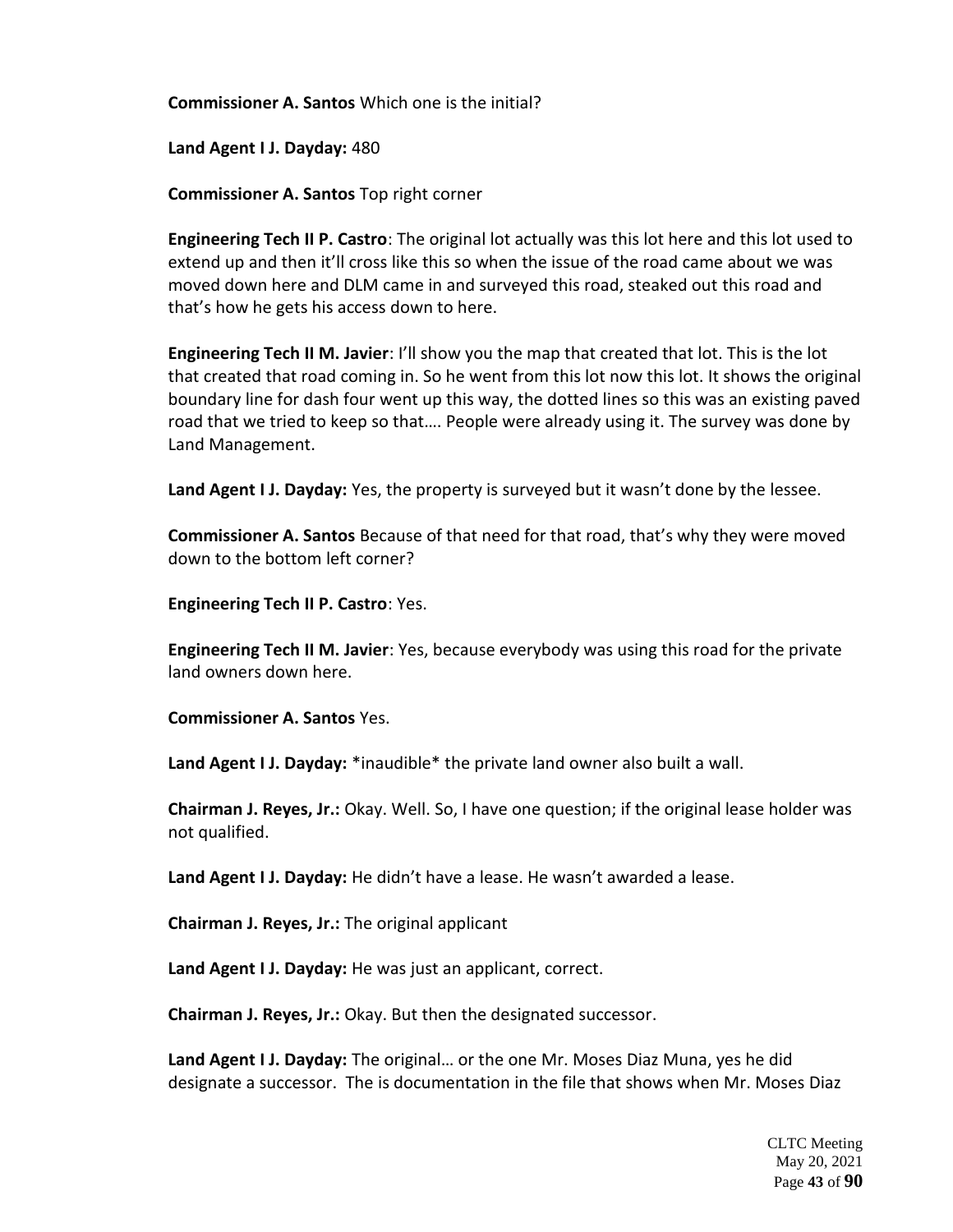Muna arrived on the island and when he became naturalized. He has a certificate in the file.

**Commissioner A. Santos** So his son is there… that one bottom left corner where there's no activity.

**Land Agent I J. Dayday:** His current property, yeah. There's no activity there, there's just trees.

**Commissioner A. Santos** So have we spoken to Juan Diaz Muna?

**Land Agent I J. Dayday:** I have spoken to him. I did ask him if he was a pre-occupier and if he can submit documentation, however, he mentioned he wasn't. He said that Chamorro Land Trust was the one that issued him that property in 2012. At that time, Mr. Moses Muna was still alive when he transferred the application.

**Commissioner A. Santos** That's why I'm asking, does he plan on utilizing that property or moving forward with it?

**Land Agent I J. Dayday:** I'm not sure on that one but this is like the third time we went out there to do a site inspection within what three years, four years I believe… 2018 and there's no improvement to the property . There's not even… they didn't even clear it and this is agriculture.

**Commissioner A. Santos** Right. Okay.

**Land Agent I J. Dayday:** But then it would only be Mr. Muna to answer that question. He was just kind of upset that we keep bringing this back.

**Commissioner A. Santos** He's not even on that property? Nobody's there?

**Land Agent I J. Dayday:** He's not utilizing it for what it's….

**Commissioner A. Santos** It doesn't even look like there's anybody there that's doing anything… if there's a seat there… if there's a block there… right, you know what I'm saying?

**Land Agent I J. Dayday:** It's somebody else. It's another person so if you go to his property, You can see through the trees, there is someone ranching there but that's their own area that's not Mr. Muna's.

**Chairman J. Reyes, Jr.:** Okay. Well, Ms. Dayday, what is our options here for the Board to make a decision. Or Mr. Cruz, something….

> CLTC Meeting May 20, 2021 Page **44** of **90**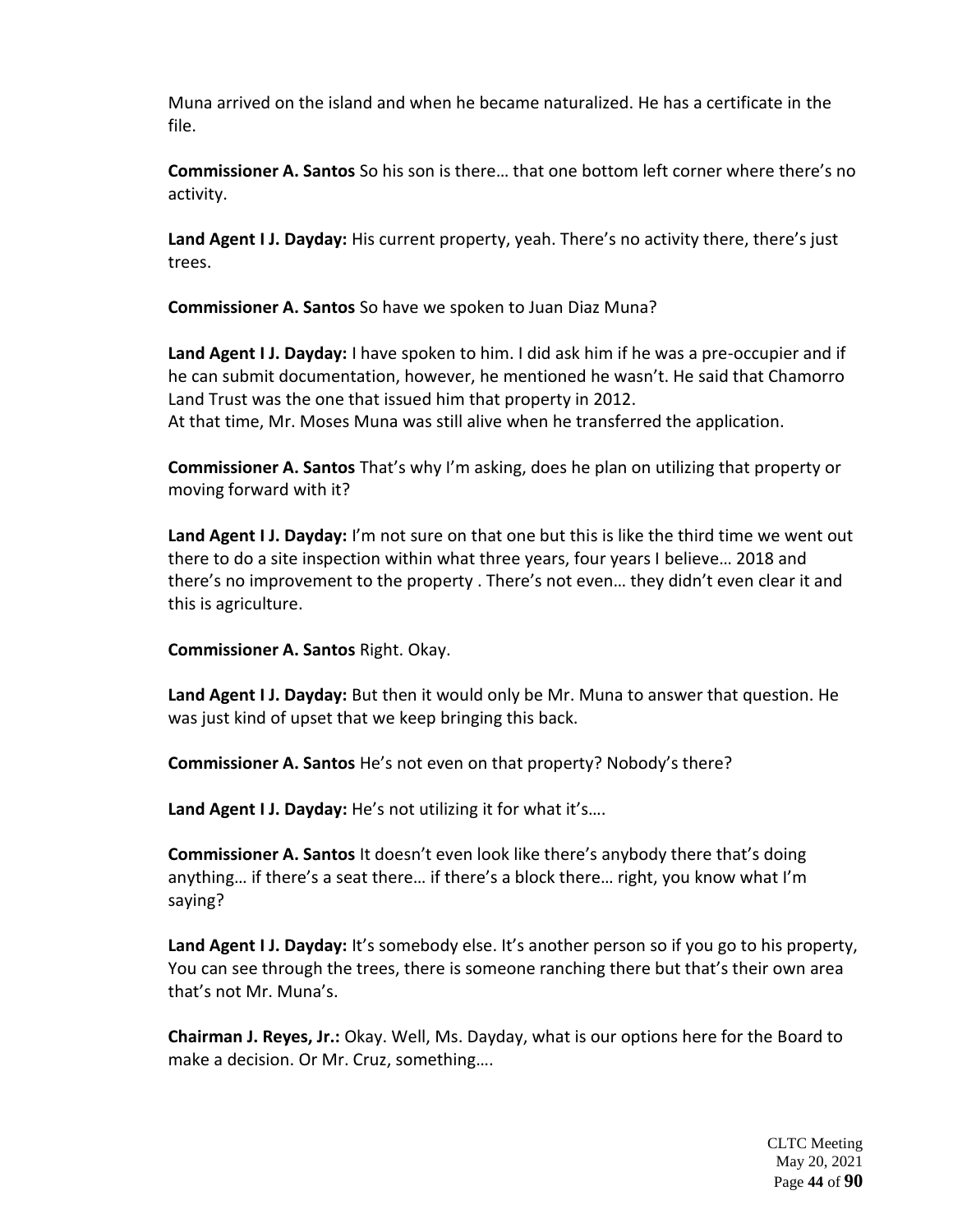**Program Coordinator III J. Cruz:** If I may, just to afford Mr. Muna the opportunity to state his concerns or his comments before a decision is made that you table it until such time Mr. Muna can be available to attend the meeting. It's just to provide him that opportunity to voice his concerns which is also in a sense that's required by our statute that you afford the constituents the opportunity to attest to whatever decisions you decide to make.

**Chairman J. Reyes, Jr.:** Okay. Understood. Commissioners, are you good with that?

**Program Coordinator III J. Cruz:** But none the less, the unqualified application should have been issued an unqualified letter and if Mr. Muna could provide or justify his preoccupancy that's a route we can take.

**Chairman J. Reyes, Jr.:** Alright, I'm open to hear Mr. Muna's at his convenience hopefully at our next meeting hopefully it'll give him enough ample time to be present even if we have to move it later in the meeting.

**Commissioner A. Bordallo:** When was the last time you saw him?

Land Agent I J. Dayday: I spoke to Mr. Muna yesterday but prior to that it was May 5<sup>th</sup> that I spoke to him about the pre-occupier status and about his situation. He's just very upset about what's going on and why his lease keeps going back to the board.

**Commissioner A. Bordallo:** And why is it going back to the Board?

**Program Coordinator III J. Cruz:** The concern of the audit finding which is the unqualified take-over… a beneficiary of an unqualified applicant which shouldn't have taken place to begin with.

**Commissioner A. Bordallo:** Do you think he's satisfied with leaving it alone, \*inaudible\* withdrawing his application?

**Program Coordinator III J. Cruz:** Like I mentioned earlier, if Mr. Muna can prove his preoccupancy then that's a route that he can consider. If he was a pre-occupier and can provide documents to substantiate that claim then he can apply as a pre-occupier instead of being the beneficiary of his unqualified father's application.

**Commissioner A. Santos** Have you spoken to Mr. Juan Muna, Ms. Dayday?

**Land Agent I J. Dayday:** Yes, and like I mentioned he's just upset about the whole situation but I did mention that to him to submit that. If he has any documentation, mayor's verification or even the Land Use Permit that the father was using I mean because if they got that property because his dad was there right then he can show documentation and we can go that way but then he did mention that it was Chamorro Land Trust that issued the property to him.

> CLTC Meeting May 20, 2021 Page **45** of **90**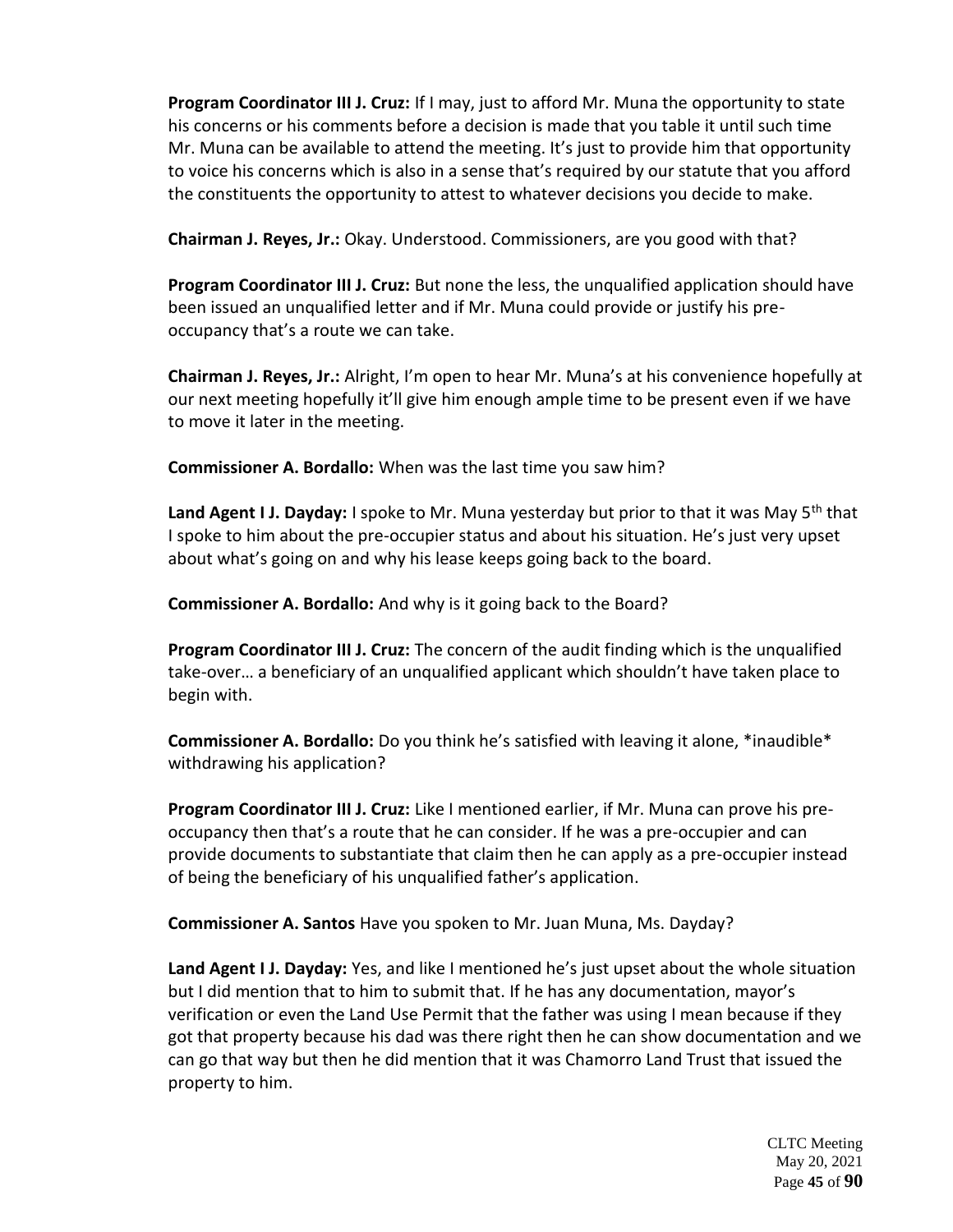**Commissioner A. Santos** Because of the relocation?

**Land Agent I J. Dayday:** No, that he was given that property by Chamorro Land Trust. I don't know what happen to his father's property but reviewing the file it shows that a road was put in the father's property. The road went through the father's property. \*Inaudible\* on the top part.

**Commissioner A. Santos** Yeah. Yeah.

**Commissioner A. Bordallo:** Did the neighbors… does he have neighbors in his area?

**Land Agent I J. Dayday:** Yes, there is.

**Commissioner A. Bordallo:** So the neighbors can justify that was where Moses was.

**Land Agent I J. Dayday:** I don't think the neighbors would be able to justify that.

**Commissioner A. Santos** Why do you say that?

**Land Agent I J. Dayday:** Because of the people that are there.

**Commissioner A. Santos** You're talking about across the street, the private owners?

**Land Agent I J. Dayday:** It's next too. So, Mr. Muna's area then you have people in the back side.

**Commissioner A. Santos** Is that where \*inaudible\* is at?

**Commissioner A. Bordallo:** Those three lots.

**Land Agent I J. Dayday:** There is… he does have neighbors there.

**Commissioner A. Santos** So, the applicant or the lessee does he have a lease already? Is there a lease in place already for Moses?

**Land Agent I J. Dayay**: No, he was never issued a lease. He did come in in 2012 for whatever reason it just states that he requested to transfer his application rights to Juan Muna.

**Commissioner A. Santos** Okay. Why don't we just be quite frank…. He probably heard that he wasn't qualified and then he said….

**Chairman J. Reyes, Jr.:** What is the relationship with Juan and Moses?

**Program Coordinator III J. Cruz:** Father and son.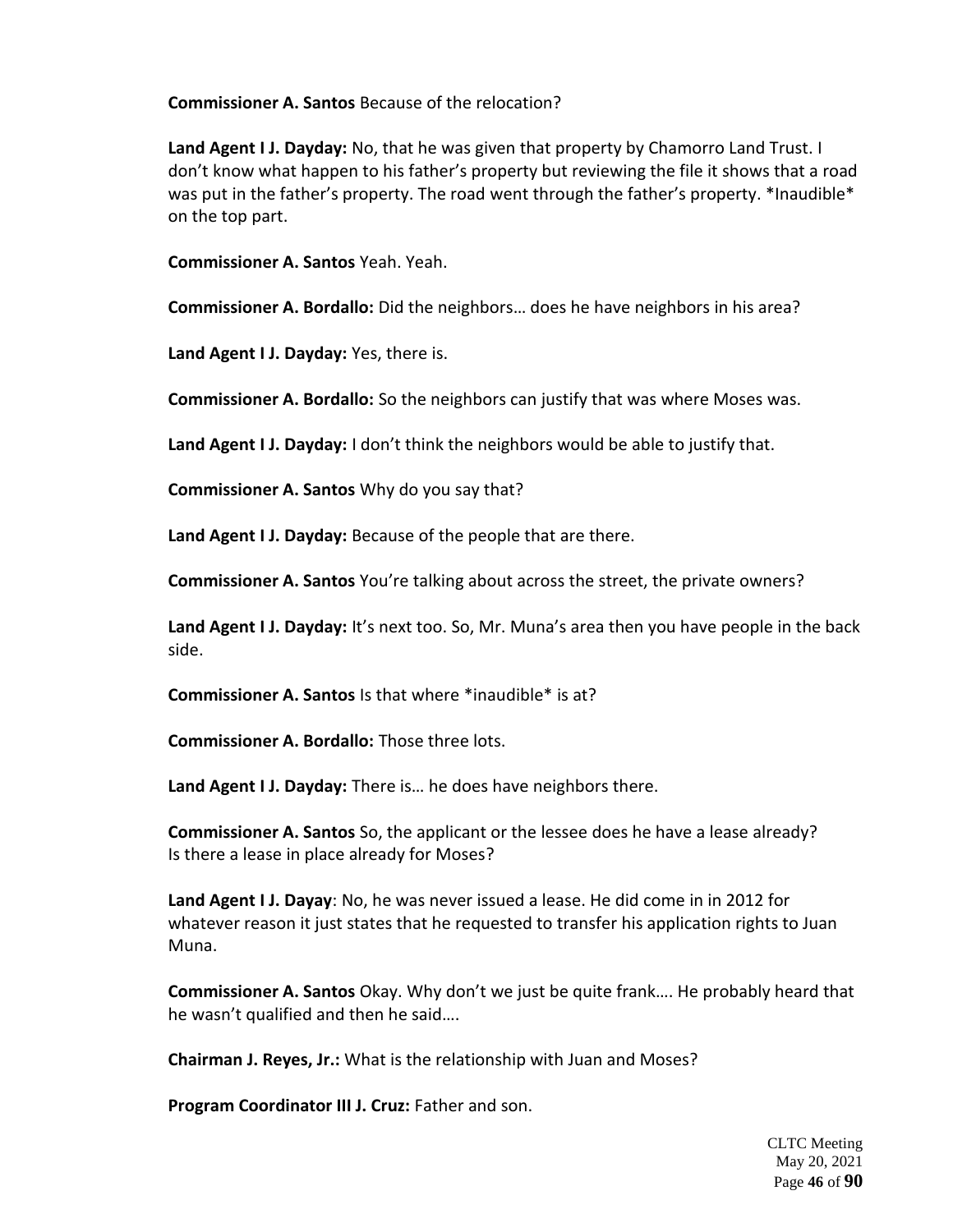**Chairman J. Reyes, Jr.:** And Francisco?

**Land Agent I J. Dayday:** That's Juan's brother.

**Chairman J. Reyes, Jr.:** Francisco is Juan's brother?

**Land Agent I J. Dayday:** Yes but he- according to Mr. Juan Muna, Francisco passed away and I'm not sure why at the time way before 2012 and I don't know why he wasn't designated the successor.

**Chairman J. Reyes, Jr.:** So Juan and Francisco are siblings and Moses is their dad?

**Land Agent I J. Dayday:** Correct.

**Chairman J. Reyes, Jr.:** Okay. I just want to make sure.

**Commissioner A. Bordallo:** There was a termination of the lease.

**Land Agent I J. Dayday:** Yes, because this was originally on the Null & Void transfer of application rights while the applicant was still alive so….

**Commissioner A. Santos** Got it.

**Commissioner A. Bordallo:** So, we'll give him time to check Mr. Muna and see what…

**Chairman J. Reyes, Jr.:** Yes, let's go ahead and do that and Ms. Dayday let's try and get the time for Mr. Muna to come in at the next meeting. Again, our meetings run pretty lengthy so we could always \*inaudible\* at the tail end. Okay thank you. Next up, okay, let's see it's 3:34 p.m. we're going to go ahead and take a quick break, a ten minute break 3:44 p.m. thank you.

Break: 3:34 p.m. to 3:44 p.m.

**Chairman J. Reyes, Jr.:** Ms. Tina, we good?

**Land Agent I T. Tainatongo**: Yes, we are.

**Chairman J. Reyes, Jr.:** Okay next up, Mr. Cruz.

Old Business B. Residential

**Program Coordinator III J. Cruz:** Joseph Bragg will be presented by Ms. Jessica.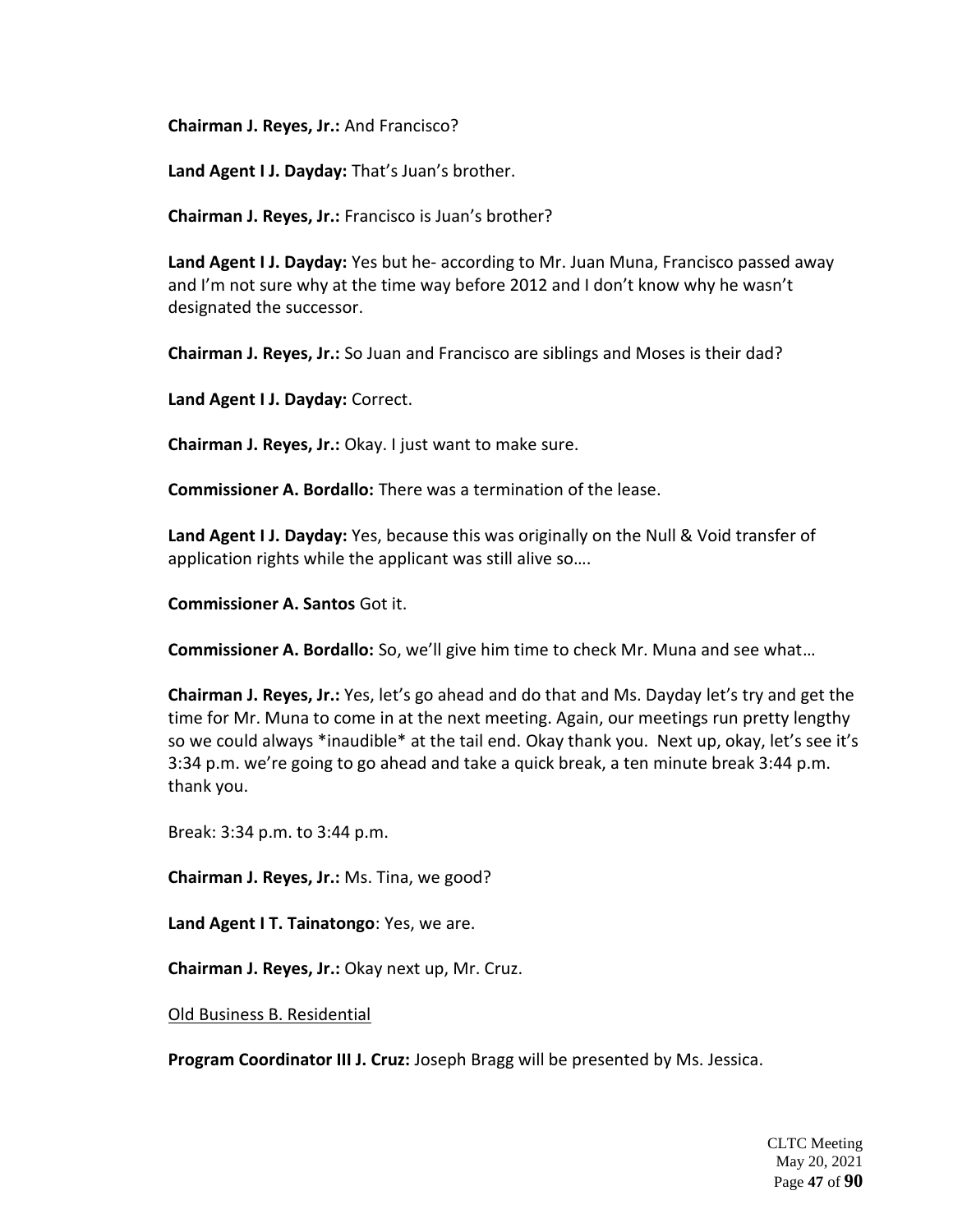**Land Agent I J. Dayday:** Okay, so I have Joseph Ray Bragg, Jr. and this is transfer of residential lease that did not meet the seven year transfer of requirement. So, the original – Mr. Bragg, his application date is December  $5<sup>th</sup>$ , 1995, at 1:42 p.m. number 1270. Can I just explain that with the facts, those are from the original applicant.

**Chairman J. Reyes, Jr.:** And who's the original applicant?

**Land Agent I J. Dayday:** Rita Velasquez Aguon

**Chairman J. Reyes, Jr.:** Okay, so all those facts that you're going to present or read through is for Ms. Aguon – Rita Velasquez Agoun?

**Land Agent I J. Dayday:** Only the application date and time.

**Chairman J. Reyes, Jr.:** Okay, got it.

**Land Agent I J. Dayday:** Because this wasn't a transfer switch or…

**Chairman J. Reyes, Jr.:** Okay.

**Land Agent I J. Dayday:** So there's a lease addendum to residential lease under Mr. Joseph Ray Bragg DLM Instrument No. 893173 location is Lot 20, Block 5, Tract 10125 in Dededo 4048 square meters which is one acre. There's no survey authorization in file, there's a survey map; 065FY2013 under DLM document number 850545 so the chronology… I'm going to start with the original applicant who was Rita Velasquez Aguon her date and time was December 5<sup>th</sup> 1995 at 1:42 p.m. her number is 1270 her application type is a residential she's priority one she's indicated that she's a pre-occupier she has a Land Use Permit number 3411 for Swamp Road Dededo she was issued a lease August  $1<sup>st</sup>$  2002 for a portion of Lot 10120 Dededo for one acre. There was a survey authorization for her which was September 12, 2002, approved by Administrative Director R. Teehan. April 8, 2014, Ana Blas now I'm just going by the dates so if you get confused…. Ana Blas submitted a contract for survey services on May 9, 2014, a notarized letter was submitted to CLTC requesting to transfer the lease from Rita Aguon to Ms. Ana Blas.

**Chairman J. Reyes, Jr.:** Ms. Dayday, what's the relation… sorry I'm interrupting you again.

**Land Agent I J. Dayday:** Sisters.

**Chairman J. Reyes, Jr.:** Okay.

**Land Agent I J. Dayday:** On May 28, 2014, there was a request to transfer a lease which was approved by Deputy Director David Camacho February 3<sup>rd</sup>, 2015, application, qualifying documents and interview was submitted by Ana V. Blas.

**Commissioner A. Santos** I'm sorry, Ms. Dayday what day was that?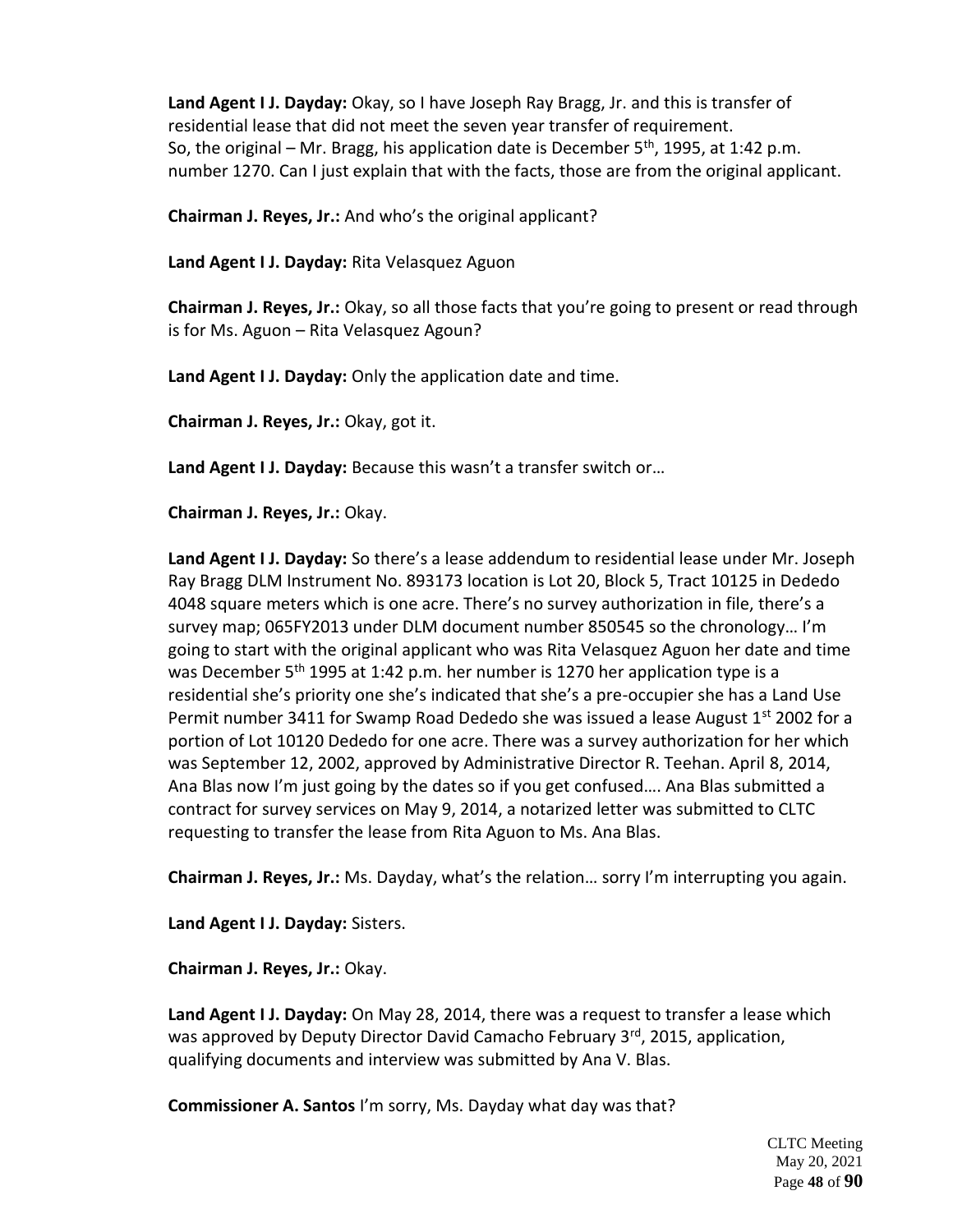Land Agent I J. Dayday: February 3rd, 2015.

**Commissioner A. Santos** That was for what?

**Land Agent I J. Dayday:** The application, the qualifying documents and interview. **Commissioner A. Santos** Okay, thank you.

**Land Agent I J. Dayday:** February 4<sup>th</sup>, 2015, application rights was transferred to Ana V. Blas, pending survey map and property tax receipts to transfer the lease to Ana Blas. March  $23<sup>rd</sup>$  2015, a site inspection was conducted by JC and JA who are land agents and they found unauthorized occupants on the property. May  $2^{nd}$  2016, a residential lease was signed by Ana Blas approved by Administrative Director Michael Borja. June 2<sup>nd</sup> 2016, a residential lease was recorded under DLM Instrument Number 893173. April 18, 2018, request to transfer lease from Ana Blas to Joseph Ray Bragg, Jr. a notarized letter of relinquishment was dated November 27, 2017. On April 26, 2018, the transfer of the lease from Ana Blas to Joseph Bragg was approved by Deputy Director David Camacho.

**Chairman J. Reyes, Jr.:** Ms. Dayday, who is Joseph Bragg?

**Land Agent I J. Dayday:** He is the lessee the one the lease was transferred to the current lessee.

**Chairman J. Reyes, Jr.:** What is the relationship to Ms. Blas and Ms. Aguon?

**Land Agent I J. Dayday:** According to Mr. Bragg, Ana Blas is his auntie- his aunt.

**Chairman J. Reyes, Jr.:** His aunt is Ana Blas

**Land Agent I J. Dayday:** According to him, yes.

**Chairman J. Reyes, Jr.:** okay.

**Land Agent I J. Dayday:** Go ahead.

**Chairman J. Reyes, Jr.:** Yes, go ahead.

**Land Agent I J. Dayday:** So May 24, 2019, request to transfer a lease from Ana Blas to Joseph Blas was submitted

**Commissioner A. Santos** Joseph Blas?

**Chairman J. Reyes, Jr.:** Joseph Bragg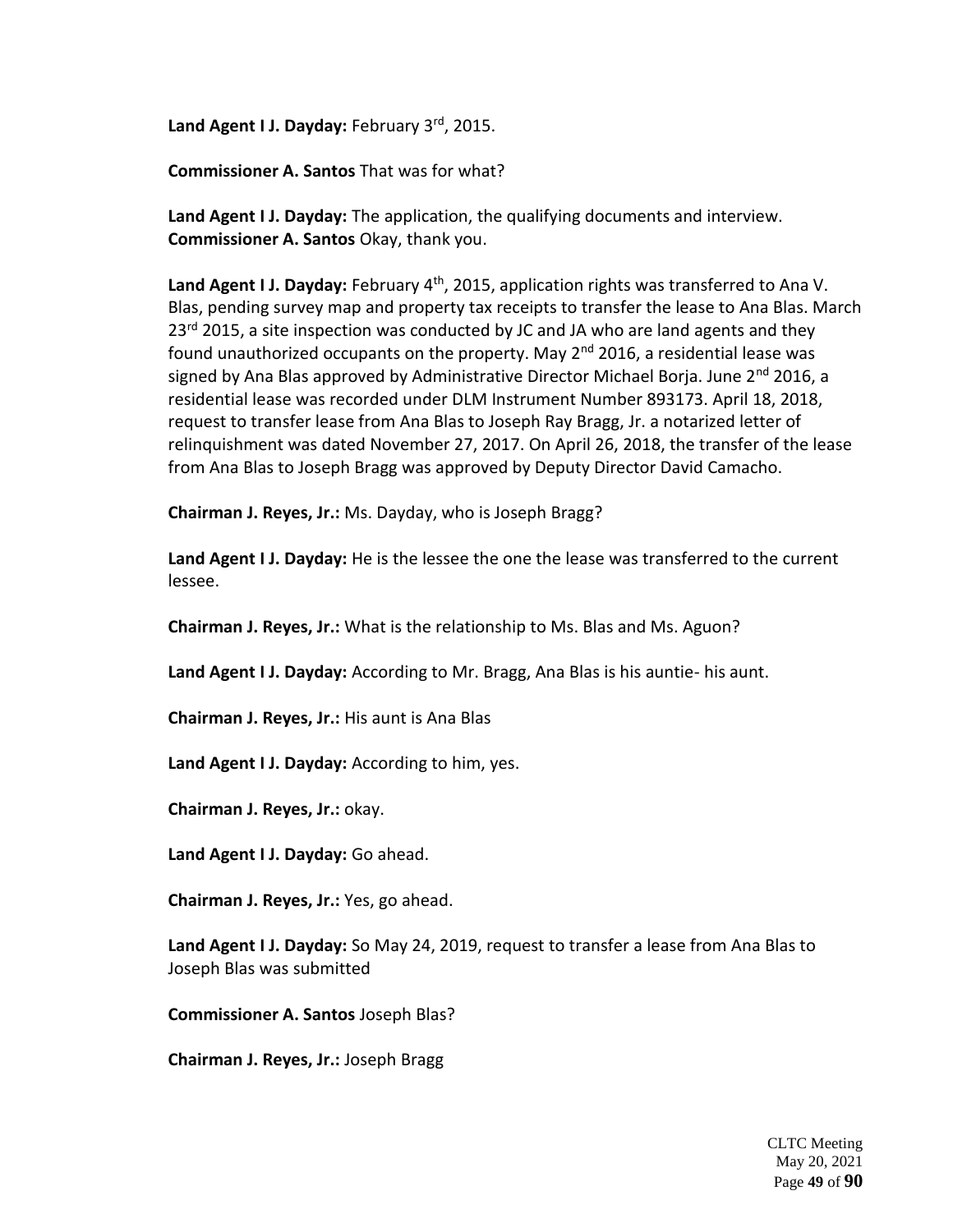**Land Agent I J. Dayday:** Joseph Bragg, I'm sorry. So April 26, 2018, the request a notarized letter was submitted and it was approved by the Deputy Director at the time however nothing happened until May 24, 2019, Ms. Blas I guess followed up and requested to do the transfer of the lease. On June 14, 2019, an Addendum to the Residential Lease under Joseph Ray Bragg, Jr. was approved was approved by Administrative Director Jack Hattig, III and it was recorded under DLM Instrument No. 936416. May 16, 2019, consanguinity of relationship disclosure form was submitted.

**Commissioner A. Santos** Can I ask what the consanguinity form was submitted for and if it's a relation to anybody in the office?

**Program Coordinator III J. Cruz:** It's a relation to one of the employees.

**Commissioner A. Santos** Okay. Which Joe, what happens when that is disclosed?

**Program Coordinator III J. Cruz:** The disclosure is to ensure that the employee doesn't have any ties or doesn't work on the file so what would happen is that the Director should assign it to…. to ensure that he doesn't assign it to that employee he assigns to somebody else.

**Commissioner A. Santos** With your knowledge was that done?

**Chairman J. Reyes, Jr.:** Was that the case?

**Program Coordinator III J. Cruz:** I can't verify or deny that because I don't…. I was not a part of the land distribution it was just recently where we were taken and created a… it was just recently that review committee consist of myself and Ms. Topasna was recently formed so I don't know whether the file was worked on by the employee or not.

**Commissioner A. Santos** Okay.

**Chairman J. Reyes, Jr.:** Okay. Go ahead continue. Please thank you.

Land Agent I J. Dayday: On May 5<sup>th</sup>, 2021, I conducted a site inspection so the property is cleared and there's no improvement. There's no structure on the property at this time. I believe when Ana Blas had the lease she did have a structure there. So my findings were, Transfer of Residential lease from Rita Velasquez Aguon to Ana Velasquez Blas was in accordance to Public Law 23-38, Section 7.5. I just want to say that on B, I did…. There should be a word that I didn't add in there.

So my findings for B is Transfer of Residential lease from Ana Velasquez Blas to Joseph Ray Bragg, Jr. was not in accordance to Public Law 23-38, Section 7.5.

**Commissioner A. Santos** That's transfer of leases, right?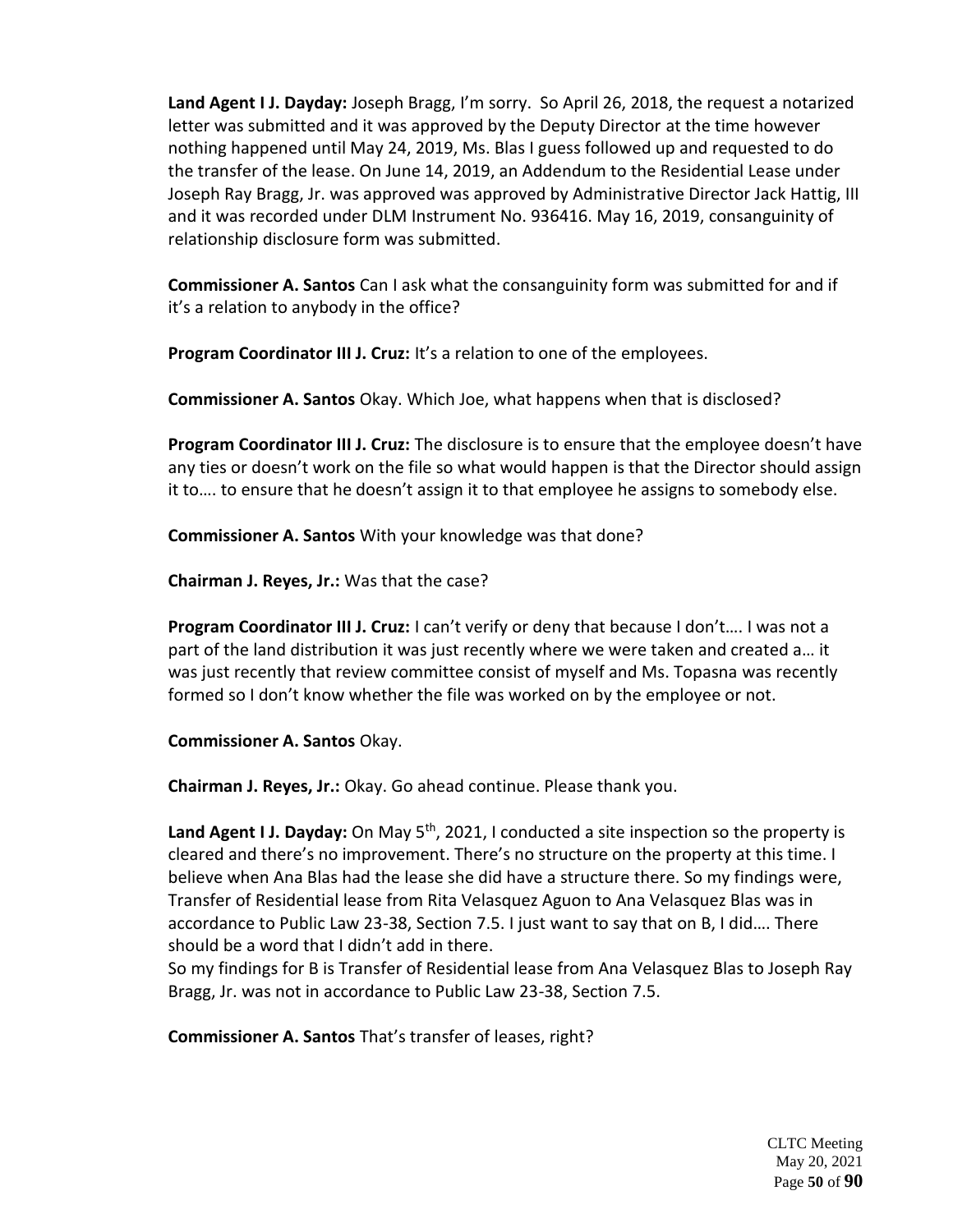**Land Agent I J. Dayday:** If they had held the lease for seven or more years, yes. So it wasn't in accordance to the law. I just wanted to go back to the main – the consanguinity, I just want to inform the Board that the employee did work on this file.

**Commissioner A. Santos** Okay, thank you.

**Chairman J. Reyes, Jr.:** And you have that… there's documentation of it there?

**Land Agent I J. Dayday:** Yes.

**Program Coordinator III J. Cruz**: We have a status information sheet. Each file has a status information sheet, on that status information sheet the employee will date, initial, write the actions… so for the next person who comes along and picks up where they left off.

**Chairman J. Reyes, Jr.:** Okay. So where did we leave of?

**Land Agent I J. Dayday:** So, B. Transfer or Residential Lease from Ana Velasquez Blas to Joseph Ray Bragg, Jr. was not in accordance to Public Law 23-38, Section 7.5 that's because Ana Blas signed the lease in 2016 and the addendum to Mr. Joseph Bragg was issued in 2019, June 14, 2019. Okay, so C. Public Law 23-38, Section 7.5 is a Transfer of Leases after seven years of occupancy. D. is Residential Lease is for one acre there's no improvements done on the property, property is vacant.

**Chairman J. Reyes, Jr.:** Okay, I have a question. Commissioners, may I?

**Commissioner A. Santos** Yes. Please.

**Chairman J. Reyes, Jr.:** The…. Sorry, I just lost my train of thought. Commissioners, I yield to you.

**Commissioner A. Santos** Joe, what was the audit concern for this one, that would help us out a little bit.

**Program Coordinator III J. Cruz**: The audit concern was the lease was transferred to the current listed lessee effective June 2019. However, the previous lessee held the lease for less than seven years as required by CLTC's Rules and Regulations. Furthermore, the lessee is affiliated with a current CLTC employee. A signed disclosure of affiliation by the employee did not evidence approval by the appropriate CLTC officer. This matter was discussed in our previous letter to management for Fiscal Year 2019.

**Chairman J. Reyes, Jr.:** So this is a reoccurring?

**Program Coordinator III J. Cruz**: It' a reoccurring.

**Chairman J. Reyes, Jr.:** And it has not been addressed?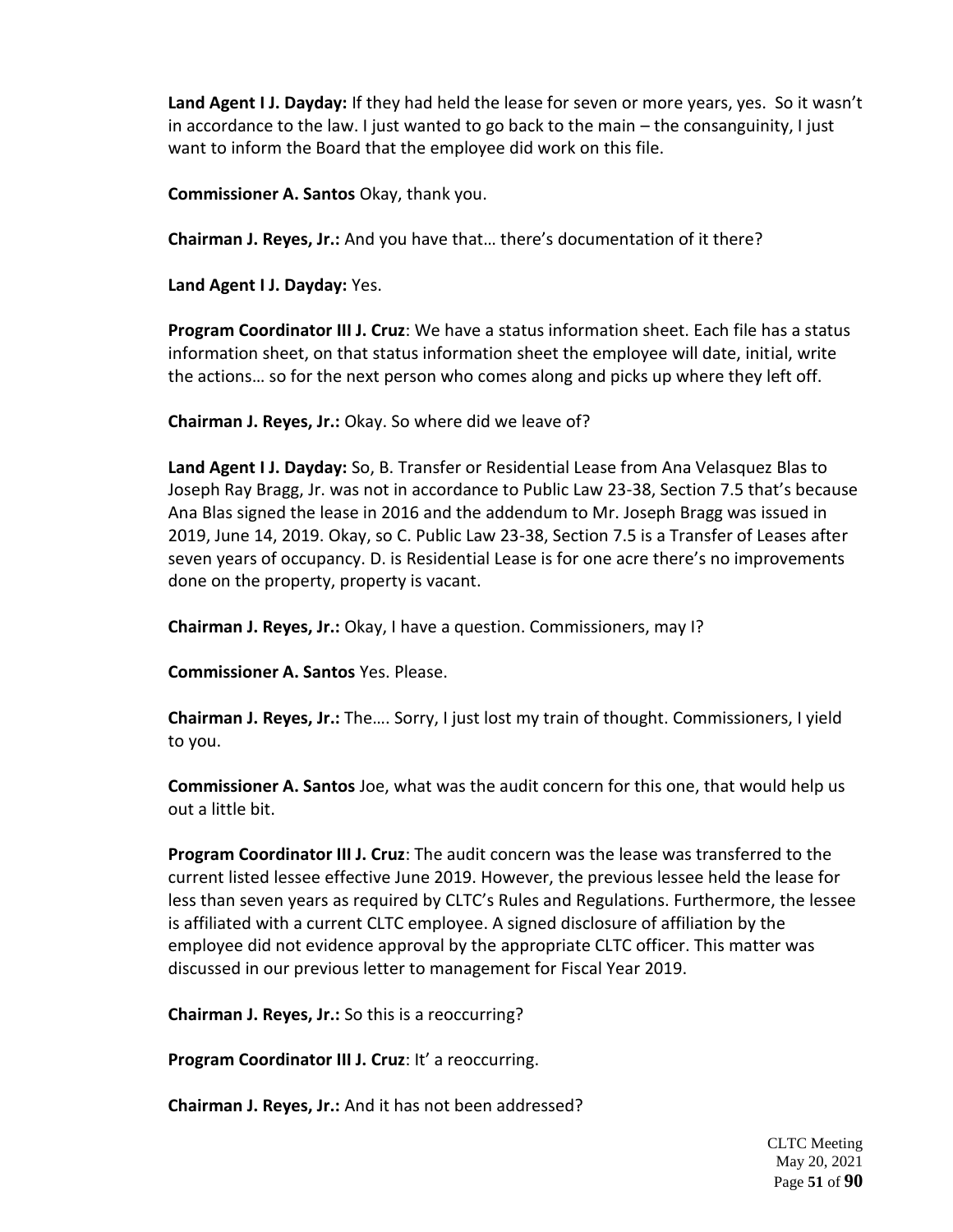**Program Coordinator III J. Cruz:** It has not been addressed.

**Chairman J. Reyes, Jr.:** When then this… that's what I was going to ask. When this transfer of lease from Ms. Blas to Mr. Bragg, that was not done by the Board or by the Commission.

**Program Coordinator III J. Cruz**: I believe, no.

**Chairman J. Reyes, Jr.:** No. So I'm just making sure that it was done by the – approved by the Deputy Director at that time.

**Program Coordinator III J. Cruz**: Yes, sir.

**Chairman J. Reyes, Jr.:** And….

**Land Agent I J. Dayday:** The request to transfer was approved by the then Deputy Director in 2016 I'm sorry, 2018. However, 2019 it was approved by the Director Mr. Hattig.

**Chairman J. Reyes, Jr.:** But what was that approval? Why would that have to come through again?

**Commissioner A. Santos** What was the addendum?

**Land Agent I J. Dayday:** So the thing is when they requested, when they first requested on April 26, 2018, nothing happened. The lease wasn't transferred at that time so according to the Status Information Sheet I believe Ms. Ana Blas did come in and you know I guess follow up to transfer. And so on June 14, 2019, it was transferred.

**Chairman J. Reyes, Jr.:** And it was then done and approved by the previous Administrative Director, correct?

**Land Agent I J. Dayday:** correct

**Chairman J. Reyes, Jr.:** And is that the proper process?

**Program Coordinator III J. Cruz:** The lease I believe to Ms. Ana Blas was ratified so the Board had ratified the lease issuance then the request from Ms. Blas to transfer to Mr. Bragg was approved by the then Deputy Director David Camacho because nothing had transpired after the request….

**Chairman J. Reyes, Jr.:** So, there's no documentation to document that request, correct?

**Program Coordinator III J. Cruz:** There was no action taken.

**Land Agent I J. Dayday:** No action.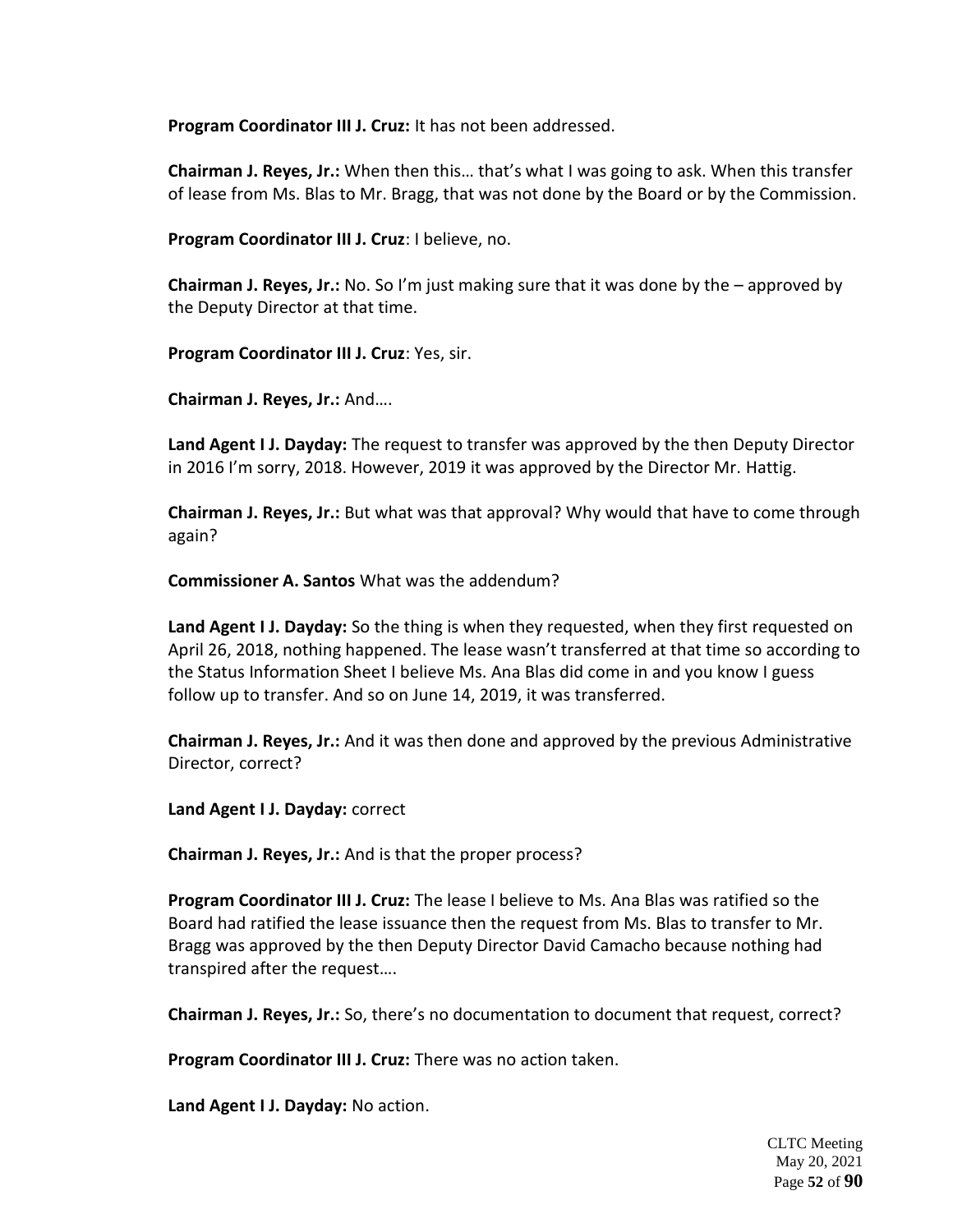**Program Coordinator III J. Cruz:** So what had happened was that when she followed up there was action and an addendum was prepared to change the lessee's name so it went from Ana Blas to Mr. Joseph Bragg.

**Commissioner A. Santos** Doesn't that require the Commission's approval?

**Program Coordinator III J. Cruz:** Because the Board ratified the initial lease issuance to Ms. Blas, it was good. And then because they cited the section of the seven year requirement that gives the Director or they gave the Director the authority to transfer a lease based on that section of the law. But because they didn't meet it it was…

**Chairman J. Reyes, Jr.:** It wasn't seven years?

**Program Coordinator III J. Cruz:** It wasn't. The law says the lessee should hold the lease for seven years so when the transfer from Ms. Blas to Mr. Bragg I think I believe Ms. Blas only held the lease for two years.

**Land Agent I J. Dayday:** 2016 to 2019 is still…

**Program Coordinator III J. Cruz:** Or three years so it didn't meet the seven year requirement.

**Chairman J. Reyes, Jr.:** And when was the original lease executed for Ms. Aguon?

Land Agent I J. Dayday: August 1st, 2002.

**Chairman J. Reyes, Jr.:** But because it had transferred over to Ms. Blas that's when the timer starts again?

**Program Coordinator III J. Cruz:** Anytime a lease is awarded to a constituent, they must hold the lease for seven years or present an emergency case that can be approved by the Board but unfortunately this wasn't the case. It was awarded to Ms. Aguon, Ms. Aguon, met the seven years she transferred it to Ms. Blas. Ms. Blas three years later requested to transfer it to Mr. Bragg

**Chairman J. Reyes, Jr.:** Yeah, that's what meant. Okay, any other questions?

**Commissioner A. Bordallo:** If Ms. Rita Aguon had transferred it to Mr. Bragg….

**Program Coordinator III J. Cruz:** It would have been settled because it's direct and she met the seven years.

**Chairman J. Reyes, Jr.:** Okay and so right now the task at hand well at least one of them is to revert it his application back to Ms. Blas. And then reducing the acreage.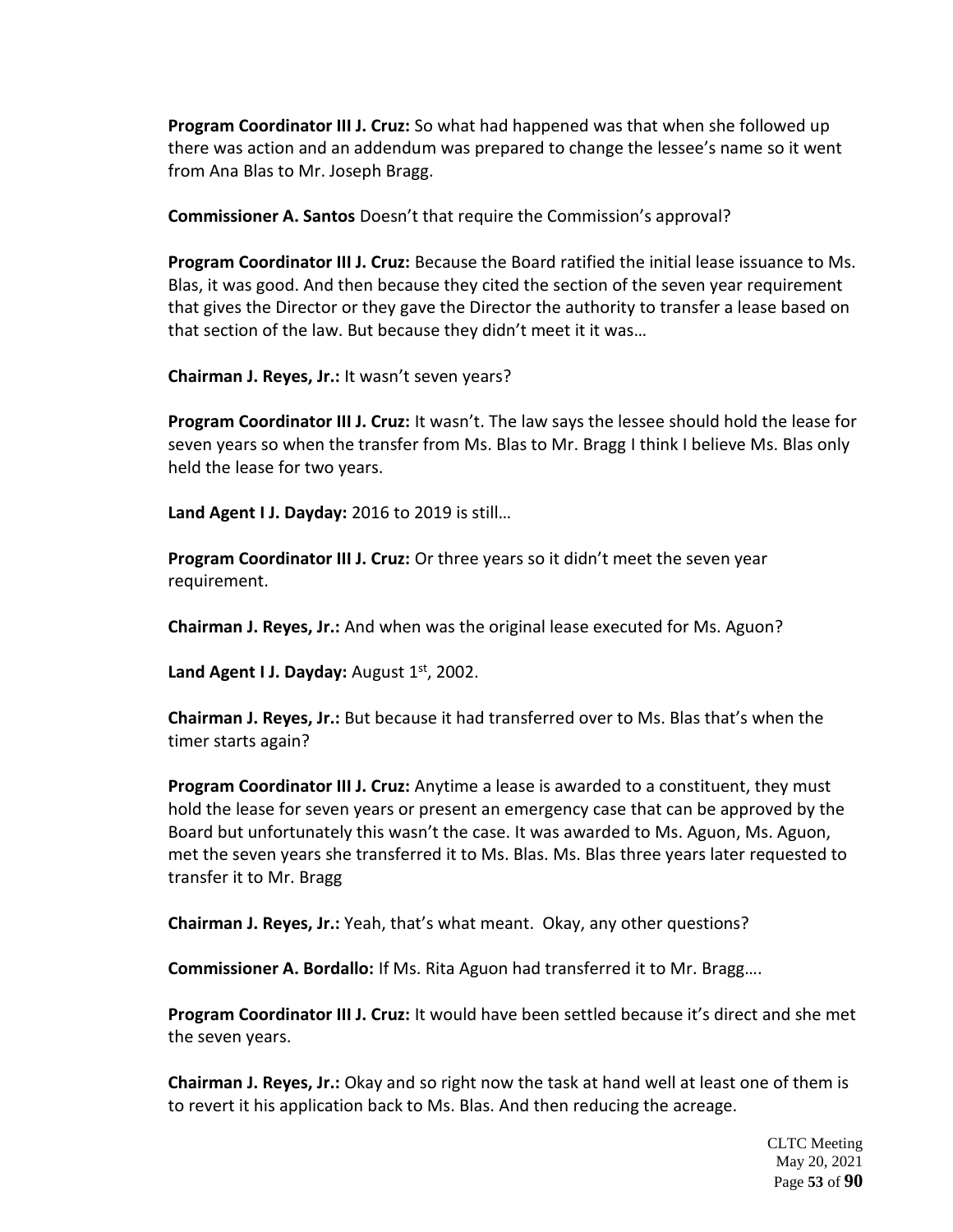**Program Coordinator III J. Cruz:** Yes, that's based on the recommendation. That's based on the recommendation from the land agent.

**Chairman J. Reyes, Jr.:** Okay.

**Commissioner A. Bordallo:** Reducing what?

**Chairman J. Reyes, Jr.:** Reducing the acreage from one to half, correct?

**Land Agent I J. Dayday:** Correct. Because there's no… there's nothing going on on the property, there's no occupancy, there's no structure and this is a residential.

**Chairman J. Reyes, Jr.:** So let me ask, it's just this property? This is the one in Dededo, correct?

**Program Coordinator III J. Cruz:** Yes, Swamp Road.

**Land Agent I J. Dayday:** Are you looking at Ms. Aguon having a lot 10120, is that what you're… it's the same thing, it's just it became a tract.

**Program Coordinator III J. Cruz:** In the masterplan

**Land Agent I J. Dayday:** It changed yeah.

**Chairman J. Reyes, Jr.:** And it's in Swamp Road, correct?

**Land Agent I J. Dayday:** Correct

**Engineering Tech II M. Javier**: 10120? 10125?

**Land Agent I J. Dayday:** It was Lot 10120 then it changed to Tract 10125

**Chairman J. Reyes, Jr.:** So it's a portion of Lot 10120?

**Engineering Tech II M. Javier**: No, no. Lot 10125 became a Tract 10125

**Land Agent I J. Dayday:** Well her lease is for 10120

**Engineering Tech II M. Javier**: Yeah, that's the other side of Swamp Road.

**Engineering Tech II P. Castro**: Stampa Swamp Road

**Land Agent I J. Dayday:** Okay. Do you want to pull up the….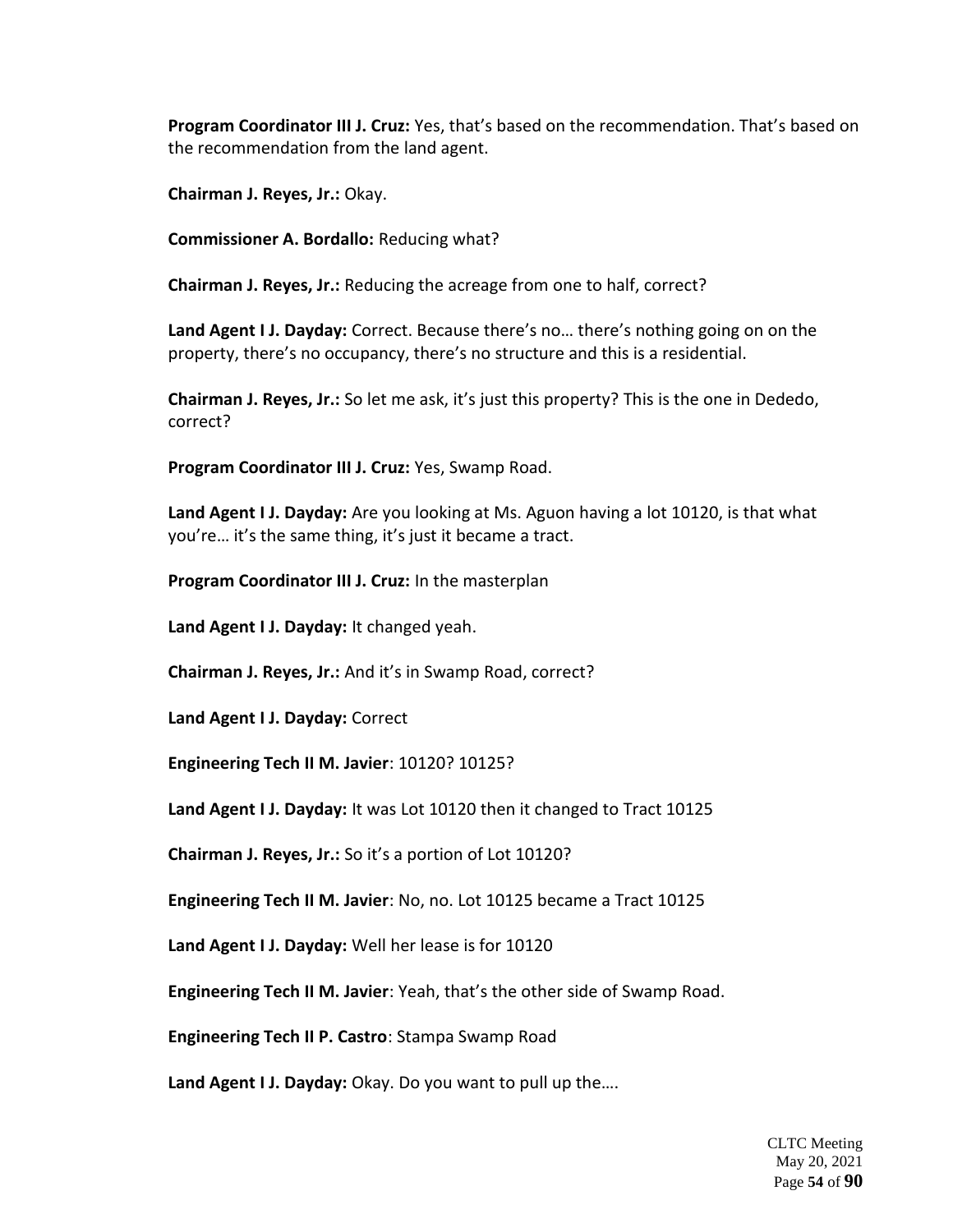**Chairman J. Reyes, Jr.:** Okay, do we want to clarify the…

**Program Coordinator III J. Cruz:** It's just the property description

Multiple conversation

**Land Agent I J. Dayday:** It's Tract 10125 or….

**Commissioner A. Santos** Ms. Dayday?

**Land Agent I J. Dayday:** Yes

**Commissioner A. Santos** While they're looking for the lot, so whose location I know in the beginning we had problems situating who's… where and what time did they apply? But whose location is Lot 20, Block 5, Tract 10125 in Dededo?

**Land Agent I J. Dayday:** That's the location

**Commissioner A. Santos** That's the lot in we're speaking about

**Land Agent I J. Dayday:** Swamp Road, yes.

**Commissioner A. Santos** So Lot 10120 changed to that tract?

**Program Coordinator III J. Cruz:** The masterplan changed the property description.

**Commissioner A. Santos** Alright. Thank you for that clarification.

**Acting Administrative Director A. Camacho**: Question. Ms. Dayday?

**Land Agent I J. Dayday:** Yes

**Acting Administrative Director A. Camacho**: Has anybody talked to Ms. Ana Velasquez Blas if she has any interest in the property because she wanted give it to Joseph Bragg so does she even have any interest in the property?

**Land Agent I J. Dayday:** I haven't spoken to her.

**Chairman J. Reyes, Jr.:** Okay but you have spoken to Mr. Bragg?

**Land Agent I J. Dayday:** Yes but because it was short notice the contact information that I have in file is not working or his numbers are not working I was able to email him but he… it's just short notice for him to come in.

**Chairman J. Reyes, Jr.:** Wait so you did get a hold of him, you did not get a hold of him?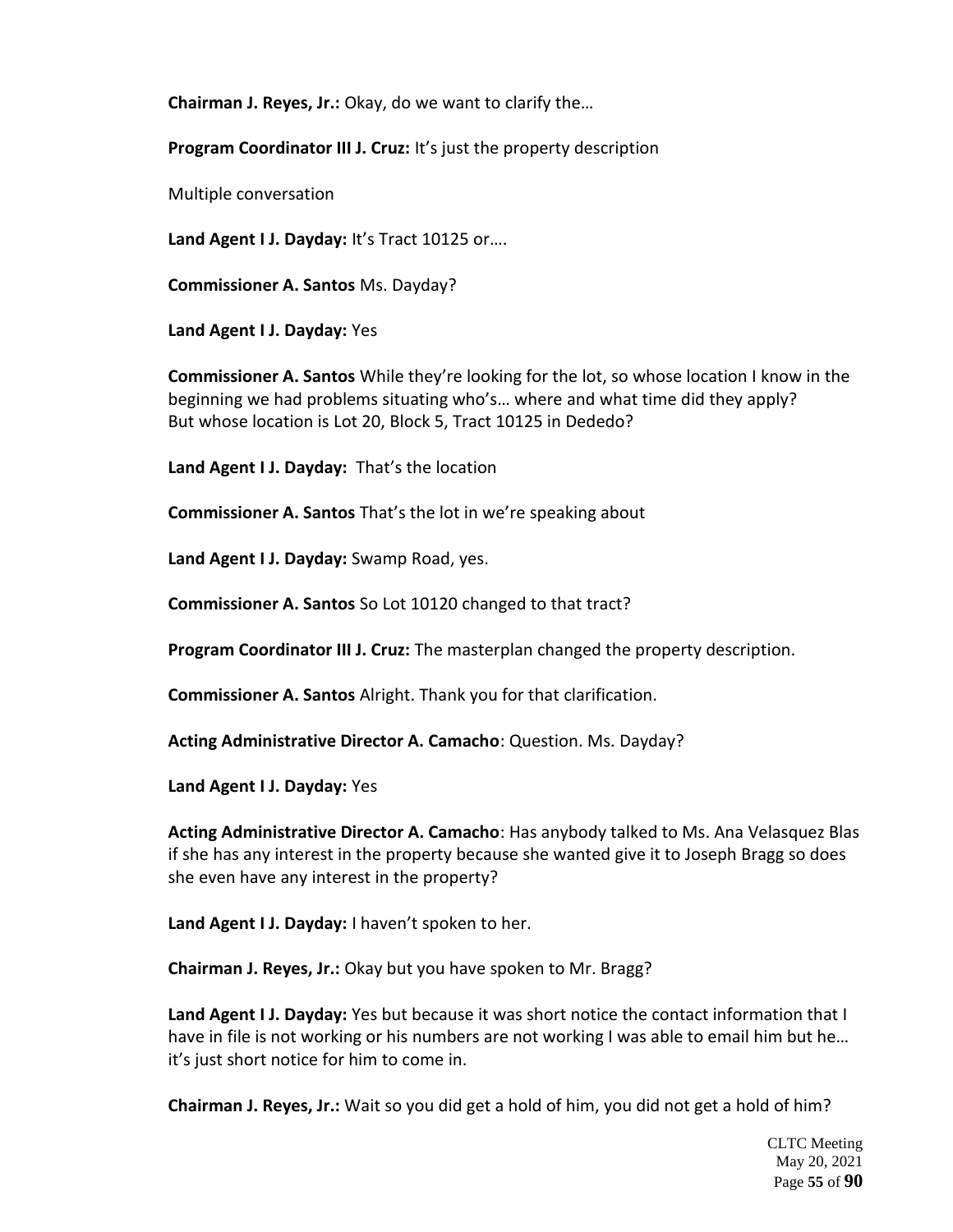**Land Agent I J. Dayday:** I got a hold of him yesterday but prior to that I wasn't able to get a hold of him and yeah… so the lease for Ms. Rita Aguon is for a portion of Lot 10120 and then Ms. Ana Blas surveyed the property or she took over her lease went to Tract 10125, Block 5, Lot 20.

Legal Counsel N. Toft: If I could just chime in here. It's \*inaudible\* so I think the two \*inaudible\* without any of the identification of the land parcels issues in there is that the transfer would be void unless there is a finding by the Board that there was an emergency that existed so I think we should try and get a hold of Mr. Bragg to have him come in and see if there is something that the Board could approve transfer of. If not, the transfer will be void it will go back to Ms. Blas automatically and that lease would be back to 2016 so year 2023 she could transfer it again without any sort of Board approval at all. I don't believe that we could do a involuntarily reduction in acreage because this was a preoccupier lot (inaudible - back ground conversation over powering Legal Counsel Toft)

## **Chairman J. Reyes, Jr.:** Okay

**Legal Counsel N. Toft:** So my thoughts on this are try to get a hold of Mr. Bragg see if there was an emergency that existed to justify transfer if not, then she revert the lease back to Ms. Blas and wait to see what happens when 2023 rolls around and see if the lot is still in compliance in the meantime.

**Chairman J. Reyes, Jr.:** Okay, \*inaudible\* that is one issue that we could handle with this case?

**Legal Counsel N. Toft:** Yeah. I would say, just \*inaudible\* now until we get a hold of Mr. Bragg.

**Chairman J. Reyes, Jr.:** Alright, Commissioners, can we table that?

**Commissioner A. Santos** Well I do want to...

**Chairman J. Reyes, Jr.:** Well I was going to say we will table the matter because there's two parts here that the Commission needs to address.

**Commissioner A. Santos** Okay

**Chairman J. Reyes, Jr.:** But I'll yield to you.

**Commissioner A. Santos** Yeah, I'm sorry Mr. Toft- Attorney Toft, would you mind repeating what's your suggestion, what you're considering?

**Legal Counsel N. Toft:** Yeah. So my suggestion would be to table it until we could get ahold of Mr. Bragg to see if there was an emergency that justified the transfer of the lease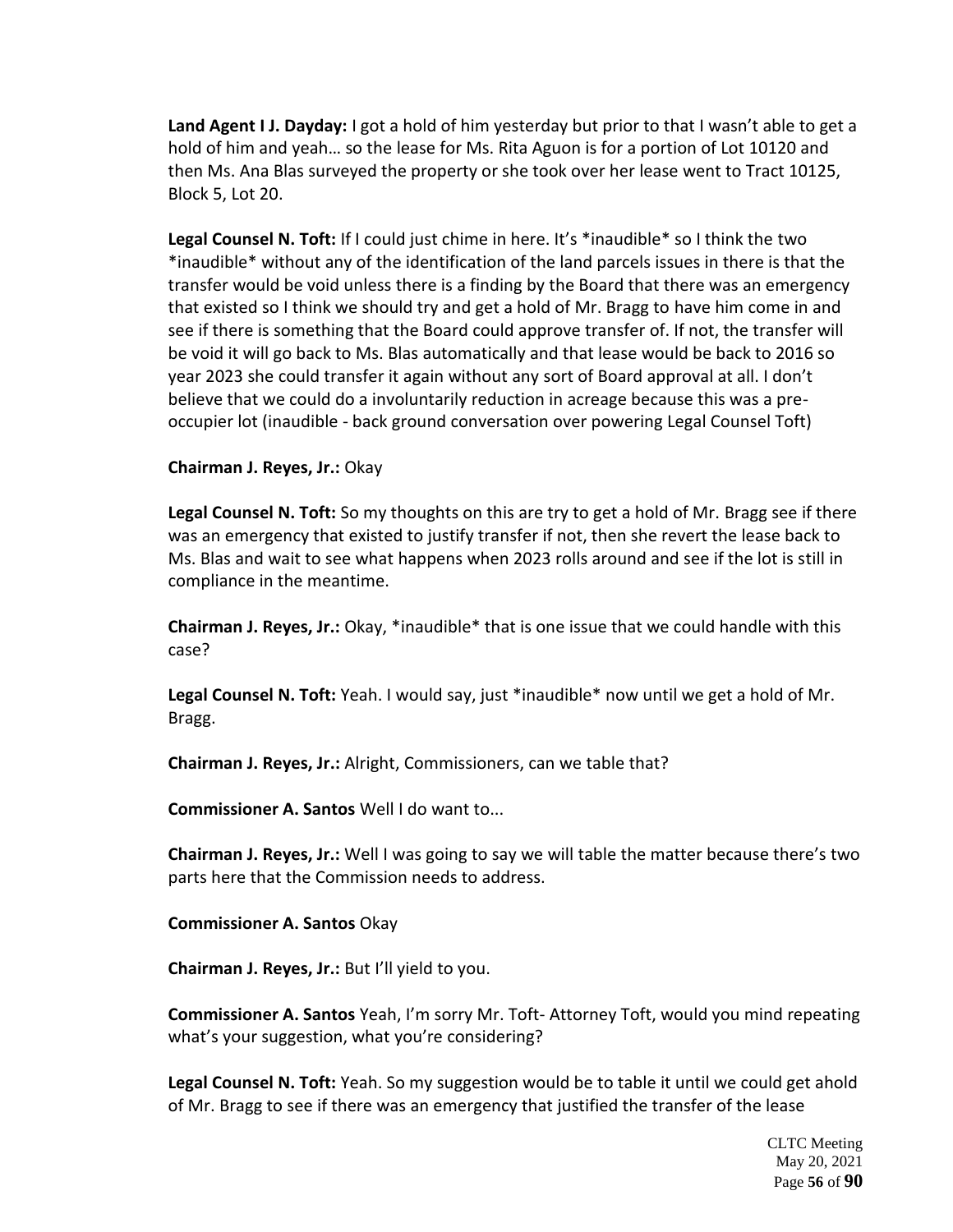because the Board does have the power to do – to approve lease transfers for periods less than seven years of being held if they're in the…

**Commissioner A. Santos** In case of an emergency

**Legal Counsel N. Toft:** Yeah transfer \*inaudible\*

**Commissioner A. Santos** Right.

**Legal Counsel N. Toft:** Yeah, if that exists everything is fine it could go to Mr. Bragg. If that doesn't exist that lease would revert back to Ms. Blas effective still back in 2016 as far as the effective date of the lease and I don't believe that we have the authority to reduce the size of the lot because it was a pre-occupier with a land use permit on there. So we don't have the- we're not allowed to... what section is it...? Yeah, 6.4 to \*inaudible\* from that..

**Commissioner A. Santos** I do want to take into consideration what was his… everbody has an application, what was his application number?

**Land Agent I J. Dayday:** So when you transfer a… if you're going to transfer the person that's going to be the one that you're transferring the lease to they fill out an application but we don't… they continue on with the original application date and time.

**Commissioner A. Santos** Okay

**Chairman J. Reyes, Jr.:** They absorb that.

**Land Agent I J. Dayday:** I do have a letter of relinquishment in here from Ms. Blas and it doesn't state any emergency it just says that she would like to relinquish and transfer her residential application and lease right of Chamorro Land Trust to Joseph Ray Bragg, Jr.

**Chairman J. Reyes, Jr.:** What year was that?

**Land Agent I J. Dayday:** 2017

**Chairman J. Reyes, Jr.:** Okay. Notarized, signed notarized and all that good stuff?

**Land Agent I J. Dayday:** Yes.

**Legal Counsel N. Toft:** I would suggest contacting Ms. Blas and Mr. Bragg to see if an emergency existed if it doesn't and they agree with that just tell them that the Board will revert it to Ms. Blas and that it'll be up for transferring in 2023.

**Commissioner A. Santos** Mr. Cruz, do you have anything you care to share?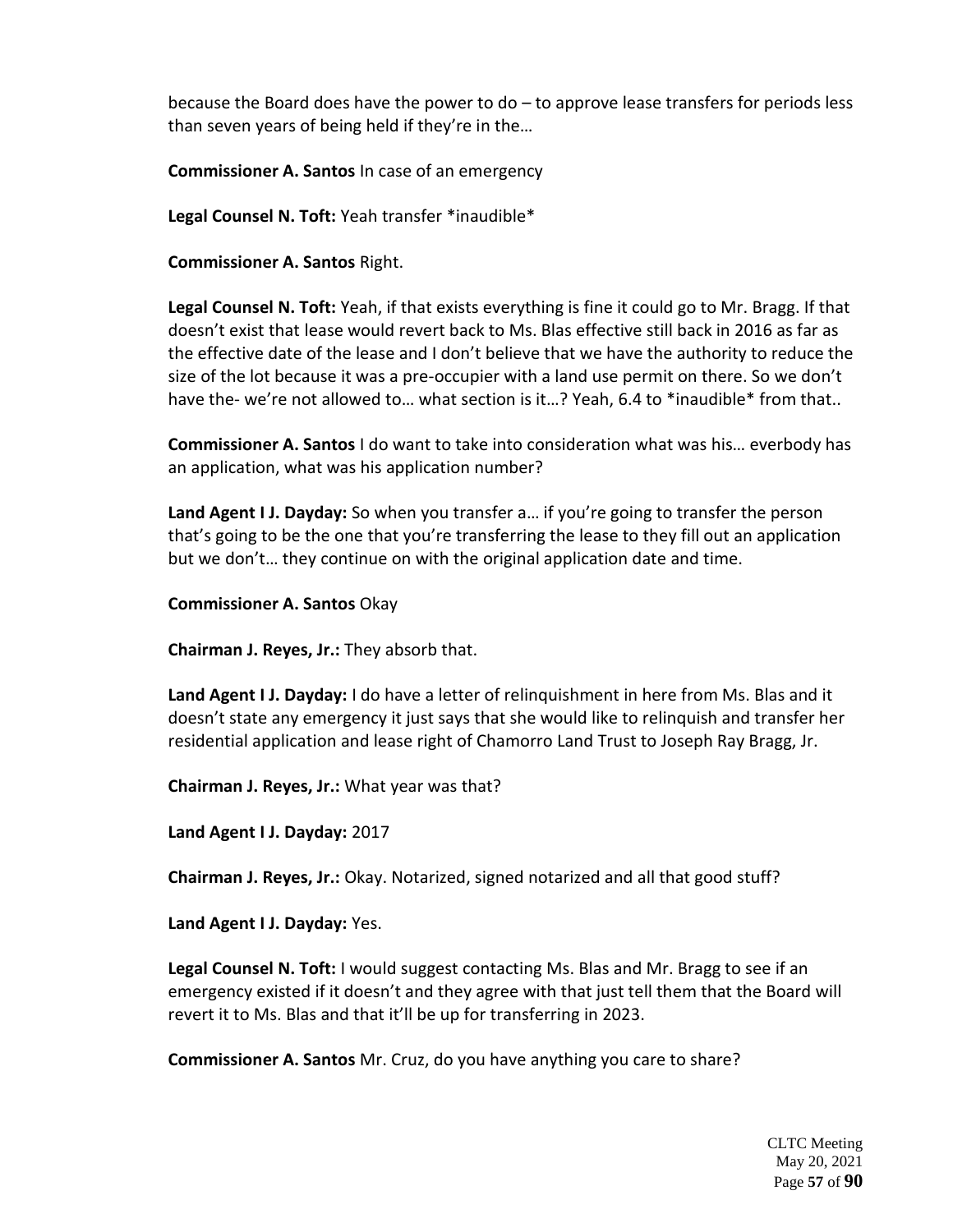**Program Coordinator III J. Cruz:** If there is an emergency a claim of an emergency we request that it be presented to the Board.

**Chairman J. Reyes, Jr.:** Yeah

**Program Coordinator III J. Cruz:** Just so we have the documentation

**Legal Counsel N. Toft:** Yes, it would have to be.

**Chairman J. Reyes, Jr.:** \*inaudible\* in person

**Commissioner A. Santos** \*inaudible\* addressing the audit concerns, right? Thank you, Mr. Cruz.

**Chairman J. Reyes, Jr.:** Okay and the second part that I do want to address here but I will pass it over to Angie to kind of do a little bit more research is on the consanguinity and whatever documentation you have there I want information that that is cleared if there's anything not necessary accurate or misrepresented or whatever the case maybe right but I'm going ask – I ask the Commissioners if we can allow Angie to do that research?

## **Commissioner A. Santos** Please

**Chairman J. Reyes, Jr.:** Please. Alright thank you. Okay, next on the agenda?

**Land Agent I T. Tainatongo**: Anita Cruz

**Chairman J. Reyes, Jr.:** This is our last…?

**Land Agent I T. Tainatongo**: Residential

**Chairman J. Reyes, Jr.:** Last residential. Okay, but I do have Thomas Anderson Guzman\*inaudible\* on the last page is that…

Land Agent I. T. Tainatongo: Already, but he's together- Mr. Guzman has a residential and an agriculture and residential so he is the constituent that Glenn had mention is deceased and wanted to \*inaudible\*

**Chairman J. Reyes, Jr.:** Yes. I'm sorry. Yes… yes.. yes.. my bad, my fault. Okay, Joey?

**Program Coordinator III J. Cruz:** Ms. Cruz will be presented by Mr. Glenn Eay.

**Land Agent II G. Eay**: Good afternoon. This is a case where Anita Acfalle Cruz who took over two acre ground lease of her brother Atanacio Acfalle Cruz. Atanacio Acfalle Cruz who is the original applicant the time and date was December  $2^{nd}$  1995, at 1:17 p.m. on the 17<sup>th</sup> 2002 a ground lease was issued to Atanacio Cruz a portion of lot 7066-4 on the report it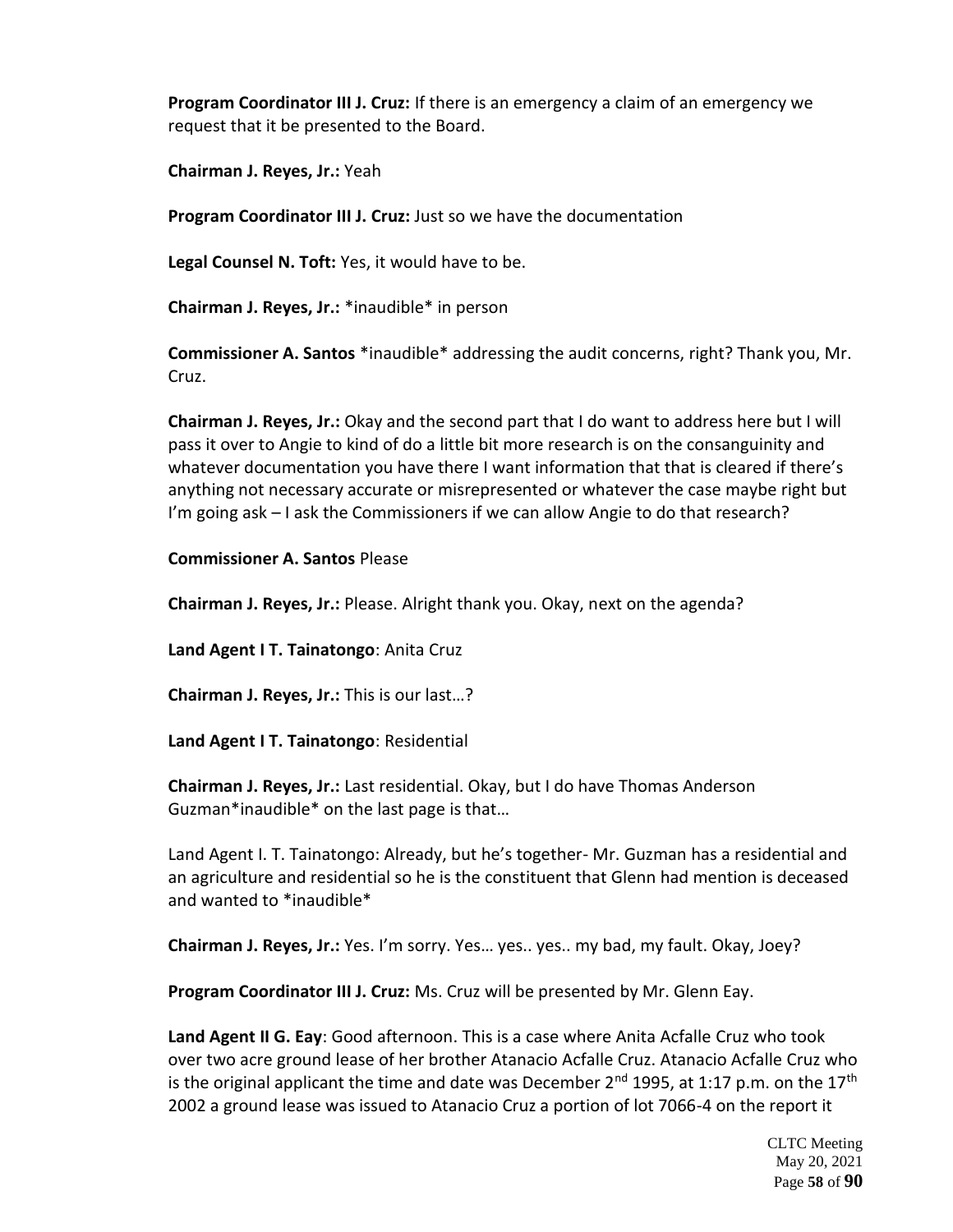says, 14 there's an error there it should have been R4 instead of R14 and this was lot subject to survey. On January 21<sup>st</sup> 2020, a letter or relinguishment of all his of Mr. Atanacio's lease rights was relinquished to his sister Anita Acfalle Cruz. January 22<sup>nd</sup> 2020, memo to file addendum to ground lease under Atanacio Acfalle Cruz for Anita Cruz for a portion of Lot 76-R4 and also on February 16, 2021 addendum to agriculture lease between Chamorro Land Trust Commission the lessor and Anita Acfalle Cruz who's the lessee was initiated a Lot 766-R4 area of 8,950 square meters. So here's a case where a agriculture lease was for two acres was not – was issued without the approval of the legislature. This is case in question right now and I'd like to take in considerations with two public laws here that I'm going to mention; one, is Public Law 33-78, Subsection 60112 whereas legislative approve and required which does not apply to residential leases, subsistence agriculture leases and subsistence aquaculture leases \*inaudible\* Chamorro Land Trust Commission pursuant to the Rules and Regulation another one Public Law 24-318, this legislature provides three types of agriculture lots with Chamorro Land Trust; one, lots ranging from size quarter-acre to half-acre suitable for subsistence farming for home use number two, lots ranging from half-acre lot to twenty acres suitable for commercial farming, lots ranging size one acre to twenty acres suitable for grazing for animals in which this case this two acre agriculture lease falls on item number two whereas it reads from lots ranging size from half-acre to twenty acres suitable for commercial farming. So once again, this is a case where a agriculture lease was issued without legislative approval and because the subject lot is two acres I recommend the Commission to review this matter and determine the rental fees either for subsistence farming or commercial farming. That's my report. *(Note: Land Agent mentioned Acfalle – s/b Aflleje)*

**Chairman J. Reyes, Jr.:** And so just \*inaudible\* it just said the acreage was not approved by the legislature?

**Program Coordinator III J. Cruz:** That was the concern in the audit.

**Chairman J. Reyes, Jr.:** Okay.

**Land Agent II G. Eay**: Yeah acreage of two acres was issued to Ms. Cruz is suitable for commercial use not for subsistence farming according to the law.

**Chairman J. Reyes, Jr.:** And that was the initial acreage lease? It started out at two acres or was there an increase at that?

**Land Agent II G. Eay**: Yeah, the issue is not approved by legislature that's the two acres

**Chairman J. Reyes, Jr.:** Buy was that the original acreage disbursed?

**Land Agent II G. Eay**: The original acreage that was issued to Atanacio Aflleje Cruz the brother of Anita Aflleje Cruz was two acres. And after seventeen years he relinquish his lease ground lease to his sister Anita so it went to the 7.5 it was in accordance of the law but the issue at hand is the acreage.

> CLTC Meeting May 20, 2021 Page **59** of **90**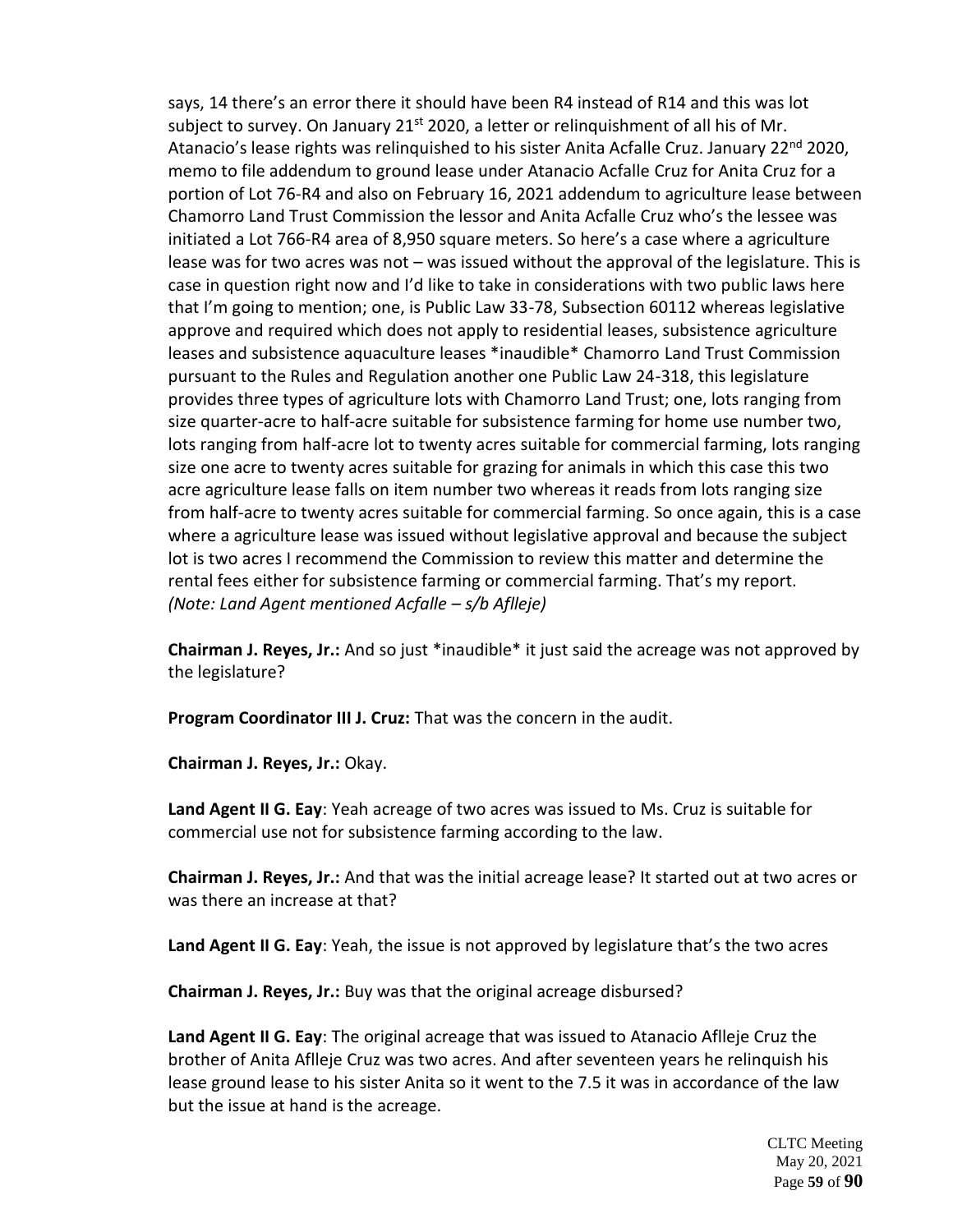**Program Coordinator III J. Cruz:** Glenn what was the rate per year of the lease was it a dollar or rate to be determined at a later date?

Land Agent III G. Eay: Yeah, the dollar per year is based on like a subsistence farming where it's like half-acre lots for anything over one acre and above you would have to consider taking two appraisals to determine the rate for a lease the lease fee rather.

**Chairman J. Reyes, Jr.:** Okay thank you Mr. Glenn. And so have you visited the property.

**Land Agent II G. Eay**: Yes I had the opportunity to visit it twice. One like a year ago and one this year for a site inspection.

**Chairman J. Reyes, Jr.:** Is there farm activity happening?

**Land Agent II G. Eay**: One acre of the property the two acre property is actual farming a lot of \*inaudible\* but mostly ornament trees but the long term trees is compliance with the half-acre that they're actually occupying and \*inaudible\* the remainder one acre is not occupied.

**Chairman J. Reyes, Jr.:** Mr. Eay, in the findings on August 18, 2016, there was motion not made to subdivide the two acre lot into two one acre lots; when did that come into play I guess?

**Land Agent II G. Eay**: Initially Mr. Atanacio Cruz wanted to subdivide his two acre lot into one acre lot one each for himself and his sister. And what had happened was is the Chairwoman at the time said it sounds like a motion and then they went ahead and approved it but there was no actual motion on record stating motion to subdivide the property into two one acre lots there was no motion made on that matter.

**Chairman J. Reyes, Jr.:** Okay, thank you. And Mr. Eay, when was the last time you spoke to Ms. Anita Cruz, yeah Anita Cruz when was the last time you spoke to her?

**Land Agent II G. Eay**: I spoke to her day before yesterday invited her to join us and she sounded really upset saying we just got through this lease I've done all the things that was required she spoke with real property tax division and a lot of people and why are you guys doing this to me and that's why…. She's upset and didn't sound like she wanted to join us today.

**Chairman J. Reyes, Jr.:** Understood. Mr. Eay just remind me or go over this again. In February 16 of 2021 the Addendum to Agriculture Lease between Chamorro Land Trust Commission and Anita Afjelle Cruz; what was that addendum?

**Land Agent II G. Eay**: What's that again, sir?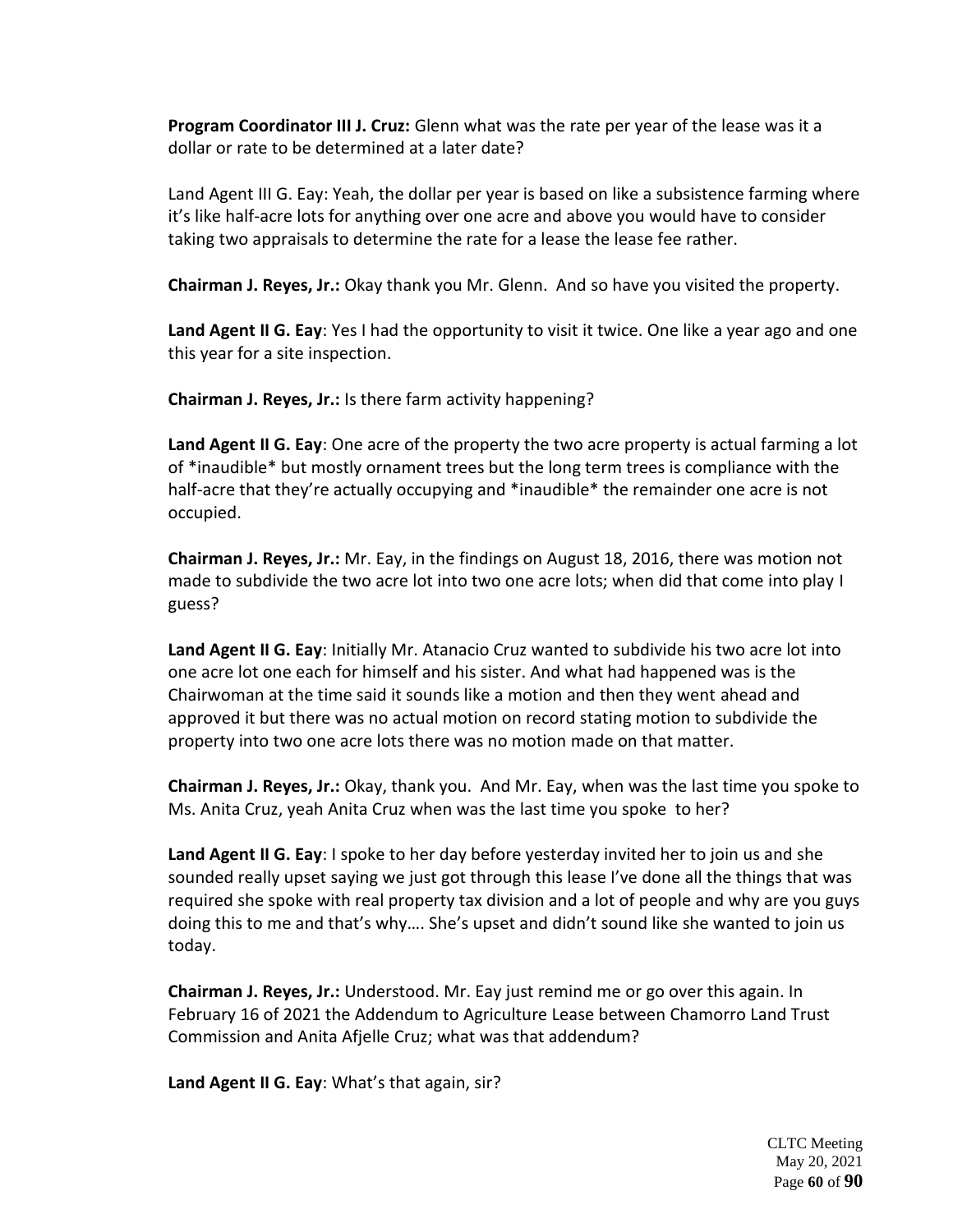**Chairman J. Reyes, Jr.:** On 2.16.2021, that was just in February.. yeah February, that addendum; what was that addendum for?

**Land Agent II G. Eay**: This addendum to agriculture lease between Chamorro Land Trust was made for Ms. Anita Cruz giving her an agriculture lease so she is now the lessee of that subject lot.

**Chairman J. Reyes, Jr.:** Okay that was just done in February, correct?

**Land Agent II G. Eay**: Right, this year.

**Chairman J. Reyes, Jr.:** Did that come through the Commission- the Commissioners?

**Land Agent II G. Eay**: I was just reading through my report. I didn't see that through the minutes I didn't look through that sir. I just based on what my findings are on the actual folder.

**Commissioner A. Santos** Maybe we can inquire with Tina?

**Land Agent I T. Tainatongo**: I'm checking

Land Agent II G. Eay: I just found it from the recorded lease this is what I based it from

Land Agent I J. Dayday: Sir, I think the addendum was done in 2020 February of 2020

**Land Agent II G. Eay**: Oh yes, correction \*inaudible\* February 2020. January 28, 2020 when it was recorded. My apologies.

**Chairman J. Reyes, Jr.:** No worries. Repeat that again Glenn the addendum was dated when?

**Land Agent II G. Eay**: I'm sorry what was that again?

**Chairman J. Reyes, Jr.:** The date was… the addendum was recorded on January 28, 2020.

**Commissioner A. Santos** So U would be changed from 2.16.2021 to January 28, 2020? Item U? Under chronology?

**Land Agent II G. Eay**: The date of the addendum is dated January 28, 2020 and record the same day.

**Chairman J. Reyes, Jr.:** Okay, perfect. Thank you Mr. Eay just wanted to confirm on those timeline. Commissioners, any other questions?

**Commissioner A. Bordallo:** So this is two acres, does it have to go through the legislature?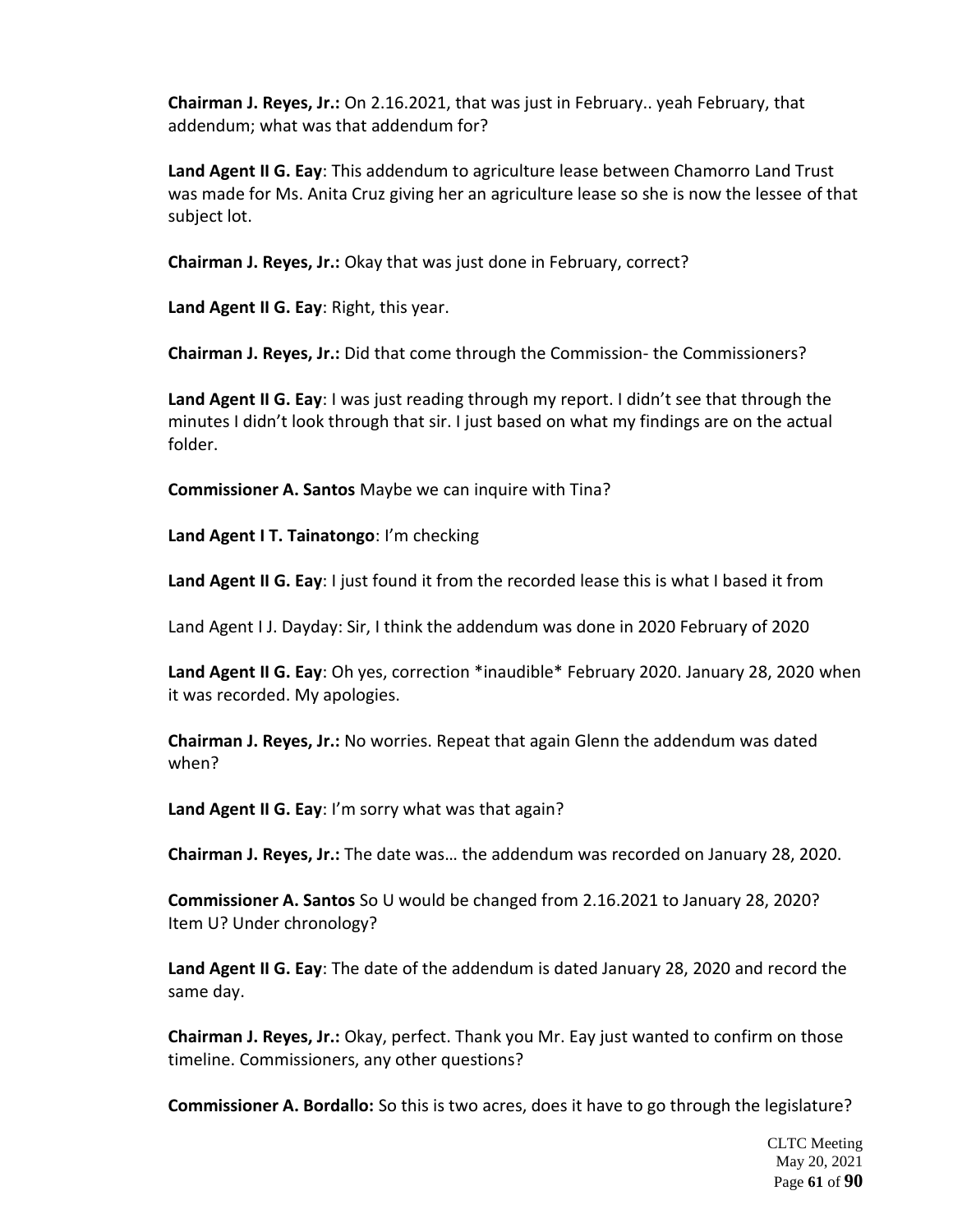**Chairman J. Reyes, Jr.:** Mr. Cruz, help us out here. Given the situation at hand, there is activity on the property granted it may be half of it and if we keep it at an agricultural- no I'm sorry, is it a residential lease?

**Program Coordinator III J. Cruz:** No, it's \*inaudible\* agriculture

**Commissioner A. Bordallo:** She applied as \*inaudible\*

**Chairman J. Reyes, Jr.:** As an agriculture, right? Okay again I'm just going through.

**Commissioner A. Santos** I was going to ask that same thing because on the application type it says, Residential under Anatacio Cruz.

**Land Agent II G. Eay**: Anita Cruz has two application one for residential and one for agriculture. So when they approved the ground lease of Atanacio and did the addendum the addendum was changed to agriculture lease.

**Chairman J. Reyes, Jr.:** So… the Commission is either going to decrease the acreage or make it into commercial- agriculture lease.

**Legal Counsel N. Toft:** You can also just leave it as is \*inaudible\* a transfer of a preoccupier lot that was two acres but the transfer doesn't \*inaudible\* a need to pass it through the legislature. It was an existing lease that's been transferred. It's not a new issuance of a lease and since there was no split officially the lot is still the same lot from 2000 on \*inaudible\*

**Chairman J. Reyes, Jr.:** So in essence we could just not do anything and document that the Commission, the Board has no concerns.

**Legal Counsel N. Toft:** Right.

**Chairman J. Reyes, Jr.:** Okay, so Joey? I'm going to go back to Mr. Cruz here.

**Program Coordinator III J. Cruz:** The audit concern was the non-compliance of Public Law 33-78 although, Attorney Toft and Glenn had mentioned that the lease was prior to the enactment of 33-78. The enactment date was 9.15.2015 although the other concern that arose was the compliance of 75107 so for subsistence farming it's anywhere between a quarter and a half-acre, for commercial it's anywhere between one acre to twenty acres so since Ms. Cruz's brother was awarded two acres; does that award still be considered subsistence and stay at a dollar a year or because it's two acres and it's being held in the 75 that anything between \*inaudible\* is considered commercial, do you shift it to commercial rates? That's the concern.

**Chairman J. Reyes, Jr.:** Between 750…?

CLTC Meeting May 20, 2021 Page **62** of **90**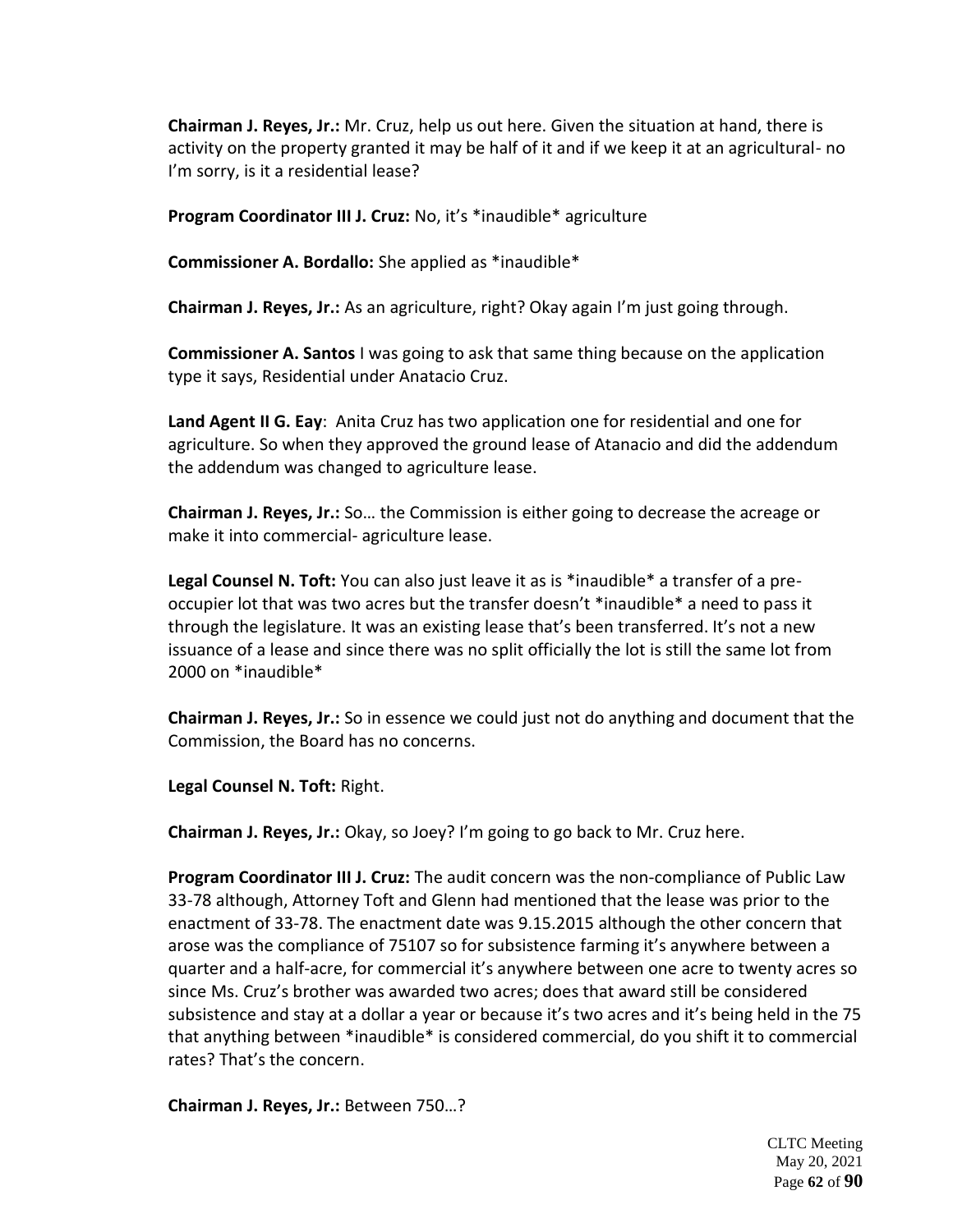**Program Coordinator III J. Cruz:** 75107

**Chairman J. Reyes, Jr.:** 107

**Legal Counsel N. Toft:** So in that section is \*inaudible\* subsequent to the original lease. That one was enacted December 30, 2004, the original lease was back in 2002.

**Program Coordinator III J. Cruz:** So if the Board decides and acknowledges that the lease award is in compliance then that's all we need just so that we can respond.

**Legal Counsel N. Toft:** \*inaudible\* the Board

**Chairman J. Reyes, Jr.:** So Attorney Toft could you let's kind of \*inaudible\* one more time.

**Legal Counsel N. Toft:** Comprehensively.

**Chairman J. Reyes, Jr.:** Yeah sure.

**Legal Counsel N. Toft:** The original lease was based on preoccupation for two acres back in the year 2002. In 2004, 75107 was an Act \*inaudible\* was an Act that says, subsistence farming is quarter acre to half-acre and commercial is half-acre to twenty so this predated back and then it also predated the 2015 law that caps the amounts to be awarded for agricultural leases. So since this was a transfer of an original lease there is no issuance by CLTC that would kind of trigger either of this laws or provisions.

**Chairman J. Reyes, Jr.:** Okay, That makes sense to me. I think what we need to make sure we do Mr. Cruz is document all of that just so that when we go back through the… we'll have all of that ready for…

**Program Coordinator III J. Cruz:** So what will happen is our audit for this year that happens next year we'll provide the responses.

**Commissioner A. Bordallo:** Isn't the minutes enough?

**Legal Counsel N. Toft:** Just the Board agreement \*inaudible\*

**Program Coordinator III J. Cruz:** We'll attach it to the response.

**Chairman J. Reyes, Jr.:** So alright Commissioners that kind of solves for that. I give it to you for any additional questions.

**Commissioner A. Bordallo:** Just state in the agreement that we agree.

All: Laughing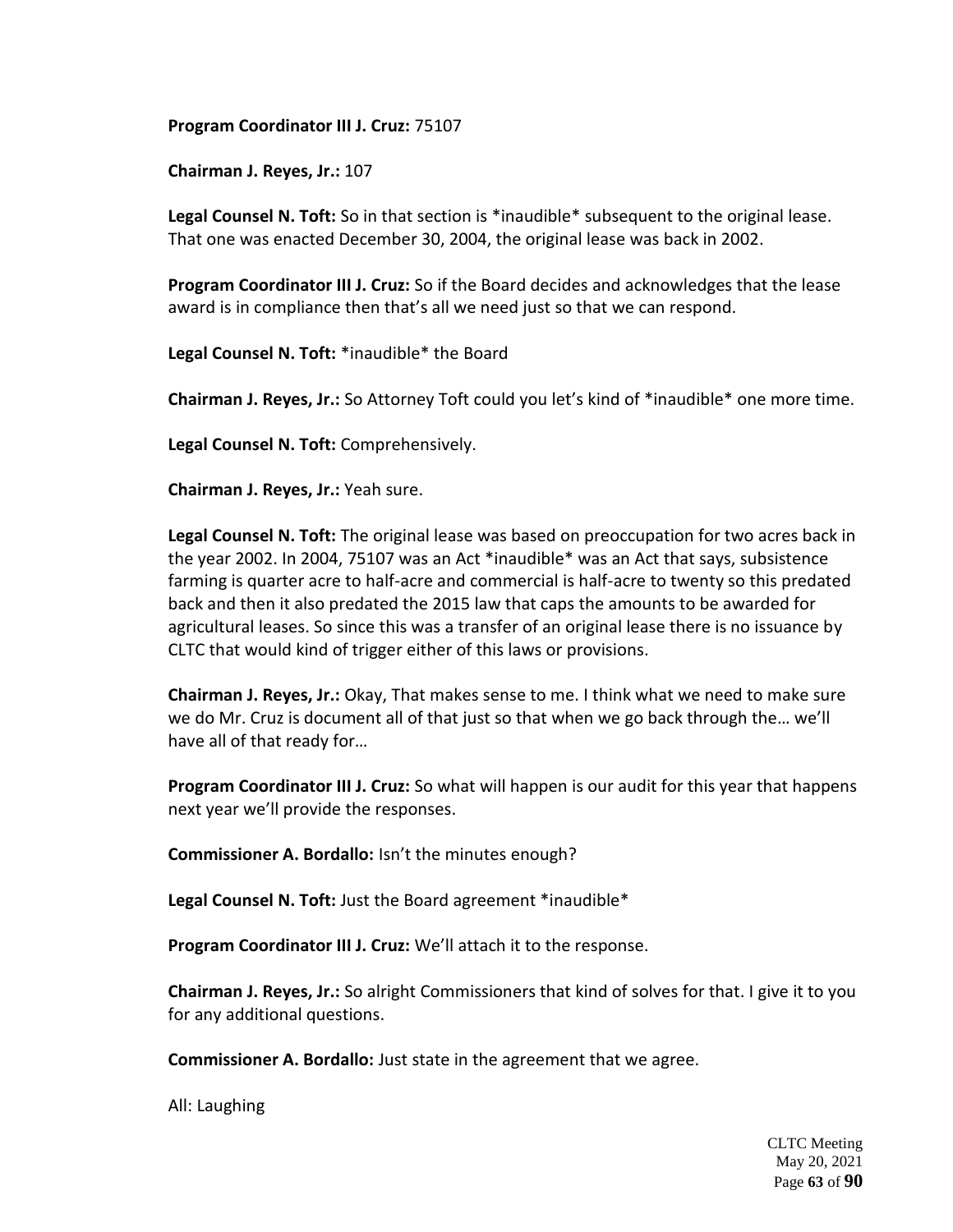**Commissioner A. Bordallo:** So it's in the books.

**Chairman J. Reyes, Jr.:** So in regards to the case with Anita Aflleje Cruz; there's no further action by the Board and the lease remains intact. Any objections from the Commissioners?

**Commissioner A. Bordallo:** None

**Commissioner A. Santos** I just wanted to restate with Joey whether who did the site visit?

**Chairman J. Reyes, Jr.:** Mr. Eay

**Commissioner A. Santos** Oh yeah, Mr. Eay. And they're using all the two acres.

**Land Agent II G. Eay**: Right now it appears like they're only using one acre. But that one acre is actually used to the fullest right now.

**Commissioner A. Santos** What is the other acre and are you sure that's the part of her lot?

**Land Agent II G. Eay**: Yes

**Commissioner A. Santos** The one that's not being used

**Land Agent II G. Eay**: Right.

**Commissioner A. Santos** Is it over grown what is the land scalping?

**Land Agent II G. Eay**: It's overgrown vegetation

**Commissioner A. Bordallo:** Do you need a bulldozer to clear it?

**Chairman J. Reyes, Jr.:** I think \*inaudible\* where it's at and we make sure that Mr. Eay communicates to Ms. Cruz that the expectation is the use of the

**Commissioner A. Santos** Both acres

**Chairman J. Reyes, Jr.:** Yup and then we can always revisit it and then we can do a shorter term \*inaudible\*

**Commissioner A. Santos** That sounds good to me. I just don't want to leave it because there are people still in line over 8,000 people and they don't have anything. We haven't even gotten to them yet, that's my concern.

**Chairman J. Reyes, Jr.:** So you want to go ahead and….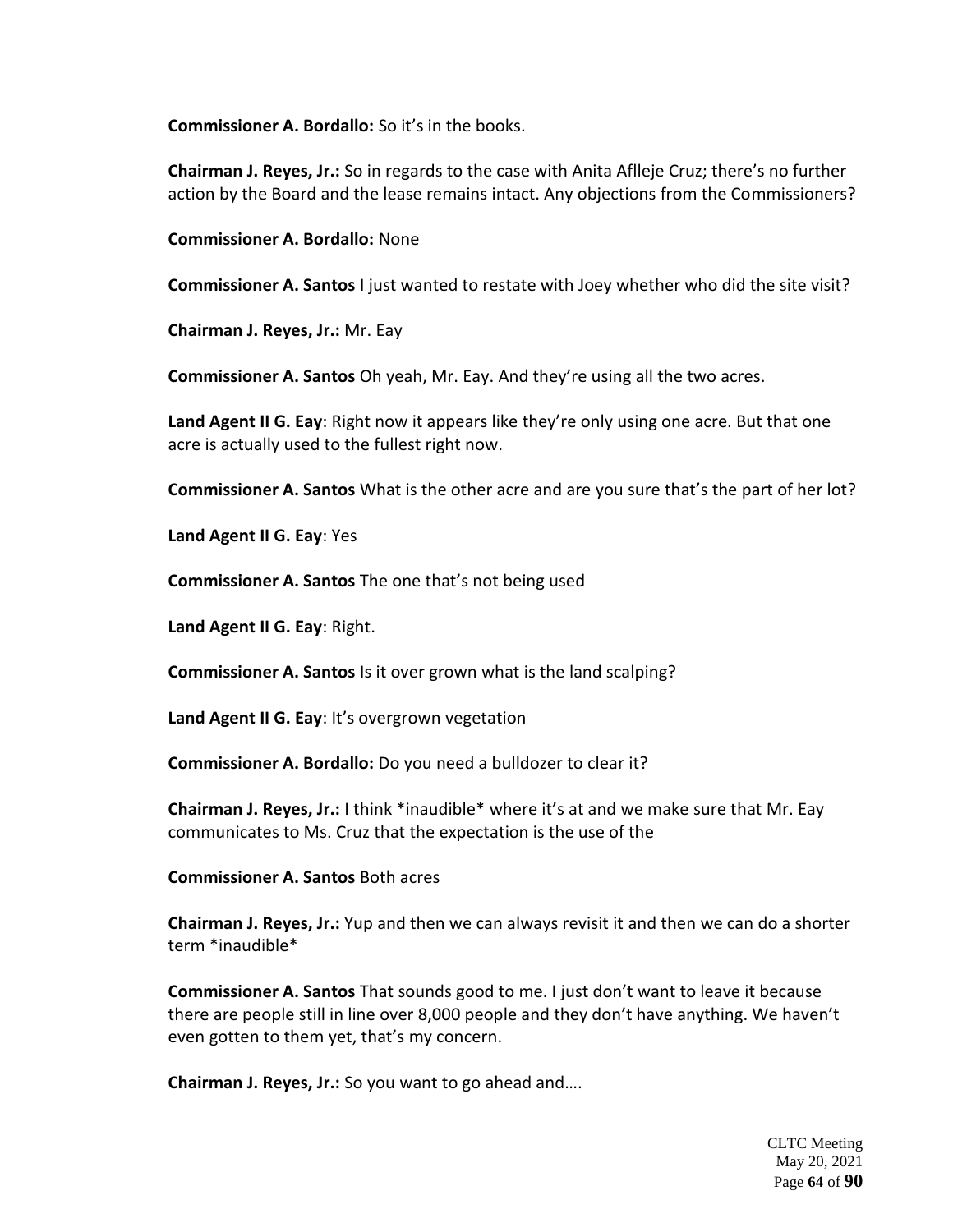**Commissioner A. Santos** But Mr. Eay, like what the Chairman said as you restated if you don't mind Mr. Chairman and Mr. Eay we feel it's a suitable thing to do is to just let her know that she does have to farm on both acres and she has to use bot acres in order for her to keep both and for us to acknowledge that we saw her lease all the information but this is our like condition, right?

**Land Agent II G. Eay**: She has to farm at least two-thirds of the property.

**Commissioner A. Santos** Right and stay within the law, the matters of the law it does state that, right?

**Land Agent II G. Eay**: Yes

**Chairman J. Reyes, Jr.:** We'll revisit this Mr. Eay, keep this on your radar. She's already utilizing half so two-thirds is not too far away and we can revisit after you have the conversation and to reassure Ms. Cruz that nothing has been effected however this is the conversation we had in regards to the use the full use of the property as prescribed \*inaudible\* Alright. Thank you Mr. Eay.

**Commissioner A. Santos** Thank you Mr. Eay.

**Chairman J. Reyes, Jr.:** We now move to the second part of the audit finding for commercial. Mr. Cruz?

Old Business C. Commercial Licenses

**Program Coordinator III J. Cruz:** Mr. Chair, would it be okay that we group; like for example, Docomo has two properties; can we just group them together?

**Chairman J. Reyes, Jr.:** Sure.

**Program Coordinator III J. Cruz:** So the first, I believe there's some representatives from Docomo.

**Land Agent I T. Tainatongo**: Mr. Boss was online, I don't see him now. I don't know if he has representative.

**Chairman J. Reyes, Jr.:** Okay. Is there anybody on the Google meet representing Docomo?

**Mr. James Hoffman** Yes, we have a couple of different people here. I'm James Hoffman, Chief Legal Officer. Diane Guzman is also on the call as is Rebecca Sablan.

**Chairman J. Reyes, Jr.:** Okay. Thank you, for joining us Docomo Team. Mr. Cruz?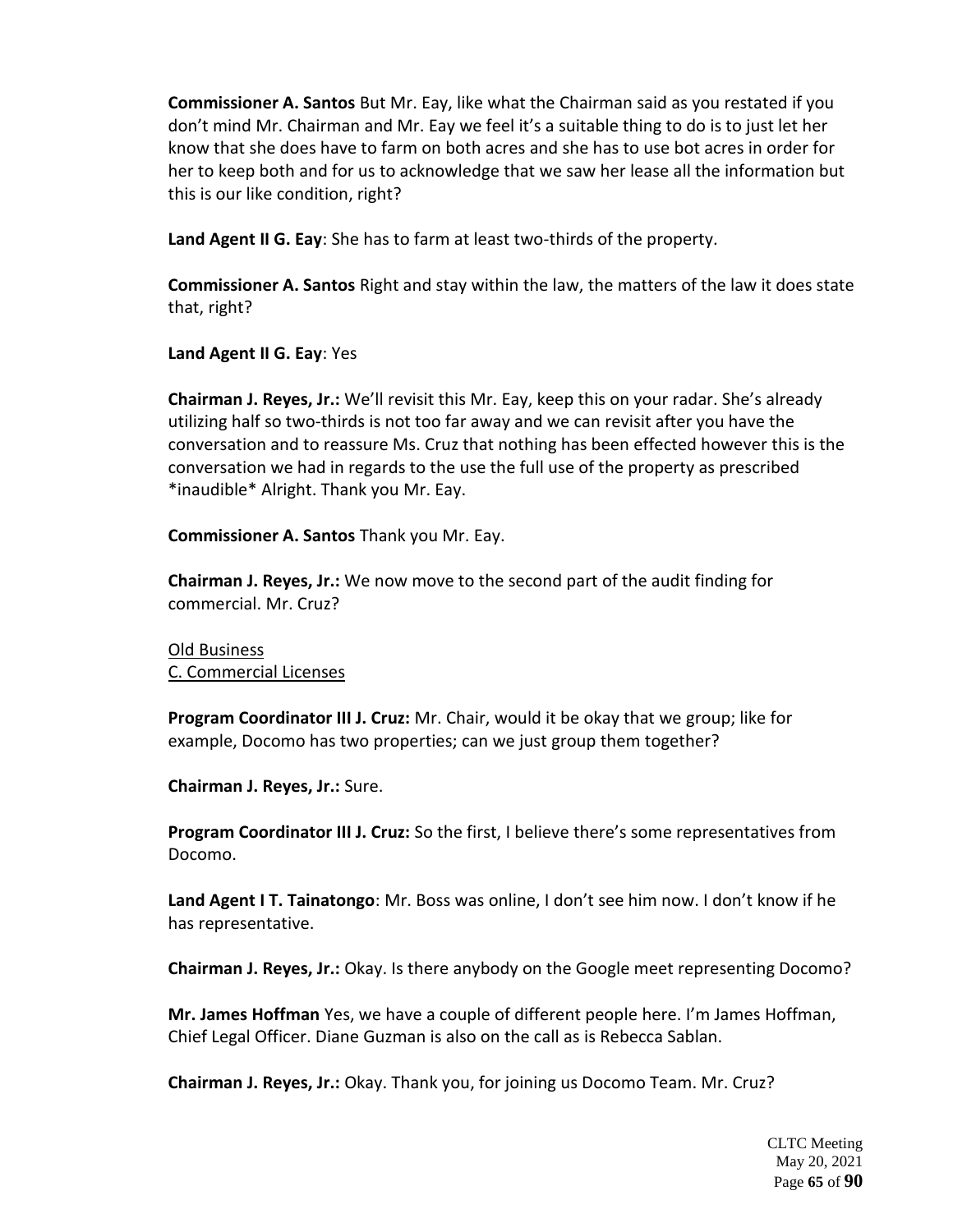**Program Coordinator III J. Cruz:** So, Docomo has two commercial licenses that have expired. The first one is Lot 17-1-1, Block F, Tract 9 in Barrigada. The second one is Lot 354- 7 & Lot 354-R6-RW. The commercial license for the Barrigada property has expired on September 30, 2019, so after the expiration the holdover tenancy, they're considered month to month. They've been utilizing \*inaudible\* payment. Even in the license it states that the license should be for no more than twenty-one years so even we grant the oneyear extension to meet the twenty-one years it will still be in September 30, 2020, so it's already passed that. They do have an accounts receivable balance that's \$2,008.00, an account statement was emailed to Docomo Accounts Payable Section on April 30, 2021. So with that said and there's no way around the 33-95 because the one year extension had passed already. We recommend to designate to continue the use of Lot 17-1-1, Block F, Tract 9 in Barrigada and in accordance or in compliance with Chapter Subsection 75122 Chapter 75, Title 21 GCA and Public Law 33-95 also known as the Chamorro Land Trust Commissions Commercial Rules and Regulations. The second lot is the commercial license for the property in Inarajan which is Lot 354-7 and Lot 354-R6-RW expired on August 10, 2019, and even if they exercise the one year to ensure that the twenty-one years were met as stated in the lease agreement or the license agreement it would have passed already. For this property, they also have a accounts receivable balance of \$1280.00, again the account statement was emailed to the Docomo Accounts Payable Section on April 30, 2021. Also, we recommend to designate and continue the commercial use of Lot 354-7 Inarajan containing and area of 791± square meters and Lot 354-R6-RW Inarajan containing an area of 200± square meters in compliance with Public Law 33-95 in the Chapter Subsection 75122 \*inaudible\* The Docomo representatives were invited to this meeting in case they wanted to express any concerns or…

**Chairman J. Reyes, Jr.:** Thank you, Mr. Cruz. Docomo Team, any questions?

**Mr. James Hoffman** Thank you for the Commissions' time today. I couldn't quite catch the gentleman speaking before me making reference to a recommendation under a subsection of the law. Could you just kindly repeat that? I wasn't able to catch it.

**Program Coordinator III J. Cruz:** The subsection I was referring to is Subsection 75122, Chapter 75, Title 21.

**Mr. James Hoffman** Okay

**Program Coordinator III J. Cruz:** You can also find it on Public Law 33-95.

**Mr. James Hoffman** Thank you.

**Program Coordinator III J. Cruz:** Attached to my report is a picture of the stations or the property, they're both currently being used.

**Chairman J. Reyes, Jr.:** Mr. Cruz, I just have one question, when you say designate and continue; what do you mean by that? What would be the…because it's already expired.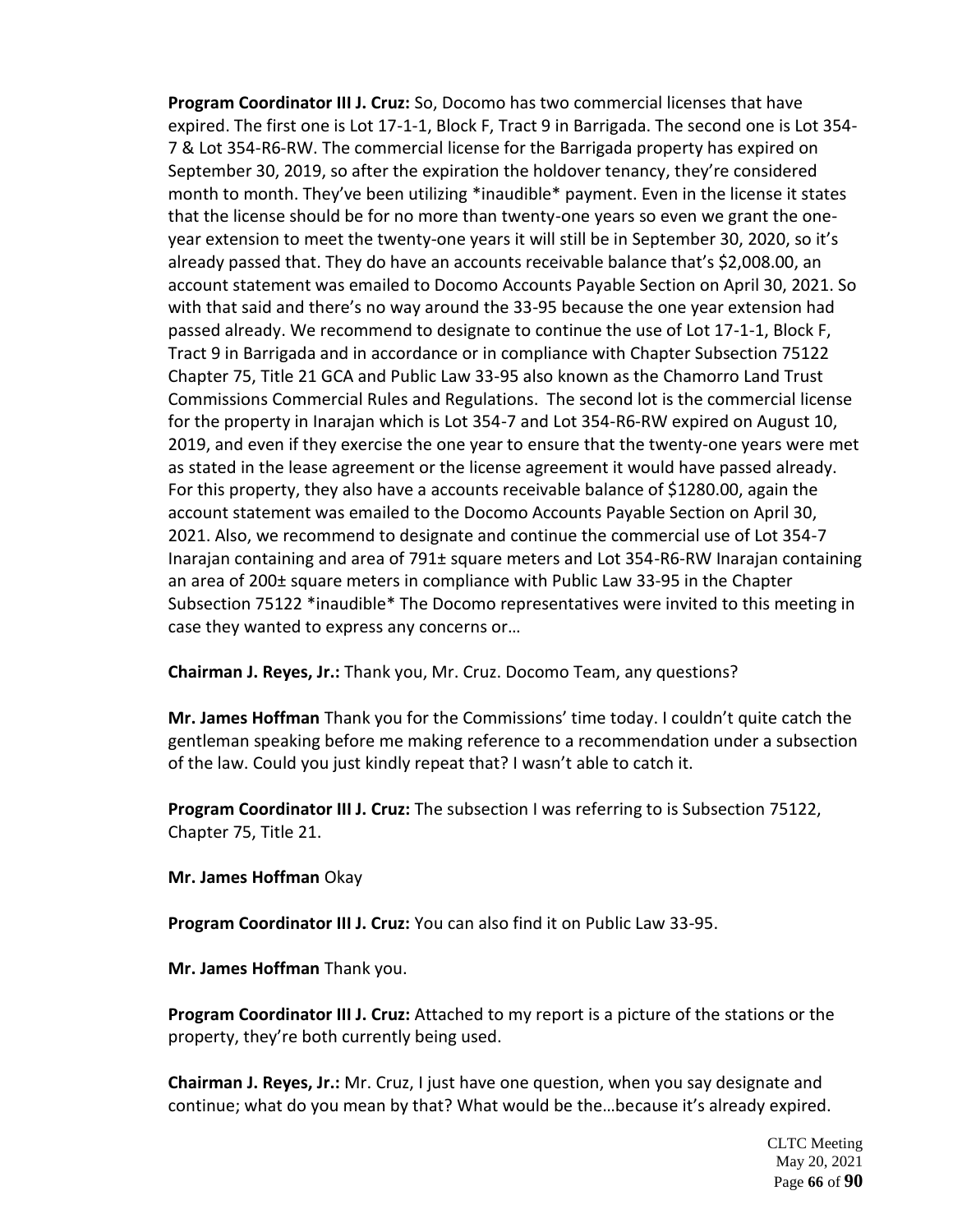**Program Coordinator III J. Cruz:** Well the process now is because it's expired 33-95 or Subsection 75122 lays out the Commercial License Lease process. So, first the Board needs to designate the property, if the Board does designate the property we hold a public hearing. After the public hearing we present it to the Board at that next Board meeting. If the Board still chooses to continue we declare it and then after that we prepare a resolution and we send it to the legislature. The legislature has sixty days to act on it. They can choose to hold another public hearing, create a bill or \*inaudible\* if the sixty days has lapsed then the Board can automatically go into the RFP process. From there, we announce it on the newspaper, we give a timeline usually thirty days, there's a Q and A section, we present to the Board a committee. I believe the committee though, each person in the committee would at least need to satisfy Procurement 1 of the law, the Procurement Module One in order to be part of the review committee. After that the committee will do what they do based on a check list present it to the Board, the Board would either approve or deny or have concerns and then we just go into the negotiation phase create the license and send it to the legislature for approval.

**Commissioner A. Santos** I just want to give a little bit more of information on this designation of available land for commercial use; is what you're saying?

## **Program Coordinator III J. Cruz:** Yes

**Commissioner A. Santos** Designate a specific land strictly for commercial use.

**Program Coordinator III J. Cruz:** One thing that we may want to consider is that we did do some research and we haven't received feedback yet but we were researching whether there was real property taxes pending or owed. What I've seen in the file is that a license is not exclusive and Nic, you can correct me if and wrong. So for instance, if 17-1 was one acre; you may license one section to Docomo you may license another section to IT&E and another section to whomever. Unfortunately because the rules, that specific section is not surveyed, it's not captured to be access real property taxes so we may want to consider if Lot 17-1-1 is greater than whatever square meters was put into their lease we may want to commercial lease everything but it's up to the Board.

**Chairman J. Reyes, Jr.:** Attorney Toft, obviously the size and the infrastructure there the antennas etc… and \*inaudible\* expired so this process is itself could take \*inaudible\* six months and I guess to me that's the approach we're going to have to take and then given that there are… and how many of this Mr. Cruz that we have in play today?

**Program Coordinator III J. Cruz:** To date there's four leases commercial licenses that have expired and there's one that's coming up.

**Chairman J. Reyes, Jr.:** With this specific….

**Program Coordinator III J. Cruz:** Company?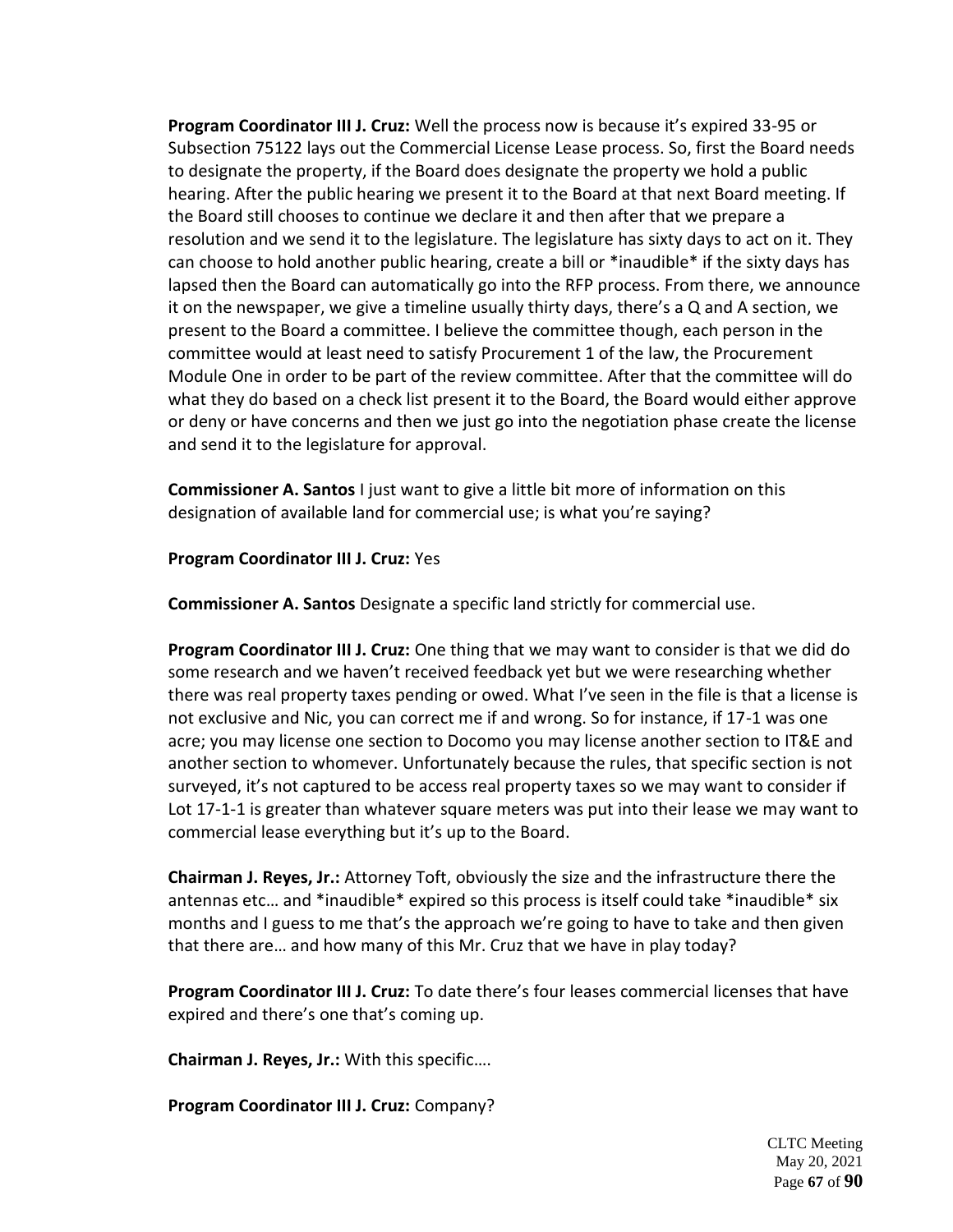**Chairman J. Reyes, Jr.:** No infrastructure of the antennas?

**Program Coordinator III J. Cruz:** Five

**Chairman J. Reyes, Jr.:** Five

**Commissioner A. Bordallo:** Are they asking for another twenty years?

**Program Coordinator III J. Cruz:** They did inquire about extensions and what the status of their commercial licenses but unfortunately because of the 33-95 we don't have the authority to grant any new or additional without going through the competitive bid process.

**Legal Counsel N. Toft:** They also have the option of seeking legislation, \*inaudible\* the same thing with the underwater cable stuff. I would think we could try and do both at the same time and just see which one works out better… start the process for us because it's a very long process. And at the same time they can seek their channels if they want a quicker route to it and it's…

**Chairman J. Reyes, Jr.:** I agree.

**Legal Counsel N. Toft:** Ultimately, we do need solid leases for CLTC instead of a month to month kind of stuff just to protect our own interest.

**Chairman J. Reyes, Jr.:** And Mr. Cruz, given that these have been expired in 2019 and we're just addressing it now, out of curiosity is this another rollover audit finding?

**Program Coordinator III J. Cruz:** Yes. But what was happening in 2019 I believe there was many proposed amendments to the 33-95 that were presented. It's no excuse but we were hoping that those amendments would have occurred so it would be an easier process and would be more attractive to potential lessees or current lessees or licensees but unfortunately that didn't occur so we're here today.

**Chairman J. Reyes, Jr.:** Understood. Thank you. Commissioners, any other questions?

**Commissioner A. Bordallo:** Then we'll take that route.

Multiple conversation

**Chairman J. Reyes, Jr.:** I think we should start our process in designating these properties. And we'll start with Docomo and whoever is up next.

**Commissioner A. Bordallo:** We'll throw it all in.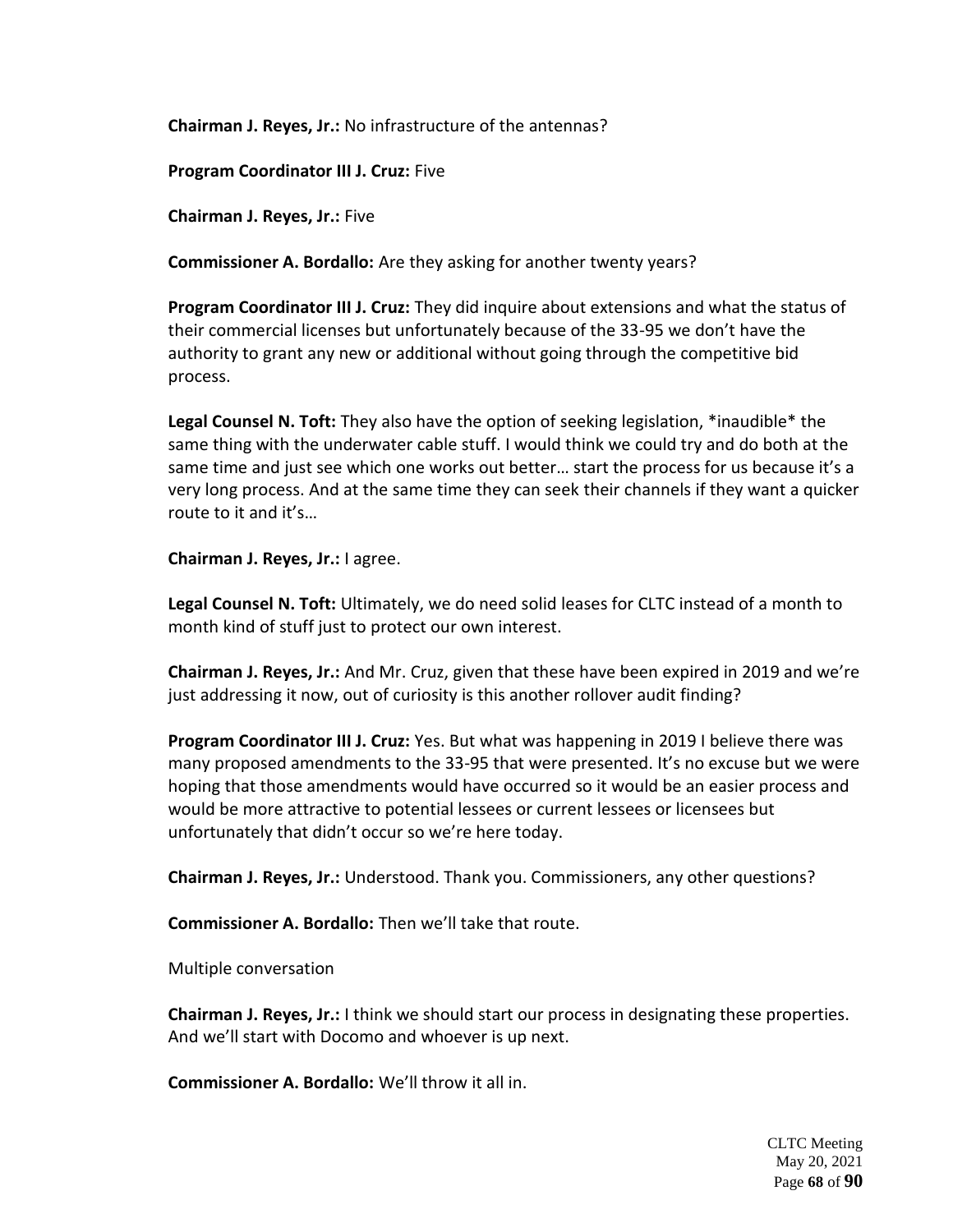**Chairman J. Reyes, Jr.:** Yeah

## **Commissioner A. Santos** I agree

**Chairman J. Reyes, Jr.:** So \*inaudible\* throw it all in. Let's move to the next one

**Commissioner A. Bordallo:** I mean the decision to…

**Legal Counsel N. Toft:** Yeah, I think you can make one grand motion for the public hearings the only thing we need to do separately are the resolutions when it comes time after the public hearings they need each what needs to be done sent separately to the legislature.

**Chairman J. Reyes, Jr.:** But one motion can be made…?

**Legal Counsel N. Toft:** As far as getting the public hearings going, yes. \*inaudible\*

**Chairman J. Reyes, Jr.:** Alright, any other questions Commissioners? Docomo Team, any questions for Commissioners?

**Mr. James Hoffman** Thank you for your time. I'm trying to sort of understand the process going forward of what the likely avenues are for how this plays out. I did speak with Counsel for IT&E and I know that they're scheduled to speak as well. I don't want to put words in their mouth but I do think that we will jointly try to seek a legislative avenue for this but in terms of the month to month status, I do understand from the comments earlier that there was an invoice submitted obviously we will get that processed and come up to speed on anything outstanding. You know, it is a long term key strategic site I think not only for us but other telecoms. that are there I don't know about GTA but I know IT&E is co-located or has their own tower on one of those parcels. And so this is a spot that we have chosen and it would be really expensive to relocated it and we're interested in exploring on how we can maintain some continuity here. So we will continue to look into that I guess.

**Chairman J. Reyes, Jr.:** Okay thank you sir and we'll also do our part in….

**Mr. James Hoffman** Thank you.

**Chairman J. Reyes, Jr.:** Okay. So Commissioners, let's address the Docomo properties first. And then we'll move on to the next one. So just to be clear, the Commission's action is just to designate these properties for commercial lease.

**Program Coordinator III J. Cruz:** And to authorize the commencement of the public hearing.

**Chairman J. Reyes, Jr.:** Okay. Commissioners, any other questions before we take action? Alright, I yield to you.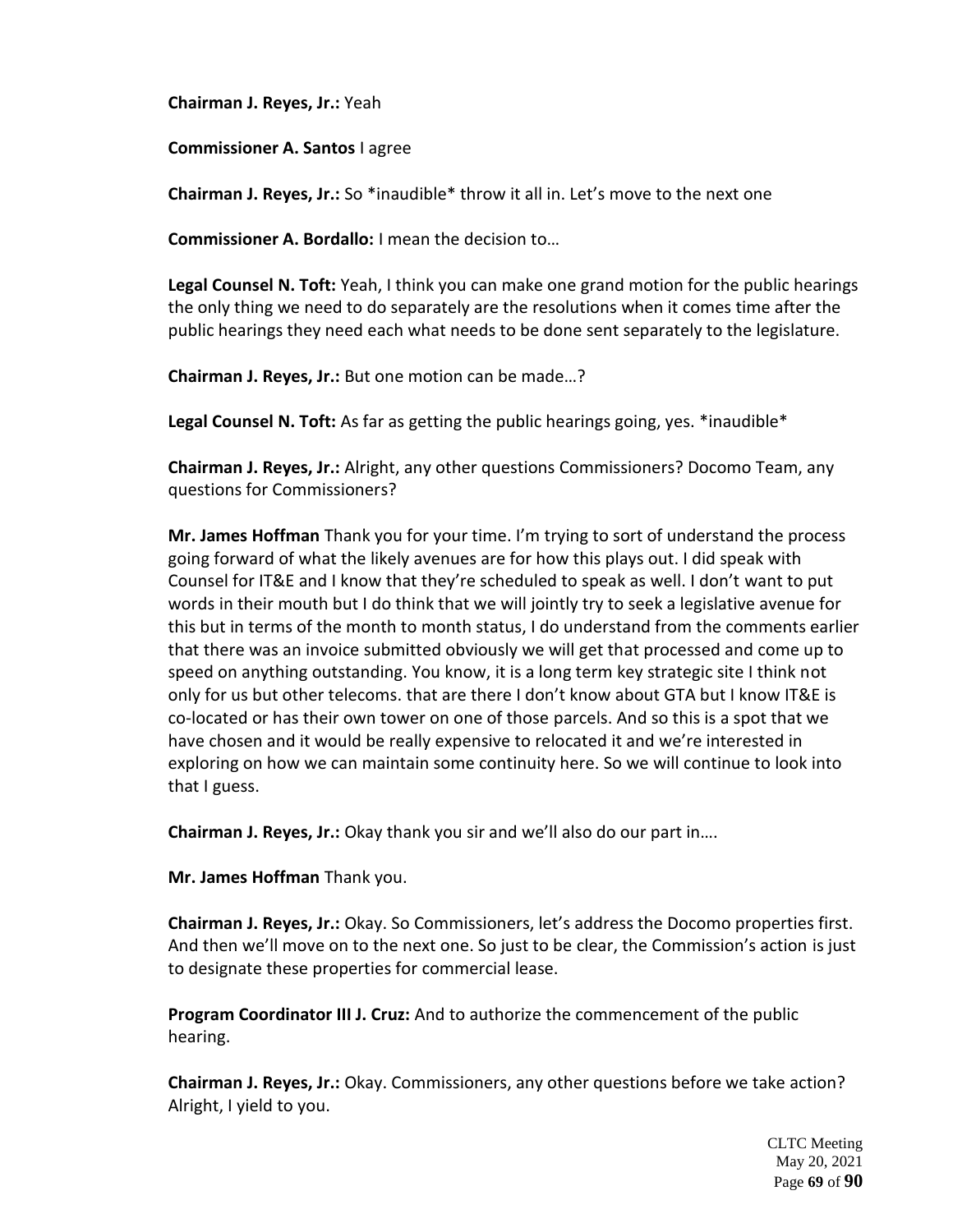**Commissioner A. Bordallo:** You Angela.

**Commissioner A. Santos** Joe, do we address their concern about their outstanding not outstanding but what did you… what is it?

**Program Coordinator III J. Cruz:** Receivables?

**Commissioner A. Santos** Right

**Program Coordinator III J. Cruz:** We sent them \*inaudible\* and their attorney mentioned that they're going to get that processed.

**Commissioner A. Santos** Okay. Cool. That was my only question.

**Commissioner A. Bordallo:** So do we…

**Chairman J. Reyes, Jr.:** Yeah we need a motion. The motion would be to if we agree per say the motion is to designate the parcels for commercial use as well as to begin the process of the public hearings.

**Mr. James Hoffman** Can I just interject? Sorry, this is James again for Docomo. Is it possible to caucus with because I think the interest although they are sort of different, different companies, different towers but I believe the interest of Docomo and IT&E maybe others are aligned here is it possible to sort of have a caucus with IT&E, us and the Commission before any of this is put to a vote. Sorry, I'm not super familiar with the procedures of the Commission but you know like I said I did have a conversation offline with Counsel for IT&E and I think, if possible, we'd like to sort of talk through to potential avenues of resolution for this before the Commission votes. Is that something that you guys would consider?

**Commissioner A. Santos** I guess I just want to go back and reiterate what Joey Cruz mentioned, what the properties and the antennas are already there, right Joe? Considering where your lease is at right now.

**Program Coordinator III J. Cruz:** There's no harm in Attorney James's request.

**Commissioner A. Bordallo:** Yeah, let's talk.

**Program Coordinator III J. Cruz:** But although, no matter what's discussed or what's decided the only way to go is through a 33-95

**Chairman J. Reyes, Jr.:** Understood

**Legal Counsel N. Toft:** Or legislation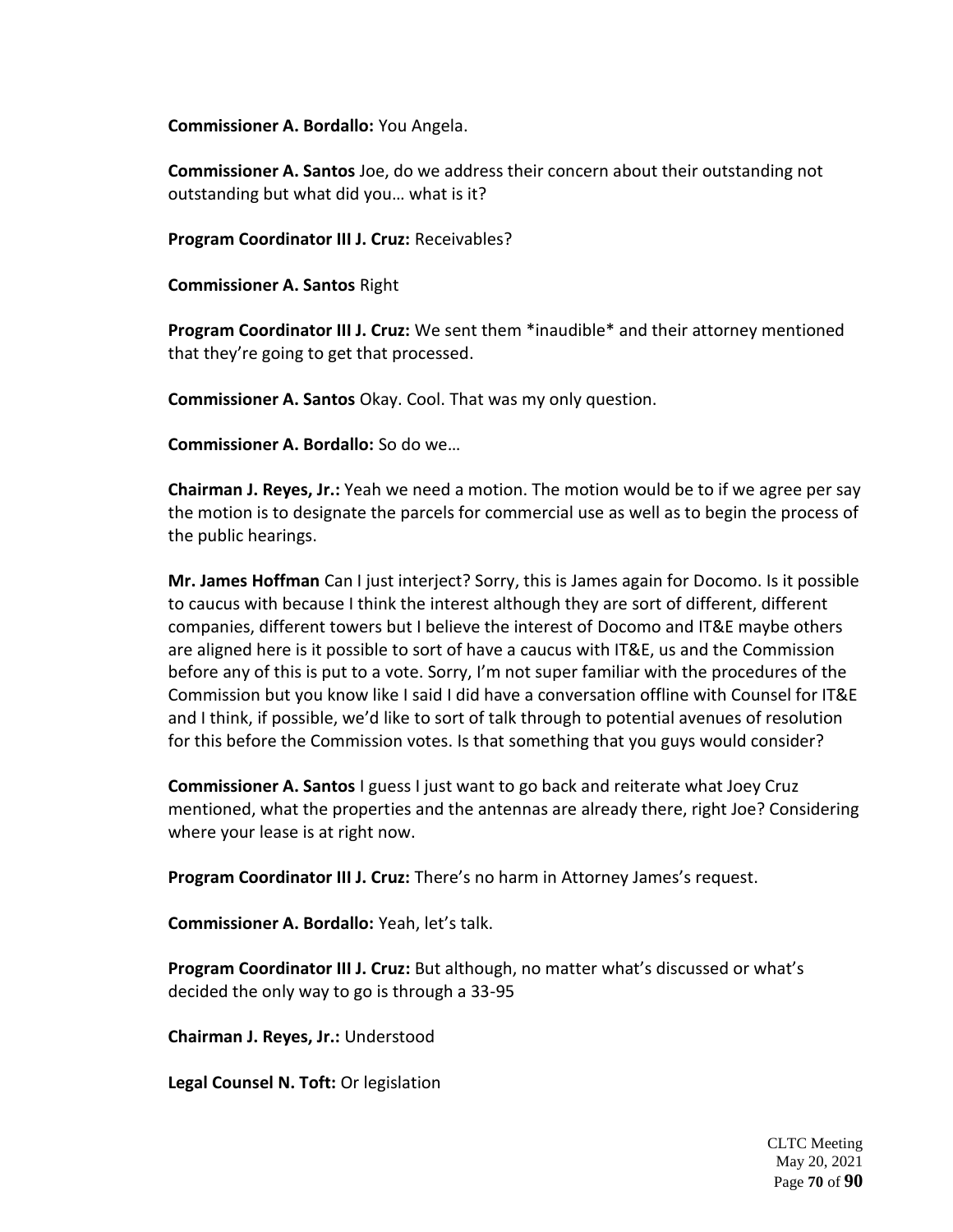**Program Coordinator III J. Cruz:** Or legislation. That would make our job easier.

**Legal Counsel N. Toft:** That would make the job easy.

All: Laughing

**Chairman J. Reyes, Jr.:** Mr. Hoffman, so to that point, our process is the Commissioners we want to get our part started in designating these lands for commercial use and begin that process now. The alternative route is for legislative basically putting things into law so I'm not opposed to have IT&E come through and have a discussion but our perspective I mean our route is to just begin the process however, you can join or proceed into the other avenue as you like too. So Yeah, we're not opposed to but you know that's going to be our process and having the first step is to designate.

**Mr. James Hoffman** Alright understood.

**Chairman J. Reyes, Jr.:** So would you still like for us to invite IT&E in?

**Mr. James Hoffman** Oh yeah. No objection like I said, I think in the main the sort of the issues off the table here for both companies are I think largely the same I'm not exactly sure when their leases were up but anyway yes that's fine.

**Program Coordinator III J. Cruz:** They're next. IT&E is next.

**Chairman J. Reyes, Jr.:** And are they present or on the line?

**Land Agent I T. Tainatongo**: They're present.

**Program Coordinator III J. Cruz:** So when you vote, are you going to vote on one general vote on everything?

**Legal Counsel N. Toft:** Well let's hear from IT&E and then…

**Chairman J. Reyes, Jr.:** Yeah, we'll go through IT&E's \*inaudible\* and then we can decide. \*Inaudible\* Good afternoon, sir.

**Mr. Steve Carrara** Good afternoon. Fine, thank you, I'm Steve Carrara from IT&E.

**Chairman J. Reyes, Jr.:** Thank you, Mr. Carrara. On the line, we're on the line with Docomo Guam and we've just finished going through their items on the agenda and now it's with IT&E and they've asked if… we weren't opposed for you joining us to kind of go through your items on the agenda if you're not opposed for them to be present on that.

**Mr. Steve Carrara** No objections.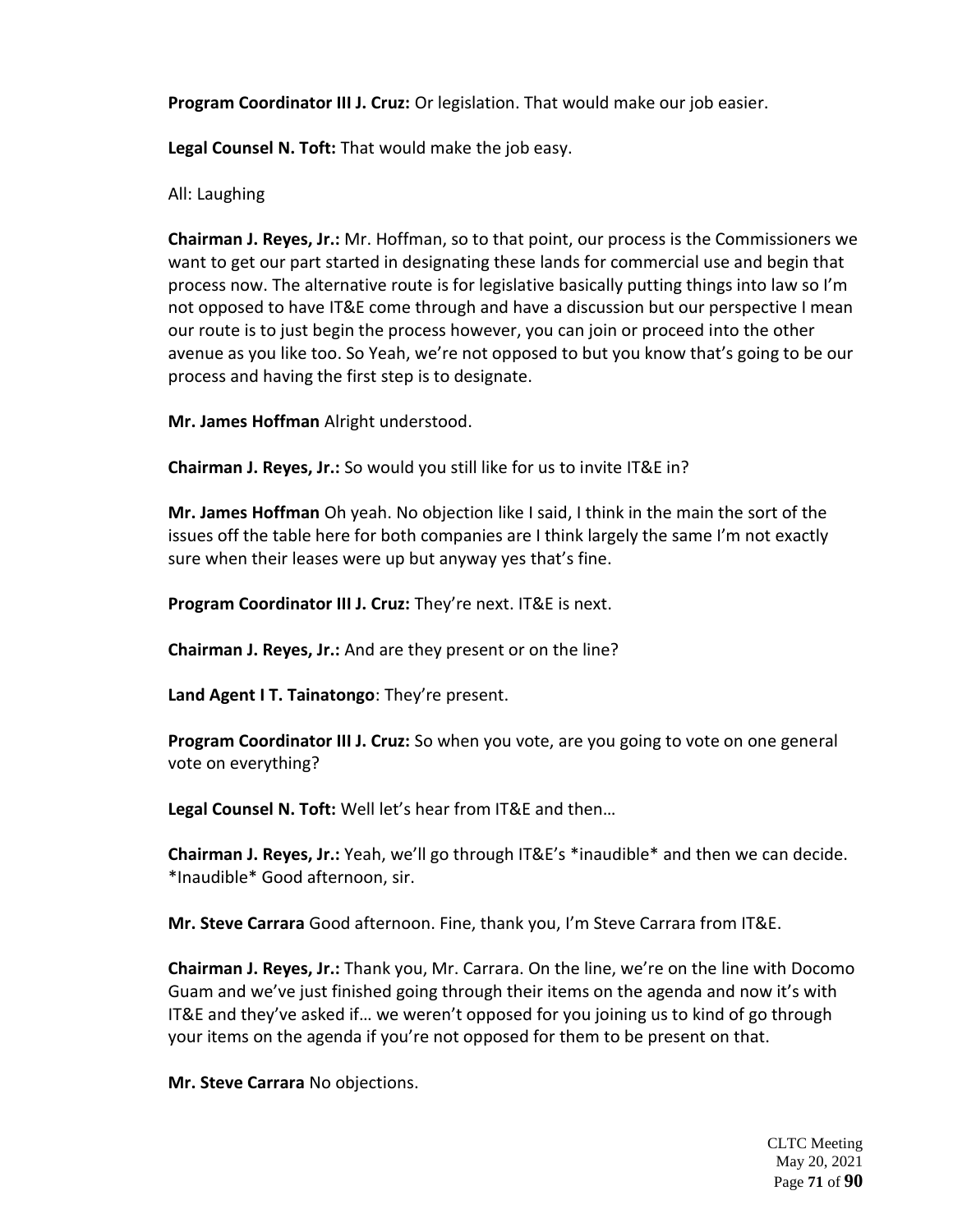**Chairman J. Reyes, Jr.:** Alright. Mr. Cruz.

**Program Coordinator III J. Cruz:** So the next item on the agenda is IT&E, they also have two expired commercial licenses. The first license is for Lot 7117-4-1 Yigo. This license expired on January 4, 2020, even if we applied the twenty-one year authorized by the license it would already passed January 4, 2021. Also, IT&E has an account balance for this commercial license of \$350.00 that account statement was emailed to IT&E on 4.30.2021, since the expiration they've been on a holdover tenancy and been on a month to month basis. The recommendation also would be designate and continue the commercial use of Lot 7117-4-1, Yigo containing an area of 1,323± square meters in compliance with subsection 75112 Chapter 75, Title 21, GCA and Public Law 33-95 also known as the Chamorro Land Trust Commercial Rules & Regulations. The second commercial license that's expired also awarded to IT&E is Lot 10125-R12-1, Dededo. This license expired on January 4, 2020, also and applying the one year extension the license will still be expired already. The accounts receivable balance for this property is \$69.68. The account statement was emailed to IT&E 4.30.2021, for this license they were also considered on a month to month basis and again we recommend that the Board designate and continue the commercial use of this Lot, Lot 10125-R12-1 in my recommendation, the lot number is incorrect.

**Commissioner A. Santos** What's the correct lot number, Joe?

**Program Coordinator III J. Cruz:** 10125-R12-1, Dededo containing an area of 232± square meters.

**Commissioner A. Santos** 232?

**Program Coordinator III J. Cruz:** Yes.

**Commissioner A. Santos** And I also Joey if you meant to say, subsection 75122 with the account you said, 75112?

**Program Coordinator III J. Cruz:** Correction is 75122.

**Commissioner A. Santos** Okay thank you.

**Program Coordinator III J. Cruz:** Thank you. So, proposed companies we recommend the designation of continue use for the properties for commercial use.

**Chairman J. Reyes, Jr.:** Thank you, sir. Mr. Carrara, again, thank you for joining us. Do you have any questions?

**Mr. Steve Carrara** Yeah, I guess I wasn't quite aware that it was such a detailed process here. We've always worked well with the Land Trust and if there's any deficiency obviously we would take care of it. Didn't know about the \$1600.00 but we usually pay everything on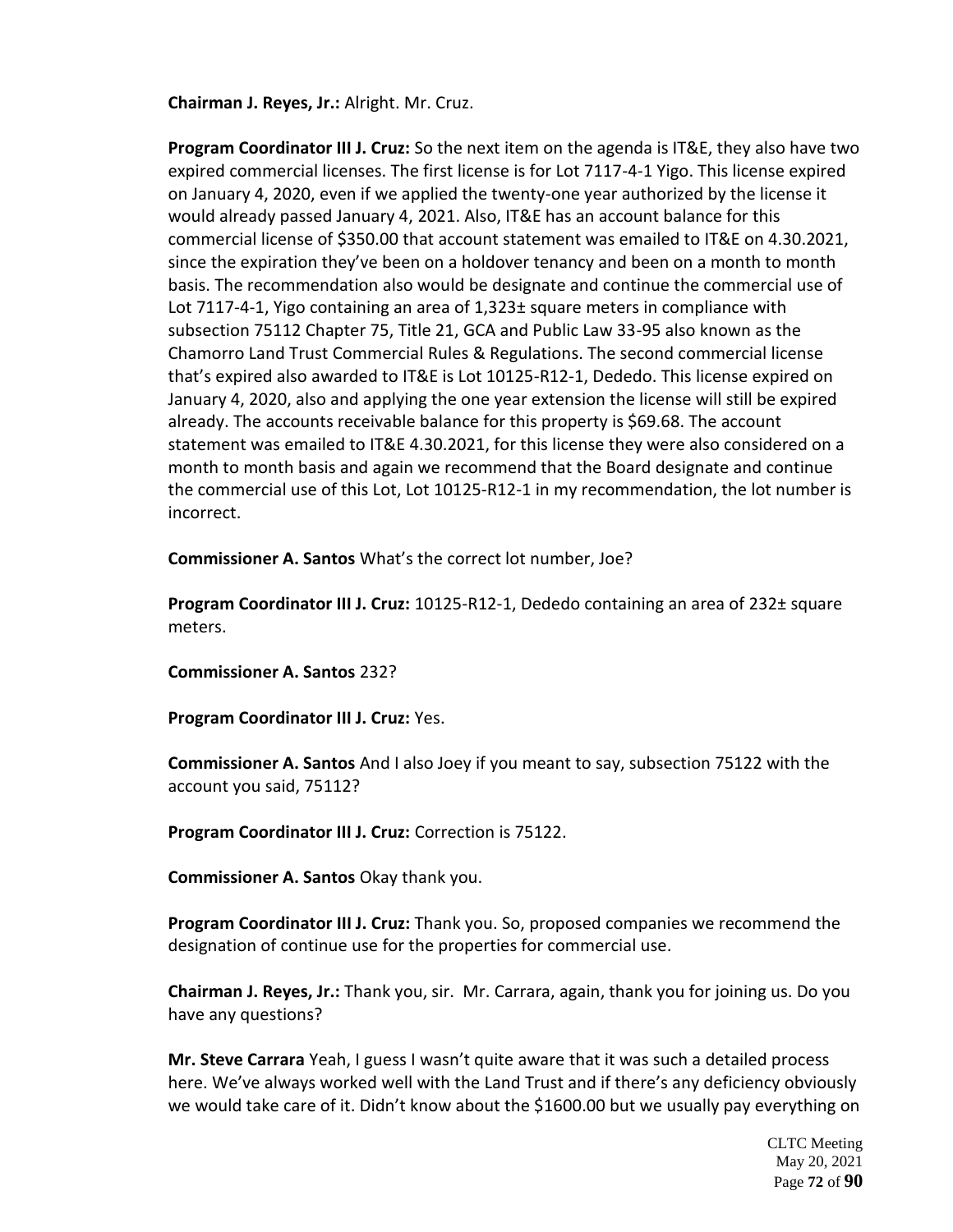time but this has been a bit of a difficult situation for all of us. These properties aren't very big properties, they're just small and as you can see on the pictures you see what they have on them and we think… we're on the same \*inaudible\* the Land Trust has issues as a result of the new law and just can't go an renew the lease but there's really no other use for these properties except for their use and we would like the opportunity to work with the Commission and perhaps jointly approach the administration on the legislature to resolve this situation. Broadband, communications, is vital to our community here and as Counsel Hoffman pointed out, moving it would be expensive and to no other purpose move it two feet the other direction so we can maintain another period of performance. This is the best use for the facility, not likely that anybody else but one of us is going to use it. The one in Dededo on the side of the road and is basically near the easement so we would like to sit down with the Chamorro Land Trust and really go through this and try and see what the legislative resolution is on this. And maybe the answer is lots under a certain size don't fall in that law but there's got to be some flexibility on it because it may basically make no one really invest in public land because you'd just go to a private land so you don't have to deal with this. So we appreciate the Board's consideration of extending it on a month to month basis until re resolve this or a least have the opportunity to approach the administration at the legislature.

**Chairman J. Reyes, Jr.:** Okay, thank you, sir. So what we're going to do right as we were discussing is we're going to take our first step in designating and of course for the commercial use and there's two parts two it. We're going to have to hold our own public hearings too and it's a long process however, we're going to take our first step and the telecoms can also take the other avenues also.

**Mr. Steve Carrara** Would it matter if there's already comparable facilities on this? I mean GTA \*inaudible\* extended and pricing for that I mean does that influence the decision?

**Legal Counsel N. Toft:** That would go more towards the evaluation of the land more than anything else. I mean I can kind of see two different avenues here that are possible. One, would be that we just go through commercial designation and then it goes out to bid and then whatever the bid is that's what it is. The other avenue is kind of packaging everything together, going to the legislature and trying to hammer out a bill for each individual lease with appraisals and those appraisals would likely take in account similar areas like the GTA leases and things like that and even the pricing. So \*inaudible\*

**Commissioner A. Santos** Thank you, Attorney Toft.

**Mr. Steve Carrara** Do you have any questions for me?

**Chairman J. Reyes, Jr.:** No no

**Mr. Steve Carrara** I appreciate the process with what's going on I wish you know we have a little bit more input upfront on it. It just kind of made us both a little flat footed on this because of the timelines but…

> CLTC Meeting May 20, 2021 Page **73** of **90**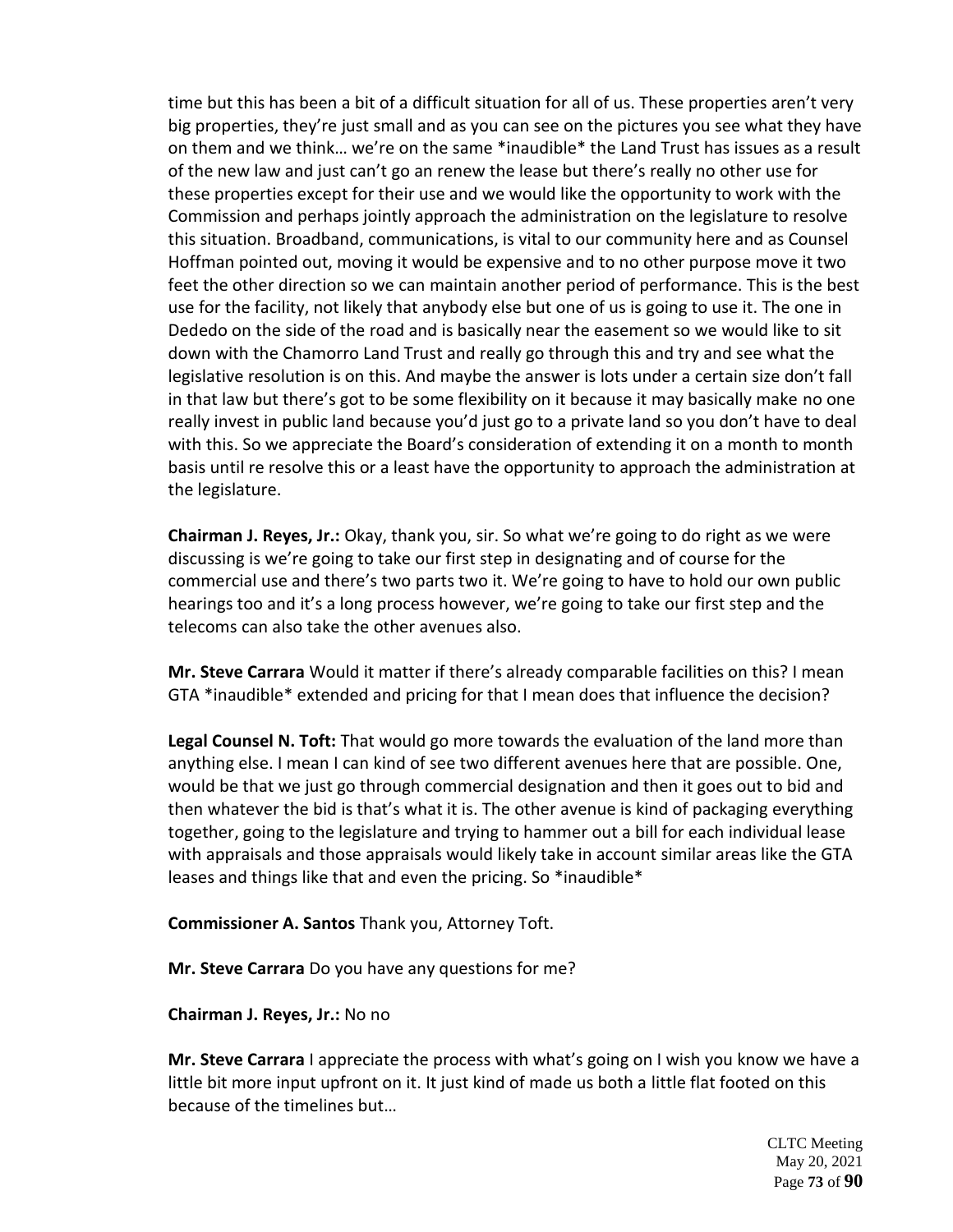**Legal Counsel N. Toft:** I was going say, the Chairman had proposed to do them both basically move forward on both at the same time so that would begin our process because our process is very lengthy timewise and then also I the Commission said that they were open to looking at legislative solution as well. So if you wanted to meet and…

**Mr. Steve Carrara** Okay. The one caveat I have is that sometimes when the Government goes down a path it's hard to stop it and we would like \*inaudible\* consideration of a moratorium until we approach the legislature to see what that avenue is before we declare it's something that's going to put out even though notwithstanding the process is long just because like I said sometimes things take on the life of their own.

**Commissioner A. Bordallo:** You know, we welcome the communication companies to get together and with us and discuss what their concerns are too. And I think that was Docomo.

**Chairman J. Reyes, Jr.:** Yeah, that's Docomo who is present with us too.

**Commissioner A. Bordallo:** \*inaudible\* would like something like that.

**Commissioner A. Santos** And your name again, I'm sorry.

**Mr. Steve Carrara** Steve Carrara

**Commissioner A. Santos** Mr. Carrara, I don't know if you heard, when we were speaking to the representative from Docomo though is so our process is right, then we heard what the situation is right now with both Docomo as well as IT&E, similar and what are process is I don't know if anybody else stated or if you heard it but we have to… we've decided that an avenue to take to designate those lands already in your favor what is it a broadband right in telecommunications already designated for that commercial use and so

## **Mr. Steve Carrara** Okay

**Commissioner A. Santos** And so that's an avenue that we have to take to follow the procedures within the agency and the program and then the attorney did state that there's another avenue that both your companies can take which is to go straight directly to the legislature and ask for or lobby for a Bill to be put out.

**Mr. Steve Carrara** Well we would have to do that with conjunction with you guys because you control it so we would hope you can join in on that.

**Chairman J. Reyes, Jr.:** Yeah, we would definitely be the ones to \*inaudible\* create the leases. Any other questions Commissioners? I think it'll behoove us to get this process started from our respective and as things progress we could go from there. Alright, any other questions from the Docomo Team or Mr. Carrara?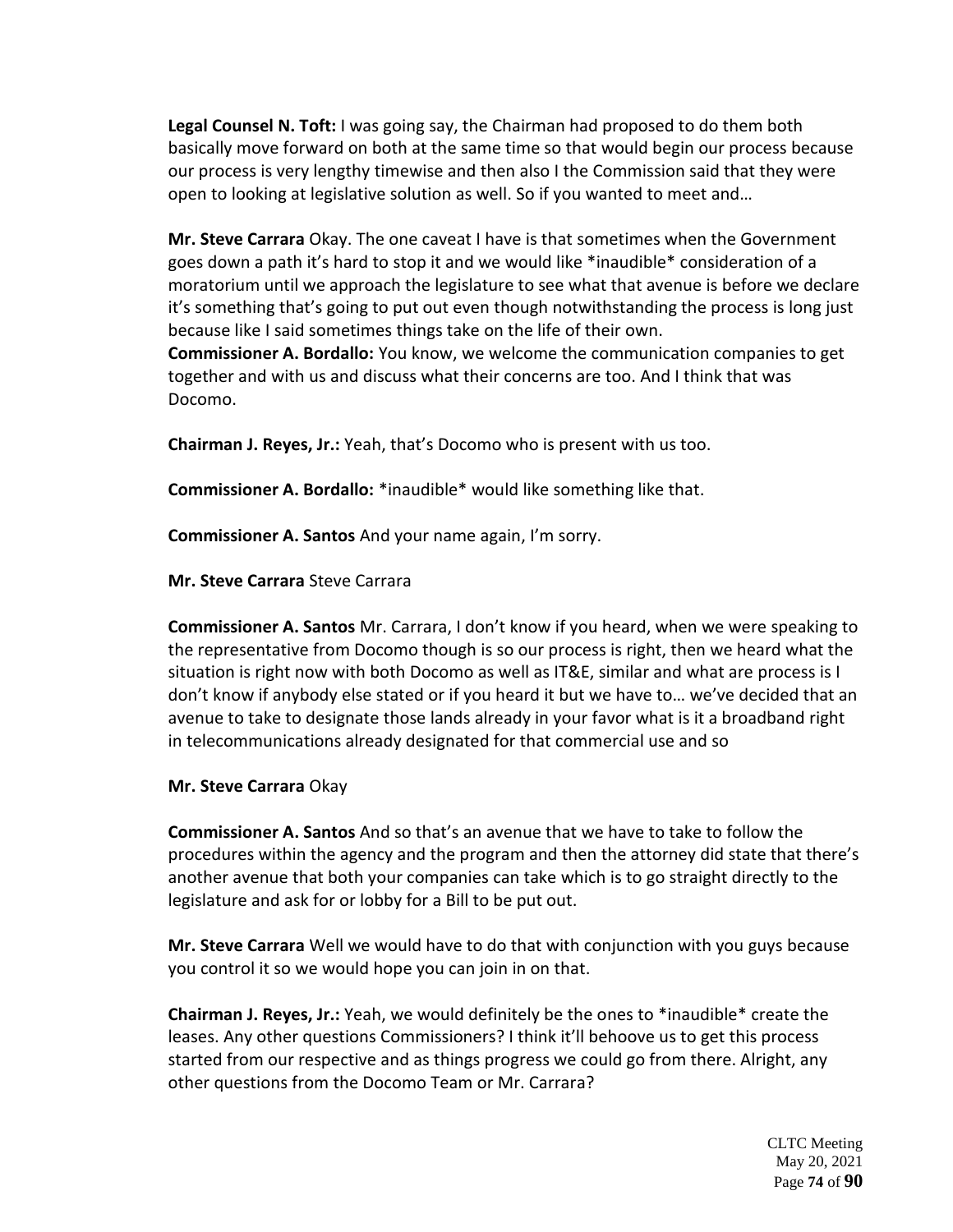**Mr. Steve Carrara** None thank you.

**Chairman J. Reyes, Jr.:** Alright, thank you so much for your presence with us today. Mr. **Cruz** 

**Mr. James Hoffman** Thank you.

**Chairman J. Reyes, Jr.:** Mr. Cruz, we'll take these two or these four right a total of four?

**Program Coordinator III J. Cruz:** We have one more.

**Commissioner A. Bordallo:** KM

**Chairman J. Reyes, Jr.:** Oh, sorry. KM Broadcasting.

**Commissioner A. Bordallo:** Who's that?

**Chairman J. Reyes, Jr.:** Ask Mr. Cruz

**Program Coordinator III J. Cruz:** KM Broadcasting I believe KM Broadcasting is 102 FM I think their site is also in Barrigada. The next item on the agenda is KM Broadcasting, their commercial license on Lot 10-4, Block D, Tract 9, Barrigada has expired on August  $31^{st}$  2020 although in the lease there is a section that states, in no event shall the term of this agreement and any extensions thereof exceed twenty-one years so their existing license only amounted to twenty years and on May 12 Mr…. May 12, 2021, Mr. Rolando sent an email requesting for an extension of the commercial license for their property on Barrigada Heights. Our recommendation is to authorize the one year extension to satisfy the twentyone year term authorized on \*inaudible\* options to extend the license if the extension is granted the license would expire on August  $31<sup>st</sup>$  2021. In addition to that because August is just around the corner we would also like the Board to consider designating and continuing the commercial use of Lot 10-4, Block D, Tract 9, Barrigada containing an area of 2060± square meters at the end of the twenty-one year license with KM.

**Chairman J. Reyes, Jr.:** Okay. I think that makes more sense since August is just around the corner. Okay. Is there anybody here from KM?

**Program Coordinator III J. Cruz:** No.

**Chairman J. Reyes, Jr.:** Okay, Commissioners, anything else on this?

**Commissioner A. Santos** Do they have any outstanding….?

**Program Coordinator III J. Cruz:** They do have an accounts receivable balance of \$1,348.68 although, I did confirm that that payment was just received.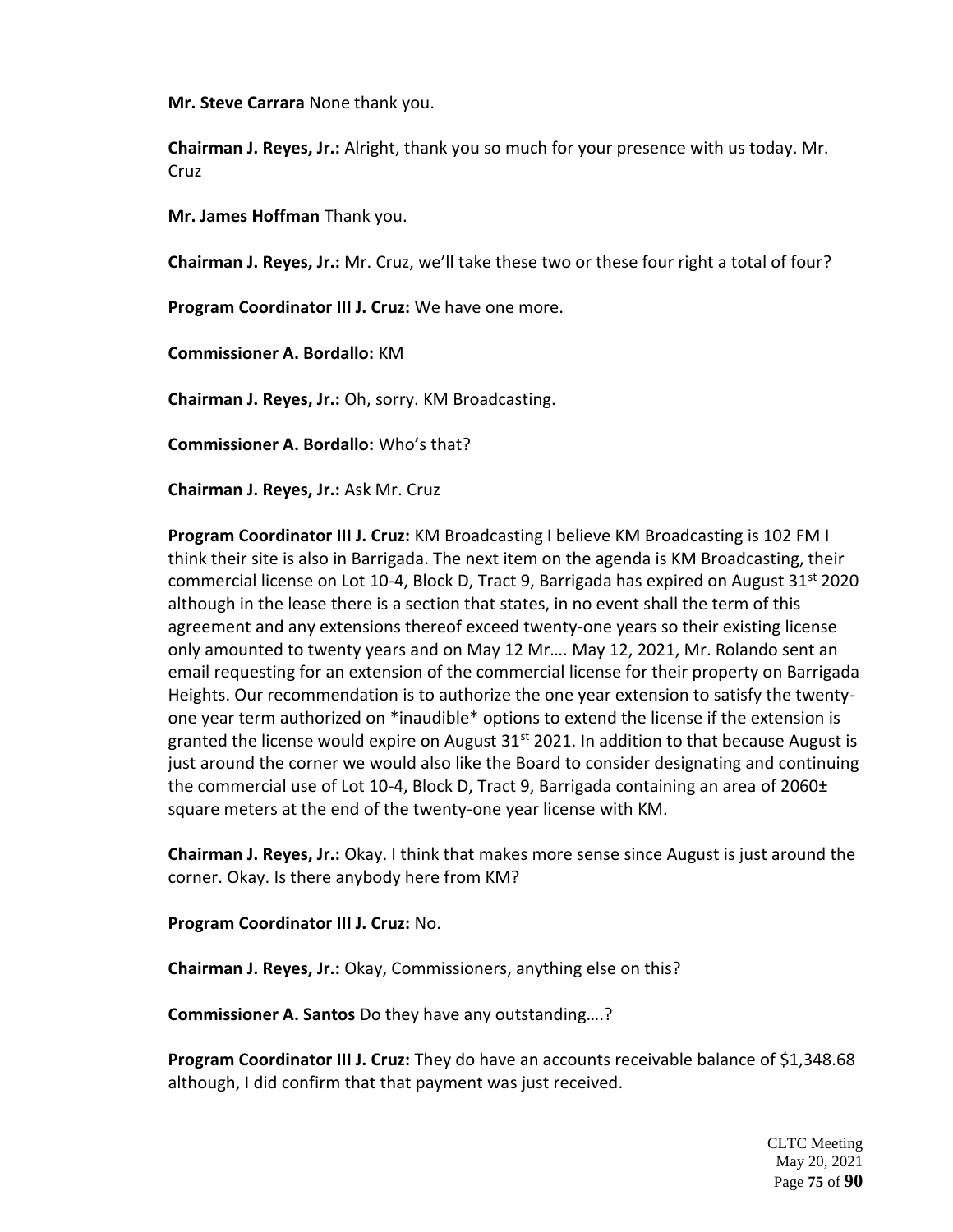**Chairman J. Reyes, Jr.:** Okay

**Program Coordinator III J. Cruz:** But again the account statement was emailed to KM on April 30th 2021.

**Chairman J. Reyes, Jr.:** Alright. Attorney Toft, could we tackle this in the designation of one motion to list all the… or should we do individually for all five?

**Legal Counsel N. Toft:** I think KM would probably be separate because if you were inclined to give them an extension technically they would not be up for the designation until their lease expires in August. But for the other four I think you could just do one motion to begin the process of commercial designations.

Chairman J. Reyes, Jr. Alright, I think that sounds like a good idea but I will yield to my Commissioners on how do we approach.

**Commissioner A. Bordallo:** Let's start with the lease extension.

**Chairman J. Reyes, Jr.:** We'll start with that, okay. Who would like to proceed to make the motion?

**Program Coordinator III J. Cruz:** Sir the extension would be from September 1<sup>st</sup> 2020, up until August  $31<sup>st</sup>$  2021. If the Board grants the extension.

**Commissioner A. Santos** September 1<sup>st</sup>.

**Chairman J. Reyes, Jr.:** Of 2020.

**Commissioner A. Bordallo:** So, it expired August 31<sup>st</sup>?

**Program Coordinator III J. Cruz:** 2020

**Commissioner A. Bordallo:** Okay. I move to authorize a one-year extension to satisfy the twenty-one year term authorized under Term III, Option to Extend license term would expire on August  $31^{st}$  2021 and this is for KM Broadcasting of Guam LLC on Lot 10-4, Block D, Tract 9, Barrigada.

**Chairman J. Reyes, Jr.:** Thank you, Commissioner Bordallo. May I get a second.

**Commissioner A. Santos** I second that.

**Chairman J. Reyes, Jr.:** Thank you, Commissioner Santos. Any objection?

**Commissioner A. Santos** I just want to clarify, Joey, do we need to state the date of \*inaudible\* September 1<sup>st</sup> 2020, did we need to state that in the motion?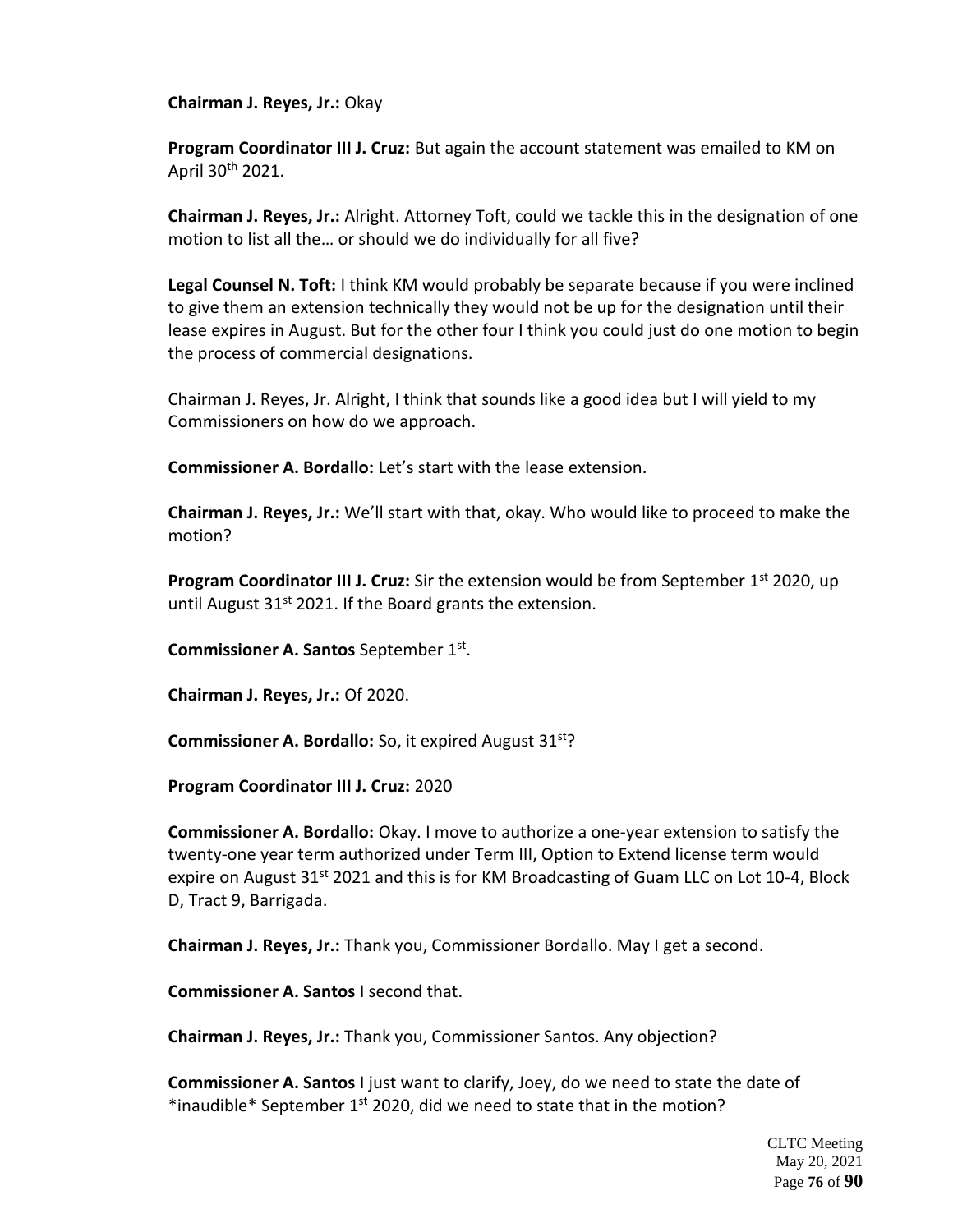**Program Coordinator III J. Cruz:** It would help, just for clarification just so there's no misunderstanding.

**Commissioner A. Bordallo:** The term starts September 30<sup>th</sup> 2020, to August 31<sup>st</sup>, 2021.

**Chairman J. Reyes, Jr.:** Okay so any objections.

**Commissioner A. Santos** I second

**Chairman J. Reyes, Jr.:** Hearing none. The Motion passes for the one-year extension – twenty-one year term under Term III, Option to Extend License or KM Broadcasting of Guam beginning 9.1.2020 through 8.31.2020. Ms. Tina is that good? Okay. Thank you. Secondly, we have the designation and the continuation of the commercial use of the lots for both IT&E and Docomo and as well as to commence public hearings. Any questions before we take action Commissioners.

**Commissioner A. Santos** What would be the motion?

**Program Coordinator III J. Cruz:** I guess you can state all the lots and designate them for commercial use and authorize the commencement for the public hearing.

**Commissioner A. Santos** For those said lots?

**Program Coordinator III J. Cruz:** Yes.

**Commissioner A. Santos** So we're bulking it?

**Chairman J. Reyes, Jr.:** Yeah Attorney Toft we can \*inaudible\*

**Commissioner A. Santos** Okay, Joe, one more time what would be the suggested motion?

**Program Coordinator III J. Cruz:** That you list the lots and that you authorized you designate these lots for commercial use and you authorize the commencement of the public hearing.

**Commissioner A. Santos** Do we have to state the company name too for the said lot?

**Program Coordinator III J. Cruz:** Because it's just lot

**Legal Counsel N. Toft:** It's about the lot itself not the company.

**Commissioner A. Santos** I make a motion to designate Lots 17-1-1 Block F, Tract 9 in Barrigada and Lot 354-7 and Lot 354-R6-RW in Inarajan; and last but no least Lot 7117-4-1 in Yigo oh I'm sorry there's one more and Lot 10125-R12-1 in Dededo to be commercially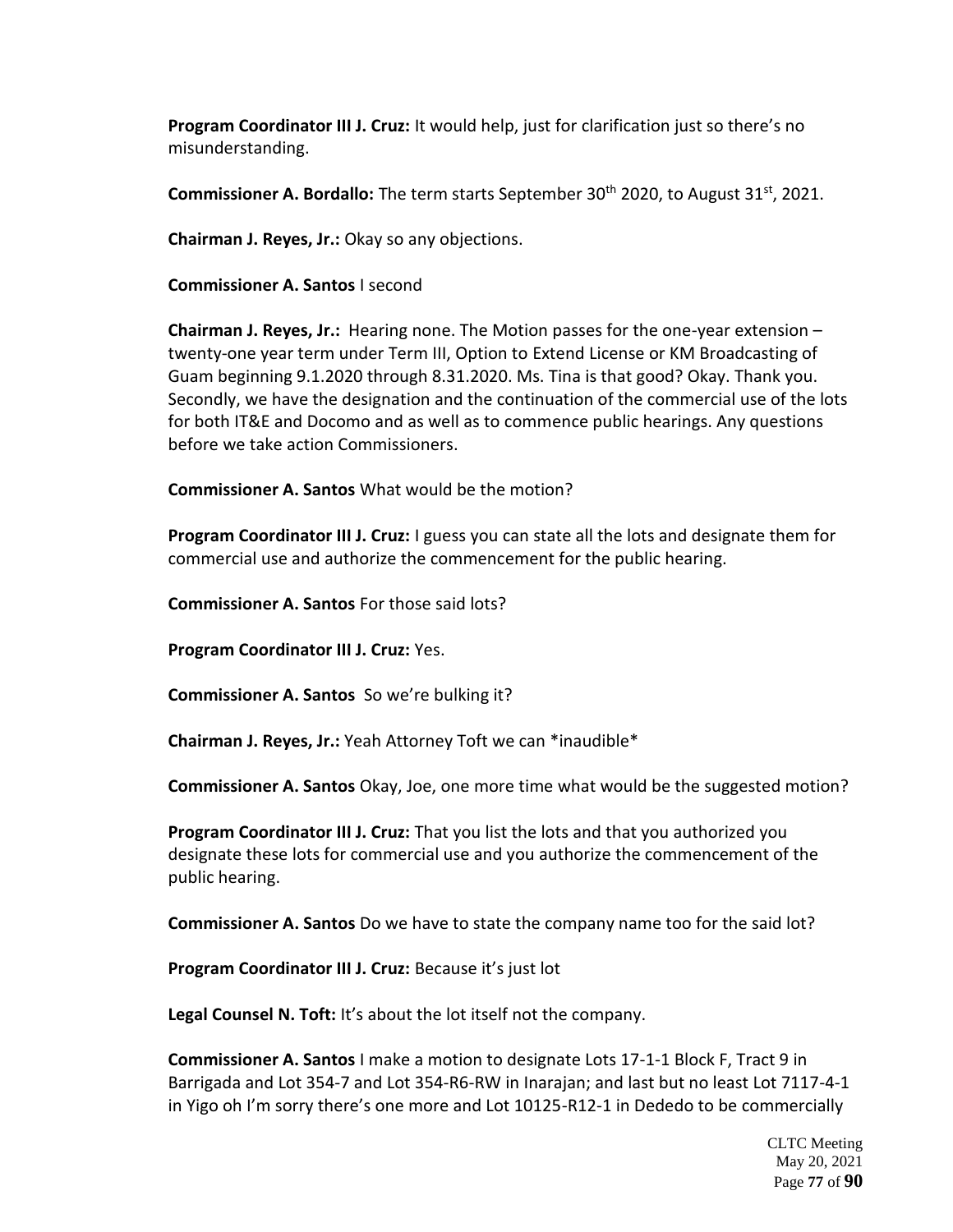designated for designated for commercial use as well as to commence public hearing on the designation of the lots for commercial use.

**Chairman J. Reyes, Jr.:** Thank you Commissioner Santos. Ms. Tina?

**Land Agent I T. Tainatongo**: Joey, can you just confirm the Lot for 10125-R1 is it R12-1 or R1….?

**Program Coordinator III J. Cruz:** It's dash R12, dash R12-1

**Chairman J. Reyes, Jr.:** Thank you, Commissioner Santos. May I get a second?

**Commissioner A. Bordallo:** I'll second

**Chairman J. Reyes, Jr.:** Thank you Commissioner Bordallo. Any objections?

**Commissioner A. Santos**: None

**Chairman J. Reyes, Jr**.: Okay hearing none motion passes to designate the aforementioned lots as commercial use and to commence public hearing. Thank you, Commissioners.

**Program Coordinator III J. Cruz:** Sir, just one question. For the public hearings, would the Board like to have it in the specific village or do we host it like how we did for the submerged, virtual? Given that the number of people in \*inaudible\* increased to 100, did you want have it as a… like how we're having it now or virtual like how we had it with the submerged?

**Commissioner A. Santos** I think we should go into the village. That's what I think, what about you, Saina, what are your thoughts?

**Chairman J. Reyes, Jr.:** Yes, I'm open to \*inaudible\* so in person we can do it in person as to?

**Program Coordinator III J. Cruz:** In the village

**Chairman J. Reyes, Jr.:** Mr..?

**Mr. Steve Carrara** May I be excused? Don't want to be rude.

**Chairman J. Reyes, Jr.:** Thank you for time. Thank you, Docomo team for your presences.

**Mr. James Hoffman** Thank you very much.

**Chairman J. Reyes, Jr.:** Mr. Cruz.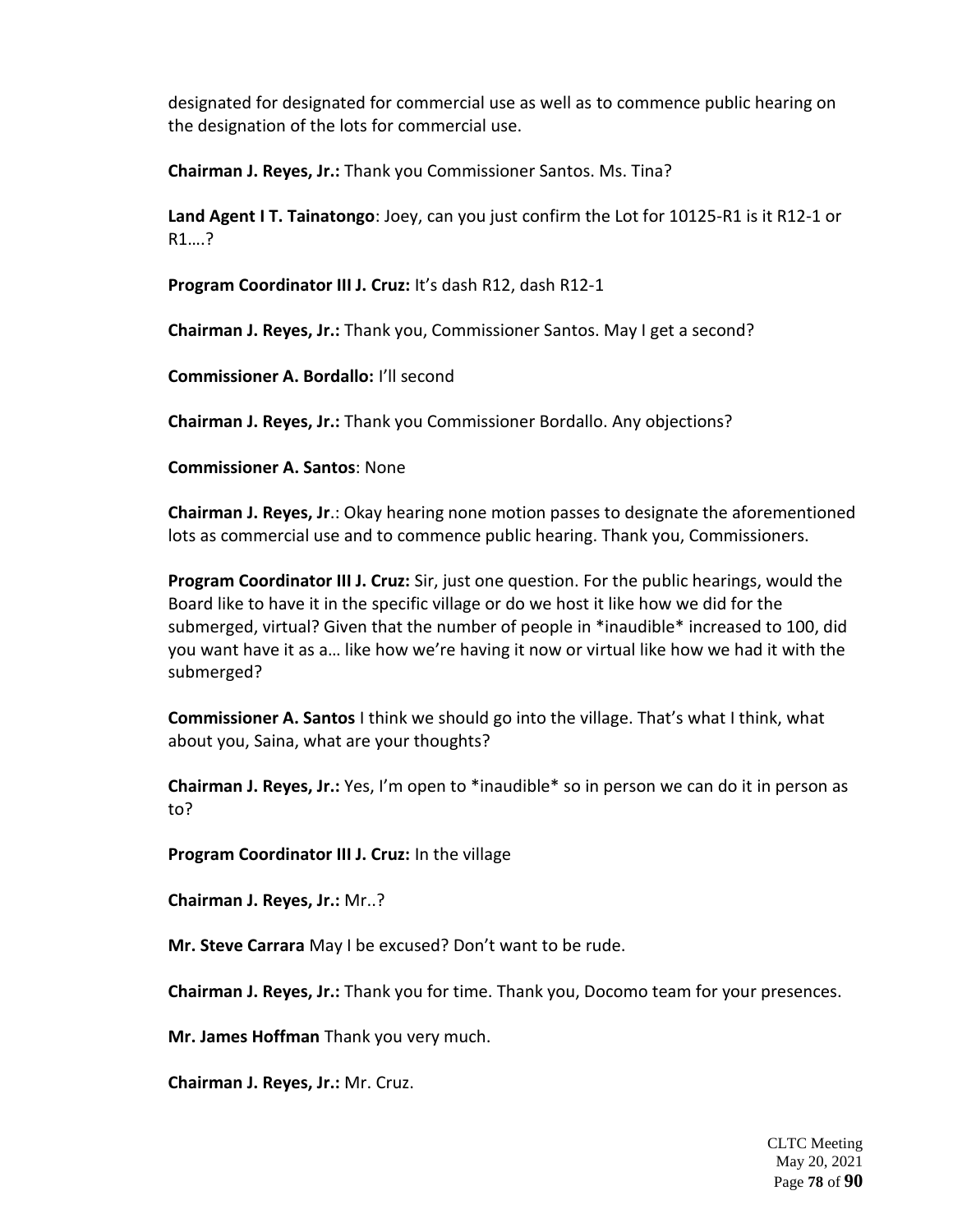**Program Coordinator III J. Cruz:** We have one more for commercial. This is for Lot 11-B-R3, Piti. Kwikspace has a representative Mr. Kyle Borja.

**Chairman J. Reyes, Jr.:** Okay, Mr. Borja and for the record can you just please state your name.

**Mr. Kyle Borja:** Hafa Adai, Commissioners. My name is Kyle Borja, representative for Kwikspace.

**Chairman J. Reyes, Jr.:** Okay. Thank you.

**Program Coordinator III J. Cruz:** This specific property was another comment in the management letter of our FY2020 Audit. Again, this has been brought up before to the previous Board members. Kwikspace… let me just go down the facts.

**Chairman J. Reyes, Jr.:** Sure.

**Program Coordinator III J. Cruz:** On May 14, 2008, Department of Economic Development and Commerce Authority submitted a letter to CLTC requesting approval from CLTC by way of a Grant of Easement in perpetuity of Guam Ancestral Lands Commission. The easement would be for a 60 foot-wide by 165 foot-long property at a rate of \$0.20 per square meter which equates to \$183.94 monthly or \$2,207.28 annually. On June  $25<sup>th</sup>$  2008, the Board approved the Grant of Right of Way Easement request presented by GEDA or GEDCA at the time. A Grant of Right of Way Easement was prepared but was not finalized. Kwikspace has been paying annually just I think yesterday or the day before we received the annual payment of \$2207.28 unfortunately because there was no valid or in forceful commercial lease or license agreement it was mentioned in the management letter \*inaudible\* comment of concern of control efficiency. So, our recommendation is to designate Lot 114- B-R3 containing an area of 15,038± square meters for commercial use in compliance with 75122, Chapter 75, Title 21, GCA and Public Law 33-95.

The representative from Kwikspace was invited so they can also….

**Mr. Kyle Borja:** We'd like to figure out where this will go because as Mr. Cruz had just mentioned, the approval for this is granted by previous commission way back in 2008, correct? And since then, the execution of the Grant of Easement has never materialized so I don't know Attorney Toft if you shall shed some light on that.

**Legal Counsel N. Toft:** This is the corner of that lot of \*inaudible\* with Ancestral is that correct, remind me.

**Mr. Kyle Borja:** Yes. I believe Kwikspace is currently sitting on Ancestral lot. What the objective of Kwikspace was to do with this Grant of Easement is sort of have back access off I believe Assumption Drive. This is that back road that's near Jose Rios and it'll take you all the way out over by the Circle K, Circle  $K - 76$ .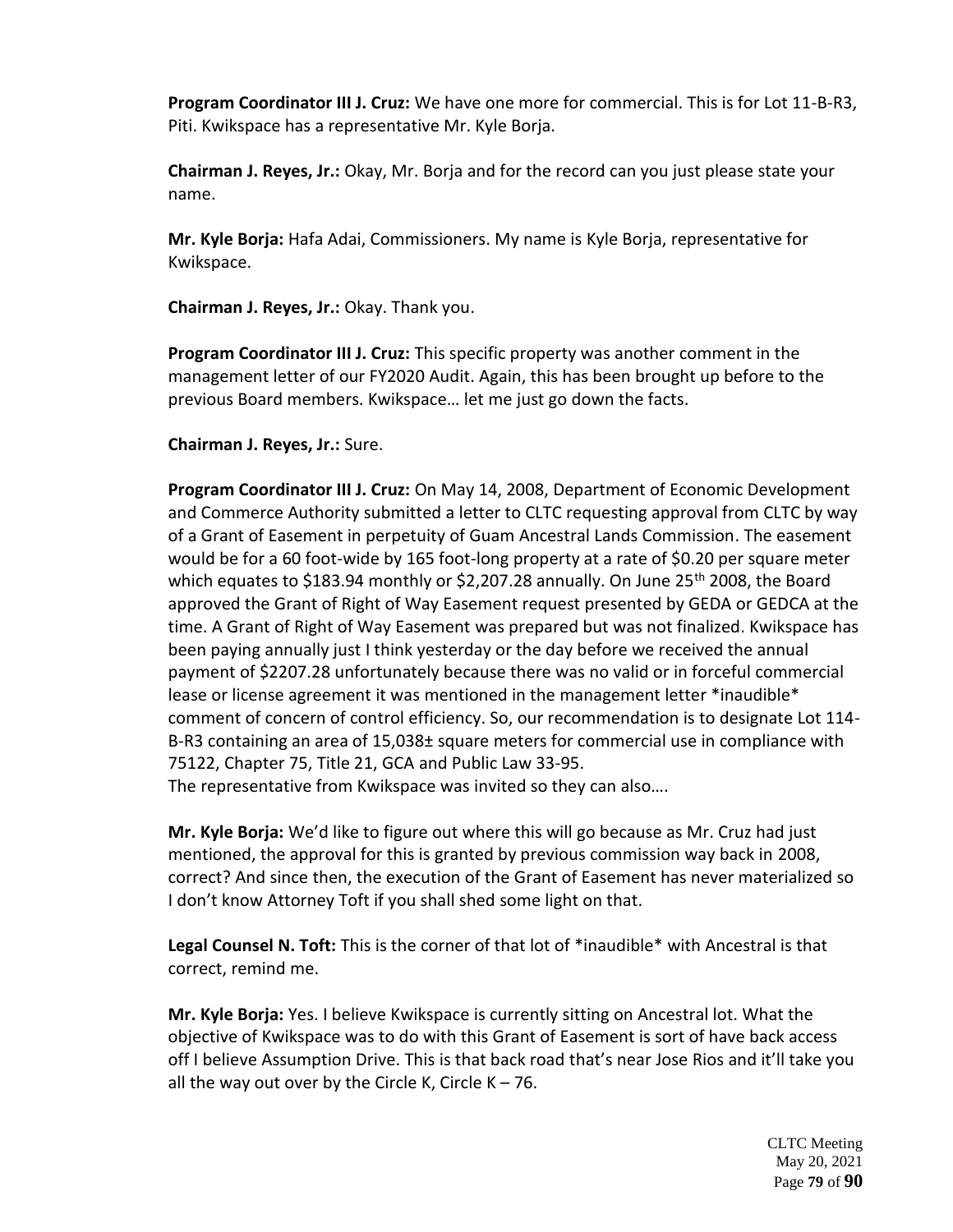**Chairman J. Reyes, Jr.:** By the church?

**Mr. Kyle Borja:** Yes. Yes. You'll pass the church.

**Legal Counsel N. Toft:** So some of the discussions that went on a few years ago where the possible landing streams with Ancestral Lands the Chamorro Land Trust have some people that have had some pre-existing dwellings on Ancestral Lands and Ancestral Lands has this issue that they're trying to deal with with Kwikspace who is… Kwikspace is primarily located on Ancestral lands there's only this kind of weird sliver that they require that Chamorro Land Trust has control on it and it's a very odd shape lot something that you should probably bring up and it'll detail \*inaudible\* part of the map and being able to eyeball this. But the idea was to get together with Ancestral Lands and work out an exchange such that Kwikspace only have to deal with one agency one lease and be done with it and hopefully benefit both agencies as well and that we would have no control over areas where we have potential lessees already dwelling there that we could get officially on instead of sitting on Ancestral Lands so those were discussed back in 2017-2018 but there were transitions in leadership and it \*inaudible\* fell through but I would suggest in bringing that back up again and I think a swap would not be difficult to do administratively as long as the \*inaudible\* the size and value of the exchange and Ancestral Lands has broaden up as recently as yesterday. So they're well versed in this issue as well. \*inaudible\* I mean between the two agencies.

**Chairman J. Reyes, Jr.:** Okay. Joey, I have one clarification here. So in the recommendations, 15,038 ± square meters

**Program Coordinator III J. Cruz:** That's the entire area

**Chairman J. Reyes, Jr.:** The entire area

**Mr. Kyle Borja:** If I can make a quick note of that, this property has a unique shape because it's part of the Masso River system so I think the Masso River basically runs through the middle portion of the property and Kwikspace is on one side of that Masso River.

**Chairman J. Reyes, Jr.:** I've been there.

**Legal Counsel N. Toft:** Most of it unusable land as far as the lot itself.

**Chairman J. Reyes, Jr.:** So Joey, the intent here or at least just going through the recommendations to the entire area for commercial however Kwikspace is only on

**Program Coordinator III J. Cruz:** A certain portion

**Chairman J. Reyes, Jr.:** 919.7 square meters.

**Program Coordinator III J. Cruz:** Which is \*inaudible\* 60 wide and 165 long?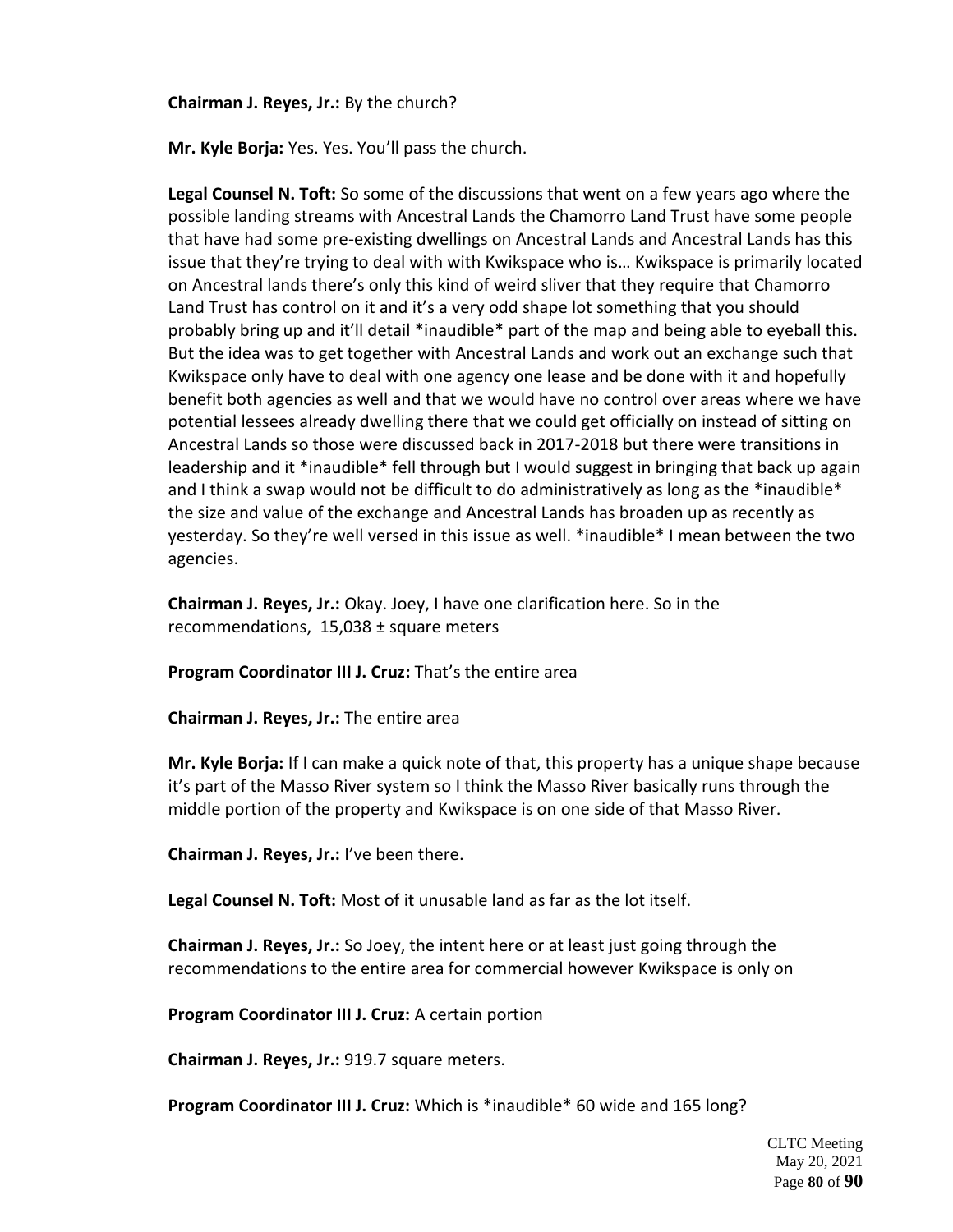**Legal Counsel N. Toft:** Yeah, it's just an entrance

Unidentified: A little less than a quarter acre.

**Commissioner A. Bordallo:** I just have a question, when you talk about Guam Ancestral Lands those aren't they privately owned?

**Legal Counsel N. Toft:** It's a public-private hybrid it's still a Government agency it's still technically Government lands that are held in trust for a certain class of beneficiaries.

**Commissioner A. Bordallo:** Because some of those lands returned to the original owners and my question is what if that land is taken given back to the original owner?

**Legal Counsel N. Toft:** If the lot that we're discussing now?

**Commissioner A. Bordallo:** \*inaudible\* is Chamorro Land Trust?

**Legal Counsel N. Toft:** It's Chamorro Land Trust … well that'll be for Ancestral Lands to look at to see if there's an historical claim on that area.

**Chairman J. Reyes, Jr.:** It's the bulk of it is Ancestral

**Commissioner A. Bordallo:** So I think you guys should get together.

All: Laughing **Chairman J. Reyes, Jr.:** He represents both.

**Legal Counsel N. Toft:** I was going to say, I can get together with myself on that but I think it's for the… we might need to invite the Chairman and the Directors of both to get together and work out the frame work that would be acceptable for both sides.

**Chairman J. Reyes, Jr.:** And pick it back up where it left off?

**Legal Counsel N. Toft:** Yes.

**Chairman J. Reyes, Jr.:** So let's do this Commissioners, I think it'll do us some good to have those conversations than to make any designation but Mr. Cruz.

**Program Coordinator III J. Cruz:** If that's the direction can we just authorize a Right of Entry for Kwikspace? It's just to ensure that they're covered too.

**Commissioner A. Bordallo:** Sure

**Chairman J. Reyes, Jr.:** Yeah, I think that's prudent so…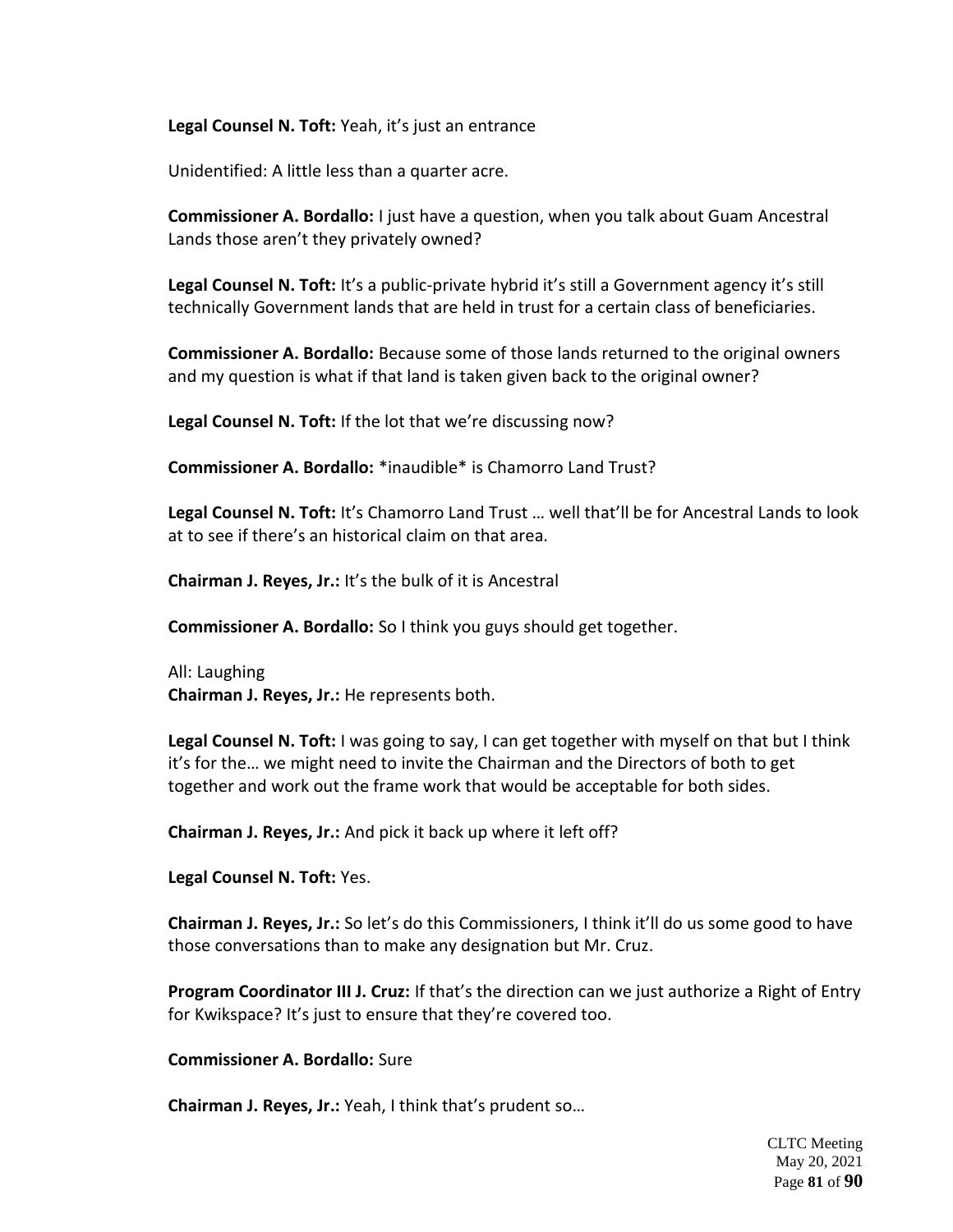**Commissioner A. Bordallo:** Yeah, they have to continue their business.

All: Laughing

**Chairman J. Reyes, Jr.:** Okay so just for \*inaudible\* let's not act on what's being recommended here. Let's have those conversations with the other agency but then however, Mr. Cruz's point let's just allow a Right of Entry so that it's documented. Alright, just want to make sure that we are all on the same page.

**Commissioner A. Santos** I would like to make a motion to allow Kwikspace be given the Right of Entry authority to be designate a lot 114-B-R3 containing an area of 15,038 square meters

**Chairman J. Reyes, Jr.:** No

**Commissioner A. Santos** Or just the right of… I don't need to state the….

**Program Coordinator III J. Cruz:** Just correct it to 919.7

**Commissioner A. Bordallo:** Yeah

**Commissioner A. Santos** Oh, Okay, I get it. Correcting the size to 919.7 square meters for \$0.20 per square meter which equates to \$183.94 monthly or \$2,207.28 annually.

**Commissioner A. Bordallo:** I second it.

**Chairman J. Reyes, Jr.:** Thank you Commissioner Santos. Thank you Commissioner Bordallo, any objections?

**Commissioner A. Bordallo:** None

**Chairman J. Reyes, Jr.:** Okay, hearing none, motion passes to allow the Right of Entry for Kwikspace Lot 114-B-R3 in the Municipality of Piti. Thank you.

**Commissioner A. Bordallo:** By the way, would you need Land Management to get together.

**Legal Counsel N. Toft:** Yeah, they would be involve at some point of the process.

**Commissioner A. Santos** Would you…?

**Legal Counsel N. Toft:** Yeah, I know they're attorney so…

**Program Coordinator III J. Cruz:** Can you have them sign all of it.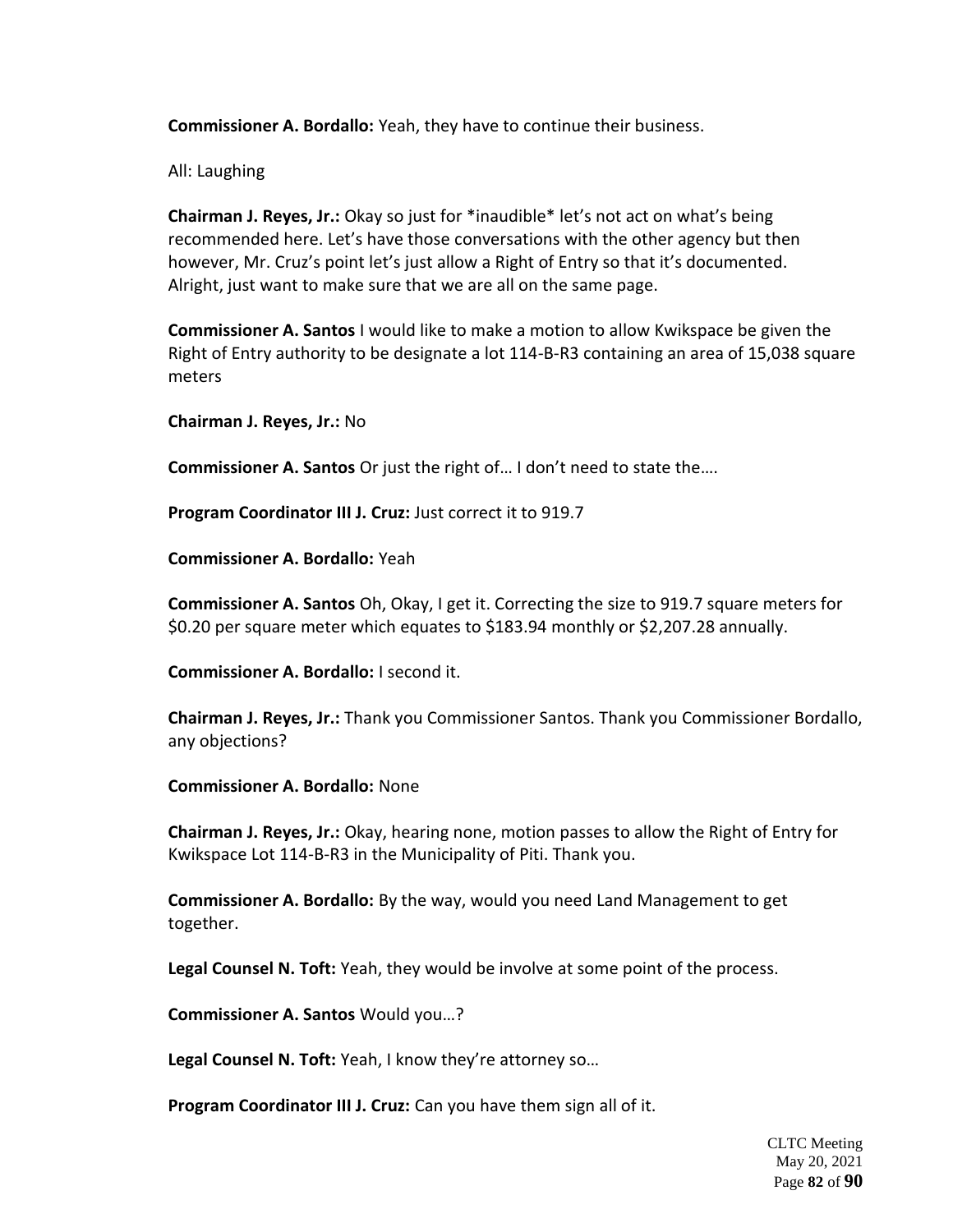**Chairman J. Reyes, Jr.:** Okay, alright. Good stuff. Thank you, Commissioners. Thank you, thank you sir for your presence today.

**Mr. Kyle Borja:** Thank you, Chairman Reyes and Commissioners.

**Commissioner A. Bordallo:** You're welcome.

**Chairman J. Reyes, Jr.:** Okay, Mr. Cruz, any other audit findings to be discussed today?

**Program Coordinator III J. Cruz:** The remaining two will be presented at the next Board meeting. For the Guam Raceway, we were waiting for certain files, we received those files but the boys from Survey need some time to plot and all that great stuff. The other one, Johnny Cool, the update of Johnny Cool, I just received their two appraisals I think last week, \*inaudible\* we are preparing proposed terms which would be runned by Attorney Toft and we can meet with Mr. Johnny Cool to settle it and square it away and present it to the Board for their approval.

**Chairman J. Reyes, Jr.:** Will that be done for next month?

**Program Coordinator III J. Cruz:** Yes…yes.

**Chairman J. Reyes, Jr.:** Thank you, sir. Okay, so we do have some open items but some that we have tabled. If we could get that as priority for the next board meeting, all audit findings I want to be able to close it out by next month. Thank you. And we'll keep at you, Sir for the Manager Report.

**Program Coordinator III J. Cruz:** In the packet you received the Revenue Collection Report as of April 2021 and for the CLTC Operations Fund, as of April 2021, we collected \$655,741.58, that's the accumulative total from October \*inaudible\* for the Survey & Infrastructure Fund, we collected \$8,737.45. For the Loan Guaranty Fund, we collected \$114,859.00 which gives a grand total of \$779,338.03 for all three funds. And speaking of our Financial Matters, there's a couple of request we would like to make. The first request would be for the Board to consider and to designate two signatories for the Bank of Guam Accounts that we have custody of. Those accounts are account number 0101295976, I believe that is our Checking Account. The next account is 0401437964, that's our Time Deposit Account. And the last account is 2501002274 which is our Savings Account.

**Chairman J. Reyes, Jr.:** So the current signatory is the previous administrator and myself, correct?

**Program Coordinator III J. Cruz:** Yes, sir.

**Chairman J. Reyes, Jr.:** And is it advisable to have two Commissioners or is it advisable to have one Commissioner one \*inaudible\*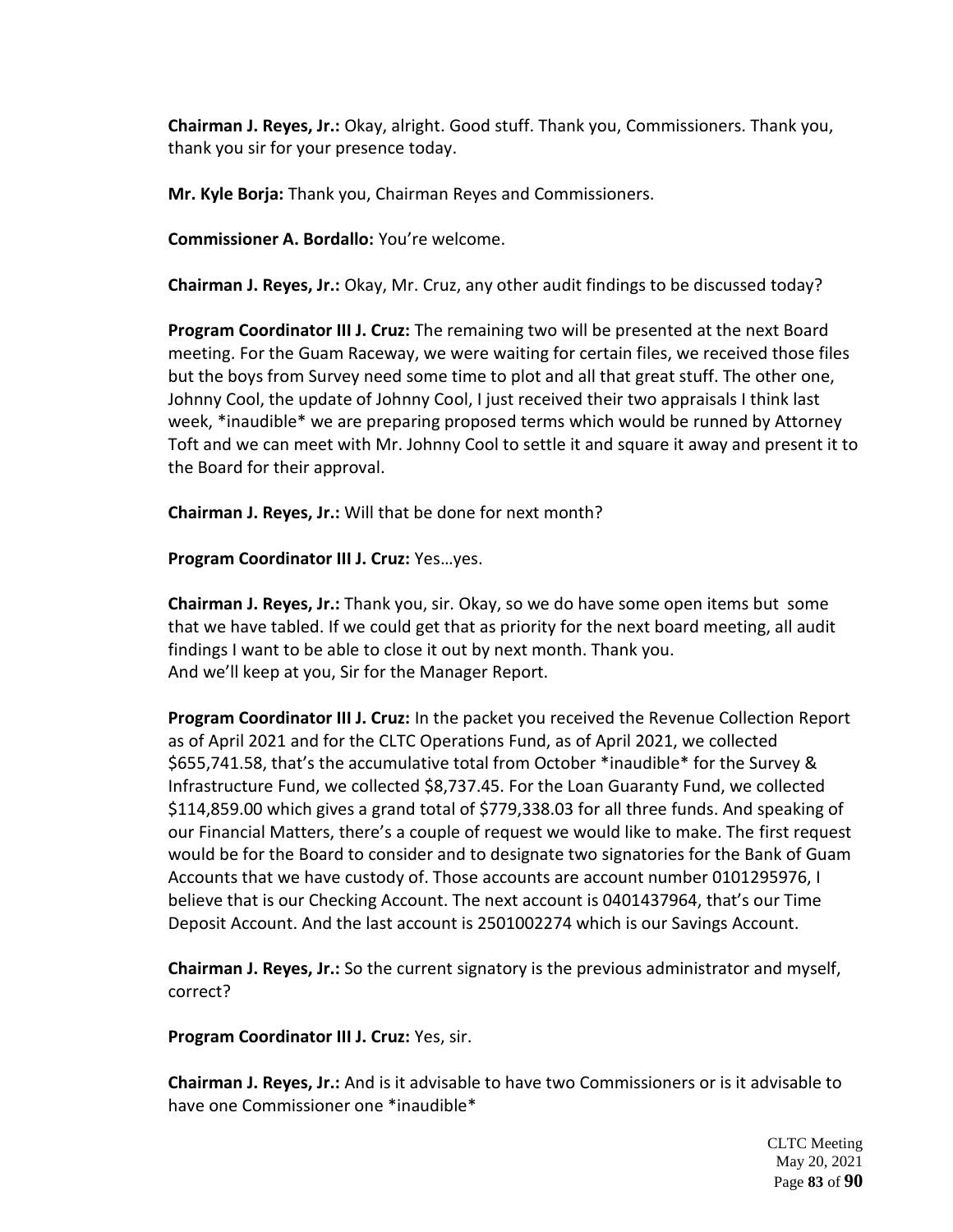**Program Coordinator III J. Cruz:** That would be up to the Board.

**Chairman J. Reyes, Jr.:** Up to the Board.

**Program Coordinator III J. Cruz:** For as long as we have two signatories.

**Chairman J. Reyes, Jr.:** Yeah, we should. We need to definitely get that done. So Commissioner Santos, would you like to be one of our signatories?

**Commissioner A. Santos** No, I nominate Commissioner Bordallo to be….

All: Laughing

**Commissioner A. Bordallo:** No way, I'm going.

**Commissioner A. Santos** Oh never mind then I'll do it. I'll be the next designated… I don't want to be involve.

**Commissioner A. Bordallo:** I have enough checks to sign.

**Commissioner A. Santos** I will thank you.

**Chairman J. Reyes, Jr.:** Okay, so we need a motion Commissioners.

**Commissioner A. Bordallo:** I make a motion that the second signatory is Commissioner Angela Santos.

**Chairman J. Reyes, Jr.:** Thank you, Commissioner Bordallo. Pardon me, let me take a pause here real quick. Attorney Toft, since it's designating Commissioner Santos and Commissioner Bordallo makes the motion; I… how would…

**Legal Counsel N. Toft:** Either one of you can… second it.

**Chairman J. Reyes, Jr.:** Okay. Just want make sure we cover our bases and we're not making any mistakes.

**Commissioner A. Santos** You can do it.

**Chairman J. Reyes, Jr.:** Alright, thank you Commissioner Santos. May I get a second. I second the motion to designate Commissioner Angela Therese Santos as the second signatory on the accounts mentioned ending 2274, 5976 and 7964. Any objections?

**Commissioner A. Bordallo:** None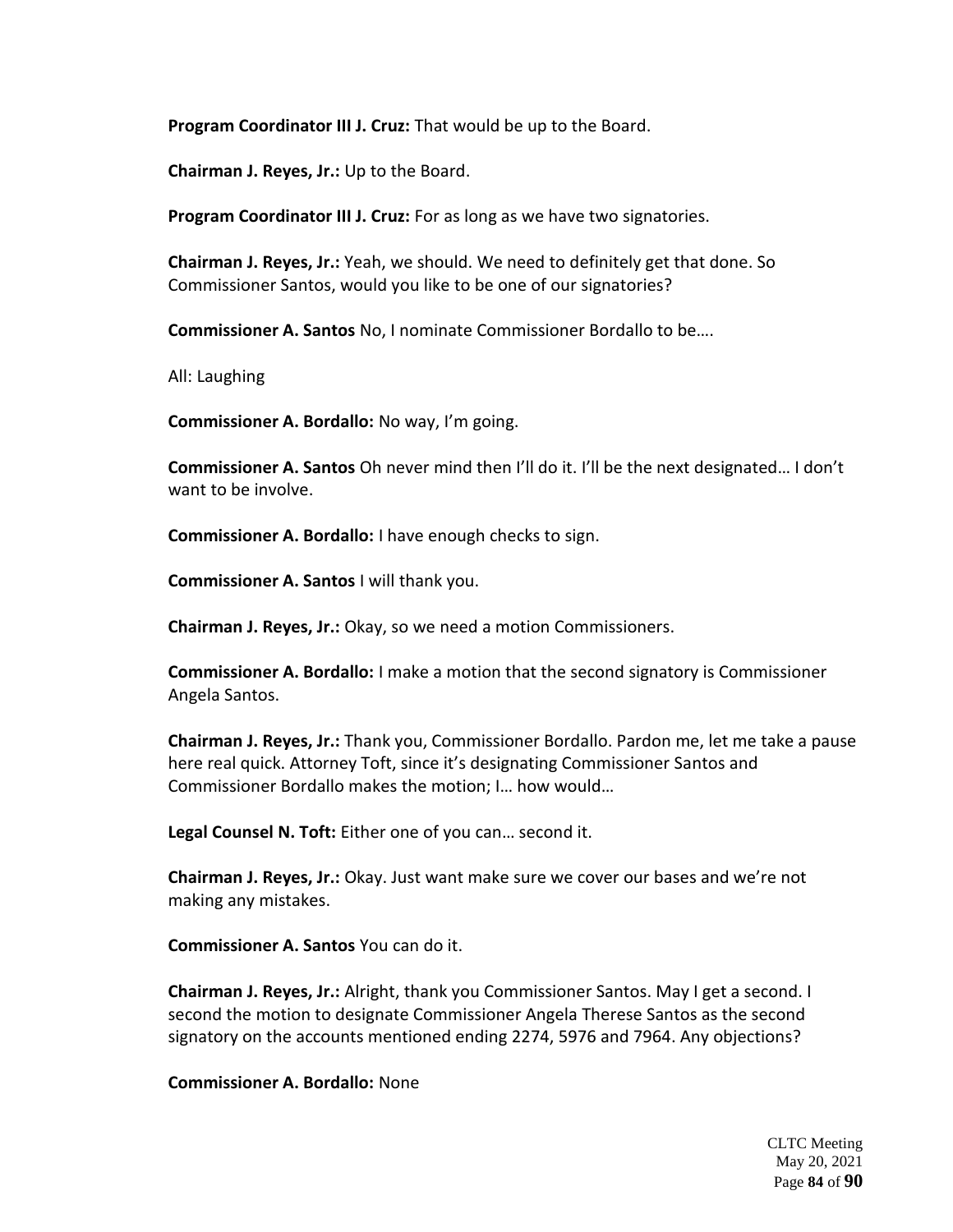**Chairman J. Reyes, Jr.:** Hearing none. Motion passes.

**Program Coordinator III J. Cruz:** We'll get the resolution prepared so you both can sign in. Our next request is…

**Chairman J. Reyes, Jr.:** Oh, another request?

All: Laughing

**Program Coordinator III J. Cruz:** Our next request is to withdraw \$5.00 from Bank of Guam Account Number ending in 5976 and deposit it into Bank of Guam Account Number ending in 2274. Currently, because no activity each account is considered inactive in dormant in order to bring it back into active status there needs to be a withdrawal and deposit.

**Chairman J. Reyes, Jr.:** Transaction

**Program Coordinator III J. Cruz:** Aside from that, maybe the Board can consider that these actions happen at the end of every month because it's important because when we go through the audit it's going to need the bank statements. If they're inactive they don't generate bank statements so you know that's just what it's for and each account is related to the Loan Guaranty Fund so there's no comingling of funds between funds there's no comingling of money between funds. So it's not like we're taking it from the operations and putting it into the Loan Guaranty it's between the Loan Guaranty Fund.

**Chairman J. Reyes, Jr.:** And every month you'll take it from one or the other and then reverse it?

**Program Coordinator III J. Cruz:** Reverse

**Chairman J. Reyes, Jr.:** Okay just so that there's activity to keep it active, correct?

**Program Coordinator III J. Cruz:** Yes and generate the statements that we need.

**Chairman J. Reyes, Jr.:** Okay, there are no objections from me. Commissioners?

**Commissioner A. Santos** No objections

**Chairman J. Reyes, Jr.:** Okay, Commissioners may we get a motion to allow on a monthly basis beginning June that a withdrawal and deposit be conducted on the two accounts related the Loan Guaranty. And for clarity Mr. Cruz, do we put what account numbers ending in that?

**Program Coordinator III J. Cruz:** First one is 5976 and 2274

**Chairman J. Reyes, Jr.:** So between those two okay.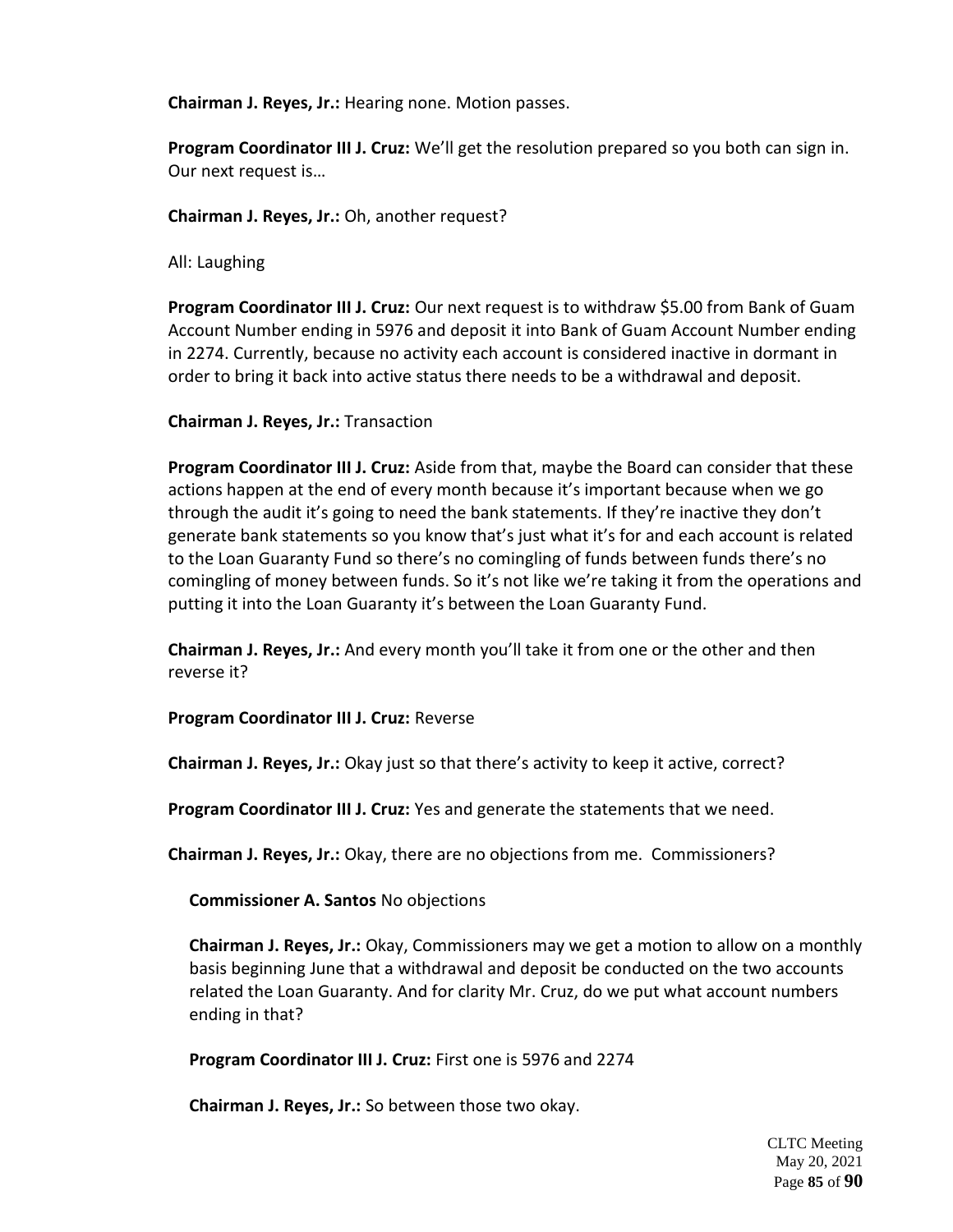**Commissioner A. Santos** So it'll be like a withdrawal and deposit?

**Commissioner A. Bordallo:** I second the motion.

**Commissioner A. Santos** I make a motion to on a monthly basis starting June 2021 is there an end date or have it continual?

**Program Coordinator III J. Cruz:** Just continual

**Commissioner A. Santos** As a continual transaction regarding the Loan Guaranty, do I have to state that?

**Program Coordinator III J. Cruz:** You can just mention the account numbers.

**Commissioner A. Santos** Okay from the withdrawal for \$5.00 from the account ending the account at Bank of Guam ending 5976 and deposit into the account at Bank of Guam ending in 2274.

**Commissioner A. Bordallo:** So moved. \*inaudible\*

**Chairman J. Reyes, Jr.:** Thank you thank you for the motion Commissioner Santos.

**Program Coordinator III J. Cruz:** You mentioned monthly right.

**Commissioner A. Santos** \*inaudible\* did I mention monthly?

**Land Agent I T. Tainatongo**: Yes you did.

**Commissioner A. Santos** Okay great.

**Chairman J. Reyes, Jr.:** Thank you Commissioner Bordallo. Any objections? Okay hearing none, motion passes on the transactions to be conducted on two accounts related to the Loan Guaranty. And then on…

**Program Coordinator III J. Cruz:** One more right?

**Chairman J. Reyes, Jr.:** On the Revenue Collections

**Program Coordinator III J. Cruz:** No. I guess on the Land Registration. We're done with the financial.

**Chairman J. Reyes, Jr.:** Okay, are we moving down to the next item on the Agency Reports/ updates?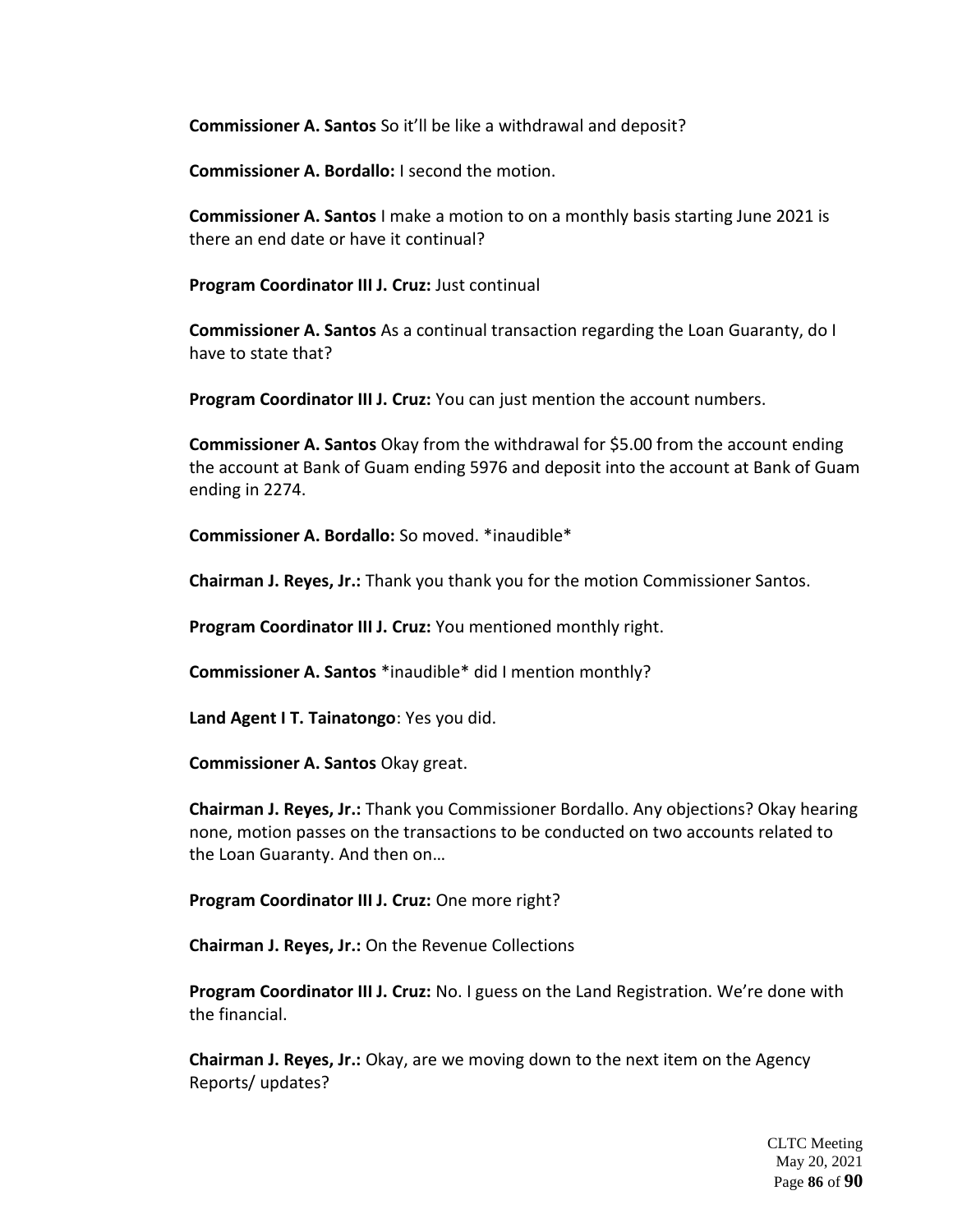**Program Coordinator III J. Cruz:** Yes. So for the Land Registration, I'm not too sure if I said, Lot 10140 last meeting if I did I stand corrected it's Lot 10148 Dededo we were given a listing by Department of Land Management that there's a total of 127 people to be served as of May 20, 2021, CLTC's Process Servers have served 66 people which is 52% but what we're doing now is that because the other the remainder we have been unsuccessful by leaving; You Were Visited By or contact information to contact the office we have not had any success in that we have been unsuccessful in trying to obtain peoples contact information so now we're going the route of sending certified mail. So in the upcoming week or two we'll be sending out the remainder which is 61 letters – certified letters… certified mail and so far there has been out of 66…. 61 affidavits have been recorded with the Superior Court and \*inaudible\* with the court.

**Chairman J. Reyes, Jr.:** What's the total size or that we're getting in these land registrations in \*inaudible\* now? Do we know that?

**Legal Counsel N. Toft:** For that specific lot?

**Chairman J. Reyes, Jr.:** Yeah

**Program Coordinator III J. Cruz:** I'm not too sure the exact area but it's a pretty big chunk of land.

**Legal Counsel N. Toft:** \*Inaudible\* yeah.

**Chairman J. Reyes, Jr.:** Okay and how much more do we have in the

**Legal Counsel N. Toft:** Potential inventory?

**Chairman J. Reyes, Jr.:** Yeah.

**Legal Counsel N. Toft:** There are 45 on the lots identified that we hoped to be pushing forward on this year. We're trying too.. the goal is \*inaudible\* to combine maximizing area and also spots that are right for residential development as \*inaudible\* targets and the reason for those obvious for residential for obvious reason the area is such that because the Commercial Rules cap are to lease out at 9% of total inventory that if you increase the total registered \*inaudible\* that increases the amount able to be commercially leased out without having to sacrifice residential area.

**Chairman J. Reyes, Jr.:** Got it. That's good to know. So what I would like to ask though for all of the ones that are in que what is the total size right knowing that it's residential and then again just for inventory purposes.

**Legal Counsel N. Toft:** I can send an email to the Commission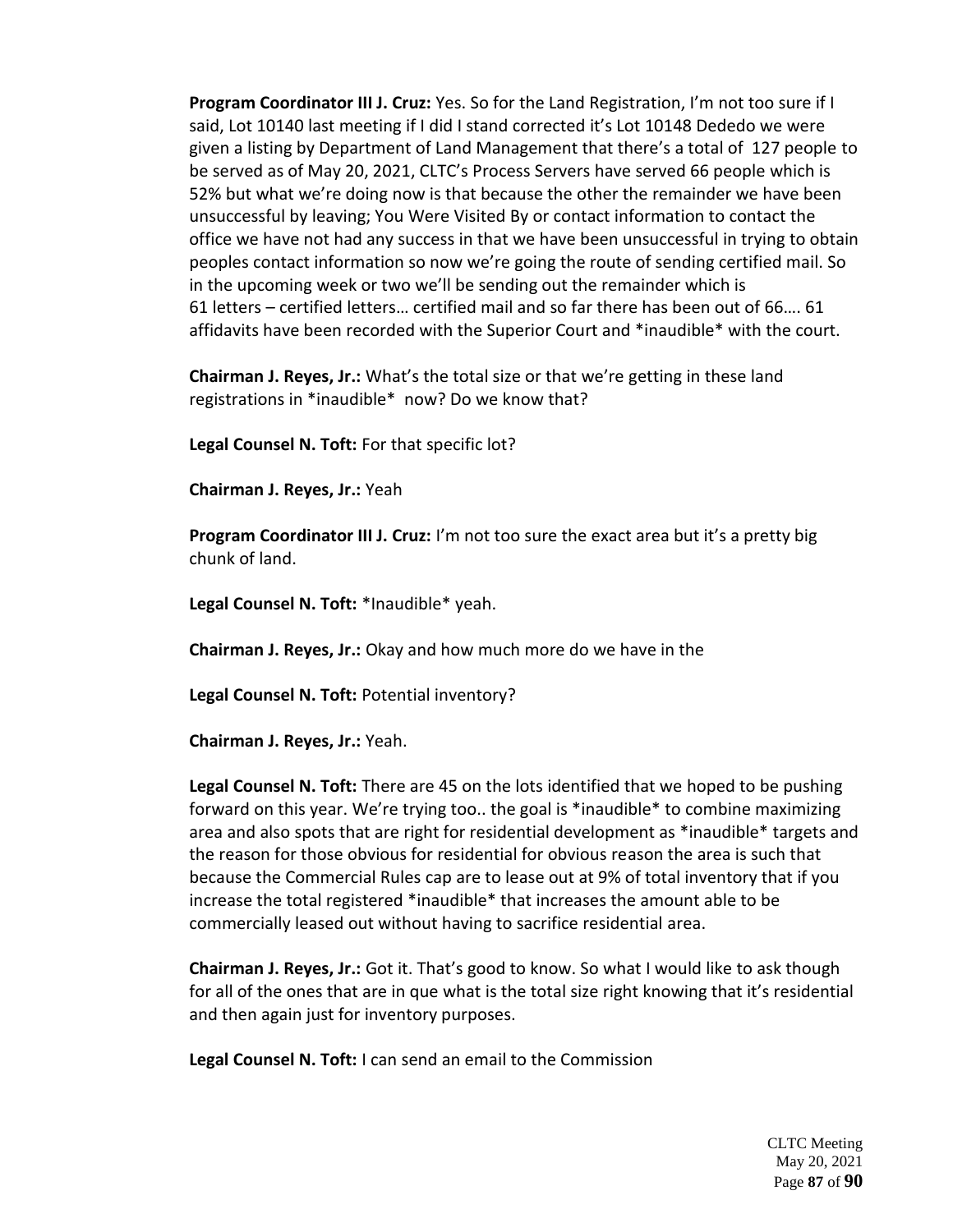**Chairman J. Reyes, Jr.:** and then for inventory purposes in addition to what's already coming up; what are the other tracts right can we do another ten at least identify with the survey team. We may not act on it right because of the commercial implications but I do want to set some priority as far as; here's what's in que, here's what's almost done at least so we can understand what is the total that we're looking at for a residential perspective.

**Program Coordinator III J. Cruz:** In our audit I believe that we have a total of 3300 square meters oh… I think it's 3300 acres of unregistered property. That's an estimate but it's in our audit report.

**Chairman J. Reyes, Jr.:** And that's another thing right, the unregistered. And then that may be certain pieces but in totality what is the total around that those surrounding areas. But yeah if we can do that and then Joey if we can talk a little further on how we can categorize these things just so that we're prepared in having a full list of with \*inaudible\* survey guys on inventory or for registering.

**Legal Counsel N. Toft:** And just so you know the technicality behind the scenes stuff… so the high residential area ones are going to be the ones where you're going to have to serve hundreds of people. The rural high area ones may only have to serve less than a dozen of people at a time so we're trying to balance out CLTC's resources on the…

**Chairman J. Reyes, Jr.:** I think too Joey one thing that kind of just peeked my interest is yes we have limited resource but I'm open and we'll talk with our Commissioners is that if there's an opportunity to outsource and if there's someone that does this and that's all they do and if there's a cost benefit to that we can be open to that. So if you could explore that as well.

**Program Coordinator III J. Cruz:** We already initiated that so.. hopefully we get a response and we're able to present our findings related to them

**Chairman J. Reyes, Jr.:** Okay, perfect thank you because that's going to be pretty important.

Any questions on that, Commissioners? Anything else under Agency's Report?

**Program Coordinator III J. Cruz:** That's all.

**Chairman J. Reyes, Jr.:** That's all. Ms. Camacho – Ms. Angie do you have anything to update the Commissioners or I'm sorry the Agency's Report?

Acting Administrative Director A. Camacho: No, I think we've covered everything. **Chairman J. Reyes, Jr.:** Okay, moving on to the Commissioners Comments and then we'll adjourn. I do have a couple of items that I would like to discuss with our Commissioners. So, I think we've already addressed the land registration and those tracts I want to kind of keep that moving so that we have that inventory and what's going to be \*inaudible\*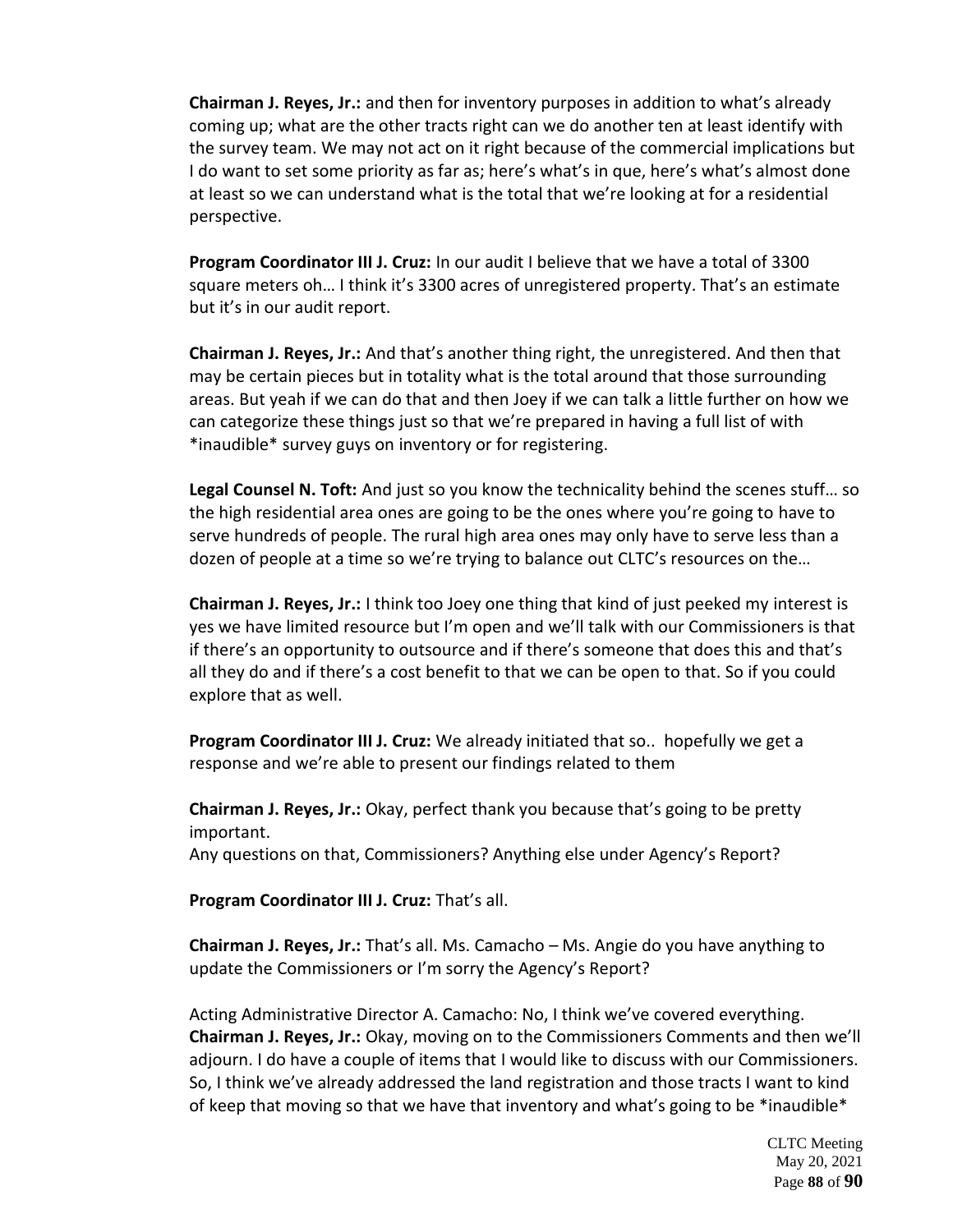Secondly, as you know, we have Ms. Camacho – Angie here with us as a detail \*inaudible\* Acting Administrator what I like to do and just kind of talking with the Commissioners if you guys would be open to recommending to the Governor that we have that they could move Joey into an acting capacity for a period of time just to help to continue for continuity and help bridging some of these gaps and the momentum that we've got going on in the agency today despite some of the disruptions that we had so I just kind of bridge that with you if you had any objections to that I could proceed and send our recommendation to the Governor to take this but in a short term and allow us to also find a good candidate to sit in as a permanent director but again not that we don't want Angie here but we want to… you know, she's also an interim with collateral duties as detail. So if you guys are okay.

**Commissioner A. Bordallo:** I'm okay with that. \*Inaudible\* there's a limit as to being an acting.

**Chairman J. Reyes, Jr.:** So we'll maximize what that term is I believe we could go up to six months I believe but I'll confirm that. So if there's no objections, I could bridge that with the \*inaudible\*

**Commissioner A. Santos** No objections.

**Chairman J. Reyes, Jr.:** Okay. Alright I just wanted to have that discussion and that's all I have.

**Commissioner A. Santos** Joey is the perfect person so…

**Chairman J. Reyes, Jr.:** But in the meantime until that all gets squared away we have…

**Commissioner A. Santos** Angie. Not to disregard Ms. Camacho

**Chairman J. Reyes, Jr.:** We appreciate you.

**Commissioner A. Santos** And thank you for your address earlier.

**Chairman J. Reyes, Jr.:** Alright with that said, may I get a motion to adjourn.

**Commissioner A. Bordallo:** So moved

**Chairman J. Reyes, Jr.:** Okay a second.

**Commissioner A. Santos** I second that motion.

**Chairman J. Reyes, Jr.:** Okay, thank you.

**Commissioner A. Bordallo:** Kiora?